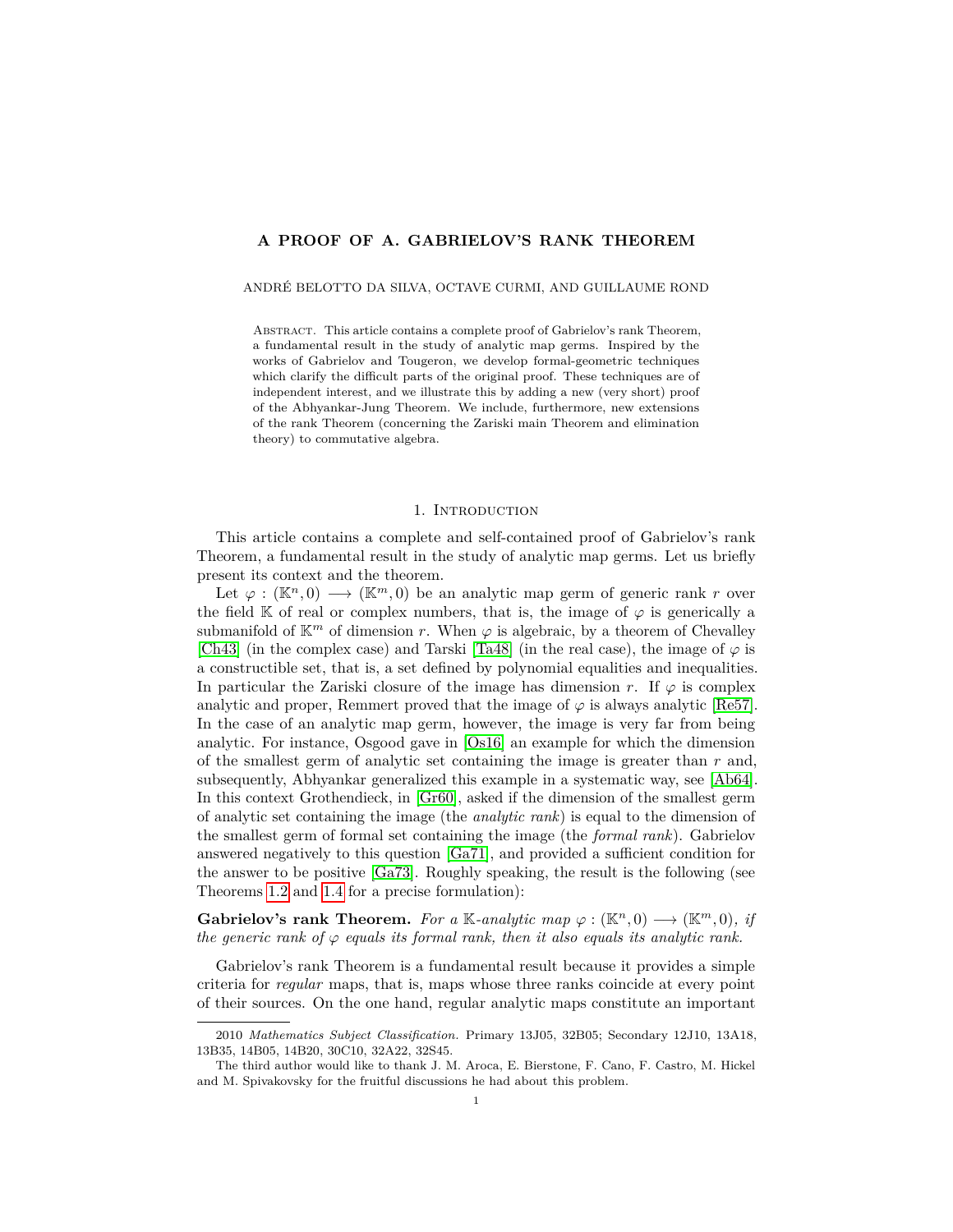subclass of analytic maps, which share basic properties with (Nash) algebraic maps. For example, the images of regular proper real-analytic mappings form an interesting subclass of closed subanalytic sets, whose study goes back to works of Bierstone, Milman and Schwartz [\[BM82,](#page-59-1) [BS83\]](#page-59-2); see also [\[BM87a,](#page-59-3) [BM87b,](#page-59-4) [Pa90,](#page-61-3) [Pa92,](#page-61-4) [BM00,](#page-59-5) [ABM08\]](#page-59-6). On the other hand, non-regular analytic maps are at the source of several pathological examples in complex and real-analytic geometry, e.g. [\[Os16,](#page-61-2) [Ab64,](#page-59-0) [Ga71,](#page-60-2) [Pa89,](#page-61-5) [BP18,](#page-59-7) [BdSB19\]](#page-59-8).

Nevertheless, the original proof of Gabrielov is considered very difficult, c.f. [\[Iz89,](#page-60-4) page 1]. For example, in the 70's and 80's, several authors studied analytic map germs via more elementary techniques, avoiding Gabrielov's rank Theorem [\[MT76,](#page-60-5) [EH77,](#page-60-6) [Mal77,](#page-60-7) [BZ79,](#page-59-9) [CM82,](#page-60-8) [Iz86,](#page-60-9) [Iz89\]](#page-60-4), sometimes re-proving weaker versions of it. In the application to calculus of variations [\[Ta81\]](#page-61-6) Gabrielov's rank Theorem is cited but the author prefer adding further arguments in order to use a Frobenius type result of Malgrange [\[Mal77\]](#page-60-7) instead, and the situation is similar in an application to foliation theory [\[CM82\]](#page-60-8), c.f. [\[CCD13\]](#page-60-10). Moreover, some specialists believe that the proof contains ideas which would lead to the development of important new techniques concerning formal power series. In [\[To90\]](#page-61-7), Tougeron proposed a new proof of Gabrielov's rank Theorem which, unfortunately, is still considered very difficult (and contains some unclear passages to us, which we point out in the body of the paper).

The first and main goal of this paper is to present a complete proof of Gabrielov's rank Theorem. We have been strongly influenced by the original papers of Gabrielov [\[Ga73\]](#page-60-3) and Tougeron [\[To90\]](#page-61-7), but we do not fully understand either one of their proofs. We provide, therefore, several new arguments. The initial part of the proof, given in §[2](#page-10-0) and [3,](#page-14-0) follows closely the same strategy as the one of [\[Ga73\]](#page-60-3), and we provided extra arguments whenever we felt it was necessary (see for example §§[3.3\)](#page-18-0). The second (and harder) part of the proof requires the development of several ideas and techniques inspired from [\[Ga73,](#page-60-3) [To90\]](#page-61-7), and our strategy deviates from theirs. It includes a new proof structure (c.f. the induction procedure given in Proposition [4.6\)](#page-23-0), and the development of formal-geometric techniques such as projective rings, a Newton-Puiseux-Eisenstein Theorem, formal approximation of factors, in between others (see §[4](#page-21-0) and [5\)](#page-29-0). Some of these techniques are of independent interest, and we illustrate this by including a new (very short) proof of the Abhyankar-Jung Theorem in §[7.](#page-57-0)

Then, we provide new extensions of Gabrielov's rank Theorem. The first extension, Theorem [1.7\(](#page-5-0)II) and Corollary [1.9,](#page-5-1) can be seen as an analogue of Zariski Main Theorem [\[Za48,](#page-61-8) [Za50\]](#page-61-9) for morphisms of analytic algebras. The second, Theorem [1.7\(](#page-5-0)III), is a result concerning elimination theory of analytic equations. These extensions are expressed in a purely algebraic way, in contrast to Gabrielov's rank Theorem. Moreover they are equivalent to Gabrielov's rank Theorem, in the sense that Gabrielov's rank Theorem can be easily deduced from any of these extensions. The third extension, Theorem [1.15,](#page-8-0) characterizes polynomials with convergent power series coefficients in terms of the support of their solutions. We also include a discussion on strongly injective morphisms, see Theorem [1.6,](#page-4-0) and on the relationship of Gabrielov's rank Theorem with the Weierstrass preparation Theorem, showing that Gabrielov's rank Theorem is a generalization of the Weierstrass preparation Theorem for convergent power series. Further details are given in §§[1.2.](#page-4-1)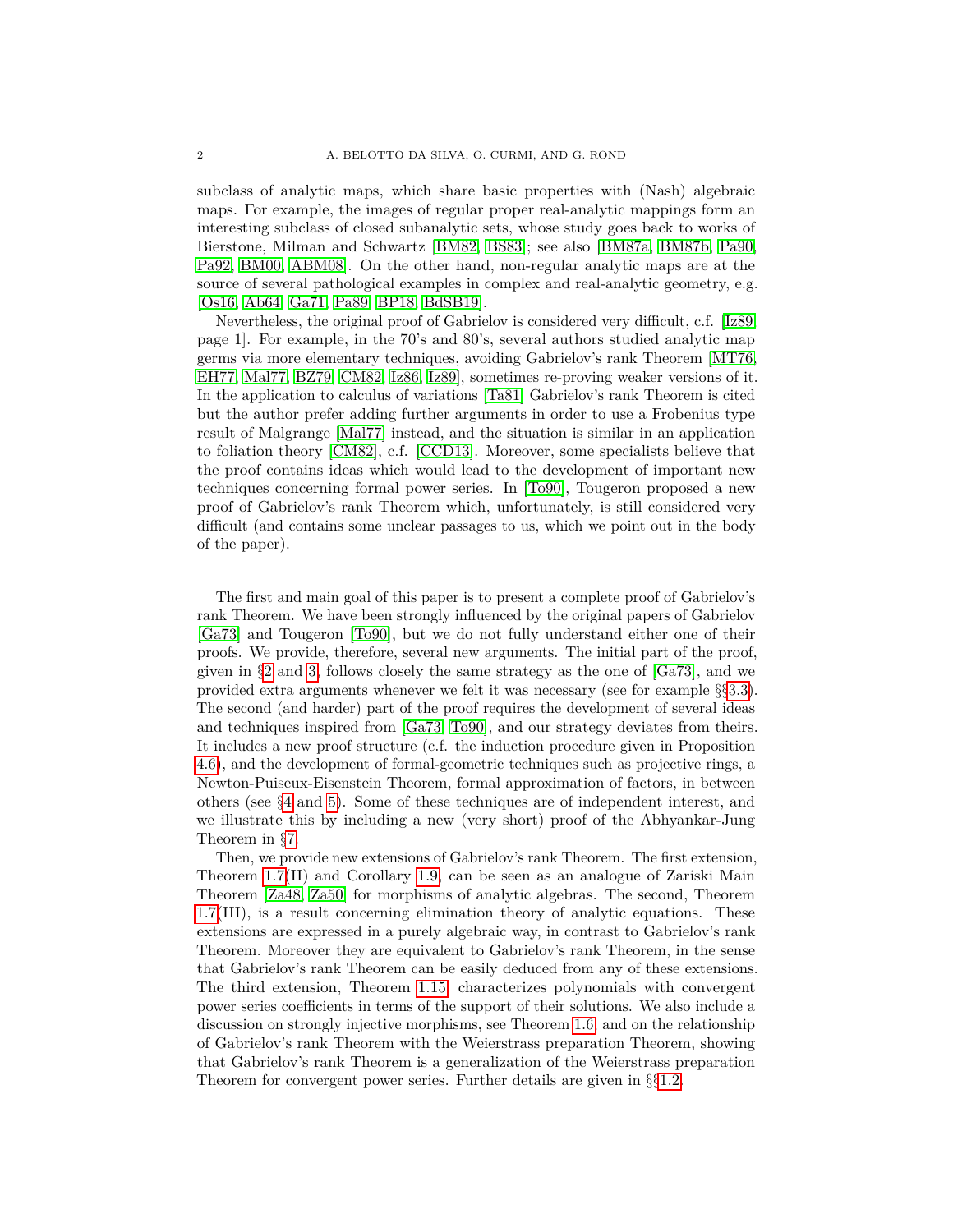Given the history of the rank Theorem, we have made an extra effort to make the paper as self-contained as possible. We rely only on well-known results of commutative algebra, complex geometry and analysis which can either be found in books (e.g. resolution of singularities, Artin approximation) or admit simple proofs (e.g. Abhyankar-Moh reduction theorem [\[AM70\]](#page-59-10)). All other necessary results have been revisited.

<span id="page-2-2"></span>1.1. Gabrielov's rank Theorem. Let K denote the field of real or complex numbers. We denote by  $\mathbf{x} = (x_1, \ldots, x_n)$  and  $\mathbf{u} = (u_1, \ldots, u_m)$  two vectors of indeterminates. In general single indeterminates will be denoted by normal letters as *x*, *y*, *u*... and vectors of indeterminates will be denoted by bold letters as **x**, **y**, **u**... The ring of convergent (resp. formal) power series in *n* indeterminates over K will be denoted by  $\mathbb{K}\{\mathbf{x}\}$  (resp.  $\mathbb{K}\{\mathbf{x}\}\}\)$ . A *morphism of convergent power series rings* is a ring morphism of the form

$$
\varphi: \mathbb{K}\{\mathbf{x}\} \longrightarrow \mathbb{K}\{\mathbf{u}\}f(\mathbf{x}) \longrightarrow \varphi(f) := f(\varphi_1(\mathbf{u}), \dots, \varphi_n(\mathbf{u}))
$$

where the  $\varphi_i(\mathbf{u}) \in \mathbb{K}\{\mathbf{u}\}\$  for  $i = 1, \ldots, n$ , do not depend on f. Note that  $\varphi$  induces an analytic map germ between smooth analytic space germs, that is:

$$
\varphi^a: (\mathbb{K}^m, 0) \longrightarrow (\mathbb{K}^n, 0)
$$
  

$$
\mathbf{u} \longmapsto \varphi(\mathbf{u}) := (\varphi_1(\mathbf{u}), \dots, \varphi_n(\mathbf{u}))
$$

where  $\varphi^a$  is the geometrical counter-part of  $\varphi$ . We are ready to provide a precise notion of ranks:

<span id="page-2-0"></span>**Definition 1.1** (Ranks: the smooth case). Let  $\varphi : \mathbb{K}\{\mathbf{x}\} \longrightarrow \mathbb{K}\{\mathbf{u}\}\$  be a morphism of convergent power series rings, and denote by  $\hat{\varphi} : \mathbb{K}[\![\mathbf{x}]\!] \longrightarrow \mathbb{K}[\![\mathbf{u}]\!]$  its extension to the completion. We define

the Generic rank: 
$$
r(\varphi) := \text{rank}_{\text{Frac}(\mathbb{K}\{\mathbf{u}\})}(\text{Jac}(\varphi^a)),
$$
  
\nthe Formal rank:  $r^{\mathcal{F}}(\varphi) := \dim_{\mathbb{K}} \left( \frac{\mathbb{K}[\mathbf{x}]}{\text{Ker}(\hat{\varphi})} \right) = n - \text{ht}(\text{Ker}(\hat{\varphi})),$   
\nand the Analytic rank:  $r^{\mathcal{A}}(\varphi) := \dim_{\mathbb{K}} \left( \frac{\mathbb{K}\{\mathbf{x}\}}{\text{Ker}(\varphi)} \right) = n - \text{ht}(\text{Ker}(\varphi))$ 

of  $\varphi$ , where  $Jac(\varphi^a)$  denotes the Jacobian matrix associated to  $\varphi^a$ , rank $_{\text{Frac}(\mathbb{K}\{\mathbf{u}\})}(M)$ denotes the rank of the matrix *M* over the field of fractions of  $\mathbb{K}\{\mathbf{u}\}\text{, and } \dim_{\mathbb{K}}(A)$ denotes the Krull dimension of the ring *A*.

We can interpret geometrically the three ranks of  $\varphi$  via its geometrical counterpart  $\varphi^a : (\mathbb{K}^m, 0) \longrightarrow (\mathbb{K}^n, 0)$  as follows: for every sufficiently small open set  $U \subset \mathbb{K}^m$ containing the origin, the image  $\varphi^a(U)$  is a subset of  $\mathbb{K}^n$  which contains the origin. Then  $r(\varphi)$  is exactly this dimension of  $(\varphi^a(U), 0)$  for *U* small enough,  $r^{\mathcal{F}}(\varphi)$  is the dimension of the formal Zariski closure of  $(\varphi^{\alpha}(U), 0)$  in  $(\mathbb{K}^{n}, 0)$  for *U* small enough, and  $r^{\mathcal{A}}(\varphi)$  is the dimension of the analytic Zariski closure of  $(\varphi^{\mathcal{a}}(U),0)$  in  $(\mathbb{K}^{n},0)$ for *U* small enough. This intuitively justifies the following well known inequality:

<span id="page-2-1"></span>(1) 
$$
r(\varphi) \leq r^{\mathcal{F}}(\varphi) \leq r^{\mathcal{A}}(\varphi) \quad \text{(see e.g. [Iz89]).}
$$

Gabrielov's rank Theorem provides a simple criteria to show that all of the ranks are equal: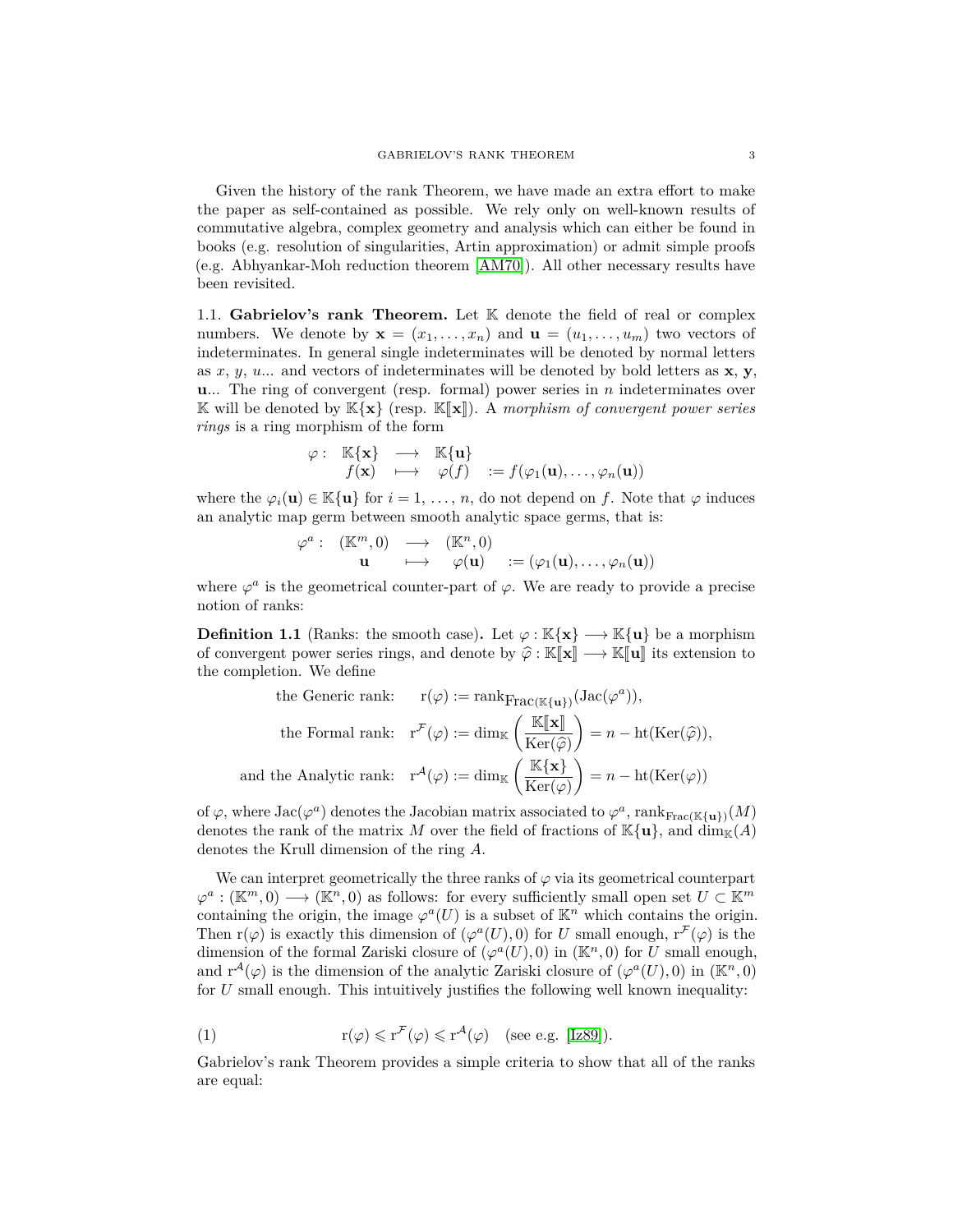<span id="page-3-0"></span>**Theorem 1.2** (Gabrielov's rank Theorem: the smooth case)**.** *For a morphism of convergent power series rings*  $\varphi : \mathbb{K}\{\mathbf{x}\} \longrightarrow \mathbb{K}\{\mathbf{u}\}$ :

$$
r(\varphi) = r^{\mathcal{F}}(\varphi) \implies r^{\mathcal{F}}(\varphi) = r^{\mathcal{A}}(\varphi).
$$

We are now interested in investigating singular spaces. Just as in [\[Iz89\]](#page-60-4), the essential case to consider is the complex-analytic one, and we specialize our study to  $\mathbb{K} = \mathbb{C}$  (see Remark [1.5\(](#page-3-2)3) below for a discussion on the real-analytic case). An *analytic*  $\mathbb{C}$ *-algebra A* is a local ring of the form  $A = \mathbb{C}\{\mathbf{x}\}/I$  where *I* is an ideal of  $\mathbb{C}\{\mathbf{x}\}\$ . A *morphism of*  $\mathbb{C}$ *-analytic algebras* is a morphism  $\varphi : A \longrightarrow B$  where  $A = \mathbb{C}\{\mathbf{x}\}/I$ ,  $B = \mathbb{C}\{\mathbf{u}\}/J$ , and  $\varphi$  is induced by a morphism of convergent power series rings  $\mathbb{C}\{\mathbf{x}\} \longrightarrow \mathbb{C}\{\mathbf{u}\}\$ . We denote by  $\hat{\varphi} : \hat{A} \longrightarrow \hat{B}$  the map induced by  $\varphi$ between the completions of *A* and *B*. It is called the *completion morphism of*  $\varphi$ .

Note that the definitions of the formal and analytic ranks of  $\varphi$  easily extend to a morphism of  $\mathbb{C}$ -analytic algebras  $\varphi : A \longrightarrow B$ . The generic rank, nevertheless, does not extend in a trivial way because we can not define the Jacobian in the singular context. In order to define the generic rank, note that a morphism of reduced  $\mathbb{C}$ -analytic algebras  $\varphi: A \longrightarrow B$  also induces a morphism between (not necessarily smooth) analytic space germs  $\varphi^a : (Y, \mathfrak{b}) \longrightarrow (X, \mathfrak{a})$  so that  $A = \mathcal{O}_{X, \mathfrak{a}}$ and  $B = \mathcal{O}_{Y, \mathfrak{b}}$ , where  $\mathcal{O}_{X, \mathfrak{a}}$  and  $\mathcal{O}_{Y, \mathfrak{b}}$  denote the local rings of analytic function germs at **a** and **b** respectively (more precisely, if  $A = \mathbb{C}\{\mathbf{x}\}/I$  where *I* is a radical ideal, we denote by a the origin of  $\mathbb{C}^n$  and  $(X, \mathfrak{a})$  is the germ of the analytic set defined by the vanishing of generators of  $I$  in a neighborhood of  $\mathfrak{a}$ ). We suppose that *B* is an integral domain, which is equivalent to  $(Y, \mathfrak{b})$  being irreducible and reduced. We define the *generic rank* of  $\varphi^a$  as (see [\[Iz89\]](#page-60-4)):

$$
\textstyle\mathrm{r}(\varphi^a):=\inf\left\{\sup\left\{\mathrm{rank}(\varphi_{|M}^a)\mid M\ \mathbb{C}\text{-submanifold of }U\right\}\mid U\text{ neigh. of }\mathfrak{b}\text{ in }Y\right\}.
$$

It coincides with the generic rank (given by definition [1.1\)](#page-2-0) of  $\varphi^a$  restricted to  $Y \setminus Sing(Y)$ . This is well defined since  $Y \setminus Sing(Y)$  is dense in *Y*.

<span id="page-3-3"></span>**Definition 1.3** (Ranks: the general case). Let  $\varphi : A \longrightarrow B$  be a morphism of reduced C-analytic algebras where *B* is an integral domain, and denote by  $\hat{\varphi}$  :  $\hat{A} \longrightarrow \hat{B}$  its extension to the completion. We define

the Generic rank: 
$$
r(\varphi) := r(\varphi^a)
$$
,  
\nthe Formal rank:  $r^{\mathcal{F}}(\varphi) := \dim\left(\frac{\widehat{A}}{\mathrm{Ker}(\widehat{\varphi})}\right) = \dim(\widehat{A}) - \mathrm{ht}(\mathrm{Ker}(\widehat{\varphi})),$   
\nand the Analytic rank:  $r^{\mathcal{A}}(\varphi) := \dim\left(\frac{A}{\mathrm{Ker}(\varphi)}\right) = \dim(A) - \mathrm{ht}(\mathrm{Ker}(\varphi))$ 

of  $\varphi$ . We recall that  $\dim(A) = \dim(\widehat{A})$  when *A* is a Noetherian local ring (cf [\[Mat89,](#page-60-11) Theorem 13.9] for example).

We note that the inequalities [\(1\)](#page-2-1) are again valid in this context. We are ready to formulate the general version of Gabrielov's rank Theorem:

<span id="page-3-1"></span>**Theorem 1.4** (Gabrielov's rank Theorem). Let  $\varphi : A \longrightarrow B$  be a  $\mathbb{C}\text{-analytic}$ *morphism, where B is an integral domain.*

$$
r(\varphi) = r^{\mathcal{F}}(\varphi) \implies r^{\mathcal{F}}(\varphi) = r^{\mathcal{A}}(\varphi).
$$

<span id="page-3-2"></span>**Remark 1.5** (On the hypothesis of Theorem [1.4\)](#page-3-1)**.**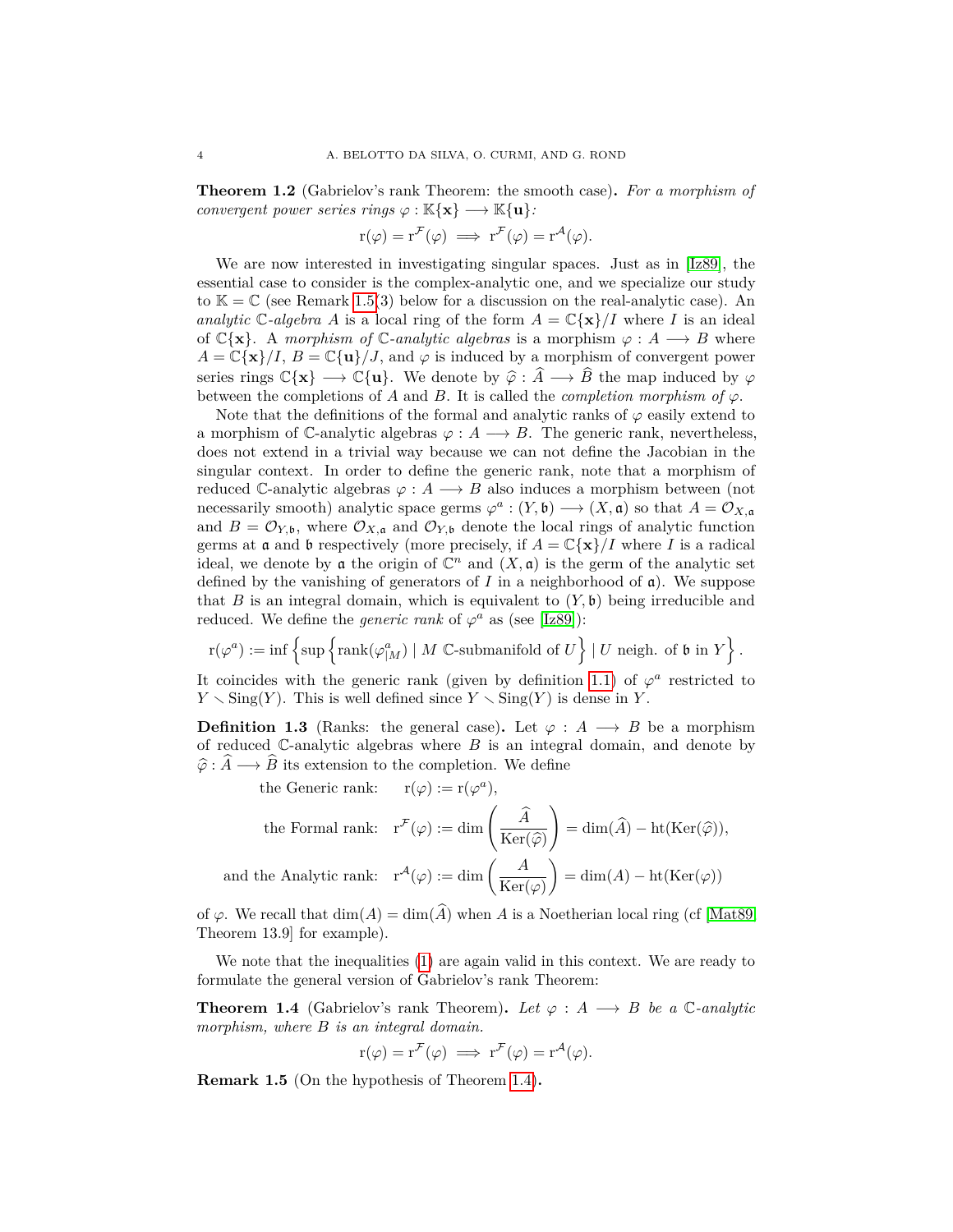- (1) (The complex-analytic case) The Theorem holds true if *B* is reduced (that is, free of nilpotent elements) instead of an integral domain. This can be deduced from Theorem [1.4](#page-3-1) (see, e.g. [\[Ga73,](#page-60-3) Proposition 5.6] or [\[Iz86,](#page-60-9) 1.3 and 1.4]).
- (2) The proof of Theorem [1.4](#page-3-1) reduces to Theorem [1.2](#page-3-0) by resolution of singularities in the target and by the normalization theorem in the source (see Lemma [2.3\)](#page-11-0).
- (3) (The real-analytic case) Given a real-analytic morphism  $\varphi : A \longrightarrow B$ where *A* and *B* are reduced, there exists a well-defined complexification  $\varphi^{\mathbb{C}}: A^{\mathbb{C}} \longrightarrow B^{\mathbb{C}}$  where  $A^{\mathbb{C}} = A \otimes \mathbb{C}$  and  $B^{\mathbb{C}} = B \otimes \mathbb{C}$  are reduced by [\[Iz86,](#page-60-9) Lemma 5.1]. Following  $[Iz86, \S 5]$  $[Iz86, \S 5]$  or  $[Iz89, \S 1]$  $[Iz89, \S 1]$ , we can define the ranks of  $\varphi$  as the ranks of  $\varphi^{\mathbb{C}}$ . It is now straightforward to prove that Gabrielov's rank Theorem holds whenever *B* is reduced.

This statement, nevertheless, hides a subtle point in working in the real case which can be illustrated via the integral domain  $B = \mathbb{R}\{x_1, x_2\}/(x_1^2 +$  $x_2^2$ ). Indeed, if we denote by  $(Y, \mathfrak{b})$  the (real) geometrical counterpart of *B*, note that  $\text{Sing}(Y) = Y$ . It follows that the generic rank, as defined above, is intrinsically complex and does not coincide with the generic dimension of the image  $Z = \varphi^a(Y)$ . Here, we may consider the extra hypothesis that *B* is a real-closed integral domain (that is,  $B = \mathbb{R}\{\mathbf{x}\}/I$  where *I* is a real-closed prime ideal). This condition guarantees that the generic rank coincides with the generic dimension of the image  $Z = \varphi^a(Y)$ ; in particular  $\text{Sing}(Y) \neq Y$ .

In the rest of the paper, we focus on the essential case  $\mathbb{K} = \mathbb{C}$ .

## <span id="page-4-1"></span>1.2. **Applications and variations.**

1.2.1. *Strongly injective morphisms.* The problem raised by Grothendieck has been generalized to the following problem: given a morphism of C-analytic algebras  $\varphi: A \longrightarrow B$ , when does  $\widehat{\varphi}(A) \cap B = \varphi(A)$  hold true? If the equality is verified, we say that  $\varphi$  is *strongly injective*. This terminology was introduced by Abhyankar and van der Put [\[AP70\]](#page-59-11) who were the first ones to investigate this question. In particular they proved that  $\varphi$  is always strongly injective when A is a ring of convergent power series in two variables over any valued field.

Without this assumption on the dimension, the equality  $\widehat{\varphi}(A) \cap B = \varphi(A)$  does not hold in general (see Example [1.16](#page-8-1) and [\(4\)](#page-9-0)). In this work, we provide a simple proof of the following characterization:

<span id="page-4-0"></span>**Theorem 1.6** ([\[Ga73,](#page-60-3) Theorem 5.5],[\[Iz89,](#page-60-4) Theorem 1] c.f. [\[EH77\]](#page-60-6)). *Let*  $\varphi : A \longrightarrow B$ *be a morphism of analytic* C*-algebras where B is an integral domain. Then*

 $r(\varphi) = r^{\mathcal{F}}(\varphi) = r^{\mathcal{A}}(\varphi) \Longleftrightarrow \varphi$  *is strongly injective.* 

The direct implication of this Theorem has first been proved by Gabrielov [\[Ga73,](#page-60-3) Theorem 5.5]. Eakin and Harris [\[EH77\]](#page-60-6) also gave a proof of this implication (avoiding Gabrielov's Theorem [1.4\)](#page-3-1), in the case where *A* and *B* are rings of convergent power series. They also proved the reverse implication in the same situation. Finally Izumi [\[Iz89\]](#page-60-4) gave a proof of the equivalence (avoiding Gabrielov's Theorem [1.4\)](#page-3-1) in the general case. In §§[6.1](#page-54-0) we present a proof of this result, relying on Theorem [1.4](#page-3-1) and [\[EH77\]](#page-60-6).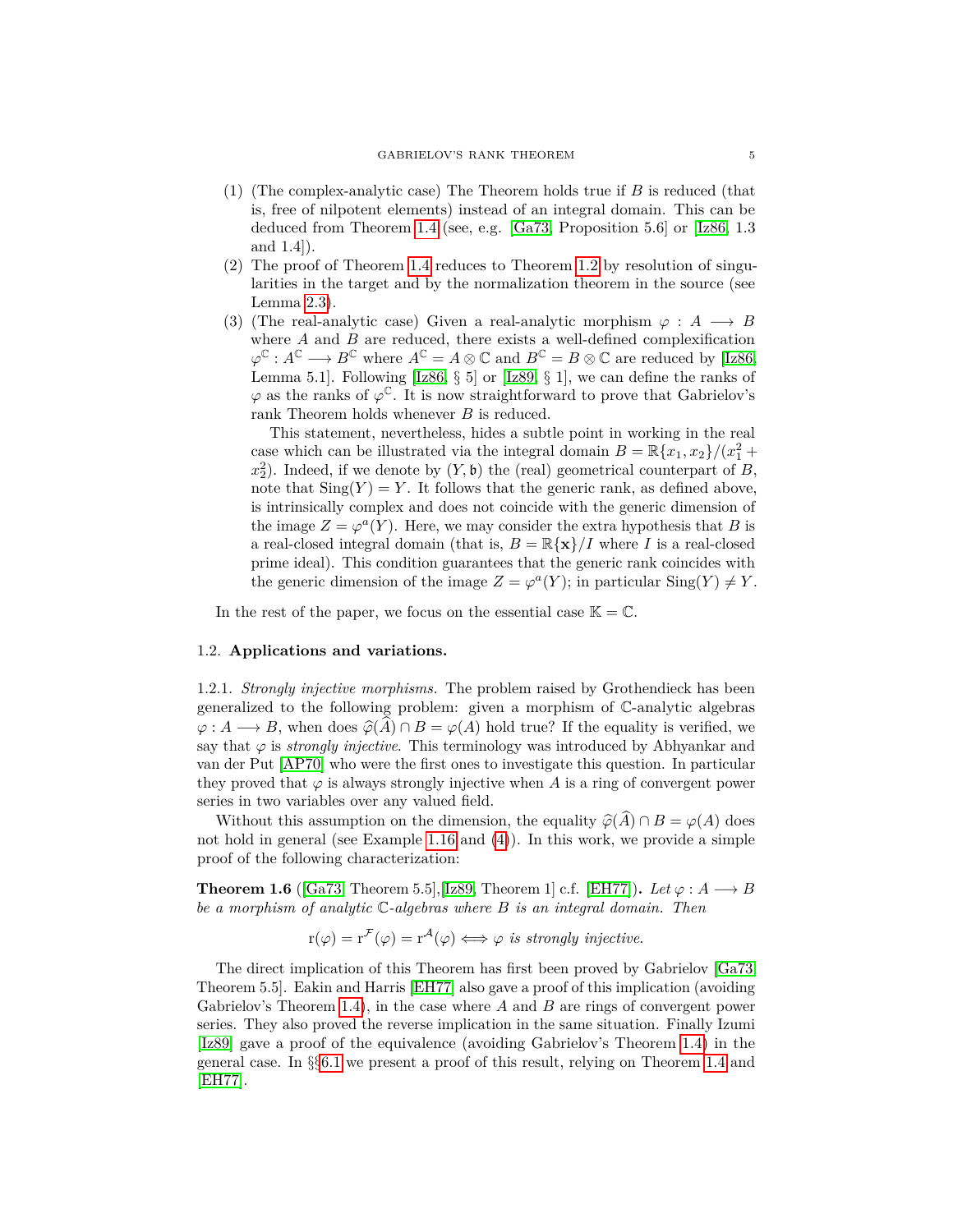1.2.2. *Variations of Gabrielov's rank Theorem.* We prove that Gabrielov's rank Theorem admits three alternative formulations, which are of independent interest:

<span id="page-5-0"></span>**Theorem 1.7** (Variations of Gabrielov's rank Theorem)**.** *The following statements hold true:*

(I) Let  $\varphi : A \longrightarrow B$  be a  $\mathbb{C}$ -analytic morphism, where B is an integral domain.

$$
r(\varphi) = r^{\mathcal{F}}(\varphi) \implies r^{\mathcal{F}}(\varphi) = r^{\mathcal{A}}(\varphi).
$$

- (II) *Let*  $\varphi : A \longrightarrow B$  *be a strongly injective morphism of analytic*  $\mathbb{C}$ *-algebras where B is an integral domain.* If  $f \in B$  *is integral over*  $\widehat{A}$  *then*  $f$  *is integral over A.*
- (III) Let  $f \in \mathbb{C}\{\mathbf{x},t\}$ , where *t* is a single indeterminate. Assume that there is *a* non-zero  $g \in \mathbb{C}[\mathbf{x}, t]$ , such that  $fg \in \mathbb{C}[\mathbf{x}][t]$ . Then there is a non-zero  $h \in \mathbb{C}\{\mathbf{x}, t\}$  *such that*  $fh \in \mathbb{C}\{\mathbf{x}\}[t]$ *.*
- (IV) Let  $f \in \mathbb{C}\{\mathbf{x}, z\}$  where z is a single indeterminate and  $n \geq 2$ . Set

$$
A := \mathbb{C}[\![\mathbf{x}]\!] \quad and \quad B := \frac{\mathbb{C}[\![\mathbf{x}, z]\!] }{(x_1 - x_2 z)}.
$$

If the image of f in B is integral over A, then f is integral over  $\mathbb{C}\{\mathbf{x}\}.$ 

The proof of the above result is given in §§[6.2.](#page-55-0) Note that we actually prove that  $(I) \implies (II) \implies (III) \implies (IV) \implies (I)$ . The Theorem then immediately follows because (*I*) is Gabrielov's rank Theorem [1.4.](#page-3-1)

One striking feature of Theorem [1.7](#page-5-0) is that statements (*II, III, IV* ) are intrinsically algebraic. This contrasts with the statement of Gabrielov's rank Theorem, which depends on the generic rank (a geometrical condition). It seems important to clarify this relationship. We believe that the following open problem would be helpful in this investigation:

<span id="page-5-2"></span>**Problem 1.8.** Consider a family of local rings  $(A_n)_{n\in\mathbb{N}}$ , where  $A_n$  is a subring of  $\mathbb{K}[x_1,\ldots,x_n]$ . It is natural to ask:

- (1) Under which hypothesis over  $(\mathcal{A}_n)_{n\in\mathbb{N}}$  does Gabrielov's rank Theorem hold for morphisms  $A \longrightarrow B$  where  $A$  and  $B$  are reduced quotients of rings  $A_n$ ?
- (2) Under which hypothesis over  $(\mathcal{A}_n)_{n\in\mathbb{N}}$  are all the four statements in Theorem [1.7](#page-5-0) equivalent where A and B are reduced quotients of rings  $A_n$ ?

Note that the problem is also well-posed when  $\mathbb K$  is a field of positive characteristic (see [\[Ro09\]](#page-61-10) for the generalization of the geometric rank to fields of positive characteristic). Furthermore, if we consider a morphism  $\varphi : A \longrightarrow B$  where A and *B* are quotients of convergent power series rings by ideals generated by algebraic power series, and if the components of  $\varphi$  are algebraic power series, then we always have  $r(\varphi) = r^{\mathcal{F}}(\varphi) = r^{\mathcal{A}}(\varphi)$  (see [\[Ro09,](#page-61-10) Theorem 6.7] for the general case, and [\[To76,](#page-61-11) [Be77,](#page-59-12) [Mi78\]](#page-60-12) for partial cases).

We finish this paragraph by pointing out that the statement of Theorem [1.7\(](#page-5-0)*II*) above can be refined in the following way:

<span id="page-5-1"></span>**Corollary 1.9.** Let  $\varphi: A \longrightarrow B$  be a morphism of analytic C-algebras where B is *an integral domain. Let us assume that*  $\varphi$  *is strongly injective. If*  $f \in B$  *is algebraic over*  $\overline{A}$  *then*  $f$  *is algebraic over*  $A$ *.* 

The proof of this result is given in §§[6.3.](#page-57-1)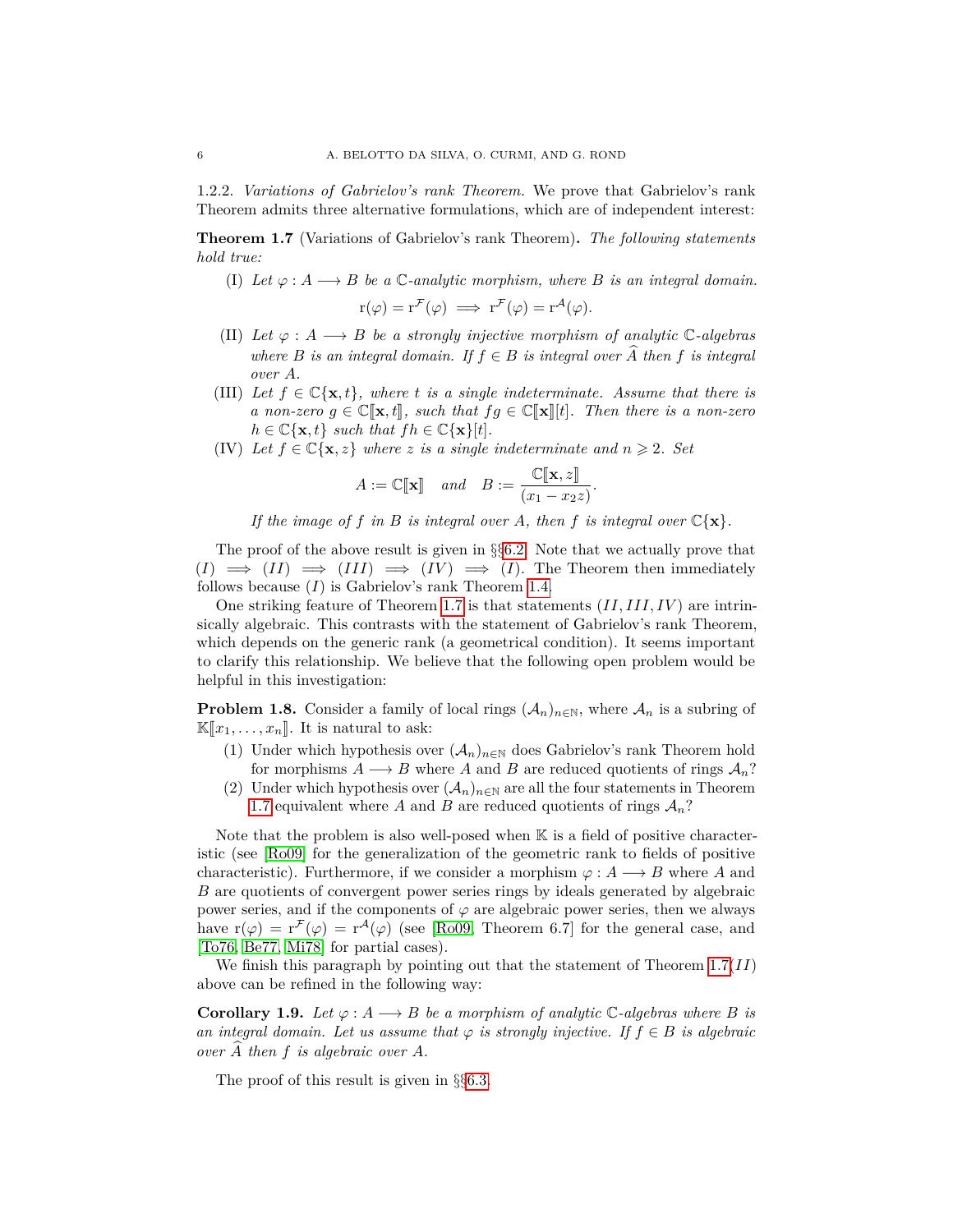1.2.3. *Connection with Zariski Main Theorem.* We now turn our attention to Zariski Main Theorem, a classical result in algebraic geometry (we recall that a ring is essentially finitely generated over a field k if it is the localization of a finitely generated extension of k):

**Zariski's main Theorem** ([\[Za48,](#page-61-8) [Za50\]](#page-61-9))**.** *Let A be a reduced local ring that is essentially finitely generated over a field* k*. Let A denote the integral closure of A in* Frac(*A*) *(that is, the integral closure with respect to*  $A \longrightarrow \text{Frac}(A)$ *). Then the integral closure of*  $\widehat{A}$  *in* Frac( $\widehat{A}$ ) *coincides with the completion of*  $\overline{A}$ *.* 

Note that Theorem [1.7\(](#page-5-0)II) and Corollary [1.9](#page-5-1) can be seen as generalizations of the above result, where we replace the morphism  $A \longrightarrow \text{Frac}(A)$  with a strongly injective morphism  $\varphi : A \longrightarrow B$ .

1.2.4. *Connection with elimination theory and completion.* In commutative algebra and in algebraic geometry, elimination theory is the study of elimination of variables between polynomials. This is the main step in the resolution of polynomial equations. For example, in the case of linear equations, elimination theory reduces to Gaussian elimination. In general, the main tools in elimination theory are the resultant and the Gröbner basis. Note that, unfortunately, there is no analogue of the resultant for power series, and the analogue of Gröbner basis, the standard basis, is not as powerful for the objectives of elimination theory.

The general situation is the following: Let **x** and **y** be two vectors of indeterminates and *I* an ideal of  $\mathbb{C}\{\mathbf{x},\mathbf{y}\}\$ . The problem is to determine  $I \cap \mathbb{C}\{\mathbf{x}\}\$ . Note that, unlike in the polynomial case, we may have  $I \cap \mathbb{C}\{\mathbf{x}\} = (0)$  even if ht(*I*) is larger than the number of indeterminates  $y_i$  [\[Os16\]](#page-61-2). By Remark [1.18](#page-10-1) below, we may even have *I* ∩  $\mathbb{C}\{\mathbf{x}\} = (0)$  while *I* $\mathbb{C}[\mathbf{x}, \mathbf{y}]$  ∩  $\mathbb{C}[\mathbf{x}] \neq (0)$ . Therefore, an interesting question is to determine under which hypothesis  $I\mathbb{C}[\![\mathbf{x},\mathbf{y}]\!] \cap \mathbb{C}[\![\mathbf{x}]\!]$  is generated by  $I \cap \mathbb{C}\{\mathbf{x}\}$ .

This question has been investigated for the first time in [\[CPR19\]](#page-60-13) where it is related to several other properties.

In this context, given  $f \in \mathbb{C}\{\mathbf{x},y\}$  where y is a single variable, it is important to understand under which conditions we may assume that  $f \in \mathbb{C}\{\mathbf{x}\}\mathbf{y}$ , up to multiplication by a convergent unit. Such a result would allow us to adapt arguments from elimination theory to the more general context of convergent power series. From this perspective, Theorem [1.7\(](#page-5-0)III) provides a formal characterization of the above condition.

1.2.5. *Connection with the Weierstrass preparation Theorem.* The Weierstrass preparation Theorem is a very powerful tool in algebraic and analytic geometry. In this subsection, we show how Gabrielov's rank Theorem can also be seen as an extension of the Weierstrass preparation Theorem for rings of convergent power series. Recall that the usual form of the Weierstrass Theorem is the following one:

**Theorem** (Weierstrass preparation Theorem: usual formulation)**.** *Let f be a formal (resp. convergent) power series in the indeterminates*  $x_1, \ldots, x_n$  *over*  $\mathbb{C}$ *. Assume that f is*  $x_n$ -regular of order *d*, that is,  $f(0, \ldots, 0, x_n) = x_n^d \times \text{unit}(x_n)$ *. Then there exist unique formal (resp. convergent) power series a*1*, . . . , a<sup>d</sup> in the indeterminate*  $\mathbf{x}' := (x_1, \ldots, x_{n-1})$  *such that* 

$$
f(\mathbf{x}) = (x_n^d + a_1(\mathbf{x}')x_n^{d-1} + \dots + a_d(\mathbf{x}')) \times \text{unit}(\mathbf{x}).
$$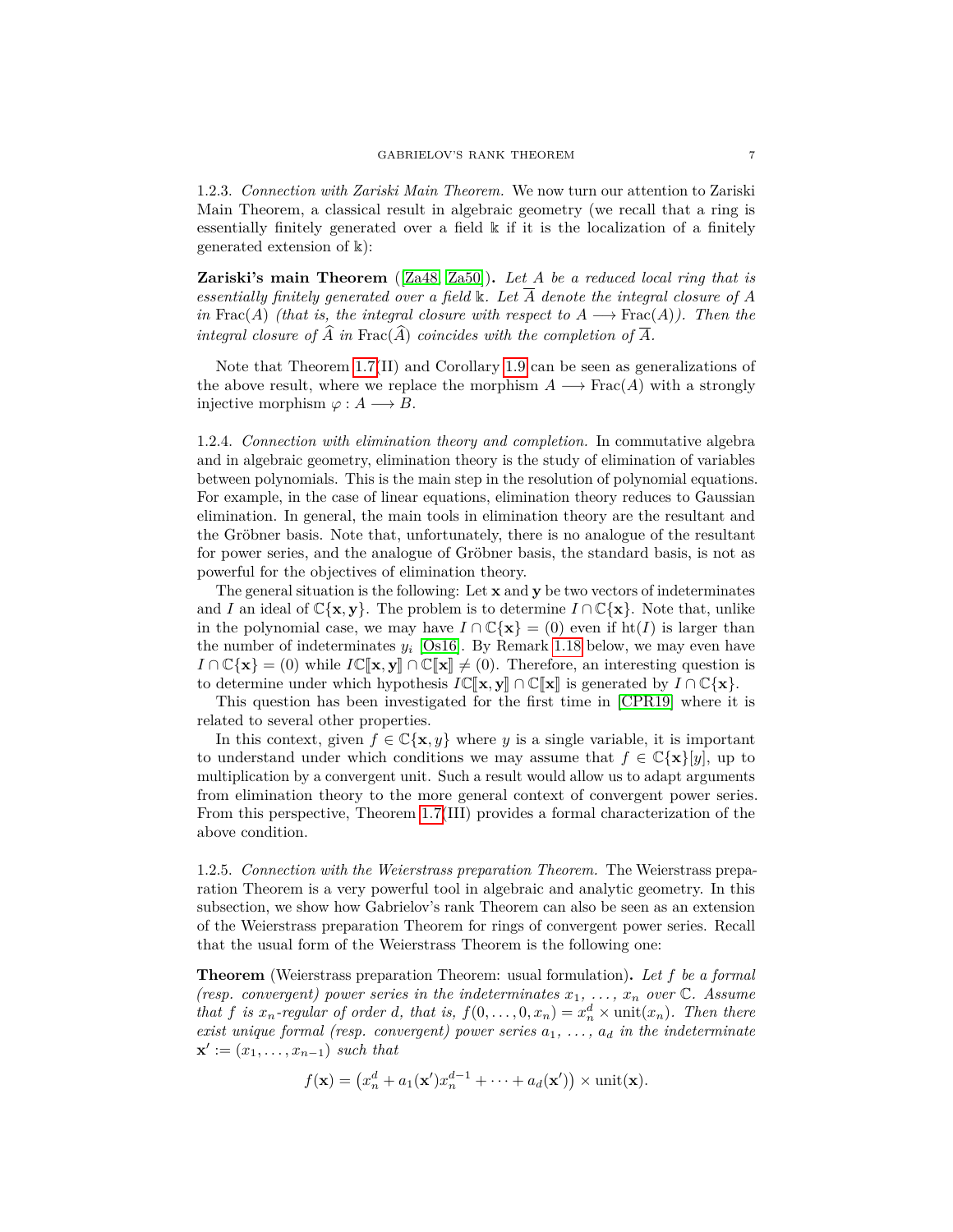Another classical form of the Weierstrass preparation Theorem is the following one (see [\[Mal67\]](#page-60-14) for instance):

**Weierstrass preparation Theorem.** Let  $A \rightarrow B$  be a morphism of analytic *(resp. complete)* C*-algebras. Let* m *be the maximal ideal of A. Then B is finite over A if and only if*  $B/\mathfrak{m}B$  *is finite over*  $A/\mathfrak{m} = \mathbb{C}$ *.* 

As a direct Corollary, we obtain the following case of Theorem [1.4:](#page-3-1)

<span id="page-7-0"></span>**Corollary 1.10** (Gabrielov's rank Theorem for finite morphisms). Let  $\varphi : A \longrightarrow B$ *be an injective and finite morphism of analytic* C*-algebras where B is an integral domain.* Then  $\hat{\varphi}$  :  $\hat{A} \longrightarrow \hat{B}$  *is injective and finite.* 

*Proof.* Let  $\mathfrak{m}$  (resp.  $\widehat{\mathfrak{m}}$ ) be the maximal ideal of *A* (resp.  $\widehat{A}$ ). We have  $\mathfrak{m}\widehat{A}=\widehat{\mathfrak{m}}$ . Thus, if  $\varphi : A \longrightarrow B$  is finite, then  $A/\mathfrak{m} \longrightarrow B/\mathfrak{m}B$  is finite by the Weierstrass preparation Theorem. But  $A/\mathfrak{m} = \widehat{A}/\widehat{\mathfrak{m}}$  and  $B/\mathfrak{m}B = \widehat{B}/\widehat{\mathfrak{m}}B$ . Hence  $\widehat{\varphi} : \widehat{A} \longrightarrow \widehat{B}$ is again finite, by the Weierstrass preparation Theorem applied to  $\hat{\varphi}$ .

Now, since  $\varphi$  is finite, we have  $\dim(A) = \dim(B)$  by [\[Mat89,](#page-60-11) Theorems 9.3.ii, 9.4.ii. Hence  $\dim(\widehat{A}) = \dim(A) = \dim(B) = \dim(\widehat{B})$ . But, since  $\widehat{A} \longrightarrow \widehat{B}$  is finite, the induced morphism  $\hat{A}/\text{Ker}(\hat{\varphi}) \longrightarrow \hat{B}$  is also finite, thus dim $(\hat{A}/\text{Ker}(\hat{\varphi})) =$ dim( $\widehat{B}$ ). Therefore dim( $\widehat{A}/\text{Ker}(\widehat{\varphi})$ ) = dim( $\widehat{A}$ ) and Ker( $\widehat{\varphi}$ ) is a height 0 prime ideal. But, since  $\varphi$  is injective and *B* is a domain, *A* is a domain, and  $\widehat{A}$  is also a domain (c.f. [\[Ro18,](#page-61-12) Proposition 4.1] for example). This proves that  $\text{Ker}(\hat{\varphi}) = (0)$  and  $\hat{\varphi}$  is injective. injective.

**Remark 1.11** (On the connection with Problem [1.8\)](#page-5-2)**.** We claim that the Weierstrass preparation Theorem is a necessary condition for Gabrielov's rank Theorem to hold in a family of real or complex rings  $(\mathcal{A}_n)_{n\in\mathbb{N}}$ , as asked in Problem [1.8.](#page-5-2) Indeed, let  $\varphi: A \longrightarrow B$  be an injective morphism between rings that are quotients of rings  $A_n$ , and assume that  $A/\mathfrak{m} \longrightarrow B/\mathfrak{m}B$  is finite. By the Weierstrass preparation Theorem for complete local algebras, we have that  $\hat{\varphi} : \hat{A} \longrightarrow \hat{B}$  is finite. In particular any element  $f \in B$  is integral over A. Therefore, if Theorem [1.7](#page-5-0) (II) is satisfied for the family  $(A_n)_n$ , we necessarily have that f is integral over A. Therefore if  $B = A_n/I$ for some *n* and some ideal *I* of  $\mathcal{A}_n$ , and  $\mathcal{A}_n$  is a subring of  $\mathbb{K}[\![x_1,\ldots,x_n]\!]$  as in Problem [1.8,](#page-5-2) we have that the *x<sup>i</sup>* are integral over *A*, therefore *B* is integral over *A*.

1.2.6. *Convergent power series with support in strongly convex cones.* In general roots of monic polynomials with coefficients in  $\mathbb{C}[\mathbf{x}]$  can be represented as Laurent Puiseux series with support in a rational strongly convex cone by a Theorem of MacDonald [\[McD95\]](#page-60-15) (and its generalization due to González Perez [\[Go00\]](#page-60-16)). We will reformulate Gabrielov's rank Theorem in this setting. Before we need to give some definitions.

**Definition 1.12.** Let  $\sigma$  be a strongly convex rational cone containing  $\mathbb{R}_{\geq 0}^n$ . This means that  $\sigma$  has the form

$$
\sigma = \{ u \in \mathbb{R}^n \mid \exists \lambda_1, \ldots, \lambda_k \in \mathbb{R}_{\geqslant 0}, u = \lambda_1 v_1 + \cdots + \lambda_k v_k \}
$$

where  $v_1, \ldots, v_k$  are given vectors with integer coordinates and  $\sigma$  does not contain any non-trivial linear subspace of  $\mathbb{R}^n$ .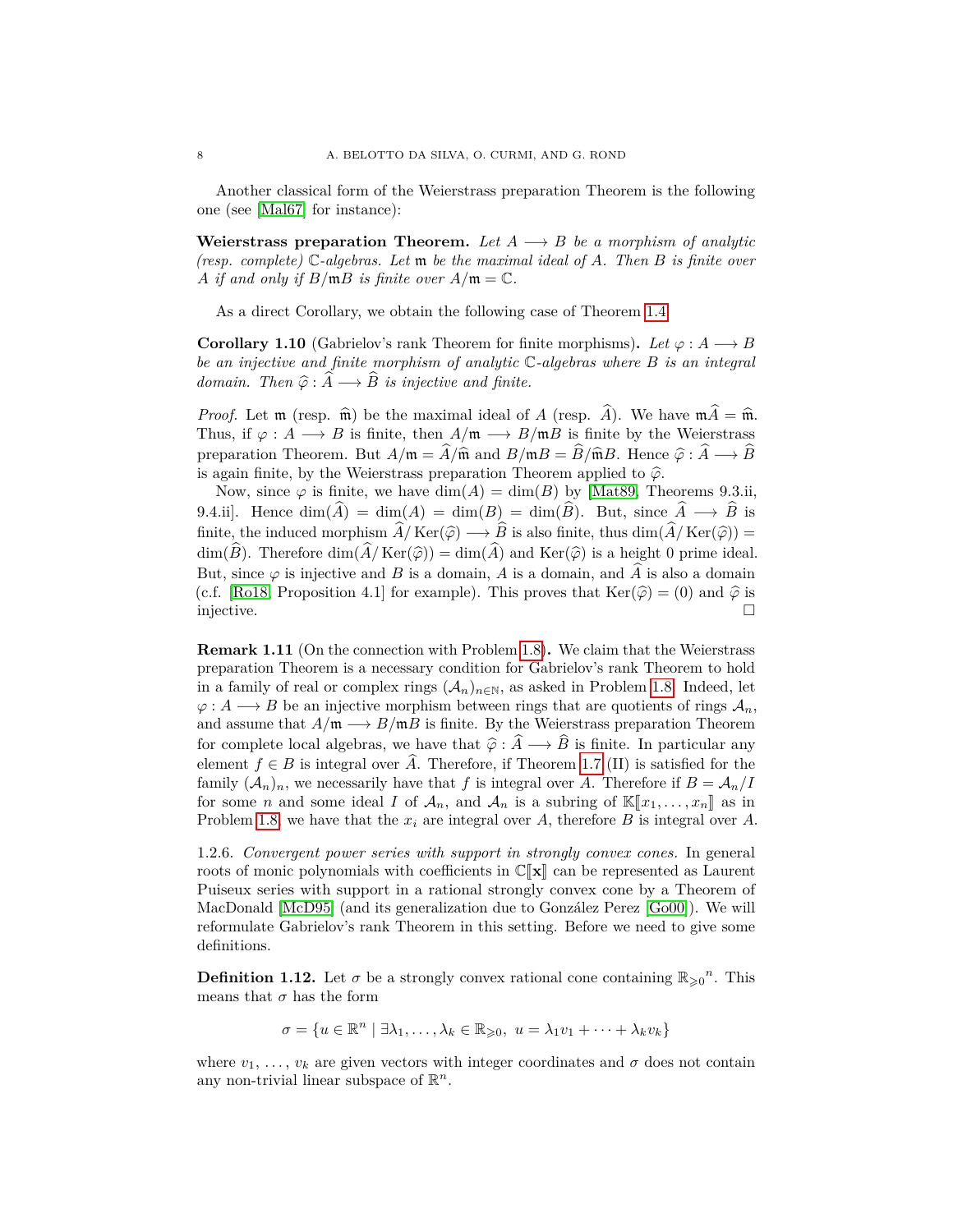For such a cone we denote by  $\mathbb{C}[\sigma]$  the set of formal power series with support in  $\sigma \cap \mathbb{Z}^n$ , that is:

$$
\mathbb{C}[\![\sigma]\!]:=\left\{f=\sum_{\alpha\in\sigma\cap\mathbb{Z}^n}f_{\alpha}\mathbf{x}^{\alpha}\mid f_{\alpha}\in\mathbb{C}\right\}.
$$

More generally, if  $d \in \mathbb{N}^*$ , we denote by  $\mathbb{C}[\![\sigma \cap \frac{1}{d}\mathbb{Z}^n]\!]$  the set of formal power series with support in  $\sigma \cap \frac{1}{d}\mathbb{Z}^n$ . Let us mention the following result:

<span id="page-8-2"></span>**Theorem 1.13** (MacDonald Theorem [\[McD95\]](#page-60-15) [\[Go00\]](#page-60-16)). Let  $P(z) \in \mathbb{C}[\mathbf{x}][z]$  be a *monic polynomial. Then there exists a strongly convex rational cone*  $\sigma$  *containing*  $\mathbb{R}^n_{\geq 0}$  and a positive integer *d* such that the roots of  $P(z)$  are in  $\mathbb{C}[\![\sigma \cap \frac{1}{d}\mathbb{Z}^n]\!]$ .

Since  $\sigma$  is a convex rational cone, there exists indeterminates  $u_1, \ldots, u_s$  and a binomial ideal *I* of  $\mathbb{C}[u]$  such that  $\mathbb{C}[\![\sigma]\!] \simeq \mathbb{C}[\![u]\!]/I$ . Therefore we define the analogue of the ring of convergent power series  $\mathbb{C}\{\sigma\}$  as the subring of  $\mathbb{C}[\sigma]$  which is isomorphic to  $\mathbb{C}\{\mathbf{u}\}/I$ .

**Remark 1.14.** The original result of MacDonald is given for a (non necessarily monic) polynomial P with coefficients in  $\mathbb{C}[\mathbf{x}]$ . In this case, the polynomial not being monic, the supports of the roots of *P* are in the translation of a strongly convex rational cone *σ*.

Theorem [1.13](#page-8-2) has been proved in [\[Go00\]](#page-60-16) in the convergent case. The general case is a direct consequence of [\[PR12,](#page-61-13) Theorem 6.2]: for a given  $P(z) \in \mathbb{C}[\mathbf{x}][z]$  monic, we consider a vertex  $\alpha \in \mathbb{N}^n$  of the Newton polyhedron  $NP(\Delta_P)$  of the discriminant  $\Delta_P$  of *P*. There exists a strongly convex rational cone  $\sigma$  such that  $NP(\Delta_P) \subset \alpha + \sigma$ . This means that  $\Delta_P = \mathbf{x}^\alpha U(\mathbf{x})$  where the support of  $U(\mathbf{x})$  is in  $\sigma$  and  $U(0) \neq 0$ . Then, by [\[PR12,](#page-61-13) Theorem 6.2], the roots of *P* are Puiseux series with support in  $\sigma$ , that is, elements of  $\mathbb{C}[\![\sigma \cap \frac{1}{d}\mathbb{Z}^n]\!]$  for some  $d \in \mathbb{N}^*$ .

Theorem [1.7\(](#page-5-0)II) has the following corollary about the Galois group of a polynomial with formal power series coefficients:

<span id="page-8-0"></span>**Theorem 1.15.** Let  $P(z) \in \mathbb{C}[\![\mathbf{x}]\!] [z]$  be a monic irreducible polynomial such that *the roots of*  $P(z)$  *are in*  $\mathbb{C}[\sigma \cap \frac{1}{d}\mathbb{Z}^n]$ , where  $\sigma$  *is a strongly convex rational cone*<br>containing  $\mathbb{R}^n$ , and d is a positive integer. If and of the mate of *B* is in  $\mathbb{C}$  [*n*  $\Omega$ <sup>17</sup><sup>n</sup>] *containing*  $\mathbb{R}^n_{\geq 0}$  *and d is a positive integer. If one of the roots of P is in*  $\mathbb{C}\{\sigma \cap \frac{1}{d}\mathbb{Z}^n\}$ *then the coefficients of*  $P(z)$  *are in*  $\mathbb{C}\{\mathbf{x}\}.$ 

The proof of this result is given in §§ [6.4.](#page-57-2)

1.3. **Examples.** In this section, we recall the classical examples of Osgood [\[Os16\]](#page-61-2) and Gabrielov [\[Ga71\]](#page-60-2).

<span id="page-8-1"></span>**Example 1.16** (Osgood's example [\[Os16\]](#page-61-2))**.** Osgood showed the existence of a morphism  $\varphi : \mathbb{C}\{x_1, x_2, x_3\} \longrightarrow \mathbb{C}\{u, v\}$  such that

(2) 
$$
r(\varphi) = 2, r^{\mathcal{F}}(\varphi) = 3, r^{\mathcal{A}}(\varphi) = 3.
$$

Indeed, consider the following morphism:

$$
\varphi(x_1) = u, \ \varphi(x_2) = uv, \ \varphi(x_3) = uve^v.
$$

We denote by  $\hat{\varphi} : \mathbb{C}[\![x_1, x_2, x_3]\!] \longrightarrow \mathbb{C}[\![u, v]\!]$  the morphism induced by  $\varphi$ . Given  $f \in$ Ker( $\widehat{\varphi}$ ), let us write  $f = \sum_{d \in \mathbb{N}} f_d(\mathbf{x})$  where the  $f_d(\mathbf{x})$  are homogeneous polynomials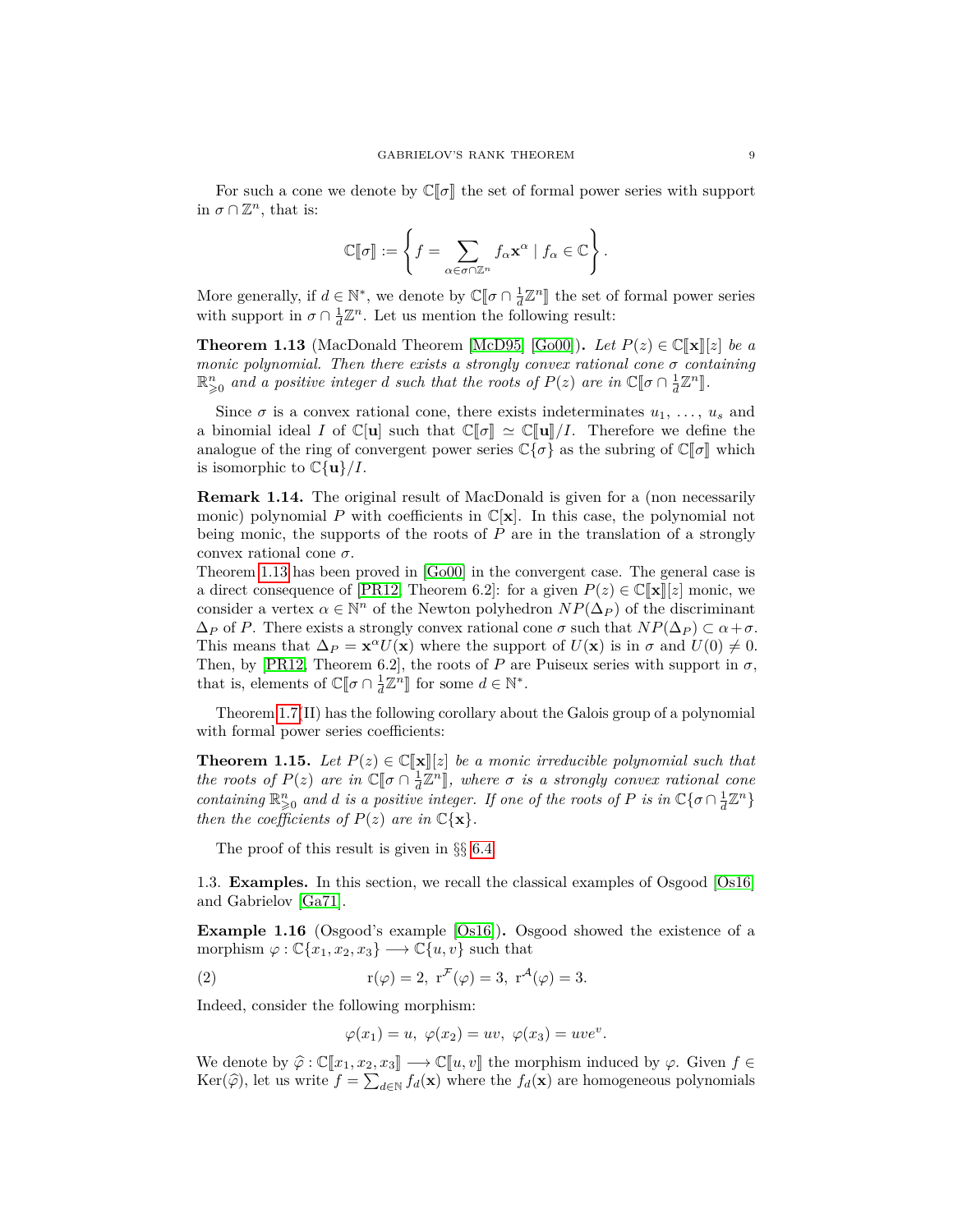of degree *d* (when they are not zero), so that:

$$
0 = \widehat{\varphi}(f) = \sum_{d \in \mathbb{N}} f_d(u, uv, uve^v) = \sum_{d \in \mathbb{N}} u^d f(1, v, ve^v)
$$

Therefore  $f_d(1, v, ve^v) = 0$  for every *d*, hence  $f_d = 0$  for every *d* since *v* and *ve*<sup>*v*</sup> are algebraically independent over  $\mathbb{C}$ . It follows that  $r^{\mathcal{F}}(\varphi) = r^{\mathcal{A}}(\varphi) = 3$ , while we can easily check that  $r(\varphi) = 2$ . In particular the map  $\varphi^a : (\mathbb{C}^2, 0) \longrightarrow (\mathbb{C}^3, 0)$  defined by  $\varphi^a(u, v) = (u, uv, uve^v)$  sends a neighborhood of the origin onto a subset *Z* of  $\mathbb{C}^3$ that is generically a complex manifold of dimension 2, but whose analytic or formal Zariski closure is  $\mathbb{C}^3$ .

**Example 1.17** (Gabrielov's example [\[Ga71\]](#page-60-2))**.** Gabrielov extended Osgood's example, and provided a morphism  $\psi$  :  $\mathbb{C}\{x_1, x_2, x_3, x_4\} \longrightarrow \mathbb{C}\{u, v\}$  such that

(3) 
$$
r(\psi) = 2, r^{\mathcal{F}}(\psi) = 3, r^{\mathcal{A}}(\psi) = 4.
$$

which is built up from the observation that Osgood's example  $\varphi$  is not well-behaved in terms of elimination theory, that is:

(4) 
$$
\varphi(\mathbb{C}\{\mathbf{x}\}) \subsetneq \widehat{\varphi}(\mathbb{C}[\![\mathbf{x}]\!]) \cap \mathbb{C}\{\mathbf{u}\},
$$

Indeed, we follow the heuristic that, even if  $x_3 - x_2e^{x_2/x_1}$  is not a power series, its image under  $\varphi$  should be 0. Let us consider a polynomial truncation of its formal power series:

<span id="page-9-0"></span>
$$
f_n := \left(x_3 - x_2 \sum_{i=0}^n \frac{1}{i!} \frac{x_2^i}{x_1^i}\right) x_1^n \in \mathbb{C}[x_1, x_2, x_3], \ \forall n \in \mathbb{N}.
$$

and note that

$$
\varphi(f_n) = u^{n+1}v \sum_{i=n+1}^{+\infty} \frac{v^i}{i!}, \ \forall n \in \mathbb{N}.
$$

It follows that  $(n+1)! \varphi(f_n)$  is a convergent power series whose coefficients have module less than 1. Moreover when the coefficient of  $u^k v^l$  in the expansion of  $\varphi(f_n)$ is nonzero, we have  $k = n + 1$ . This means that the supports of  $\varphi(f_n)$  and  $\varphi(f_m)$ are disjoint whenever  $n \neq m$ . Therefore the power series

$$
h := \sum_{n \in \mathbb{N}} (n+1)! \varphi(f_n)
$$

is convergent since each of its coefficients has module less than 1. But  $\hat{\varphi}$  being injective, the unique element whose image is *h* is necessarily:

$$
\widehat{g} \colon = \sum_{n \in \mathbb{N}} (n+1)! f_n = \left( \sum_{n \in \mathbb{N}} (n+1)! \cdot x_1^n \right) x_3 + \widehat{f}(x_1, x_2),
$$

Now,  $\hat{g}$  is a divergent power series and  $\hat{\varphi}(\hat{g}(\mathbf{x})) = h(u, v) \in \mathbb{C}\{u, v\}$ . This shows that [\(4\)](#page-9-0) holds.

Finally, consider the morphism  $\psi$  :  $\mathbb{C}\{x_1, x_2, x_3, x_4\} \longrightarrow \mathbb{C}\{u, v\}$  defined by

$$
\psi(x_1) = u, \ \psi(x_2) = uv, \ \psi(x_3) = u v e^v, \ \psi(x_4) = h(u, v).
$$

By the above considerations, we see that  $x_4 - \hat{g}(\mathbf{x})$  belongs to the kernel of  $\hat{\psi}$ . In fact one can show that  $\text{Ker}(\widehat{\psi}) = (x_4 - \widehat{g}(\mathbf{x}))$ , while  $\text{Ker}(\psi) = (0)$ .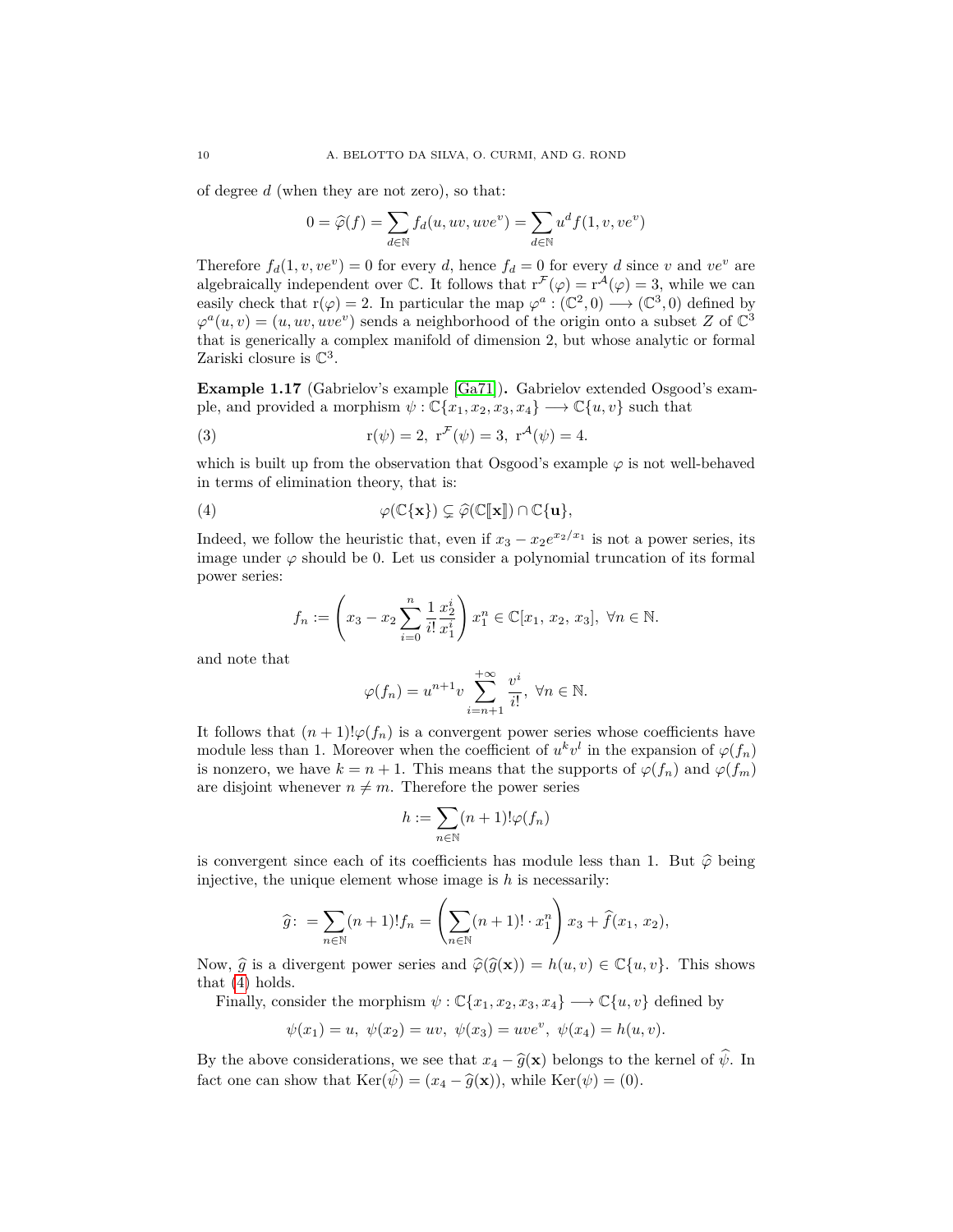<span id="page-10-1"></span>**Remark 1.18.** Note that Gabrielov's example illustrates a case where the completion operation does not commute with the elimination of indeterminates. Indeed, since  $\text{Ker}(\hat{\psi}) \neq (0)$ , there exist  $\hat{k}_1, \ldots, \hat{k}_4 \in \mathbb{C}[\![\mathbf{x}, u, v]\!]$  such that

$$
(x_1 - u)\hat{k}_1 + (x_2 - uv)\hat{k}_2 + (x_3 - uve^v)\hat{k}_3 + (x_4 - h(u, v))\hat{k}_4 \in \mathbb{C}[\mathbf{x}] \setminus \{0\}.
$$

This means that  $I\mathbb{C}[\mathbf{x}, u, v] \cap \mathbb{C}[\mathbf{x}] \neq (0)$  where *I* denotes the ideal of  $\mathbb{C}\{\mathbf{x}, u, v\}$ generated by

$$
x_1 - u
$$
,  $x_2 - uv$ ,  $x_3 - uve^v$ ,  $x_4 - h(u, v)$ .

On the other hand, since  $\text{Ker}(\psi) = (0)$ , we see in a similar way that  $I \cap \mathbb{C}\{\mathbf{x}\} = (0)$ , as claimed.

**Remark 1.19** (Pathological real-analytic examples)**.** Variations of Osgood example have been used to provide the following list of pathological examples:

- In [\[Pa89\]](#page-61-5), Pawłucki provides an example of a subanalytic set (given by a non regular morphism) which is neither formally nor analytically semi-coherent. In particular, this contradicted a result previously announced by Hironaka [\[Hi86\]](#page-60-17).
- In [\[BP18\]](#page-59-7), Bierstone and Parusiński show the existence of a proper realanalytic (non regular) mapping which can not be transformed into a mapping with locally equidimensional fibers by global blowing ups (contrasting with the complex case where the result holds true, as proved by Hironaka [\[Hi75\]](#page-60-18)).
- In [\[BdSB19\]](#page-59-8), the first author and Bierstone show the existence of a proper real-analytic (non-regular) mapping which can not be monomialized via global blowing ups in the source and target.

## 2. Ranks and transformations

<span id="page-10-0"></span>2.1. **General properties.** We follow the notations introduced in §§ [1.1.](#page-2-2) We start by stating basic properties of the ranks introduced in Definition [1.3.](#page-3-3)

<span id="page-10-2"></span>**Proposition 2.1** (Basic properties). Let  $\varphi : A \longrightarrow B$  be a morphism of reduced C*-analytic algebras.*

- (1) We have  $r(\varphi) \leq r^{\mathcal{F}}(\varphi) \leq r^{\mathcal{A}}(\varphi)$ .
- (2) If  $r^A(\varphi) = \dim(A)$  (resp.  $r^F(\varphi) = \dim(A)$ ),  $\varphi$  *is injective* (resp.  $\hat{\varphi}$  *is injective*) *injective).*
- (3) *Assume that B is an integral domain. Then*

$$
r^{\mathcal{F}}(\varphi) = r^{\mathcal{A}}(\varphi) \Longleftrightarrow \text{Ker}(\widehat{\varphi}) = \text{Ker}(\varphi)\widehat{A}.
$$

*Proof.* A rigorous proof of (1) is given in Lemma (1.5) [\[Iz89\]](#page-60-4).

Now assume that  $r^{\mathcal{A}}(\varphi) = \dim(A)$  and A is reduced. This means that  $\text{Ker}(\varphi)$ is an ideal of height 0. Since *A* has no non trivial nilpotents,  $\text{Ker}(\varphi) = (0)$ . The same proof works in the same way when  $r^{\mathcal{F}}(\varphi) = \dim(A)$ . Indeed, by Artin approximation Theorem,  $\widehat{A}$  is reduced when *A* is (see e.g. [\[Ro18,](#page-61-12) Proposition 4.1]), and  $\dim(A) = \dim(A)$  (see [\[Mat89,](#page-60-11) Theorem 13.9] for example). This proves (2).

For (3), let us remark that  $\text{Ker}(\varphi) \widehat{A} \subset \text{Ker}(\widehat{\varphi})$ . If *B* is an integral domain,  $\widehat{B}$  is also an integral domain by Artin approximation Theorem, therefore  $\text{Ker}(\varphi)$  and Ker( $\widehat{\varphi}$ ) are prime ideals. By Artin approximation Theorem, Ker( $\varphi$ ) $\widehat{A}$  is a prime ideal of  $\widehat{A}$  of the same height as  $\text{Ker}(\varphi)$ . Therefore we have

$$
\operatorname{Ker}(\widehat{\varphi}) = \operatorname{Ker}(\varphi)\widehat{A} \Longleftrightarrow \operatorname{ht}(\operatorname{Ker}(\widehat{\varphi})) = \operatorname{ht}(\operatorname{Ker}(\varphi)).
$$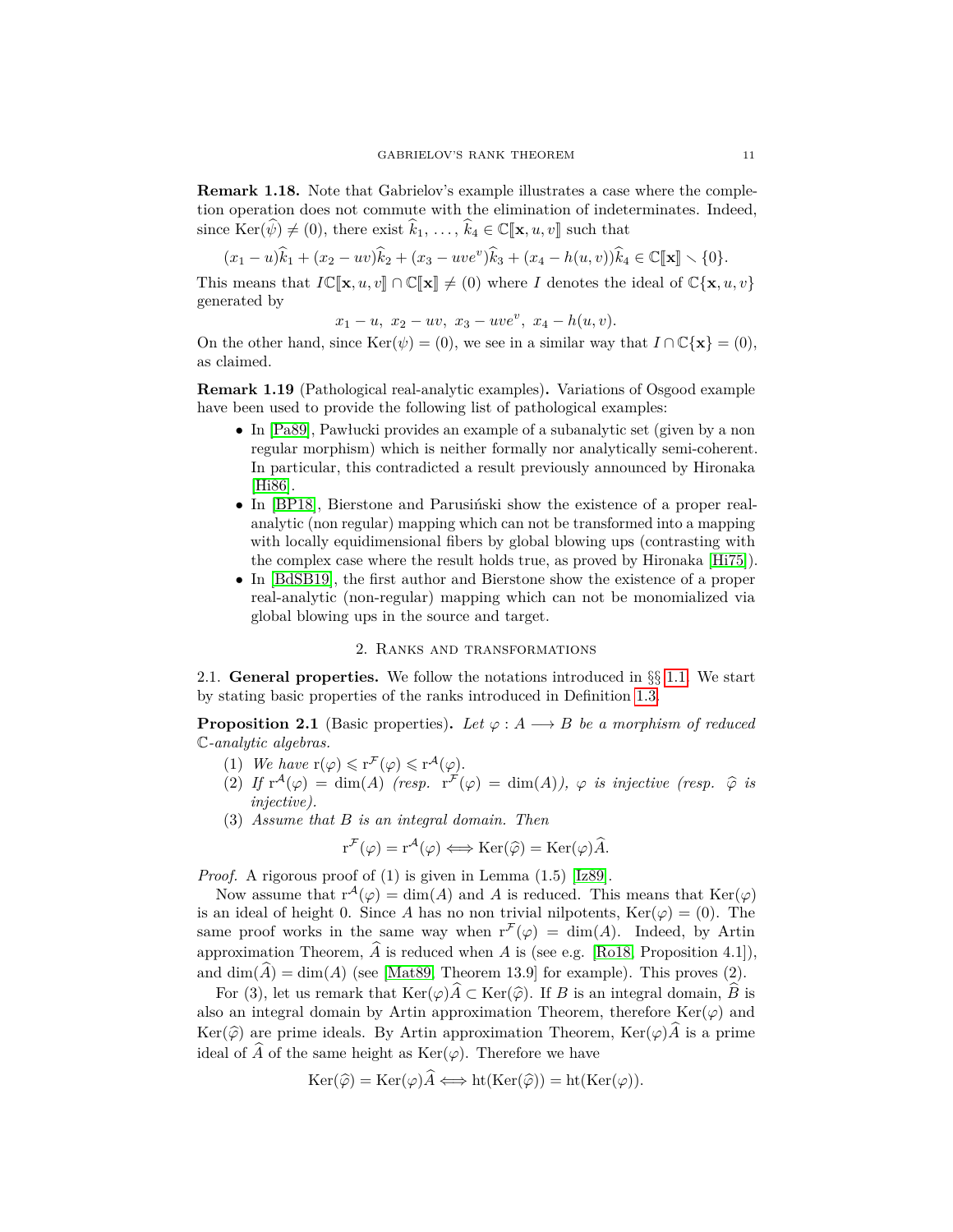This proves  $(3)$ .

It is straightforward that the three ranks are invariant under isomorphisms. They are also invariant under some more general transformations, as shown in the following proposition:

<span id="page-11-1"></span>**Proposition 2.2.** *Let*  $\varphi: A \longrightarrow B$  *be a morphism of reduced* C-analytic algebras *corresponding to a morphism of germs of analytic sets*  $\Phi : (Y, \mathfrak{b}) \longrightarrow (X, \mathfrak{a})$ .

- (1) *Assume that B is an integral domain.* Let  $\sigma : B \longrightarrow B_1$  be such that  $r(\sigma) = \dim(B)$ , and  $B_1$  *is an integral domain. Then all of the ranks of*  $\varphi$  *and*  $\sigma \circ \varphi$  *coincide, that is,*  $r(\varphi) = r(\sigma \circ \varphi)$ ,  $r^{\mathcal{F}}(\varphi) = r^{\mathcal{F}}(\sigma \circ \varphi)$  *and*  $r^{\mathcal{A}}(\varphi) = r^{\mathcal{A}}(\sigma \circ \varphi).$
- (2) *Let*  $\tau : A_1 \longrightarrow A$  *be an injective finite morphism where*  $A_1$  *is an integral domain, and assume that B is an integral domain. Then all of the ranks of*  $\varphi$  *and*  $\varphi \circ \tau$  *coincide.*

*Proof.* For (1), by Proposition [2.1](#page-10-2) (1) we have that  $\sigma$  and  $\hat{\sigma}$  are injective, because *B* is an integral domain. Therefore  $\text{Ker}(\hat{\sigma} \circ \hat{\varphi}) = \text{Ker}(\hat{\varphi})$  and  $\text{Ker}(\sigma \circ \varphi) = \text{Ker}(\varphi)$ , and  $r^{\mathcal{F}}(\sigma \circ \varphi) = r^{\mathcal{F}}(\varphi)$  and  $r^{\mathcal{A}}(\sigma \circ \varphi) = r^{\mathcal{A}}(\varphi)$ .

Let us denote by  $(Z, \mathfrak{c})$  the germ of analytic set associated to  $B_1$ . Since  $r(\sigma) = \dim(B)$ , the map  $\sigma^a$  is an analytic diffeomorphism at a generic point in a neighborhood of **c**. It follows that  $r(\varphi) = r(\sigma \circ \varphi)$ .

Finally, for (2), assume that  $\tau$  is an injective finite morphism where  $A_1$  is an integral domain. We have  $\text{Ker}(\varphi \circ \tau) = \text{Ker}(\varphi) \cap A_1$ . Since *B* is an integral domain, Ker( $\varphi$ ) and Ker( $\varphi \circ \tau$ ) are prime ideals. Thus, by the Going-Down theorem for integral extensions [\[Mat89,](#page-60-11) Theorem 9.4ii], we have that  $\text{ht}(\text{Ker}(\varphi \circ \tau)) \leq \text{ht}(\text{Ker}(\varphi)),$ thus  $r^{\mathcal{A}}(\varphi) \leq r^{\mathcal{A}}(\varphi \circ \tau)$ . On the other hand, we have the equality  $r^{\mathcal{A}}(\varphi) = r^{\mathcal{A}}(\varphi \circ \tau)$ because  $ht(Ker(\varphi \circ \tau)) = ht(Ker(\varphi))$  by [\[Mat89,](#page-60-11) Theorem 9.3ii]. Now, since  $\tau$  is finite and injective,  $\hat{\tau}$  is also finite and injective by Corollary [1.10.](#page-7-0) Moreover, we have

$$
\dim(A_1) - \text{ht}(\text{Ker }\widehat{\tau}) = \dim(A) = \dim(A) = \dim(A_1) = \dim(A_1)
$$

since finite morphisms preserve the dimension and  $\tau$  is injective. But ht(Ker( $\hat{\tau}$ )) = 0<br>if and only if  $Ker(\hat{\tau}) = (0)$  because  $A_t$  is an integral demain. Thus  $\hat{\hat{\tau}}$  is injective if and only if  $\text{Ker}(\hat{\tau}) = (0)$  because  $A_1$  is an integral domain. Thus,  $\hat{\tau}$  is injective and  $\mathbf{r}^{\mathcal{F}}(\varphi \circ \tau) = \mathbf{r}^{\mathcal{F}}(\varphi)$ .

Eventually, if we denote by  $(Z, \mathfrak{c})$  the germ of analytic set defined by  $A_1$ , we have  $\tau^a$ :  $(X, \mathfrak{a}) \longrightarrow (Z, \mathfrak{c})$  is a finite map. Therefore  $r(\varphi \circ \tau) = r(\varphi)$ .

We now use the above Proposition to prove the following Lemma, which implies that Theorem [1.4](#page-3-1) follows from Theorem [1.2:](#page-3-0)

<span id="page-11-0"></span>**Lemma 2.3.** *Let*  $\psi : A \longrightarrow B$  *be a morphism of analytic*  $\mathbb{C}$ *-algebras, where B is an integral domain. There exists an injective analytic morphism of* C*-algebras*  $\varphi : \mathbb{C}\{\mathbf{x}\} \longrightarrow \mathbb{C}\{\mathbf{u}\},\$  where  $\mathbf{x} = (x_1, \ldots, x_m)\$  and  $\mathbf{u} = (u_1, \ldots, u_n),\$  such that  $r(\psi) = r(\varphi), r^{\mathcal{F}}(\psi) = r^{\mathcal{F}}(\varphi) \text{ and } r^{\mathcal{A}}(\psi) = r^{\mathcal{A}}(\varphi).$ 

*Proof.* Note that we can replace  $\psi$  by the morphism  $\frac{A}{\text{Ker}(\psi)} \longrightarrow B$  induced by  $\psi$ , since the quotient by the Kernel clearly preserve all of the three ranks. Thus we may assume that  $\psi$  is injective. By resolution of singularities there exists an injective morphism of analytic  $\mathbb{C}$ -algebras  $\sigma : B \longrightarrow B'$  which is a composition of quadratic transformations and analytic isomorphisms such that  $B' = \mathbb{C}\{\mathbf{u}\}\$ is regular. Next, by the Normalization Theorem for convergent power series (see [\[Na62,](#page-60-19) Theorem 45.5] or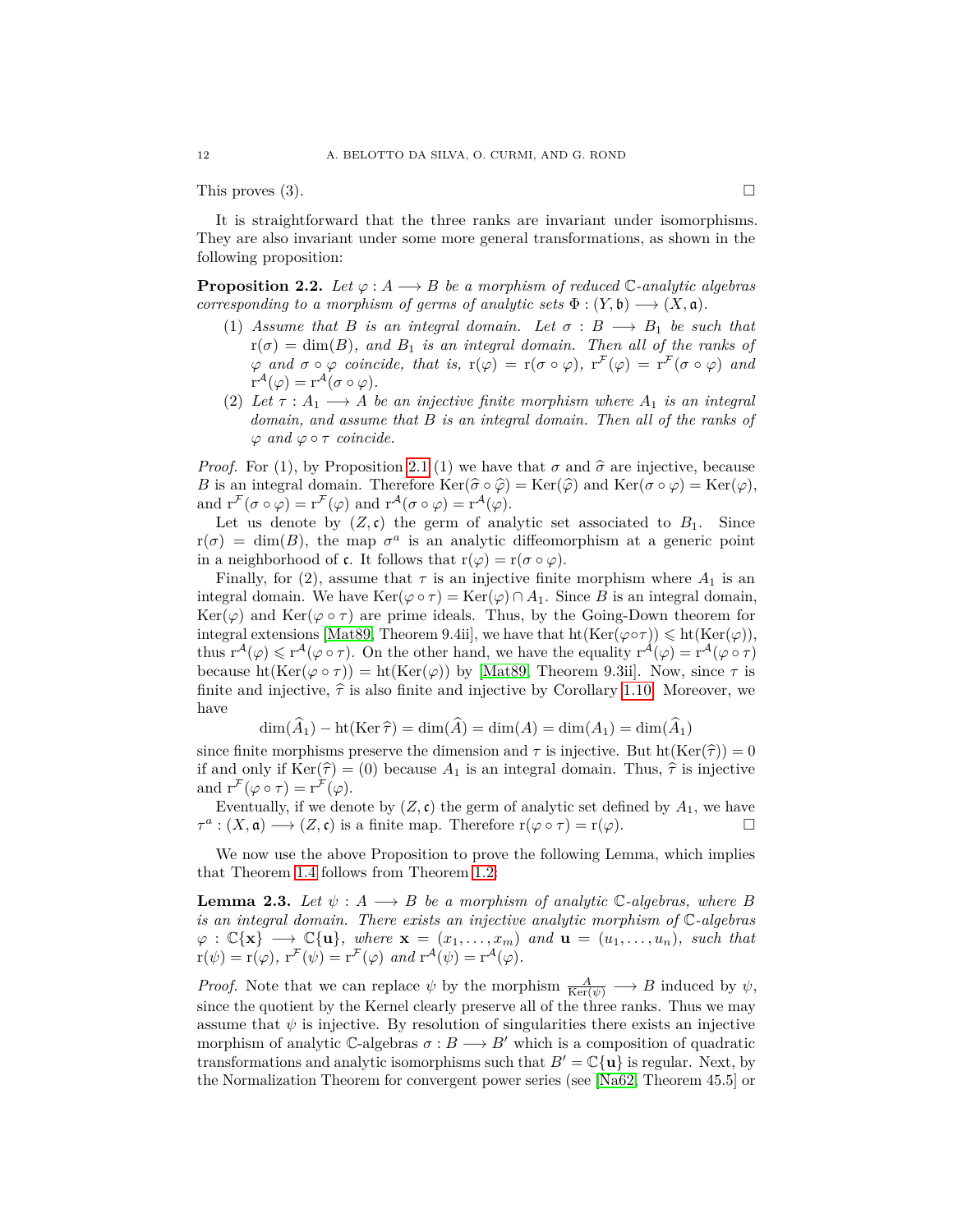[\[dJPf00,](#page-60-20) Corollary 3.3.19]), there exists an injective finite morphism  $\tau : \mathbb{C}\lbrace x \rbrace \longrightarrow A$ . We now set  $\varphi := \sigma \circ \psi \circ \tau$  and we conclude by Proposition [2.2.](#page-11-1)

2.2. **Monomial maps.** Thanks to Lemma [2.3,](#page-11-0) we can now focus on the regular case, that is, when  $A = \mathbb{C}\{\mathbf{x}\}\$ and  $B = \mathbb{C}\{\mathbf{u}\}\$ . Apart form the isomorphisms, the typical morphisms between smooth spaces that we use are those of the following form (see Lemma [2.7](#page-13-0) or Section [3.2\)](#page-15-0):

i) Power substitutions:

$$
\mathbb{C}\{u_1, \ldots, u_m\} \longrightarrow \mathbb{C}\{\widetilde{u}_1, \ldots, \widetilde{u}_m\}
$$
  
\n
$$
u_1 \longrightarrow \widetilde{u}_1^{a_1}
$$
  
\n... ... ...  
\n
$$
u_m \longrightarrow \widetilde{u}_m^{a_m}
$$

where  $a_i \in \mathbb{N}^*$ .

ii) Quadratic transformations:

$$
\mathbb{C}\{u_1, \ldots, u_m\} \longrightarrow \mathbb{C}\{\widetilde{u}_1, \ldots, \widetilde{u}_m\}
$$
  
\n
$$
u_1 \longrightarrow \widetilde{u}_1 \widetilde{u}_2
$$
  
\n
$$
u_2 \longrightarrow \widetilde{u}_2
$$
  
\n
$$
\ldots \qquad \ldots
$$
  
\n
$$
u_m \longrightarrow \widetilde{u}_m
$$

**Remark 2.4.** The quadratic transformations do not correspond to blowing ups because they are not bimeromorphic maps. They correspond to the blowing up of a codimension 2 linear space in some affine chart followed by taking the "analytification" at a closed point. The blowing up corresponds to the injective morphism

$$
\mathbb{C}\{u_1,\ldots,u_m\}\longrightarrow \mathbb{C}\{u_1,\ldots,u_m\}[\widetilde{u}_1]/(u_1-\widetilde{u}_1u_2)
$$

and the "analytification" corresponds to the morphism

$$
\mathbb{C}\{u_1,\ldots,u_m\}[\widetilde{u}_1]/(u_1-\widetilde{u}_1u_2)\longrightarrow \mathbb{C}\{u_1,\ldots,u_m,\widetilde{u}_1\}/(u_1-\widetilde{u}_1u_2)\simeq \mathbb{C}\{\widetilde{u}_1,u_2,\ldots,u_m\}.
$$

Let  $\varphi : A \longrightarrow B$  be a morphism of C-algebras, where  $A = \mathbb{C}\{\mathbf{x}\}\$  and  $B = \mathbb{C}\{\mathbf{u}\}.$ It follows from Proposition [2.2](#page-11-1) that: composition with a power substitution or a quadratic transformation in the target  $\sigma : B \longrightarrow B_1$  preserves all ranks; and composition with power substitutions in the source  $\tau : A_1 \longrightarrow A$  preserves all ranks. Unfortunately, quadratic transformations in the source may not preserve the ranks:

<span id="page-12-0"></span>**Remark 2.5** (On quadratic transformations in the source)**.** Let us consider the  $\text{morphism } \varphi : \mathbb{C}\{x, y, z\} \longrightarrow \mathbb{C}\{u, v\} \text{ defined by } \varphi(x) = u, \varphi(y) = v \text{ and } \varphi(z) = uve^v,$ and a quadratic transformation  $\tau : \mathbb{C}\{x_1, y_1, z_1\} \longrightarrow \mathbb{C}\{x, y, z\}$  defined by  $\tau(x_1) = x$ ,  $\tau(y_1) = xy$  and  $\tau(z_1) = z$ . Then we have

$$
\varphi \circ \tau(x_1) = u, \ \varphi \circ \tau(y_1) = uv, \ \varphi \circ \tau(z_1) = uve^v.
$$

which is Osgood's map (see Example [1.16\)](#page-8-1). Thus we have  $r^{\mathcal{F}}(\varphi \circ \tau) = r^{\mathcal{A}}(\varphi \circ \tau) = 3$ while  $\mathbf{r}^{\mathcal{F}}(\varphi) = \mathbf{r}^{\mathcal{A}}(\varphi) = 2$  (because Ker( $\varphi$ ) and Ker( $\widehat{\varphi}$ ) are generated by  $z - xye^y$ ) and  $r(\varphi) = r(\varphi \circ \tau) = 2$ .

Power substitutions and quadratic transformations are monomial morphisms. A basic but important property of these morphisms is the following one: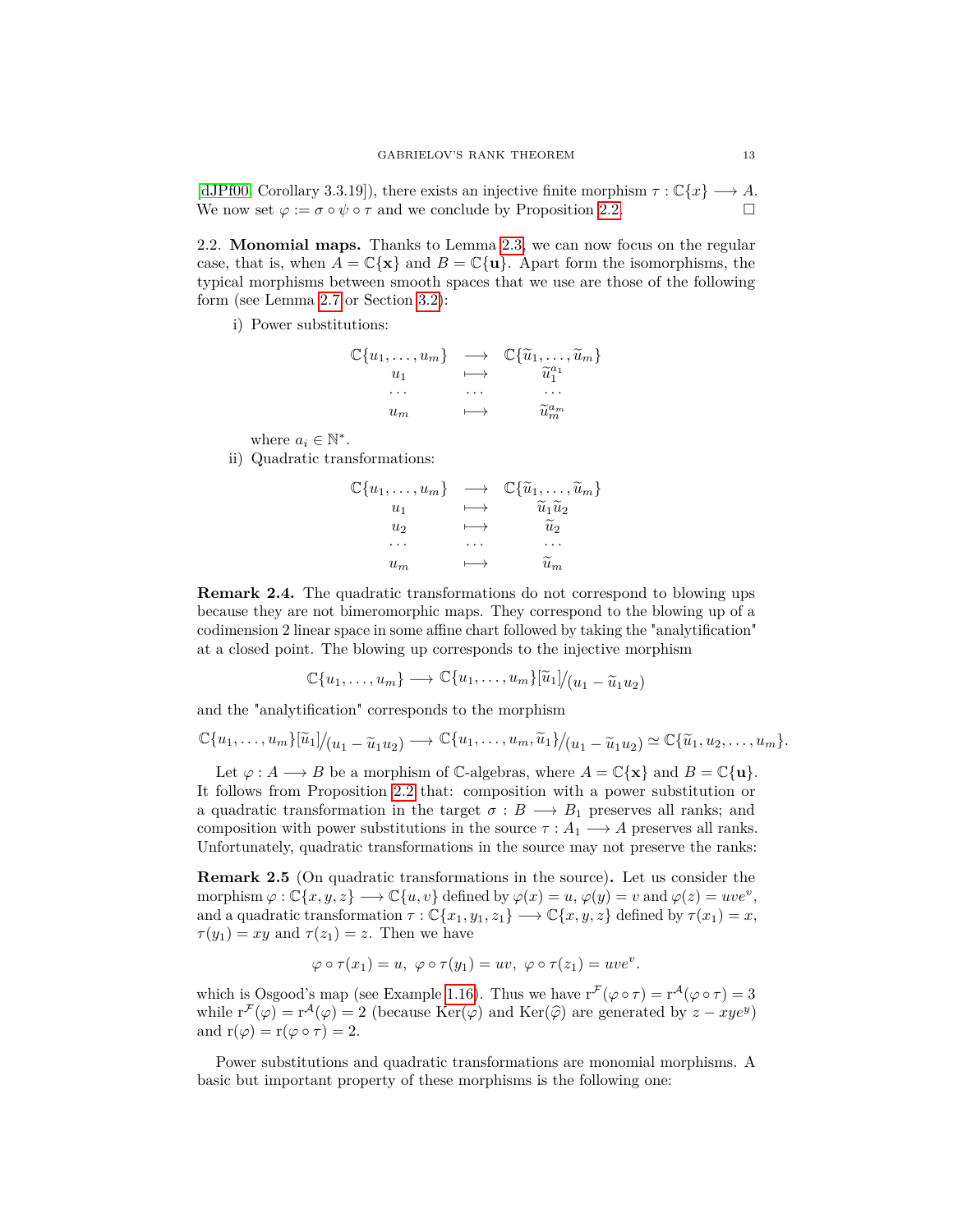<span id="page-13-1"></span>**Lemma 2.6.** *Consider an*  $n \times n$  *square matrix*  $M = (\mu_{ij})$  *of natural numbers such that*  $\det(M) \neq 0$ *, and the monomial map*  $\tau : \mathbb{C}[\![\mathbf{x}]\!] \longrightarrow \mathbb{C}[\![\mathbf{u}]\!]$  *defined by:* 

$$
\tau(x_i) = \mathbf{u}^{\mu_i} = u_1^{\mu_{i1}} \cdots u_n^{\mu_{in}}, \quad i = 1, \ldots, n.
$$

*If*  $f \in \mathbb{C}[\mathbf{x}]$  *is such that*  $\tau(f) \in \mathbb{C}\{\mathbf{u}\}$ *, then*  $f \in \mathbb{C}\{\mathbf{x}\}$ *.* 

*Proof.* Consider the formal expansions

$$
f = \sum_{\alpha \in \mathbb{N}^n} f_{\alpha} \mathbf{x}^{\alpha} \text{ and } \tau(f) = \sum_{\alpha \in \mathbb{N}^n} f_{\alpha} \mathbf{u}^{M \cdot \alpha} = \sum_{\beta \in \mathbb{N}^n} g_{\beta} \mathbf{u}^{\beta}.
$$

By hypothesis, there exist two constants  $A, B \geq 1$  such that  $|g_{\beta}| \leqslant AB^{|\beta|}$  for every  $\beta \in \mathbb{N}^n$ . Let  $\mu_{\infty} = ||M||_{\infty} = \max \mu_{k,j}$ . Since  $\det(M) \neq 0$ , we conclude that

$$
|f_{\alpha}| = |g_{M\alpha}| \leqslant AB^{|M\alpha|} \leqslant A(B^{n^2\mu_{\infty}})^{|\alpha|}
$$

for every  $\alpha \in \mathbb{N}^n$ , proving that *f* is convergent.

The following result shows how we can use power substitutions and quadratic transformations in order to transform a given morphism of convergent power series rings into a morphism with a simpler form, but without changing the ranks:

<span id="page-13-0"></span>**Lemma 2.7** (Preparation of  $\varphi$ ). Let  $\varphi : \mathbb{C}\{x_1, \ldots, x_n\} \longrightarrow \mathbb{C}\{u_1, \ldots, u_n\}$  be a *morphism of convergent power series rings. There is a commutative diagram*



*where*

- i) *σ is a composition of quadratic transformations, power substitutions and isomorphisms;*
- ii) *τ is a composition of power substitutions and isomorphisms;*
- iii) *If*  $r(\varphi) = 1$ *, then*  $\varphi'(x_1) = u_1$  *and*  $\varphi'(x_j) = 0$  *for*  $j = 2, ..., n$ *.*
- iv) *If*  $r(\varphi) = n = 2$ , then  $\varphi'(x_1) = u_1$  and  $\varphi'(x_2) = u_1^a u_2^b$  with  $a \geq 0$  and  $b \in \mathbb{Z}_{>0}$ .
- v) *If*  $r(\varphi) > 1$  *and*  $\varphi$  *is injective, then*

(5) 
$$
\varphi'(x_1) = u_1, \quad \varphi'(x_j) = u_1^{a_j} g_j(\mathbf{u}), j = 2, ..., n
$$

<span id="page-13-2"></span>*where*  $a_j \in \mathbb{Z}_{\geq 0}$ ,  $g_j(0) = 0$  *and*  $g_j(0, u_2, \ldots, u_n) \neq 0$  *for*  $j = 2, \ldots, n$ *.* 

*In these conditions, we have*  $r(\varphi') = r(\varphi)$ ,  $r^{\mathcal{F}}(\varphi') = r^{\mathcal{F}}(\varphi)$  *and*  $r^{\mathcal{A}}(\varphi') = r^{\mathcal{A}}(\varphi)$ *.* 

In particular, condition (*iii*) combined with Lemma [2.3](#page-11-0) immediately implies the following very particular case of Gabrielov's rank Theorem:

**Corollary 2.8** (Generic rank 1). Let  $\varphi : A \longrightarrow B$  be a morphism of reduced analytic  $\mathbb{C}$ -algebras. If  $\mathbf{r}(\varphi) = 1$ , then  $\mathbf{r}^{\mathcal{F}}(\varphi) = \mathbf{r}^{\mathcal{A}}(\varphi) = 1$ .

*Proof of Lemma [2.7.](#page-13-0)* We will prove the lemma by transforming step by step the morphism  $\varphi$  into the morphism  $\varphi'$ .

Up to a linear change of coordinates in  $\mathbb{C}\{\mathbf{u}\}\$  we may assume that the initial form of  $\varphi(x_1)$  evaluated at  $(u_1, 0, \ldots, 0)$  is equal to  $Cu_1^e$  for some  $e > 0$  and  $C \in \mathbb{C}^*$ . Let  $\sigma_1 : \mathbb{C}\{\mathbf{u}\} \longrightarrow \mathbb{C}\{\mathbf{u}\}\$ be the quadratic transform defined by  $\sigma_1(u_1) = u_1$  and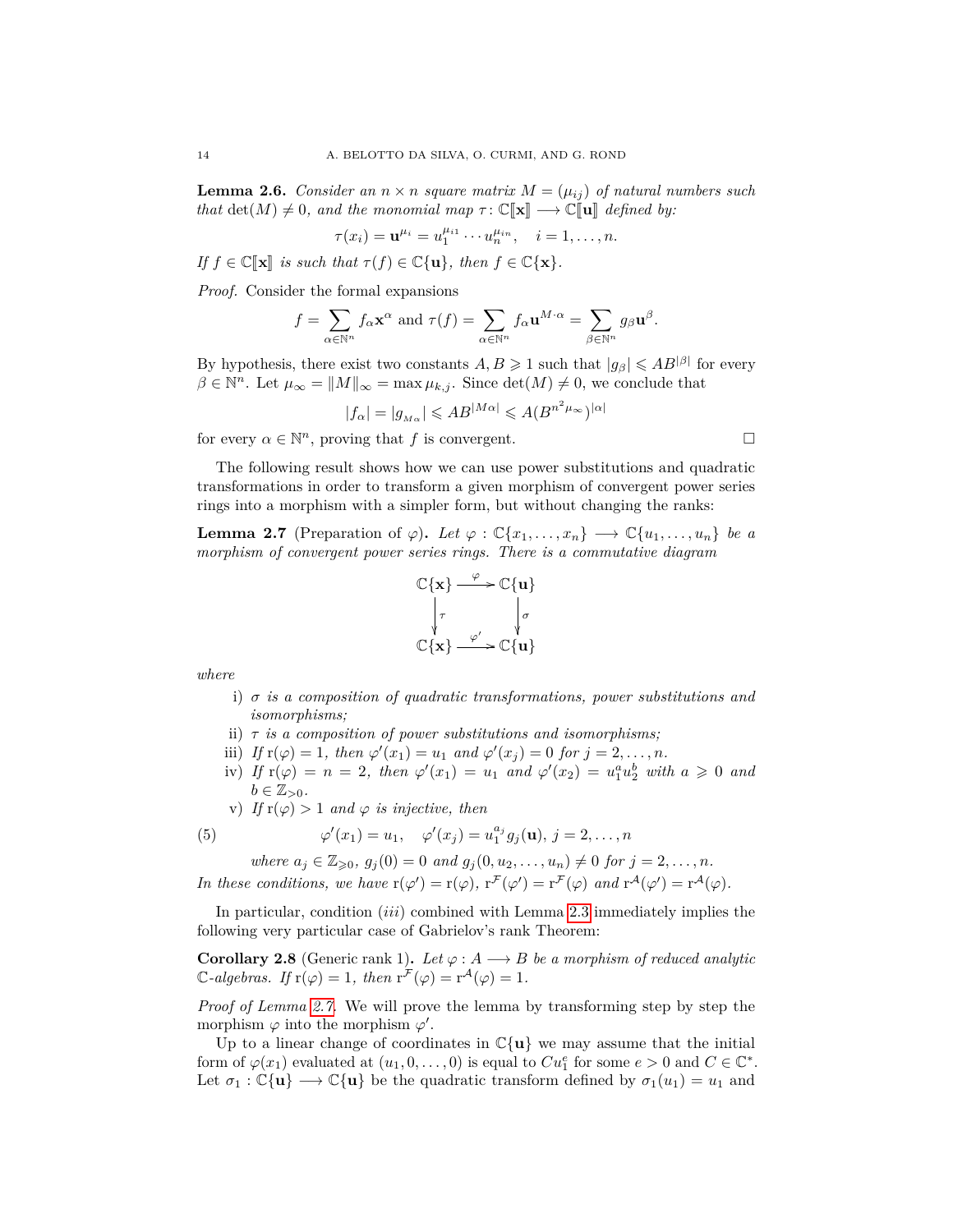$\sigma_1(u_j) = u_1 u_j$  for  $j = 2, \ldots, n$ . Then  $\sigma_1 \circ \varphi(x_1) = u_1^e U(\mathbf{u})$  where  $U(\mathbf{u}) \in \mathbb{C}\{\mathbf{u}\}\$ is a unit. Let us replace  $\varphi$  by  $\sigma_1 \circ \varphi$ . Up to replacing  $x_1$  by  $\frac{1}{U(0)}x_1$  we may assume that  $U(0) = 1$ . Now, let  $V(\mathbf{u}) \in \mathbb{C}\{\mathbf{u}\}\$ be a convergent power series whose *e*-th power is equal to  $U(\mathbf{u})$ . Let  $\tau_1 : \mathbb{C}\{\mathbf{x}\} \longrightarrow \mathbb{C}\{\mathbf{x}\}\$  be the finite morphism (power substitution) given by  $\tau_1(x_1) = x_1^e$ ,  $\tau_1(x_j) = x_j$  for  $j = 2, \ldots, n$ . Replacing  $\varphi$  by  $\varphi \circ \tau_1$ , we may assume that  $\varphi(x_1) = u_1 V(\mathbf{u})$  where  $V(\mathbf{u})$  is a unit. Moreover by composing  $\varphi$  with the inverse of the isomorphism of  $\mathbb{C}\{\mathbf{u}\}\$  sending  $u_1$  onto  $u_1V(\mathbf{u})$ , we may assume that  $\varphi(x_1) = u_1$ .

Let  $\varphi(x_i) = \varphi_i(\mathbf{u}) \in \mathbb{C}\{\mathbf{u}\}\$ the image of  $x_i$  under  $\varphi$  and consider the analytic isomorphism:

$$
x_1 \longmapsto x_1, \ x_j \longmapsto x_j - \varphi_j(x_1, 0), \ j = 2, \dots, n
$$

If  $r(\varphi) = 1$ , we conclude that  $\varphi_j(\mathbf{u}) \equiv 0$  as we wanted to prove. Let us assume, therefore, that  $r(\varphi) > 1$  and  $\varphi$  is injective. We easily conclude that  $\varphi_i(\mathbf{u}) \notin \mathbb{C}\{u_1\}$ for all  $j = 2, \ldots, n$ . Furthermore, because of the change of variables, we know that  $\varphi_j(u_1, 0, \ldots, 0) = 0$ , which implies that  $\varphi_j(\mathbf{u}) = u_1^{a_j} g_j(\mathbf{u})$  for some  $a_j \geqslant 0$ ,  $g_j(0) = 0$ and  $g_j(0, u_2, ..., u_n) \neq 0$ , proving (v).

Finally, assume that  $n = 2$ . After composing  $\varphi$  with *k* quadratic transformations of the form  $(u_1, u_2) \mapsto (u_1, u_1u_2)$ , for a sufficiently large *k*, we can suppose that  $g_2(\mathbf{u}) = u_2^b W(\mathbf{u})$ , where  $b > 0$  and  $W(0) \neq 0$ . After composing  $\varphi$  with the isomorphism whose inverse is defined by  $u_1 \mapsto u_1$  and  $u_2 \mapsto u_2 W(\mathbf{u})^{1/b}$ , we have the desired result.

The last statement follows from Proposition [2.2.](#page-11-1)

## 3. Gabrielov's rank Theorem

<span id="page-14-0"></span>3.1. **Low dimensional Gabrielov's rank Theorem.** Somehow surprisingly, the most difficult case in the proof of Gabrielov's rank Theorem is the following:

<span id="page-14-1"></span>**Theorem 3.1** (Low-dimension Gabrielov I). Let  $\varphi : \mathbb{C}\{x_1, x_2, x_3\} \longrightarrow \mathbb{C}\{u_1, u_2\}$ *be a* C*-analytic morphism of convergent power series. Then*

$$
r(\varphi) = r^{\mathcal{F}}(\varphi) = 2 \implies r^{\mathcal{A}}(\varphi) = 2.
$$

Indeed, we deduce the Theorem [1.4](#page-3-1) from Theorem [3.1](#page-14-1) in the next subsection, following the same strategy as the one originally used by Gabrielov. Later, sections [4](#page-21-0) and [5](#page-29-0) will be entirely dedicated to proving Theorem [3.1,](#page-14-1) where we deviate from Gabrielov's original approach. This last part will involve a geometric setting and the use of transcendental tools.

There exists a particular case of Theorem [3.1](#page-14-1) which admits a simple algebraic proof, namely when the generator of  $\text{Ker}(\hat{\varphi})$  is a quasi-ordinary polynomial, that is when its discriminant is a monomial times a unit. This particular case turns out to be crucial later on in the proof of Theorem [3.1.](#page-14-1) We finish this section by proving this result:

<span id="page-14-2"></span>**Proposition 3.2** (Quasi-ordinary case). Let  $P \in \mathbb{C}[[x_1, x_2]][y]$  be a reduced monic *non-constant polynomial and let*  $\Delta_P$  *denote tis discriminant. Assume the following:* 

- i)  $\Delta_P = x_1^{a_1} x_2^{a_2} \times \text{unit}(\mathbf{x})$  *for some formal unit* unit(**x**)*,*
- ii) *there exists a morphism*  $\varphi : \mathbb{C}\{\mathbf{x},y\} \longrightarrow \mathbb{C}\{u_1,u_2\}$  *with*  $\mathbf{r}(\varphi) = 2$  *such that*  $P \in \text{Ker}(\widehat{\varphi})$ .

*Then P admits a non trivial monic divisor in*  $\mathbb{C}\{x_1, x_2\}[y]$ *.*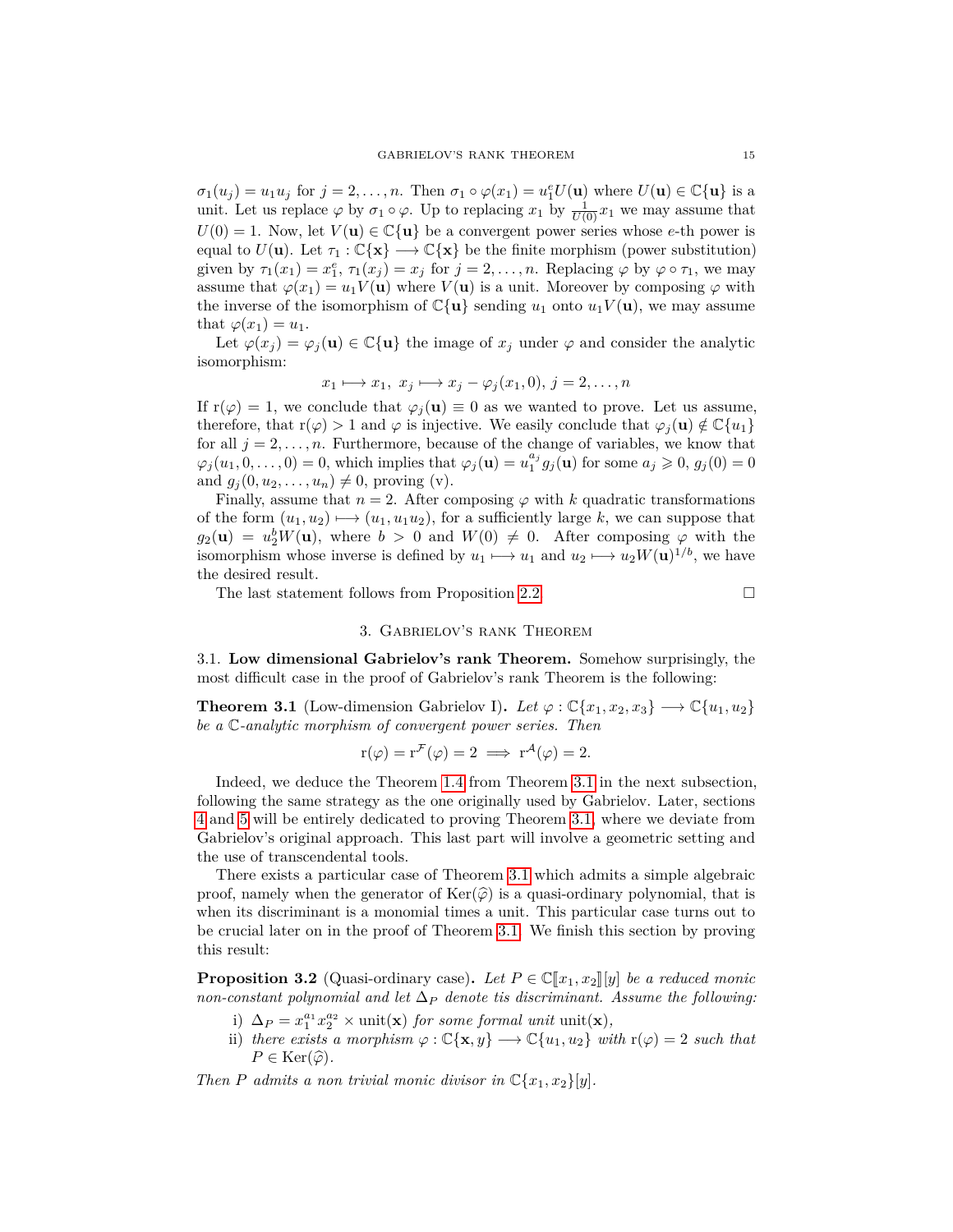*Proof.* The proof combines the Abhyankar-Jung Theorem, recalled in § [7](#page-57-0) at the end of this paper, with Lemma [2.7.](#page-13-0)

By assumption, we have  $r(\varphi) = 2$  and  $r^{\mathcal{F}}(\varphi) = 2$  since  $P \in \text{Ker}(\widehat{\varphi})$ . Because  $r^{\mathcal{F}}(\varphi) = 2$ , Ker $(\widehat{\varphi})$  is a height one prime ideal, thus a principal ideal, by [\[Mat89,](#page-60-11)<br>Theorem 20.1] Therefore any generator of Ker $(\widehat{\varphi})$  divides  $P$  If  $r^{\mathcal{A}}(\varphi) = 2$ . Theorem 20.1]. Therefore any generator of  $\text{Ker}(\hat{\varphi})$  divides *P*. If  $r^A(\varphi) = 2$ ,<br>then  $\text{Ker}(\hat{\varphi})$  is a height one prime ideal of  $\mathbb{C}^f$  x at and  $\text{Ker}(\hat{\varphi})\mathbb{C}^T$  x all  $-\text{Ker}(\hat{\varphi})$ then Ker( $\varphi$ ) is a height one prime ideal of  $\mathbb{C}\{\mathbf{x},y\}$ , and Ker( $\varphi$ ) $\mathbb{C}[\mathbf{x},y] = \text{Ker}(\widehat{\varphi})$ . Thus any generator  $f(\mathbf{x}, y)$  of Ker( $\varphi$ ) divides *P*. Since *P* is a monic polynomial, we must have  $f(0, y) \neq 0$ . Therefore, by the Weierstrass Preparation Theorem,  $f(\mathbf{x}, y) = \text{unit} \times \tilde{P}(\mathbf{x}, y)$  where  $\tilde{P}(\mathbf{x}, y) \in \mathbb{C} {\{\mathbf{x}\}}[y]$  is a monic polynomial. Thus  $\tilde{P}$ divides  $P$ , and the proposition is proved in this case.

Let us now prove that  $r^{\mathcal{A}}(\varphi) = 2$ . We denote by  $\varphi_1(\mathbf{u}), \varphi_2(\mathbf{u})$  and  $\varphi_3(\mathbf{u})$  the respective images of  $x_1, x_2$  and *y* under  $\varphi$ . By the Abhyankar-Jung Theorem, we can expand *P*(*y*) as

$$
P = \prod_{i=1}^{d} \left( y - \hat{\xi}_i (x_1^{1/e}, x_2^{1/e}) \right)
$$

where  $d = \deg_y(P)$  and  $e = d!$ . Furthermore, by Lemma [2.7](#page-13-0) (iv) we may suppose that  $\varphi_1(\mathbf{u}) = u_1$  and  $\varphi_2(\mathbf{u}) = u_1^a u_2^b$  with  $b > 0$ . Therefore we may extend  $\varphi$  as a morphism  $\varphi'$  from  $\mathbb{C}\{x_1^{1/e}, x_2^{1/e}, y\}$  to  $\mathbb{C}\{u_1^{1/e}, u_2^{1/e}\}$  by defining

$$
\varphi'(x_1^{1/e}):=u_1^{1/e},\ \varphi'(x_2^{1/e}):=u_1^{a/e}u_2^{b/e}.
$$

By Proposition [2.2](#page-11-1) (2) we have  $r^{\mathcal{A}}(\varphi') = r^{\mathcal{A}}(\varphi)$ . Therefore, if one of the  $\hat{\xi}_i$  is convergent,  $\text{Ker}(\varphi') \neq (0)$ , thus  $r^{\mathcal{A}}(\varphi) = r^{\mathcal{A}}(\varphi') = 2$ .

By the above reduction, we may assume that  $e = 1$  by replacing  $\varphi$  by the morphism:

$$
\begin{array}{ccc}\nx_1 & \longmapsto & u_1 \\
x_2 & \longmapsto & u_1^a u_2^b \\
y & \longmapsto & \varphi_3(u_1^e, u_2^e)\n\end{array}
$$

and *P* by  $P(x_1^e, x_2^e, y)$ . Replacing in the original equation, we have, since  $P \in \text{Ker}(\hat{\varphi})$ ,

$$
\prod_{i=1}^d \left( \varphi(y) - \widehat{\xi}_i(u_1, u_1^a u_2^b) \right) = 0.
$$

Hence, there is an index *i* such that  $\hat{\tau}(\hat{\xi}_i)(u_1, u_1^a u_2^b) \in \mathbb{C}\{\mathbf{u}\}\)$ . Thus, by Lemma [2.6,](#page-13-1)  $\widehat{\xi}_i(\mathbf{x}) \in \mathbb{C}\{\mathbf{x}\}\$ and  $\mathbf{r}^{\mathcal{A}}(\varphi) = 2$ , as we wanted to prove.

 $\Box$ 

<span id="page-15-0"></span>3.2. **Reduction of Theorem [1.4](#page-3-1) to Theorem [3.1.](#page-14-1)** The proof of Theorem [1.4](#page-3-1) is done by contradiction, following closely the ideas of Gabrielov [\[Ga73,](#page-60-3) Theorem 4.8]. We note that we do not use in this section, at any point, a quadratic transformation  $\tau: A_1 \longrightarrow A$  in the source, c.f. Remark [2.5.](#page-12-0) We assume:

(\*) There exists a morphism  $\varphi : A \longrightarrow B$  of analytic C-algebras, where *B* is an integral domain, such that  $r(\varphi) = r^{\mathcal{F}}(\varphi)$  but  $r^{\mathcal{F}}(\varphi) < r^{\mathcal{A}}(\varphi)$ .

**1st Reduction.** Suppose that (∗) holds true. Then, there exists an injective morphism  $\varphi : \mathbb{C}\{\mathbf{x}\} \longrightarrow \mathbb{C}\{\mathbf{u}\}$ , where  $\mathbf{x} = (x_1, \dots, x_m)$  and  $\mathbf{u} = (u_1, \dots, u_n)$ , such that  $r(\varphi) = r^{\mathcal{F}}(\varphi) = m - 1 \geq 1$ ,  $r^{\mathcal{A}}(\varphi) = m$  and  $\text{Ker}(\widehat{\varphi})$  is a principal (nonzero) ideal ideal.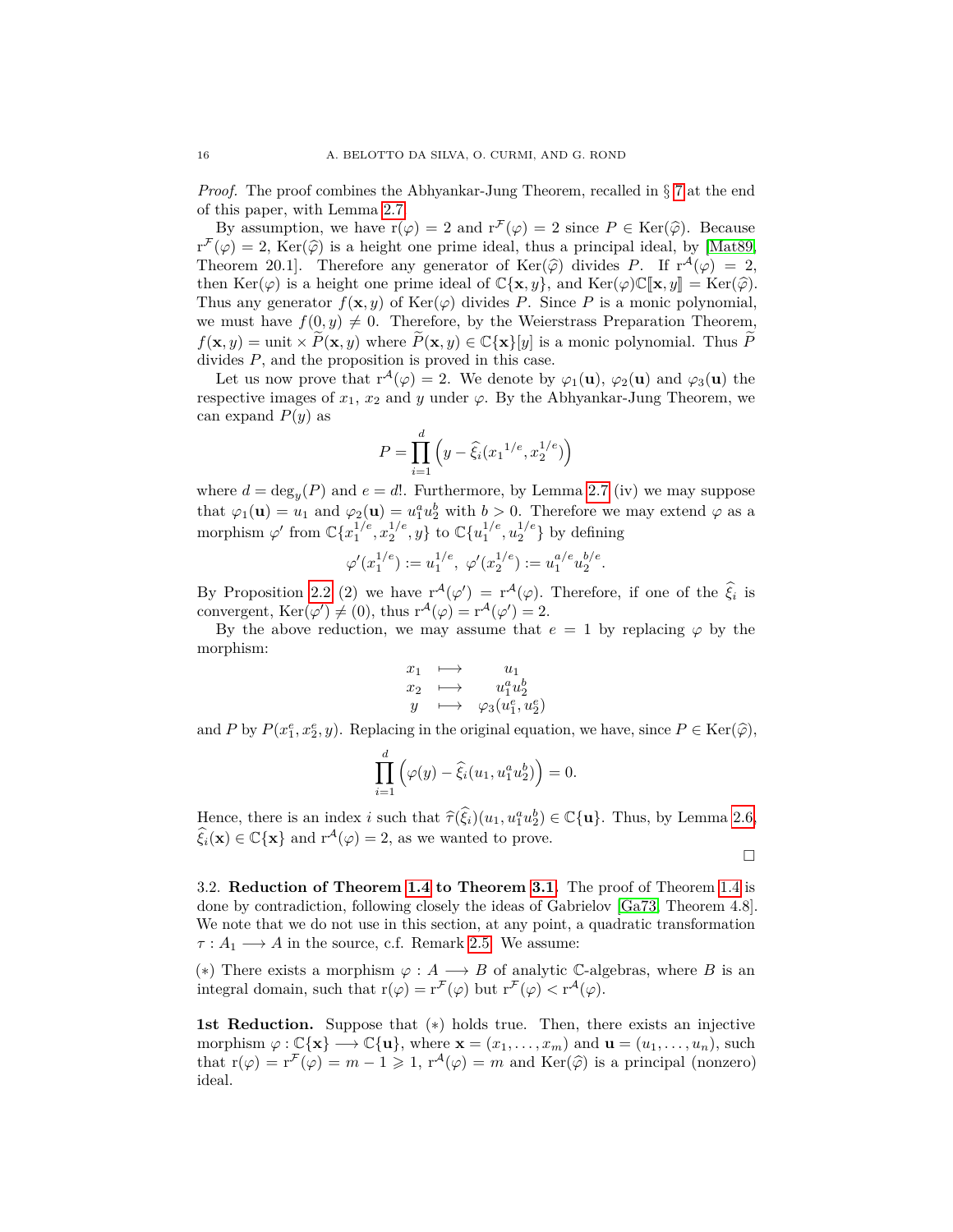Indeed, by Lemma [2.3,](#page-11-0) there exists an injective morphism  $\varphi : \mathbb{C}\{\mathbf{x}\} \longrightarrow \mathbb{C}\{\mathbf{u}\},\$ where  $\mathbf{x} = (x_1, \ldots, x_m)$  and  $\mathbf{u} = (u_1, \ldots, u_n)$ , such that  $r(\varphi) = r^{\tilde{\mathcal{F}}}(\varphi) \geq 1$ , but  $r^{\mathcal{F}}(\varphi) < r^{\mathcal{A}}(\varphi)$ . Since  $r^{\mathcal{F}}(\varphi) < r^{\mathcal{A}}(\varphi) = m$ , we know that  $\text{Ker}(\widehat{\varphi}) \neq (0)$ . Now, suppose that  $\text{Ker}(\widehat{\varphi})$  is not principal or, equivalently, that its height is at least 2. By the Normalization Theorem for formal power series, after a linear change of coordinates, the canonical morphism

$$
\pi : \mathbb{C}[\![x_1,\ldots,x_{r(\varphi)}]\!] \longrightarrow \frac{\mathbb{C}[\![\mathbf{x}]\!]}{\mathrm{Ker}(\widehat{\varphi})}
$$

is finite and injective. Therefore the ideal  $\mathfrak{p} := \text{Ker}(\widehat{\varphi}) \cap \mathbb{C}[\![x_1, \ldots, x_{r(\varphi)+1}]\!]$  is a nonzero height one prime ideal. Since  $\mathbb{C}[x_1,\ldots,x_{r(\varphi)+1}]$  is a unique factorization domain, p is a principal ideal (see [\[Mat89,](#page-60-11) Theorem 20.1] for example).

Now, denote by  $\varphi'$  the restriction of  $\varphi$  to  $\mathbb{C}\{x_1,\ldots,x_{r(\varphi)+1}\}$ . By definition Ker( $\hat{\varphi}'$ ) = p, thus  $r^{\mathcal{F}}(\varphi') = r(\varphi) + 1 - 1 = r(\varphi) = r^{\mathcal{F}}(\varphi)$ . Since  $\varphi$  is injective,  $\varphi'$  is injective,  $\varphi'$  is injective and  $r^{\mathcal{A}}(\varphi') = r(\varphi) + 1$ . Moreover, since  $\pi$  is finite, by Proposition 2.2 we injective and  $r^{\mathcal{A}}(\varphi') = r(\varphi) + 1$ . Moreover, since  $\pi$  is finite, by Proposition [2.2](#page-11-1) we have:

$$
\mathrm{r}(\varphi') = \mathrm{r}(\widehat{\varphi'}) = \mathrm{r}(\widehat{\varphi}) = \mathrm{r}(\varphi).
$$

Therefore we replace  $\varphi$  by  $\varphi'$  and we assume that  $r(\varphi) = r^{\mathcal{F}}(\varphi) = m - 1$  and  $r^{\mathcal{A}}(\varphi) = m$ , as we wanted to prove.

**2nd Reduction.** Suppose that  $(*)$  holds true. Then, we claim that there exists an injective morphism  $\varphi : \mathbb{C}\{\mathbf{x}\} \longrightarrow \mathbb{C}\{\mathbf{u}\}\text{, where } \mathbf{x} = (x_1, \ldots, x_{n+1})$  and  $\mathbf{u} =$  $(u_1, \ldots, u_n)$  (that is,  $m = n + 1$ ), such that  $r(\varphi) = r^{\mathcal{F}}(\varphi) = n$  and Ker $(\widehat{\varphi})$  is a principal (popzero) ideal (in particular  $r^{\mathcal{F}}(0) = n \le n + 1 - r^{\mathcal{A}}(\varphi)$ ) principal (nonzero) ideal (in particular,  $r^{\mathcal{F}}(\varphi) = n < n + 1 = r^{\mathcal{A}}(\varphi)$ ).

We consider the morphism given in the 1st Reduction. Up to a linear change of coordinates in **u**, we can suppose that the rank of the Jacobian matrix of  $\varphi$ evaluated in  $(u_1, \ldots, u_r, 0, \ldots, 0)$  is still equal to  $r := r(\varphi)$ . Let us denote by  $\varphi_0$  the composition of  $\varphi$  with the quotient map  $\mathbb{C}\{\mathbf{u}\}\longrightarrow \mathbb{C}\{u_1,\ldots,u_r\}$ , which satisfies  $r(\varphi_0) = r(\varphi)$ . Now, by Proposition [2.1](#page-10-2) we have:

$$
1 = m - r(\varphi_0) \geq m - r^{\mathcal{F}}(\varphi_0) = ht(\text{Ker}(\widehat{\varphi}_0)) \geqslant ht(\text{Ker}(\widehat{\varphi})) = 1.
$$

The last inequality comes from the fact that  $\text{Ker}(\widehat{\varphi}) \subset \text{Ker}(\widehat{\varphi}_0)$ . This shows that  $ht(Ker(\hat{\varphi}_0)) = 1$ . Therefore  $Ker(\hat{\varphi}_0) = Ker(\hat{\varphi})$  since both are prime ideals of height one. We note, furthermore, that  $\varphi_0$  is injective. Indeed, if Ker( $\varphi_0 \neq (0)$ , take a nonzero  $f \in \text{Ker}(\varphi_0)$ , and note that  $f \in \text{Ker}(\hat{\varphi})$  by the previous equality, which implies that  $f \in \text{Ker}(\varphi)$ , a contradiction. We can assume that  $n = r$  and  $m = n + 1$ , as was required.

**3rd Reduction.** Suppose that (∗) holds true. Then, we claim that there exists an injective morphism  $\varphi : \mathbb{C}\{\mathbf{x}\} \longrightarrow \mathbb{C}\{\mathbf{u}\}\text{, where } \mathbf{x} = (x_1, x_2, x_3) \text{ and } \mathbf{u} = (u_1, u_2)$ (that is,  $m = 3$  and  $n = 2$ ), such that  $r(\varphi) = r^{\mathcal{F}}(\varphi) = 2$  and  $\text{Ker}(\widehat{\varphi})$  is a principal (poprare) ideal (nonzero) ideal.

(Note that the 3rd Reduction contradicts Theorem [3.1,](#page-14-1) providing the desired contradiction, and proving Theorem [1.4.](#page-3-1))

We consider the morphism given in the 2nd Reduction. Let *P* be a generator of Ker( $\widehat{\varphi}$ ). After a linear change of coordinates we may assume that *P* is a Weierstrass polynomial with respect to  $x_{n+1} =: y$  and that  $\varphi(x_i)$  is not constant for  $i = 1, \ldots, n$ .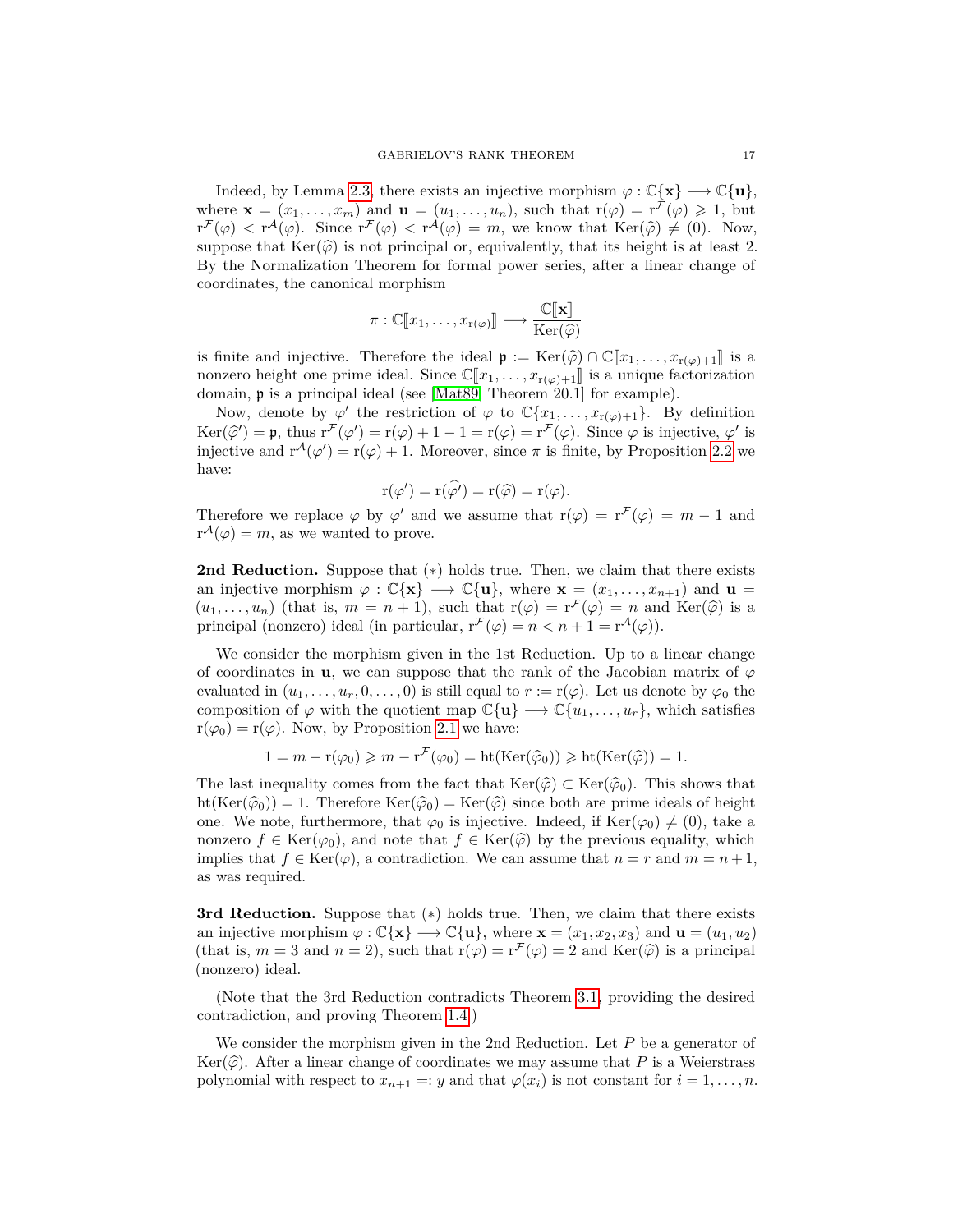Our goal is to reduce the dimension *n* by restriction to hyperplanes in the coordinates *x*. More precisely, we rely in two results about generic sections:

<span id="page-17-1"></span>**Theorem 3.3** (Abhyankar-Moh Reduction Theorem, [\[AM70,](#page-59-10) pp. 31]). Let  $F \in$  $\mathbb{C}[\![\mathbf{x}]\!]$  be a divergent power series, and denote by  $\Lambda$  the subset of  $\mathbb{C}$  of all constants  $\lambda \in \mathbb{C}$  *such that*  $F(\lambda x_2, x_2, \ldots, x_n) \in \mathbb{C}\{x_2, \ldots, x_n\}$  *is convergent. Then*  $\Lambda$  *has measure zero.*

<span id="page-17-0"></span>**Theorem 3.4** (Formal Bertini Theorem, [\[Ch58\]](#page-60-21))**.** *Let* k *be an uncountable field,*  $n \geq 3$  *and*  $\mathbf{x} = (x_1, \ldots, x_n)$ *. Let*  $P(y) \in \mathbb{K}[\![\mathbf{x}]\!][y]$  *be irreducible. Then there is an at most countable subset*  $A \subset \mathbb{k}$ *, such that*  $P(cx_2 + dx_3, x_2, \ldots, x_n, y)$  *remains irreducible in*  $\mathbb{K}[x_2, \ldots, x_n][y]$  *for every*  $c \in \mathbb{K} \setminus A$  *and every*  $d \in \mathbb{K}$  *transcendental over* k*P,c where* k*P,c denotes the field extension of the prime field of* k *generated by the coefficients of*  $P(\mathbf{x}, y)$  *and c (in particular*  $\mathbb{k}_{P,c}$  *is a countable field).* 

In order to be self-contained we give a complete proof of Theorem [3.4](#page-17-0) in §§ [3.3.](#page-18-0)

We will say that a hyperplane  $x_1 - \sum_{i=2}^n \lambda_i x_i = 0$  is *generic* if  $\lambda \in \mathbb{C}^{n-1}$  can be chosen outside a subset of measure zero. Note that both theorems demand a generic hyperplane section in the variable **x**. Our task now is to modify the morphism (without changing its ranks) in order to guarantee that it can be restricted to a generic hyperplane section.

Indeed, by Lemma [2.7,](#page-13-0) we may assume that  $r(\varphi) > 1$  and that the  $\varphi(x_i)$  with  $j = 1, \ldots, n$  satisfy the normal form given in Lemma [2.7](#page-13-0) (v). The image of  $\varphi$ , nevertheless, does not yet necessarily include generic hyperplanes in *x*. In order to deal with this issue we use a trick of Gabrielov (whose idea we illustrate in the concrete example [3.5](#page-18-1) below).

Let us perform the trick. Up to composing  $\varphi$  with a quadratic transformation  $u_1 \mapsto u_1$  and  $u_j \mapsto u_1 u_j$  for  $j = 2, \ldots, n$ , we may suppose that  $a_j \in \mathbb{Z}_{>0}$  in the normal forms [\(5\)](#page-13-2) of Lemma [2.7](#page-13-0) (v). Furthermore, up to making power substitutions of the form  $x_j \nightharpoonup x_j^{\alpha_j}$  with  $\alpha_j = \prod_{k \neq j} a_k$  for every  $j = 2, \ldots, n$ , we can suppose that  $a_j = a > 0$  is independent of *j*. Finally, we consider the power substitution  $x_1 \mapsto x_1^{a+1}$ . All these operations preserve the ranks of the morphism by Proposition [2.2.](#page-11-1) We therefore have obtained the following normal form:

$$
\varphi(x_1) = u_1^{a+1}, \quad \varphi(x_j) = u_1^a g_j(\mathbf{u}), \quad j = 2, ..., n
$$

where  $g_j(0) = 0$  and  $g_j(0, u_2, \dots, u_n) \neq 0$ . Now, let us consider a linear function  $h_{\lambda}(\mathbf{x}) = x_1 - \sum_{j=2}^n \lambda_j x_j$  with  $\lambda_j \in \mathbb{C}$  for  $j = 2, \ldots, n$ . Note that:

$$
\varphi\left(x_1-\sum_{i=2}^n\lambda_ix_i\right)=u_1^a\left(u_1-\sum_{i=2}^n\lambda_jg_j(\mathbf{u})\right)=:\mathbf{u}^ag_\lambda(\mathbf{u}).
$$

We claim that for a generic choice of  $\lambda \in \mathbb{C}^{n-1}$ , the hypersurface  $V_{\lambda} := (g_{\lambda}(\mathbf{u}) = 0)$  is not contained in the set of critical points of the morphism  $\varphi^a : (\mathbb{C}^n, 0) \longrightarrow (\mathbb{C}^{n+1}, 0)$ (where we recall that  $\varphi^{a*} = \varphi$ ), which we denote by *W*.

Indeed, on the one hand, outside of a proper analytic subset  $\Gamma \subset \mathbb{C}^{n-1}$ , we know that  $g_{\lambda}(0) = 0$ ,  $g_{\lambda}(0, u_2, \ldots, u_n) \neq 0$  and  $\partial_{u_1} g_{\lambda}(0) \neq 0$ . Therefore, by the implicit function Theorem, the equation  $g_{\lambda}(\mathbf{u}) = 0$  admits a nonzero solution  $u_1 = \xi_\lambda(u_2, \ldots, u_n).$ 

On the other hand, assume by contradiction that  $V_\lambda \subset W$  for  $\lambda \in \Lambda \subset \mathbb{C}^{n-1}$ , where  $\Lambda$  is of positive measure. Since W is a proper analytic subset of  $\mathbb{C}^n$ , W contains only finitely many hypersurfaces. Therefore, when  $\lambda$  runs over  $\Lambda$ ,  $V_{\lambda}$  runs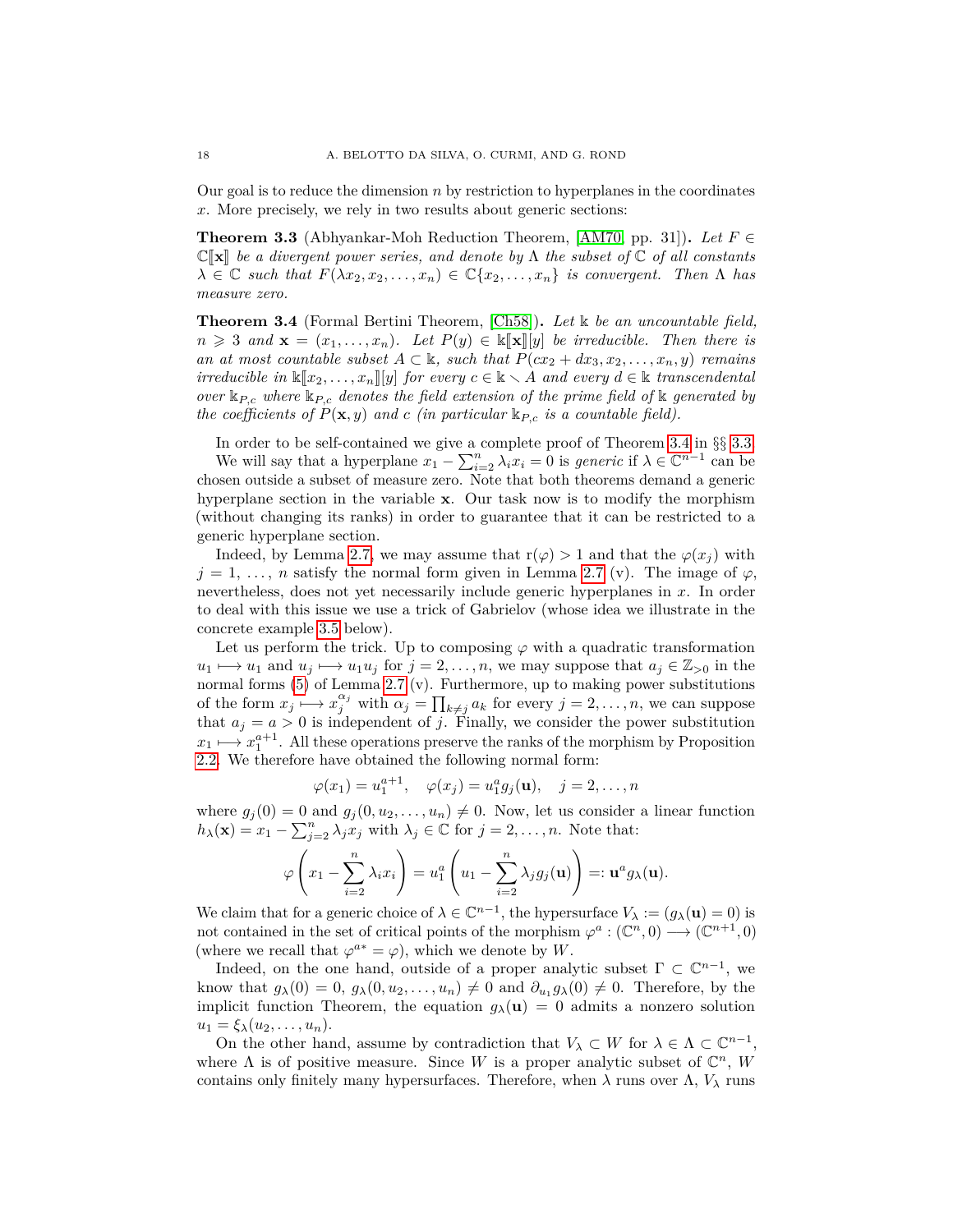over finitely many hypersurfaces. We define an equivalence relation on  $\Lambda$  by  $\lambda \simeq \lambda$ if  $V_{\lambda} = V_{\tilde{\lambda}}$ . Then  $\Lambda$  is the disjoint union of the (finitely many) equivalence classes. Therefore, at least one of these equivalence classes is not included in an affine Therefore, at least one of these equivalence classes is not included in an affine hyperplane. We denote it by  $\Lambda_0$ . Then

<span id="page-18-2"></span>(6) 
$$
\sum_{j=2}^{n} (\widetilde{\lambda}_{j} - \lambda_{j}) \cdot g_{j}(\mathbf{u})|_{V_{\lambda}} = (g_{\lambda}(\mathbf{u}) - g_{\widetilde{\lambda}}(\mathbf{u}))|_{V_{\lambda}} \equiv 0, \quad \forall \lambda, \widetilde{\lambda} \in \Lambda_{0}.
$$

Since  $\Lambda_0$  is not included in an affine hyperplane, we may choose  $\lambda$ ,  $\tilde{\lambda}^{(1)}$ , ...,  $\tilde{\lambda}^{(n-1)}$ such that the vectors  $\lambda - \tilde{\lambda}^{(1)}, \ldots, \lambda - \tilde{\lambda}^{(n-1)}$  are linearly independent. Therefore, [\(6\)](#page-18-2) applied to the  $\lambda - \tilde{\lambda}^{(k)}$  implies that  $g_j(\mathbf{u})|_{V_\lambda} \equiv 0$ , so that  $u_1|_{V_\lambda} \equiv 0$ . In other words,  $(g_{\lambda}(\mathbf{u}) = 0) \subset (u_1 = 0)$ , so that  $\xi_{\lambda}(u_2, \ldots, u_n) = 0$ , which is a contradiction. Therefore, for a generic choice of  $\lambda \in \mathbb{C}^{n-1}$ , the induced morphism:

$$
\psi_{\lambda}: \frac{\mathbb{C}[\![x_1,\ldots,x_n]\!][y]}{(x_1-\sum_{i=2}^n \lambda_i x_i)} \longrightarrow \frac{\mathbb{C}[\![u_1,\ldots,u_n]\!]}{(u_1-\sum_{i=2}^n \lambda_j g_j(\mathbf{u}))}
$$

is such that  $r(\psi_{\lambda}) = n - 1$ . Finally, let us assume that  $n > 3$ . By Theorems [3.3](#page-17-1) and [3.4,](#page-17-0) the polynomial P remains irreducible and divergent in  $\mathbb{C}[x_1, \ldots, x_n][y]/(x_1 - \nabla^n)$  for a generic sheige of  $\lambda = (\lambda_1, \ldots, \lambda_n) \in \mathbb{C}^{n-1}$ . We conclude therefore  $\sum_{i=2}^{n} \lambda_i x_i$ ) for a generic choice of  $\lambda = (\lambda_2, \ldots, \lambda_n) \in \mathbb{C}^{n-1}$ . We conclude, therefore, that  $r^{\mathcal{F}}(\psi_{\lambda}) = n - 1$  and  $r^{\mathcal{A}}(\psi_{\lambda}) = n$ . By repeating this process, we obtain the desired morphism with  $n = 2$ .

<span id="page-18-1"></span>**Example 3.5** (On Gabrielov's trick)**.**

(1) Consider the morphism  $\varphi : \mathbb{C}\{x_1, x_2, x_3, y\} \longrightarrow \mathbb{C}\{u_1, u_2, u_3\}$  given by  $\varphi(x_1) = u_1, \quad \varphi(x_2) = u_1^2 u_2, \quad \varphi(x_3) = u_1^2 u_3 \quad \text{and } \varphi(y) = f(\mathbf{u}).$ 

Consider a hyperplane  $H_{\lambda} = (x_1 - \lambda_2 x_2 - \lambda_3 x_3)$  where  $(\lambda_2, \lambda_3) \neq (0, 0)$ , and note that  $\varphi(x_1 - \lambda_2 x_2 - \lambda_3 x_3) = u_1 U(\mathbf{u})$  where  $U(0) \neq 0$ . It follows that the restriction of  $\varphi$  to  $H_{\lambda}$  induces a morphism:

$$
\psi_\lambda: \frac{\mathbb{C}\{x_1,x_2,x_3,y\}}{(x_1-\lambda_2x_2-\lambda_3x_3)} \longrightarrow \frac{\mathbb{C}\{u_1,u_2,u_3\}}{(u_1)} = \mathbb{C}\{u_2,u_3\}
$$

which is constant equal to zero, so that  $r(\psi_{\lambda}) = 0$ .

(2) (Gabrielov's trick). In order to solve the above issue, we perform a power substitution in the source (which preserves all ranks by Proposition [2.2\)](#page-11-1). More precisely, we consider  $x_1 = x_1^3$ , so that we now have  $\varphi(x_1) = u_1^3$ . It now follows that:

$$
\varphi(x_1 - \lambda_2 x_2 - \lambda_3 x_3) = u_1^2 (u_1 - \lambda_2 u_2 - \lambda_3 u_3)
$$

and the restriction of  $\varphi$  to  $H_{\lambda}$  induces a morphism:

$$
\psi_{\lambda} : \frac{\mathbb{C}\{x_1, x_2, x_3, y\}}{(x_1 - \lambda_2 x_2 - \lambda_3 x_3)} \longrightarrow \frac{\mathbb{C}\{u_1, u_2, u_3\}}{(u_1 - \lambda_2 u_2 - \lambda_3 u_3)}
$$
  
and we can easily verify that  $r(\psi_{\lambda}) = 2 = r(\varphi) - 1$ .

<span id="page-18-0"></span>3.3. **Proof of the Formal Bertini Theorem.** Before giving the proof of the theorem we make the following remarks:

### **Remark 3.6** (On the Formal Bertini Theorem)**.**

(1) A stronger version of the above result was originally stated in [\[Ch58\]](#page-60-21) (where *A* is assumed to be finite), but we were not able to verify the proof. We follow the same strategy as Chow to prove the above result.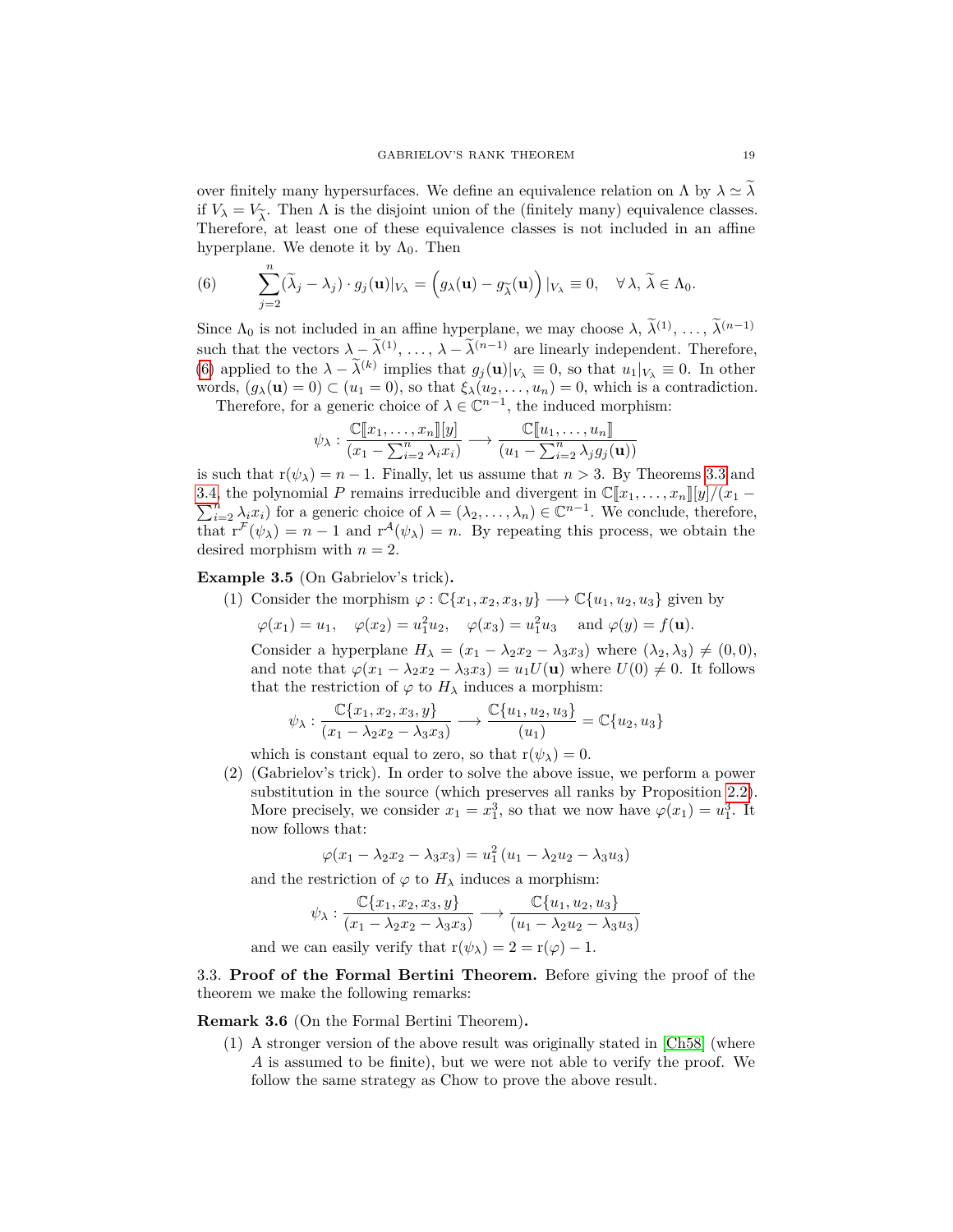- (2) Tougeron proposes an alternative proof of the Formal Bertini Theorem in [\[To72,](#page-61-14) page 349] via a "Lefschetz type" Theorem. The proof is geometric and does not adapt in a trivial way to the formal case.
- (3) (Counterexample of formal Bertini for  $n = 2$ ). Consider the irreducible polynomial  $P(\mathbf{x}, y) = y^2 - (x_1^2 + x_2^2)$ . For every  $\lambda \in \mathbb{C}$ , we have that:

$$
P(x, \lambda x, y) = y^2 - (1 + \lambda^2)x^2 = (y - x\sqrt{1 + \lambda^2})(y + x\sqrt{1 + \lambda^2})
$$

is a reducible polynomial. Therefore, there is no Formal Bertini Theorem for  $n=2$ .

For  $c \in \mathbb{k}$  we set

$$
R(c) := \frac{\mathbb{k}[\mathbf{x}][z]}{(zx_3 - (x_1 + cx_2))} = \mathbb{k}[\![\mathbf{x}]\!]\left[\frac{x_1 + cx_2}{x_3}\right].
$$

The ideal generated by the  $x_i$  is a prime ideal of  $R(c)$ , denoted by  $\mathfrak{p}(c)$ , and the completion of  $R(c)_{\mathfrak{p}(c)}$  is  $\mathbb{k}(z)[[x_2, \ldots, x_n]]$ .<br>We begin by giving the proof of the fol-

We begin by giving the proof of the following Proposition, given as a lemma in [\[Ch58\]](#page-60-21):

<span id="page-19-2"></span>**Proposition 3.7.** *Let* <sup>k</sup> *be an uncountable field and <sup>n</sup>* <sup>&</sup>gt; <sup>3</sup>*. Let <sup>P</sup>*(*y*) <sup>∈</sup> <sup>k</sup>J**x**K[*y*] *be an irreducible monic polynomial. Then there is a countable subset*  $A \subset \mathbb{k}$  *such that, for all*  $c \in \mathbb{k} \setminus A$ *,*  $P(y)$  *is irreducible in*  $\widehat{R}(c)_{\mathfrak{p}(c)}[y]$ *.* 

*Proof.* More generally, for  $c_1, \ldots, c_s \in \mathbb{k}$ , *s* distinct elements with  $s \geq 2$ , we set

 $R(c_1, \ldots, c_s) := \mathbb{K}[\![\mathbf{x}]\!][z_1, \ldots, z_s]/(z_1x_3 - (x_1 + c_1x_2), \ldots, z_sx_3 - (x_1 + c_sx_2)).$ 

The ideal generated by the  $x_i$  is a prime ideal of  $R(c_1, \ldots, c_s)$ , denoted by  $\mathfrak{p}$ , and the completion of  $R(c_1, \ldots, c_s)$  is isomorphic to  $\mathbb{K}(z_1, \ldots, z_s)[x_3, \ldots, x_s]$ , where the  $z_i$ satisfy the following relations over  $\Bbbk$  (for every *i*, *j*, *k*,  $\ell$  with  $i \neq j$  and  $k \neq \ell$ ):

<span id="page-19-0"></span>(7) 
$$
\frac{c_iz_j - c_jz_i}{c_i - c_j} = \frac{c_kz_\ell - c_\ell z_k}{c_k - c_\ell}; \frac{z_i - z_j}{c_i - c_j} = \frac{z_\ell - z_k}{c_\ell - c_k}.
$$

Therefore the completion of  $R(c_1, \ldots, c_s)_{\mathfrak{p}}$  is isomorphic to  $\mathbb{K}(z_1, z_2)[x_3, \ldots, x_s]$ , and  $z_1$  and  $z_2$  are algebraically independent over k (we may replace  $z_1$  and  $z_2$  by any other  $z_i$ ,  $z_j$ ). Let us fix  $s = 2$ . We have, in  $R(c_1, c_2)_{\mathfrak{p}}$ :

$$
z_1x_3 = x_1 + c_1x_2, \ z_2x_3 = x_1 + c_2x_2, \ x_1 = \frac{c_2z_1 - c_1z_2}{c_2 - c_1}x_3, \ x_2 = \frac{z_2 - z_1}{c_2 - c_1}x_3.
$$

Therefore, for an element  $f \in \widehat{R}(c_1, c_2)$ <sub>p</sub>, we have  $f \in R$  if and only if

<span id="page-19-1"></span>(8) 
$$
f = \sum_{\alpha \in \mathbb{N}^n} f_{\alpha} z_1^{\alpha_1} z_2^{\alpha_2} x_3^{\alpha_3} \cdots x_n^{\alpha_n}
$$
, where  $[\alpha_1 > \alpha_3 \text{ or } \alpha_2 > \alpha_3 \Longrightarrow f_{\alpha} = 0]$ 

Let  $P(y) \in \mathbb{K}[\![\mathbf{x}]\!][y]$  be irreducible and assume that there exist an uncountable set *I* and distinct elements  $c_i \in \mathbb{k}$ ,  $i \in I$ , such that  $P(y)$  is reducible in  $\widehat{R}(c_i)_{\mathfrak{p}(c_i)}[y]$ . We fix two such  $c_i$  that we denote by  $c_1$  and  $c_2$ . By the previous discussion, we may assume that the  $\hat{R}(c_i)_{\mathfrak{p}(c_i)}$  are all embedded in  $\mathbb{k}(z_1, z_2)[x_3, \ldots, x_n]$ . Since there is only finitely many ways of splitting a monic polynomial into the product of two monic polynomials, we may assume that we have the same factorization  $P(y) = P_1(y)P_2(y)$  in all the  $R(c_i)_{\mathfrak{p}(c_i)}[y]$ .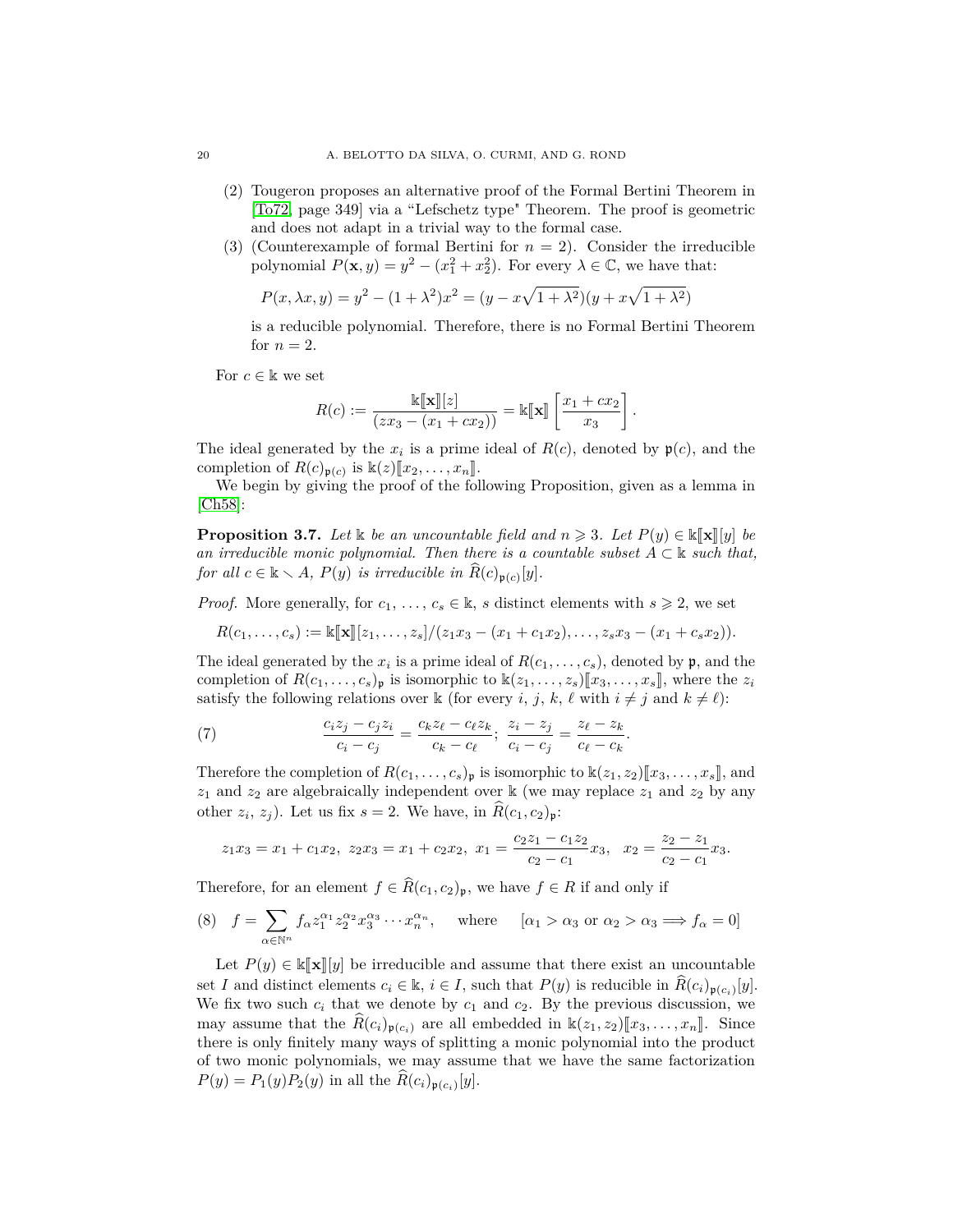Let *f* be a coefficient of  $P_1(y)$  or  $P_2(y)$  in  $R(c_1, c_2)_{\mathfrak{p}(c_i)}$ , that we write

$$
f = \sum_{\beta \in \mathbb{N}^{n-2}} f_{\beta} x_3^{\beta_3} \cdots x_n^{\beta_n}
$$

where the  $f_{\beta} \in \mathbb{k}(z_1, z_2)$ . Since  $f \in \widehat{R}(c_1)_{\mathfrak{p}(c_1)}$  and

$$
\widehat{R}(c_1)_{\mathfrak{p}(c_1)} \simeq \mathbb{k}(z_1)[\![x_2,\ldots,x_n]\!] \simeq \mathbb{k}(z_1)[\![z_2x_3,x_3,\ldots,x_n]\!]
$$

we have that  $f_{\beta} \in \mathbb{k}(z_1)[z_2]$  for all  $\beta$ , and  $\deg_{z_2}(f_{\beta}) \leq \beta_3$  for all  $\beta$  such that  $f_{\beta} \neq 0$ . By symmetry, we have that  $f_\beta \in \mathbb{k}[z_1, z_2]$  and  $\deg_{z_1}(f_\beta) \leq \beta_3$  for all  $\beta$  such that  $f_\beta \neq 0$ . Now let us choose one more  $c_i$ , that we denote by  $c_3$ . By [\(7\)](#page-19-0), we have

$$
z_2 = \frac{c_3 - c_2}{c_3 - c_1} z_1 + \frac{c_1 - c_2}{c_1 - c_3} z_3.
$$

By replacing  $z_2$  by  $\frac{c_3-c_2}{c_3-c_1}z_1 + \frac{c_1-c_2}{c_1-c_3}z_3$  in the  $f_\beta$ , we obtain the coefficients  $g_\beta$  of the expansion

$$
f = \sum_{\beta \in \mathbb{N}^{n-2}} g_{\beta} x_3^{\beta_3} \cdots x_n^{\beta_n}
$$

as an element of  $\kappa(z_1, z_3)[x_3, \ldots, x_n]$ . In particular, we have that  $g_\beta \in \kappa[z_1, z_3]$  and  $deg_{z_i}(g_{\beta}) \leq \beta_3$  for  $i = 1$  or 3, for all  $\beta$  such that  $g_{\beta} \neq 0$ . For a given  $\beta$ , we have

$$
\deg_{z_1}(g_{\beta}) \leqslant \deg_{z_1,z_2}(f_{\beta})
$$

where  $\deg_{z_1,z_2}$  denotes the total degree in  $z_1, z_2$ . This inequality may be strict, as some cancellations may occur. But, for a given  $\beta$ , there is a finite set  $A_{\beta} \subset \mathbb{k}$ (possibly empty) such that

$$
\frac{c_3 - c_2}{c_3 - c_1} \notin A_\beta \Longrightarrow \deg_{z_1}(g_\beta) = \deg_{z_1, z_2}(f_\beta).
$$

We remark that the map  $H: c_3 \in \mathbb{k} \longmapsto \frac{c_3-c_2}{c_3-c_1}$  is injective. Therefore the set

$$
A:=\bigcup_{\beta\in\mathbb{N}^{n-2}}H^{-1}(A_{\beta})
$$

is at most countable. Since *I* is uncountable, we may choose  $c_3 \notin A$ . Therefore for such a *c*3, we have

$$
\forall \beta, \quad \deg_{z_1}(g_{\beta}) = \deg_{z_1, z_2}(f_{\beta}).
$$

Now, by the previous discussion done for the  $f_\beta$ , we also have  $\deg_{z_1}(g_\beta) \leq \beta_3$ . Therefore, for every  $\beta$ , we have  $\deg_{z_1,z_2}(f_{\beta}) \leq \beta_3$ . Thus, by [\(8\)](#page-19-1), we see that  $f \in R$ . This argument applies to any coefficient of  $P_1(y)$  or  $P_2(y)$ . Hence, we have that  $P_1(y), P_2(y) \in R[y]$ . This contradicts the assumption that  $P(y)$  is irreducible in *R*[*y*]. □

Now we can give the proof of Theorem [3.4:](#page-17-0)

*Proof of Theorem [3.4.](#page-17-0)* We apply Proposition [3.7](#page-19-2) to  $P(y)$ . Let  $c \notin A$ . By construction, the image of  $P(y)$  in  $S(c)[y]$  is

$$
P(cx_2 + zx_3, x_2, \ldots, x_n, y)
$$

where  $S(c)[y]$  is identified with  $\kappa(z)[x_2, \ldots, x_n][y]$ . In fact, we have

$$
P(cx_2 + zx_3, x_2, \ldots, x_n, y) \in \mathbb{k}_{P,c}(z)[[x_2, \ldots, x_n][y].
$$

Therefore, if we replace z by any element of  $\Bbbk$  that is transcendental over  $\Bbbk_{P,c}$ , we have that  $P(cx_2 + zx_3, x_2, \ldots, x_n, y)$  is irreducible.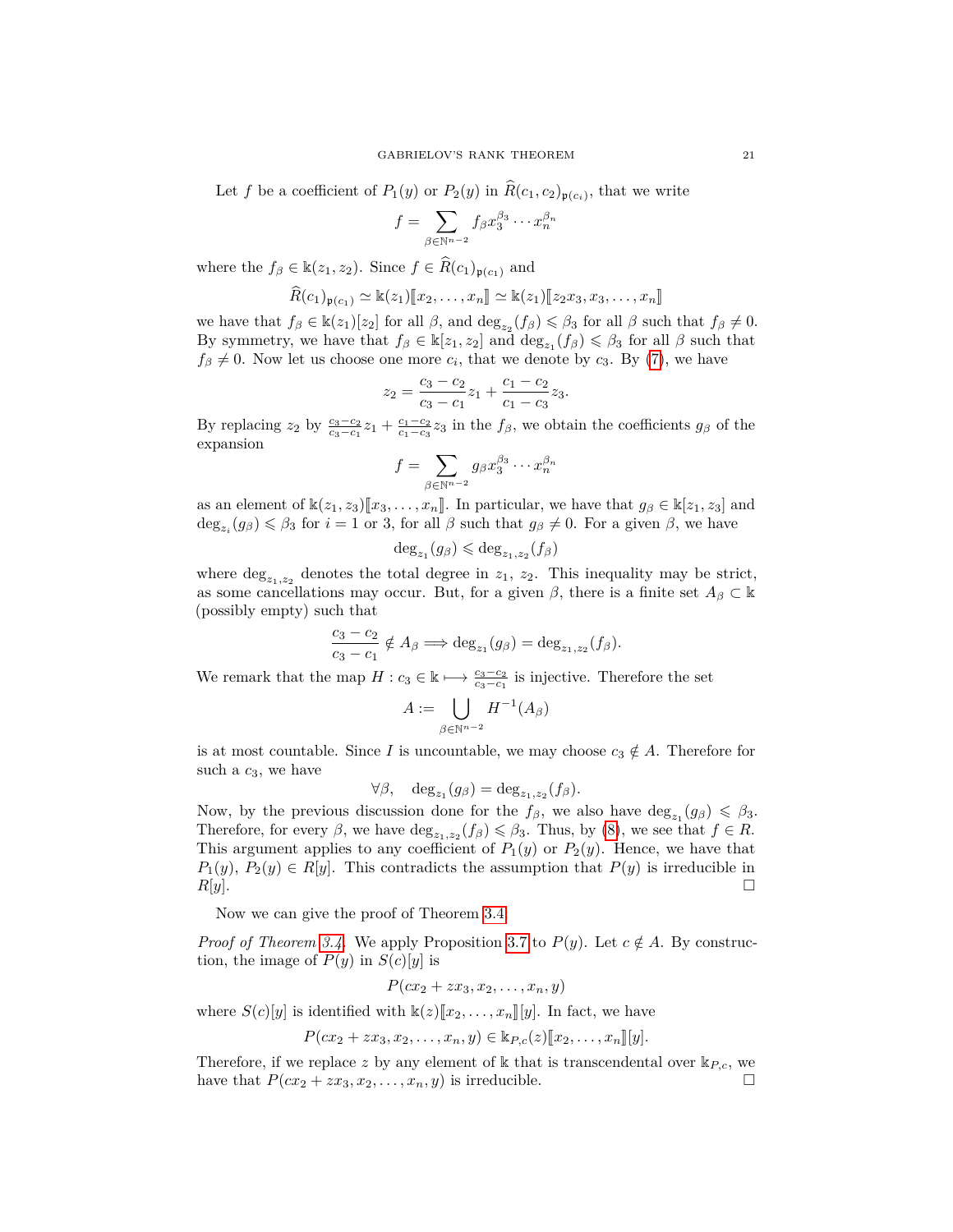## 4. Proof of the low-dimensional Gabrielov Theorem

<span id="page-21-0"></span>4.1. **Geometrical framework.** In order to prove Theorem [3.1,](#page-14-1) we will use geometric arguments involving transcendental tools. In particular, the article changes pace and we use essentially geometric language instead of algebraic. We start by fixing the notation.

Given a point  $\mathfrak{a} \in \mathbb{C}^n$ , when *n* is clear from the context we write  $\mathcal{O}_{\mathfrak{a}}$  for the ring of analytic germs  $\mathcal{O}(\mathbb{C}^n)_{\mathfrak{a}}$ , and  $\widehat{\mathcal{O}}_{\mathfrak{a}}$  for its completion. Given an analytic germ  $f \in \mathcal{O}_{\mathfrak{a}}$ , we denote by  $\hat{f}_a$  the Taylor series associated to f at the point  $\mathfrak{a}$ . In particular, the Taylor mapping is the morphism of local rings:

$$
\begin{array}{cccc}\nT_a: & \mathcal{O}_a & \longrightarrow & \widehat{\mathcal{O}}_a \\
f & \longmapsto & \widehat{f}_a\n\end{array}
$$

A coordinate system centered at  $\mathfrak{a}$  is a collection of functions  $\mathbf{x} = (x_1, \ldots, x_n)$  which generate the maximal ideal  $\mathfrak{m}_\mathfrak{a}$  of  $\mathcal{O}_\mathfrak{a}$ , in which case we recall that  $\mathcal{O}_\mathfrak{a}$  is isomorphic to  $\mathbb{C}\{\mathbf{x}\}\$ . We define, similarly, coordinate systems  $\hat{\mathbf{x}} = (\hat{x}_1, \dots, \hat{x}_n)$  of  $\hat{\mathcal{O}}_{\mathfrak{a}}$ , and we note that  $\hat{\mathcal{O}}_{\mathfrak{a}}$  is isomorphic to  $\mathbb{C}[\hat{\mathbf{x}}]$ . We say that a coordinate system  $\hat{\mathbf{x}}$  of  $\hat{\mathcal{O}}_{\mathfrak{a}}$  is *convergent* if there exists a coordinate system **x** of  $\mathcal{O}_\mathfrak{a}$  such that  $\hat{x}_i = T_\mathfrak{a}(x_i)$  for  $i = 1, \ldots, n$ . Whenever  $\hat{\mathbf{x}}$  is a convergent coordinate system, we abuse notation and we identify it with **x**.

Let  $\Phi: Y \longrightarrow X$  be a complex analytic map between two smooth analytic spaces. Given  $\mathfrak{b} \in Y$  and  $\mathfrak{a} \in X$  where  $\mathfrak{a} = \Phi(\mathfrak{b})$ , we will denote by  $\Phi_{\mathfrak{b}}$  the associated analytic map germ  $\Phi_{\mathfrak{b}} : (Y, \mathfrak{b}) \longrightarrow (X, \mathfrak{a})$ . We denote by  $\Phi_{\mathfrak{b}}^* : \mathcal{O}_{\mathfrak{a}} \longrightarrow \mathcal{O}_{\mathfrak{b}}$  the morphism of local rings defined by

$$
\forall f \in \mathcal{O}_{\mathfrak{a}}, \quad \Phi_{\mathfrak{b}}^{*}(f) := f \circ \Phi_{\mathfrak{b}}.
$$

Then we denote by  $\widehat{\Phi}_{\mathfrak{b}}^* : \widehat{\mathcal{O}}_{\mathfrak{a}} \longrightarrow \widehat{\mathcal{O}}_{\mathfrak{b}}$  the completion morphism of  $\Phi_{\mathfrak{b}}^*$ . Following the notation given in the introduction, we note that  $(\Phi_{\mathfrak{b}}^*)^a$  is the localization of the morphism  $\Phi$  to  $\mathfrak{b}$ , that is,  $(\Phi_{\mathfrak{b}}^*)^a : (Y, \mathfrak{b}) \longrightarrow (X, \mathfrak{a})$ .

When  $\varphi: A \longrightarrow B$  is a morphism of local rings, and  $P \in A[y]$  is a polynomial with coefficients in *A*,  $P = p_0 + p_1y + \cdots + p_dy^d$ , we will use the following abuse of notation:

$$
\varphi(P) = \varphi(p_0) + \varphi(p_1)y + \cdots + \varphi(p_d)y^d \in B[y].
$$

Concretely, we will use this notation with  $A = \mathcal{O}_{\mathfrak{a}}$  or  $\mathcal{O}_{\mathfrak{a}}$ , and  $B = \mathcal{O}_{\mathfrak{b}}$  or  $\mathcal{O}_{\mathfrak{b}}$ .

4.2. **Geometrical formulation of low-dimension results.** We now re-phrase Theorem [3.1](#page-14-1) and Proposition [3.2](#page-14-2) in the geometrical context. Instead of a morphism  $\varphi:\mathbb{C}\{x_1,x_2,y\}\longrightarrow\mathbb{C}\{u_1,u_2\}$  such that  $r(\varphi)=2$  and  $r^{\mathcal{F}}(\varphi)=2$ , we work with a morphism of germs  $\Phi : (\mathbb{C}^2, \mathfrak{a}) \longrightarrow (\mathbb{C}^3, \Phi(\mathfrak{a}))$  such that  $\Phi^* = \varphi$ ,  $r(\Phi^*) = 2$  and  $r^{\mathcal{F}}(\Phi^*)=2$ . In order to simplify the notation, we always assume that  $\Phi(\mathfrak{a}) \in \mathfrak{a} \times \mathbb{C}$ (which is always possible up to a translation in the target) and that there exists a formal polynomial  $P \in \widehat{\mathcal{O}}_{\mathfrak{a}}[y]$  such that  $\widehat{\Phi}^*(P) = 0$ , that is, Ker $(\widehat{\Phi}^*) = (P)$  (which we can always suppose by Weierstrass preparation).

We introduce the following definition:

**Definition 4.1** (Convergent factor). Let  $P \in \widehat{\mathcal{O}}_{\mathfrak{a}}[y]$  be a non-constant monic polynomial. We say that  $P$  admits a convergent factor (at  $a$ ) if there exists an analytic non-constant monic polynomial  $q \in \mathcal{O}_{\mathfrak{a}}[y]$  such that  $T_{\mathfrak{a}}(q) = \hat{q}_{\mathfrak{a}}$  divides *P*.

We are ready to reformulate Theorem [3.1:](#page-14-1)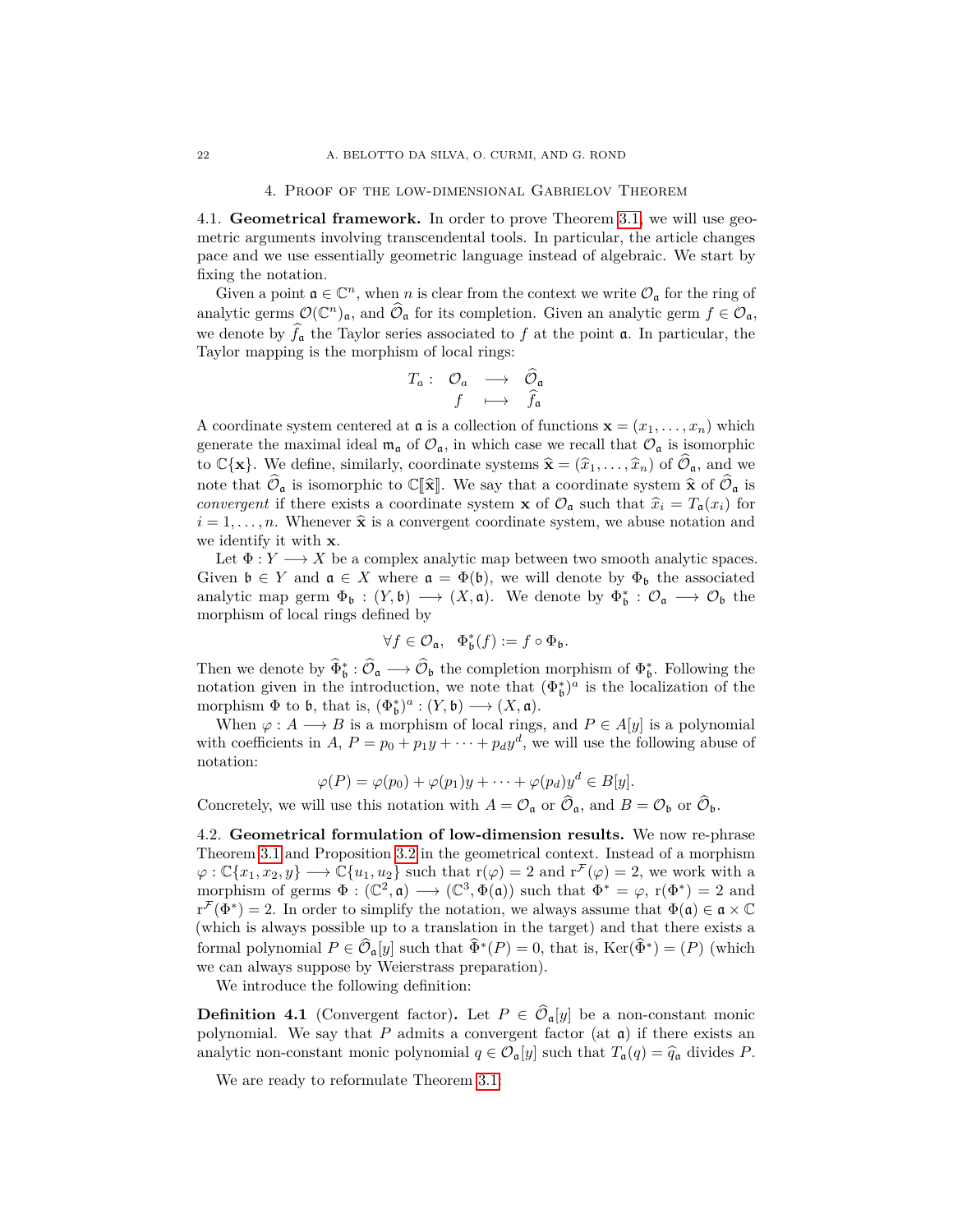<span id="page-22-0"></span>**Theorem 4.2** (Low-dimension Gabrielov II). Let  $P \in \widehat{\mathcal{O}}_{\mathfrak{a}}[y]$  *be a monic polynomial,* where  $\mathfrak{a} \in \mathbb{C}^2$ . Suppose that there exists an analytic morphism  $\Phi : (\mathbb{C}^2, \mathfrak{a}) \longrightarrow$  $(\mathbb{C}^3, \Phi(\mathfrak{a}))$ *, generically of rank* 2*, such that*  $\Phi(\mathfrak{a}) \in {\mathfrak{a}} \times \mathbb{C}$  and

$$
\widehat{\Phi}_{\mathfrak{a}}^*(P)=0.
$$

*Then P admits a convergent factor. In particular, if P is a formally irreducible polynomial, then P is an analytic polynomial.*

The condition  $\Phi(\mathfrak{a}) \in {\mathfrak{a}} \times \mathbb{C}$  is only stated for convenience. In practise we can always assume that this condition holds by a translation in the range of  $\Phi$ . Note that Theorem [4.2](#page-22-0) immediately implies Theorem [3.1.](#page-14-1)

It is easy to see that, in Theorem [4.2,](#page-22-0) we can always suppose that the polynomial  $P \in \widehat{\mathcal{O}}_{\mathfrak{a}}[y]$  is reduced. In particular, the discriminant of *P* (with respect to the projection  $(\mathbf{x}, y) \mapsto (\mathbf{x})$  is a nonzero formal power series which we denote by  $\Delta_P \in \mathbb{C}[\mathbf{x}]$ . As said before, in what follows, quasi-ordinary singularities (that is, when  $\Delta_P$  is monomial) will play an important role. We start by distinguishing two cases of quasi-ordinary singularities:

**Definition 4.3** (Monomial discriminant). Let  $P \in \widehat{\mathcal{O}}_{\mathfrak{a}}[y]$  be a reduced monic non-constant polynomial. We say that the discriminant ∆*<sup>P</sup>* is *formally monomial* if there exists a coordinate system  $\mathbf{x} = (x_1, x_2)$  of  $\widehat{\mathcal{O}}_{\mathfrak{a}}$  such that:

$$
\Delta_P = \mathbf{x}^\alpha \cdot W(\mathbf{x}) = x_1^{\alpha_1} \cdot x_2^{\alpha_2} \cdot W(\mathbf{x})
$$

where  $W(\mathbf{x}) \in \hat{\mathcal{O}}_{\mathfrak{a}}$  is a unit. We say that the discriminant  $\Delta_P$  is *analytically monomial* if  $\mathbf{x} = (x_1, x_2)$  is a coordinate system of  $\mathcal{O}_a$ .

<span id="page-22-2"></span>**Example 4.4** (Formally vs analytically monomial)**.** Suppose that:

$$
\Delta_P = x_1 \cdot \left( x_2 - \sum_{n=1}^{\infty} n! \cdot x_1^n \right).
$$

On the one hand, there is no (formal) unit  $U(x_1, x_2)$  such that  $U(x_1, x_2)(x_2 \sum_{n=1}^{\infty} n! \cdot x_1^n$  is convergent. Indeed, by the unicity of the preparation given by the Weierstrass preparation Theorem, this would imply that *U* and  $x_2 - \sum_{n=1}^{\infty} n! \cdot x_1^n$ are convergent power series, which is not the case. Therefore  $\Delta_P$  is *not* analytically monomial. On the other hand, after the formal change of coordinates:

$$
\hat{x}_1 = x_1, \quad \hat{x}_2 = x_2 - \sum_{n=1}^{\infty} n! \cdot x_1^n.
$$

we conclude that  $\Delta_P(\hat{\mathbf{x}}) = \hat{x}_1 \cdot \hat{x}_2$ , which is formally monomial.

We are ready to reformulate Proposition [3.2:](#page-14-2)

<span id="page-22-1"></span>**Proposition 4.5** (Final case). Let  $P \in \widehat{\mathcal{O}}_{\mathfrak{a}}[y]$  be a reduced monic polynomial, where a ∈ C 2 *, whose discriminant* ∆*<sup>P</sup> is analytically monomial. Suppose that there exists an analytic morphism*  $\Phi : (\mathbb{C}^2, \mathfrak{a}) \longrightarrow (\mathbb{C}^3, \Phi(\mathfrak{a}))$ *, generically of rank* 2*, such that*  $\Phi(\mathfrak{a}) \in {\mathfrak{a}} \times \mathbb{C}$  and

$$
\widehat{\Phi}_{\mathfrak{a}}^*(P)=0,
$$

*then P admits a convergent factor.*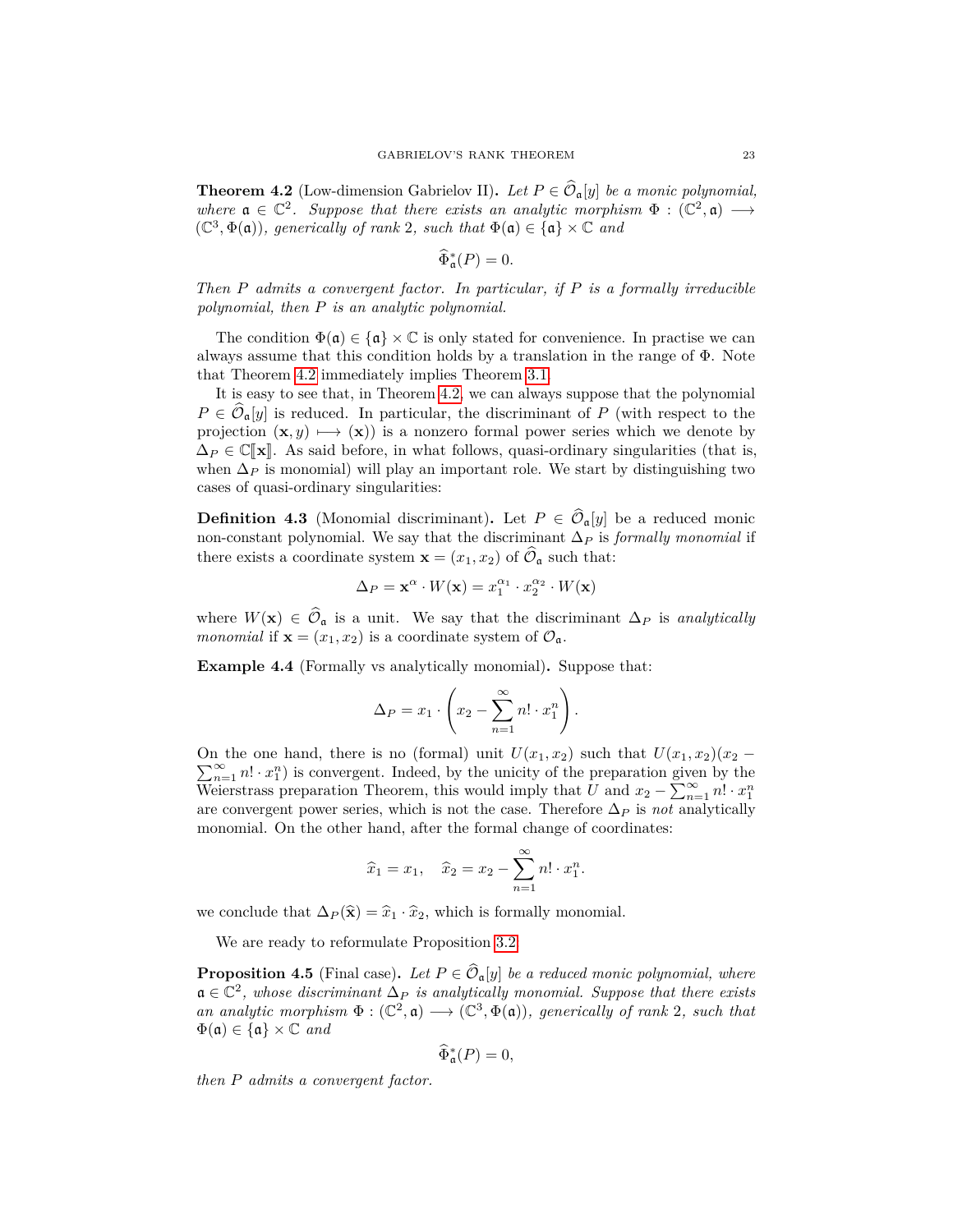Note that Proposition [3.2](#page-14-2) immediately implies Proposition [4.5.](#page-22-1)

We remark that Proposition [4.5](#page-22-1) is a particular case of Theorem [4.2.](#page-22-0) The proof of Theorem [4.2](#page-22-0) consists in reducing to the quasi-ordinary case via *blowing ups* in the target of  $\Phi$ . As we have remarked in [2.5,](#page-12-0) a blowing up does not preserve the formal and analytic ranks of the analytic germ. We must make global arguments over the blown-up space, as we discuss in the next section.

4.3. **Blowing ups and the inductive scheme.** We consider an analytic manifold *N* (which is eventually assumed of dimension 2) and a simple normal crossing divisor *F* over *N*. An *admissible blowing up* (for the couple (*N, F*)) is a blowing up:

$$
\sigma : (\tilde{N}, \tilde{F}) \longrightarrow (N, F)
$$

whose center  $\mathcal C$  is connected and has normal crossings with  $F$ , that is, at every point  $\mathfrak{a} \in \mathcal{C}$ , there exists a coordinate system *x* of  $\mathcal{O}_{\mathfrak{a}}$  and  $t \in \{1, \ldots, n\}$  such that  $C = (x_1 = \cdots = x_t = 0)$  and F is locally given as a finite union of hypersurfaces  $(x<sub>i</sub> = 0)$ . In particular, note that if C is a point, then the blowing up is admissible. A *sequence of admissible blowing ups* is a finite sequence of morphisms:

$$
(\mathbb{C}^2, \mathfrak{a}) = (N_0, \mathfrak{a}) \xleftarrow[\sigma_1]{} (N_1, F_1) \xleftarrow[\sigma_2]{} \cdots \xleftarrow[\sigma_r]{} (N_r, F_r)
$$

and we fix the convention that  $\sigma : (N_r, F_r) \longrightarrow (N_0, F_0)$  denotes the composition of the sequence.

The proof of Theorem [4.2](#page-22-0) demands an argument in terms of the history of the exceptional divisors, so it is convenient to introduce notation to keep track of the history explicitly. More precisely, consider a sequence of admissible blowing ups  $(\sigma_1, \ldots, \sigma_r)$ . Note that, for every  $j \in \{1, \ldots, r\}$ , the exceptional divisor  $F_j$  is a simple normal crossing divisor which can be decomposed as follows:

$$
F_j = F_j^{(0)} \cup F_j^{(1)} \cup \dots \cup F_j^{(j)}, \quad \forall j = 1, \dots, r
$$

where  $F_j^{(0)}$  is the strict transform of  $F_0$ , and for every  $k \in \{1, \ldots, j\}$ , the divisor  $F_j^{(k)}$  is an irreducible and connected component of  $F_j$  which is uniquely defined via the following recursive convention:

- If  $k = j$ , then  $F_j^{(j)}$  stands for the exceptional divisor introduced by  $\sigma_j$ ;
- If  $k < j$ , the divisor  $F_j^{(k)}$  is the strict transform of  $F_{j-1}^{(k)}$  by  $\sigma_j$ .

The proof of Theorem [4.2](#page-22-0) will follow from combining Proposition [4.5](#page-22-1) with the following result, as we show in §§[4.4](#page-24-0) below:

<span id="page-23-0"></span>**Proposition 4.6** (Inductive scheme). Let  $a \in \mathbb{C}^2$  and consider a non-constant *reduced monic polynomial*  $P \in \widehat{\mathcal{O}}_{\mathfrak{a}}[y]$ *. Consider a sequence of admissible blowing ups* 

$$
(\mathbb{C}^2, \mathfrak{a}) = (N_0, \mathfrak{a}) \leftarrow_{\sigma_1} (N_1, F_1) \leftarrow_{\sigma_2} \cdots \leftarrow_{\sigma_r} (N_r, F_r)
$$

*we set*  $\sigma := \sigma_1 \circ \cdots \circ \sigma_r$ *, and we assume that:* 

i)  $\forall \mathbf{b} \in \sigma^{-1}(\mathfrak{a})$ , we have that  $\widehat{\sigma}_{\mathbf{b}}^*(\Delta_P)$  is formally monomial,

ii)  $\exists k \in \{1, \ldots, r\}$ ,  $\exists \mathfrak{b} \in F_r^{(k)}$  such that  $P_{\mathfrak{b}} = \widehat{\sigma}_{\mathfrak{b}}^*(P)$  has a convergent factor. *Then P admits a convergent factor.*

**Remark 4.7.** In Example [4.4,](#page-22-2) we have illustrated that the discriminant of *P* is not analytically monomial in general. In fact, even after a sequence of blowing ups,  $\Delta_P$  is not analytically monomial in general. Indeed, let us choose the polynomial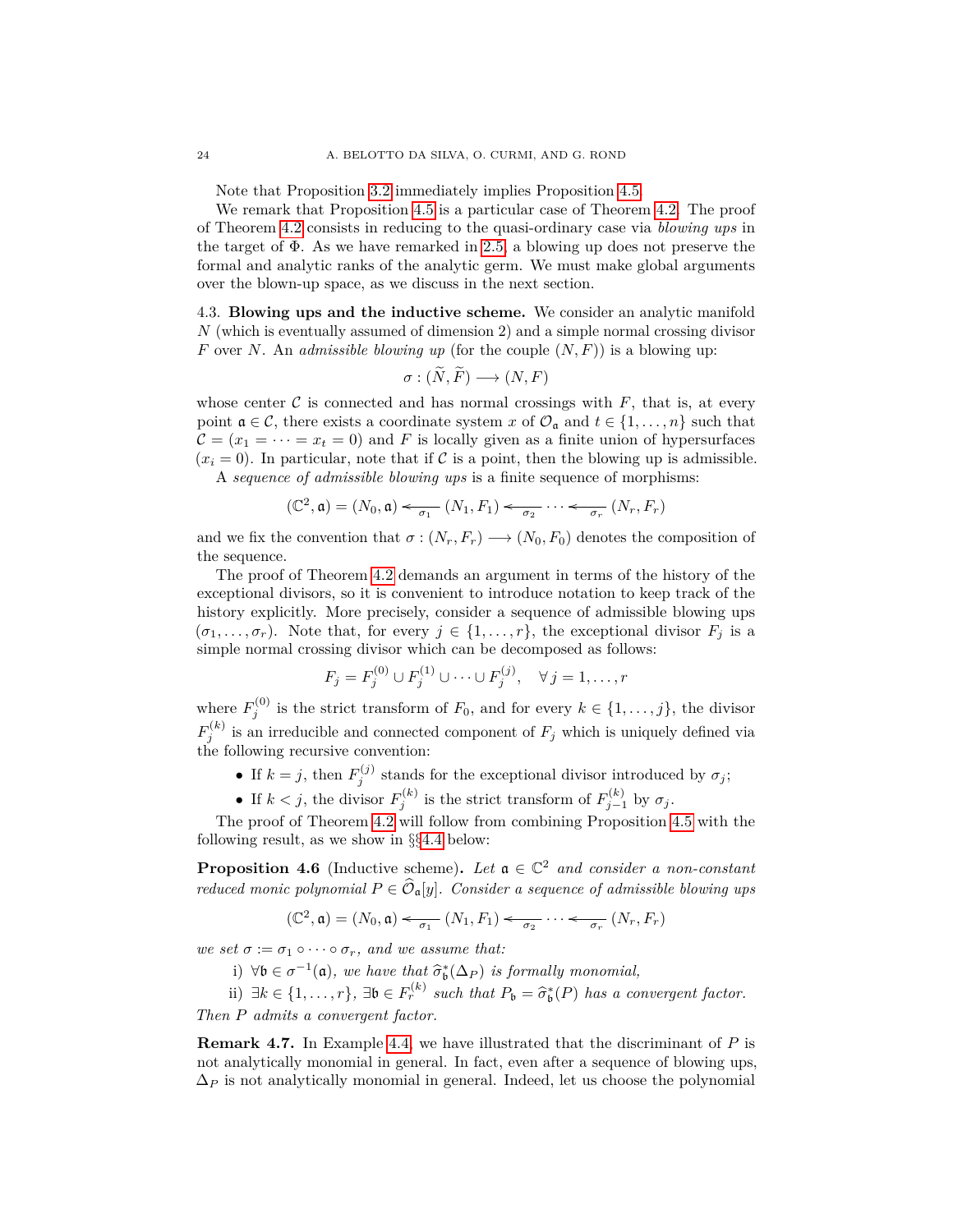*P* given in Example [4.4](#page-22-2) which is formally monomial. If we consider the quadratic transformation  $(x_1, x_2) = (z_1, z_1z_2)$  we get

$$
\hat{\sigma}^*(\Delta_P) = z_1^2 \left( (z_2 - 1) - \sum_{n \geq 1} n! z_1^{n-1} \right).
$$

Therefore,  $\hat{\sigma}^*(\Delta_P)$  is formally monomial at the point of coordinates  $(z_1, z_2) = (0, 1)$ <br>but it is not applytically monomial at this point as shown in Example 4.4. A but it is not analytically monomial at this point as shown in Example [4.4.](#page-22-2) A straightforward induction shows that this is again the case after finitely many blowing ups. Therefore we need to be careful when we reduce the proof of Theorem [4.2](#page-22-0) to Propositions [4.5](#page-22-1) and [4.6](#page-23-0) (c.f. Case II in  $\S 4.4$ ).

The proof of Proposition [4.6](#page-23-0) is given in  $\S$ §[4.5](#page-26-0) below. The crucial technical point to prove it, is the following extension result:

<span id="page-24-1"></span>**Proposition 4.8** (Semi-Global extension). Let  $a \in \mathbb{C}^2$  and consider a non-constant *reduced monic polynomial*  $P \in \widehat{\mathcal{O}}_{\mathfrak{a}}[y]$ *. Consider a sequence of admissible blowing ups* 

$$
(\mathbb{C}^2, \mathfrak{a}) = (N_0, \mathfrak{a}) \leftarrow_{\sigma_1} (N_1, F_1) \leftarrow_{\sigma_2} \cdots \leftarrow_{\sigma_r} (N_r, F_r)
$$

*we set*  $\sigma := \sigma_1 \circ \cdots \circ \sigma_r$ *, and we assume that:* 

i)  $∀b ∈ σ<sup>-1</sup>(a),  $\hat{\sigma}_b^*(\Delta_P)$  is formally monomial,$ 

ii)  $\exists \mathfrak{b} \in F_r^{(1)}$  such that  $P_{\mathfrak{b}} = \widehat{\sigma}_{\mathfrak{b}}^*(P)$  has a convergent factor.

*Then, there exists an open neighbourhood*  $U_r^{(1)}$  *of*  $F_r^{(1)}$ *, and a convergent non-constant polynomial*  $q \in \mathcal{O}_{U_r^{(1)}}[y]$  *such that, at every point*  $\mathfrak{c} \in F_r^{(1)}$ *, the polynomial*  $\widehat{q}_{\mathfrak{c}}$  *divides*  $P_{\mathbf{c}} := \hat{\sigma}_{\mathbf{c}}^*(P)$  *and either*  $P_{\mathbf{c}} = \hat{q}_{\mathbf{c}}$  *or the quotient*  $P_{\mathbf{c}}/\hat{q}_{\mathbf{c}}$  *does not admit a convergent factor.*

In Corollary [5.19](#page-36-0) below, we prove a more precise version of the above Proposition. Indeed,  $\S 5$  $\S 5$  is entirely dedicated to the proof of Proposition [4.8,](#page-24-1) and it includes three Theorems which are of independent interest.

Finally, we need one more ingredient before proving Proposition [4.6.](#page-23-0) First, note that if  $P \in \mathcal{O}_{\mathfrak{a}}[y]$  is convergent, then it is clear that a convergent factor q at a point a, is also a convergent factor of *P* on a neighborhood of a. When  $P \in \widehat{\mathcal{O}}_{\mathfrak{a}}[y]$  is divergent, then this property still holds over "fibers", that is:

<span id="page-24-2"></span>**Proposition 4.9** (Convergent factor along fibers). Let  $\mathfrak{a} \in \mathbb{C}^n$  and  $\Phi : M \longrightarrow \mathbb{C}^n$  be *an analytic map, generically of maximal rank, where M is smooth. Let*  $P \in \widehat{\mathcal{O}}_{\mathfrak{a}}[y]$  *be a* non-constant monic polynomial and suppose that there exists  $\mathfrak{b} \in \Phi^{-1}(\mathfrak{a})$  such that  $P_{\mathfrak{b}} = \Phi_{\mathfrak{b}}^{*}(P)$  *admits a convergent factor q at* **b**. Then, there exists a neighbourhood *U* of **b** such that, for every point  $c \in U \cap \Phi^{-1}(\mathfrak{a})$ , the polynomial q is a convergent *factor of*  $P_c$ .

We prove Proposition [4.9](#page-24-2) in §§ [4.6](#page-28-0) below.

<span id="page-24-0"></span>4.4. **Proof of Gabrielov's low dimension Theorem (Reduction of Theorem [4.2](#page-22-0) to Proposition [4.6\)](#page-23-0).** The discriminant  $\Delta_P$  is a formal curve in  $(\mathbb{C}^2, \mathfrak{a})$ , so it admits a resolution of singularities via blowing ups of points which are always convergent centres. In other words, there exists a sequence of (analytic) point blowing ups:

$$
(\mathbb{C}^2, \mathfrak{a}) = (N_0, \mathfrak{a}) \leftarrow_{\sigma_1} (N_1, F_1) \leftarrow_{\sigma_2} \cdots \leftarrow_{\sigma_s} (N_s, F_s)
$$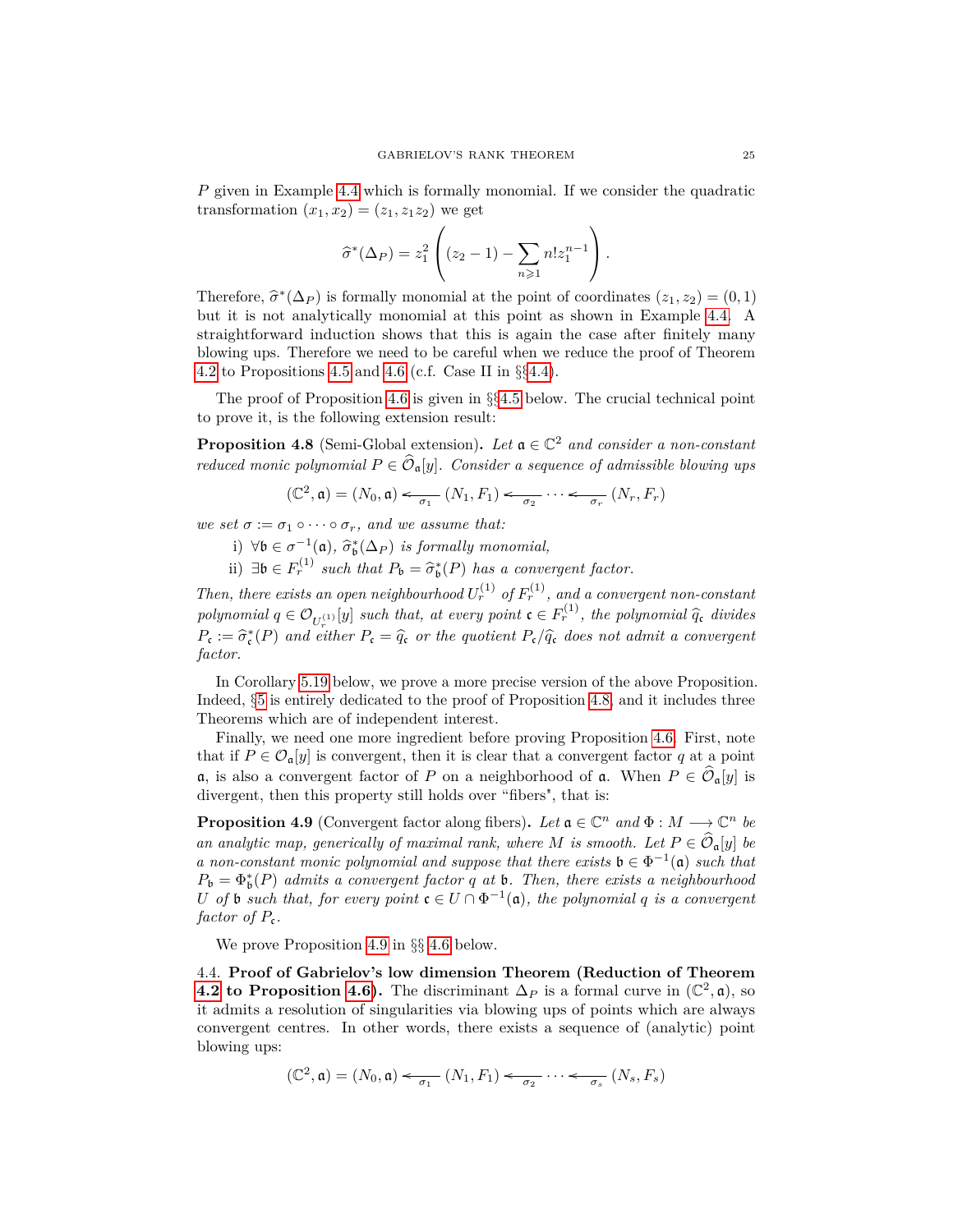such that for every  $\mathfrak{b} \in \sigma^{-1}(\mathfrak{a})$  (here  $\sigma := \sigma_1 \circ \cdots \circ \sigma_s$ ), the pulled-back discriminant  $\hat{\sigma}_{\mathbf{b}}^*(\Delta_P)$  is formally monomial (but not necessarily analytically monomial). Note that any further sequence of point blowing ups preserve this property, and we may compose this sequence with further blowing ups of points if necessary. Now, let

$$
(\mathbb{C}^2, \mathfrak{a}) \times \mathbb{C} = (M_0, \mathfrak{a} \times \mathbb{C}) \underset{\sigma_1 \times \text{Id}}{\longleftarrow} (M_1, E_1) \underset{\sigma_2 \times \text{Id}}{\longleftarrow} \cdots \underset{\sigma_s \times \text{Id}}{\longleftarrow} (M_s, E_s)
$$

be the associated sequence of admissible blowing ups over  $\mathbb{C}^3$ . We can now show that there exists a sequence of point blowing ups in the source of the morphism Φ:

$$
(\mathbb{C}^2, \mathfrak{a}) = (L_0, \mathfrak{a}) \xleftarrow[\lambda_1]{} (L_1, D_1) \xleftarrow[\lambda_2]{} \cdots \xleftarrow[\lambda_s]{} (L_s, D_s)
$$

where  $\lambda_i$  denotes a finite sequence of blowing ups, including length zero (so, the identity); and mappings  $\Phi_i : (L_i, D_i) \longrightarrow (M_i, E_i)$  for  $i = 1, \ldots, s$ , such that the following diagram commutes:

*L*0 Φ<sup>0</sup> *L*1 Φ<sup>1</sup> *λ*<sup>1</sup> o · · · *λ*<sup>2</sup> o *Ls*−<sup>1</sup> Φ*s*−<sup>1</sup> *λs*−<sup>1</sup> o *L<sup>s</sup>* Φ*<sup>s</sup> λ<sup>s</sup>* o *M*<sup>0</sup> *M*<sup>1</sup> *σ*1×Id o · · · *σ*2×Id o *Ms*−<sup>1</sup> *σs*−1×Id o *M<sup>s</sup> σs*×Id o

where  $\Phi_0 = \Phi$ . Indeed, this result follows from usual resolution of indeterminacy of maps: let  $\mathcal{I}_0$  be the reduced ideal sheaf whose support is the first center of blowing up  $C_0$  in  $M_0$ , and consider its pullback  $\mathcal{J}_0 = \Phi_0^*(\mathcal{I}_0)$ . Let  $\lambda_1 : L_1 \longrightarrow L_0$  denote the sequence of point blowing ups that principalizes  $\mathcal{J}_0$ ; we conclude by the universal property of blowing ups the existence of the morphism  $\Phi_1: L_1 \longrightarrow M_1$ . It is enough to repeat this argument for the entire sequence.

Now, since  $\Phi_0$  is generically of maximal rank and the  $\lambda_i$  are sequences of point blowing ups, we conclude that  $\Phi_s$  is generically of maximal rank. We denote by  $\lambda$ the composition of the  $\lambda_i$ . Let  $\mathfrak{c} \in \lambda^{-1}(\mathfrak{a})$  and denote by  $\Phi_s(\mathfrak{c}) = (\mathfrak{b}, b)$  its image. Note that:

$$
\widehat{\Phi}_{s\,\mathfrak{c}}^*(P_{\mathfrak{b}}) = \widehat{\Phi}_{s\,\mathfrak{c}}^* \circ \widehat{\sigma}_{\mathfrak{b}}^*(P) = \widehat{\lambda}_{\mathfrak{c}}^* \circ \widehat{\Phi}_{0\,\mathfrak{a}}^*(P)
$$

by hypothesis.

We now consider the two following cases:

*Case I:* Suppose that  $\Delta_{P_b}$  is analytically monomial. In this case we do not need to make any other subsequent blowing ups (and  $r = s$  when we apply Proposition [4.6\)](#page-23-0). Indeed, all hypothesis of Proposition [4.5](#page-22-1) are satisfied, so we conclude that  $P_b$ admits a convergent factor. This implies that all hypothesis of Proposition [4.6](#page-23-0) are satisfied, so we conclude that *P* admits a convergent factor, as we wanted to prove.

*Case II:* Suppose that  $\Delta_{P_b}$  is not analytically monomial, but only formally monomial. In this case, we make further blowing ups in order to reduce to Case *I* (and *r > s* when we apply Proposition [4.6\)](#page-23-0).

Let  $\Sigma \subset L_s$  be the analytic subset of  $L_s$  where  $\Phi_s$  is not of maximal rank (note that this set is the support of the ideal generated by the determinant of the twoby-two minors of the Jacobian of  $\Phi_s$ ). Since  $\Sigma$  is an analytic curve, there exists an analytic curve  $\tilde{\gamma}: (\mathbb{C}, 0) \longrightarrow (L_s, \mathfrak{c})$  which intersects  $\Sigma \cup \Phi^{-1}(E_s)$  only at  $\mathfrak{c}$ . We set  $\Pi: M_s \longrightarrow N_s$  the canonical projection. Then, taking  $\gamma = \Pi \circ \Phi_s \circ \tilde{\gamma}$ , we obtain an analytic curve on  $(N_s, \mathfrak{b})$  which intersects the exceptional divisor  $F_s$  only at  $\mathfrak{b}$ . We claim that  $\gamma$  and ( $\Delta_{P_b} = 0$ ) can not have flat contact. Indeed, if they had flat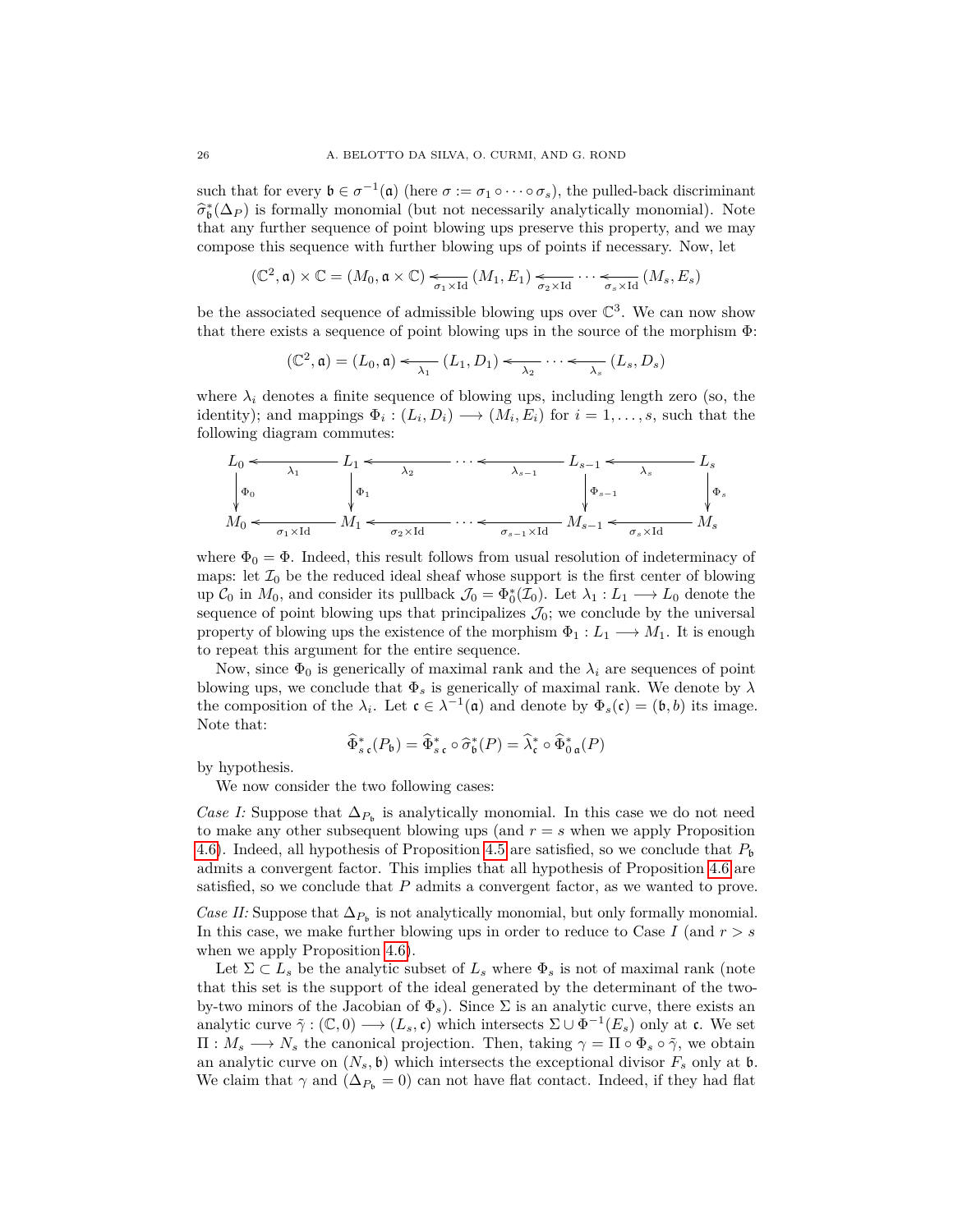GABRIELOV'S RANK THEOREM 27



Figure 1. Proof of Theorem [4.2:](#page-22-0) case II.

contact, then  $(\Delta_{P_b} = 0)$  would have a convergent factor *h* that is coprime with *u* where  $F_s = (u = 0)$ . Thus  $\Delta_{P_b} = h^a u^b \times \text{unit}$  and  $(\Delta_{P_b} = 0)$  would be convergent which contradicts the assumption. This implies that by a sequence of point blowing ups we can separate the strict transform of  $\gamma$  and  $(\Delta_{P_b} = 0)$ . We are now in Case *I* when we center at the point  $\mathfrak{b}'$  given by the strict transform of  $\gamma$ . Indeed, at  $\mathfrak{b}'$ , the germ defined by  $\Delta_{P_{\mathfrak{b}'}}$  is equal to the germ defined by one irreducible component of the exceptional divisor.

<span id="page-26-0"></span>4.5. **The induction Scheme (Reduction of Proposition [4.6](#page-23-0) to Proposition [4.8](#page-24-1) and [4.9\)](#page-24-2).** The proof of Proposition [4.6](#page-23-0) follows by induction on the lexicographical order of  $(r, k)$ . Note that the first step of the induction, that is when  $r = k = 0$ , is tautological. We now fix  $(r, k)$  and we assume that the Proposition is true whenever  $(r', k') < (r, k)$ . We divide the proof in two parts, depending if  $k = 1$ or  $k > 1$ :

**Case I:**  $k = 1$ . By Proposition [4.8,](#page-24-1) there exists an open neighbourhood  $U_r^{(1)}$  of  $F_r^{(1)}$ , and a convergent polynomial  $q \in \mathcal{O}_{U_r^{(1)}}[y]$  such that, at every point  $\mathfrak{c} \in F_r^{(1)}$ , the polynomial  $\hat{q}_c$  divides  $P_c = \hat{\sigma}_c^*(P)$  and, furthermore, either  $P_c = \hat{q}_c$  or the quotient  $P_c/\hat{q}_c$  does not admit a convergent factor. Note that, since  $F_r$  is connected and  $U_r^{(1)}$ is open, by Proposition [4.9,](#page-24-2) at each connected component of  $F_r \setminus F_r^{(1)}$ , there exists a point in this component, say  $c_j$ , where  $\hat{\sigma}_{\mathfrak{b}}^*(P)$  admits a convergent factor.<br>We now consider the geometrical picture ofter only the first blowing up  $\sigma$ .

We now consider the geometrical picture after only the first blowing up  $\sigma_1$ , which has exceptional divisor  $F_1 = F_1^{(1)}$ . Let  $\{a_1, \ldots, a_l\}$  be all the points in  $F_1$  which are centres of subsequent blowing ups. Note that  $\sigma_2 \circ \cdots \circ \sigma_r : (N_r, F_r) \longrightarrow (N_1, F_1)$  is an isomorphism at every point of  $F_1 \setminus \{a_1, \ldots, a_l\}$ . There exists, therefore, an open neighbourhood *V*<sub>1</sub> of *F*<sub>1</sub>  $\lt$  { $\mathfrak{a}_1, \ldots, \mathfrak{a}_l$ }, and an analytic polynomial  $\widetilde{p} \in \mathcal{O}_{V_1}[y]$  such that that:

$$
\sigma_r^* \circ \cdots \circ \sigma_2^* (\widetilde{p}) = q
$$

Now, let us denote by  $P_j := (\hat{\sigma}_1)^*_{\mathfrak{a}_j}(P)$  for  $j = 1, \ldots, l$ , which is a non-constant monic polynomial in  $\mathcal{O}_{\mathfrak{a}_j}[y]$ . We consider the sequence of blowing ups  $\sigma_{(2)} := \sigma_2 \circ \cdots \circ \sigma_r$ . Note that the pull-back of the discriminant  $\Delta_{P_j}$  is everywhere formally monomial,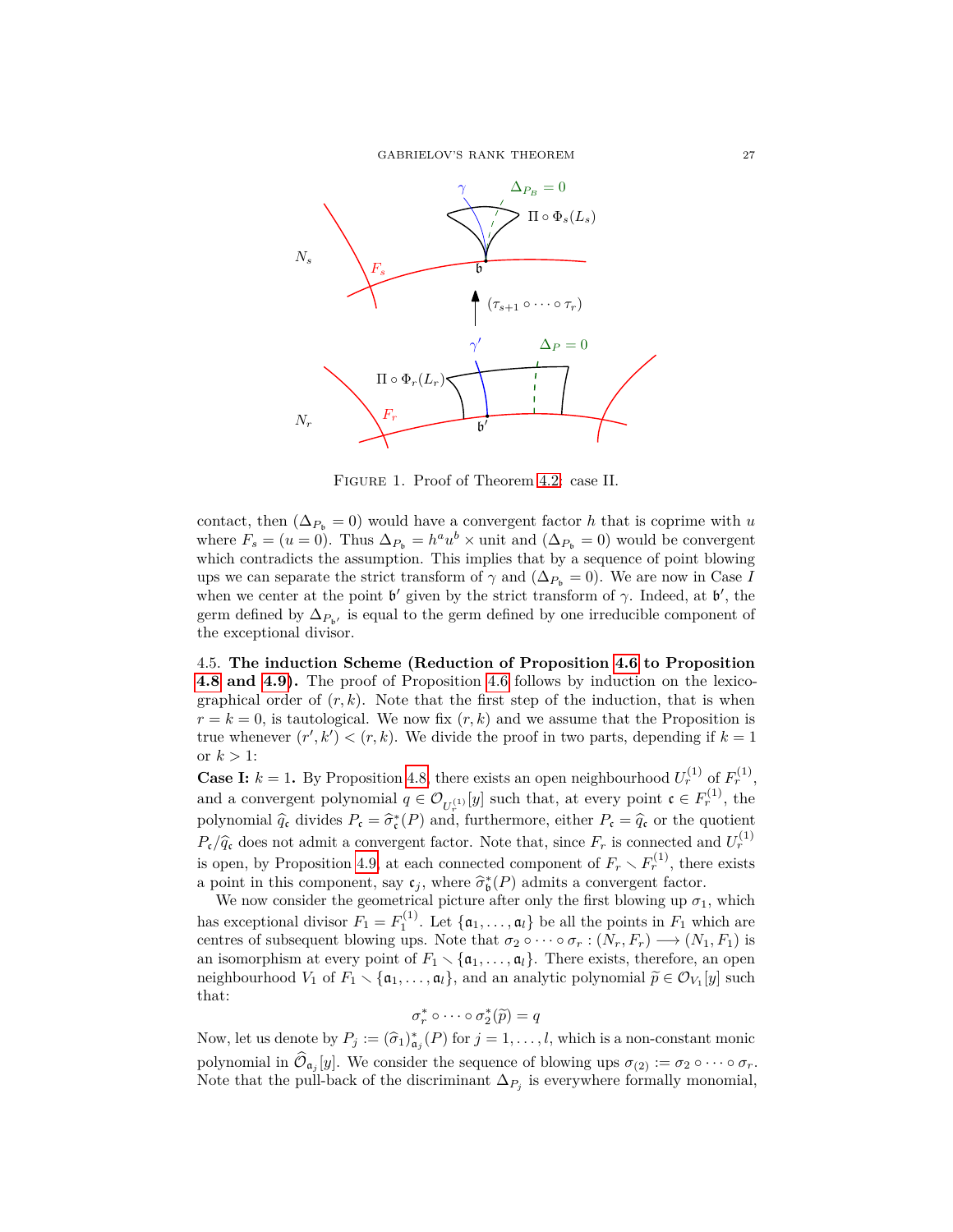

Figure 2. Proof of Proposition [4.6:](#page-23-0) case I.

since it coincides with the pull-back of  $\Delta_P$  by the entire sequence  $\sigma$ . Furthermore, since *P* admits a convergent factor at a point in every connected component of  $F_r \setminus F_r^{(1)}$ , we conclude that  $P_j$  admits a convergent factor (at some point, say  $\mathfrak{c}_j$ ) after its composition with  $\sigma_{(2)}$ . It follows that  $P_j$  satisfies all conditions of Proposition [4.6](#page-23-0) with  $(r', k')$  such that  $r' \leq r - 1$ . By induction,  $P_j$  admits a convergent factor of maximal degree  $p_j$ , defined in a neighborhood  $W_j$  of  $\mathfrak{a}_j$ . Furthermore, the degree of  $p_j$  must be the same as the degree of  $\tilde{p}$ , since they coincide after pull-back by  $\sigma$ <sub>(2)</sub> at a point of  $F_r \setminus F_r^{(1)}$ , by the inductive assumption.

Finally, since  $p_j$  is convergent in a neighborhood  $W_j$ , there exists a point  $\mathfrak{b}_j \in$  $W_j \cap F_1^{(1)}$  where  $p_j$  and  $\tilde{p}$  are well-defined. Since these polynomials are convergent, have the same degree, and  $\tilde{p}$  is the convergent factor of maximal degree of  $\hat{\sigma}_{1}^{*}(P)$ , we conclude that  $\tilde{p} = p_j$  at  $\mathfrak{b}_j$ . It follows that  $\tilde{p}$  extends in a neighbourhood  $U_1 := V_1 \cup_{j=1}^l W_j$  of  $F_1$ , and it formally divides  $\hat{\sigma}_1^*(P)$  everywhere in  $F_1$ . We claim that  $\tilde{\sigma} = \sigma^*(e)$  for some  $r \in Q$  [*w*]. Indeed, we see define the soofficients of m that  $\tilde{p} = \sigma_1^*(p)$  for some  $p \in \mathcal{O}_q[y]$ . Indeed, we can define the coefficients of *p*<br>con an open punctured disc of  $\mathbb{C}^2$  contendent the origin by  $\tilde{p} = \sigma^*(p)$  since  $\sigma_i$  is on an open punctured disc of  $\mathbb{C}^2$  centered at the origin by  $\tilde{p} = \sigma_1^*(p)$ , since  $\sigma_1$  is<br>bibolomorphic outside the origin. Then we conclude with the Biomann oxtonsion biholomorphic outside the origin. Then we conclude with the Riemann extension theorem (see e.g. [\[dJPf00,](#page-60-20) Theorem 4.1.24]). Since  $\tilde{p}$  formally divides  $\tilde{\sigma}_1^*(P)$ , we have that *p* formally divides *P*, as we wanted to prove.

**Case II:**  $k > 1$ . Let  $\mathfrak{a}_{k-1}$  denote the center of the blowing up  $\sigma_k$ , and consider:

$$
P_{k-1} := \widehat{(\sigma_1 \circ \cdots \circ \sigma_{k-1})^*}_{\mathfrak{a}_{k-1}}(P),
$$

and note that  $P_{k-1}$  is a non-constant monic polynomial which belongs to  $\mathcal{O}_{\mathfrak{a}_{k-1}}[y]$ . We consider the sequence of blowing ups  $\sigma_{(k)} := \sigma_k \circ \cdots \circ \sigma_r$ . Note that the pull-back of the discriminant  $\Delta_{P_{k-1}}$  is everywhere formally monomial, since it coincides with the pull-back of  $\Delta_P$  by the entire sequence  $\sigma$ . Furthermore, since *P* admits a convergent factor over the exceptional divisor created by the blowing up  $\sigma_k$ , we conclude that  $P_k$  admits a convergent factor after its composition with  $\sigma_{(k)}$  at some point  $\mathfrak{c} \in F_r^{(k)}$ . It follows that  $P_k$  satisfies all hypothesis of Proposition [4.6](#page-23-0) with  $(r', k')$  such that  $r' \leq r - k < r - 1$ . By induction, we conclude that  $P_{k-1}$  admits a convergent factor  $p_{k-1} \in \mathcal{O}_{\mathfrak{a}_{k-1}}[y]$ , defined in some neighborhood  $W_{k-1}$  of  $\mathfrak{a}_{k-1}$ . Therefore, by Proposition [4.9,](#page-24-2) there exists a point  $\mathfrak{b} \in F_{k-}^{(j)}$  $y_{k-1}^{(j)}$ , for some  $j \leq k-1$ , where  $\widehat{\sigma}_{\mathfrak{b}}^*(P)$  admits a convergent factor. We conclude by induction.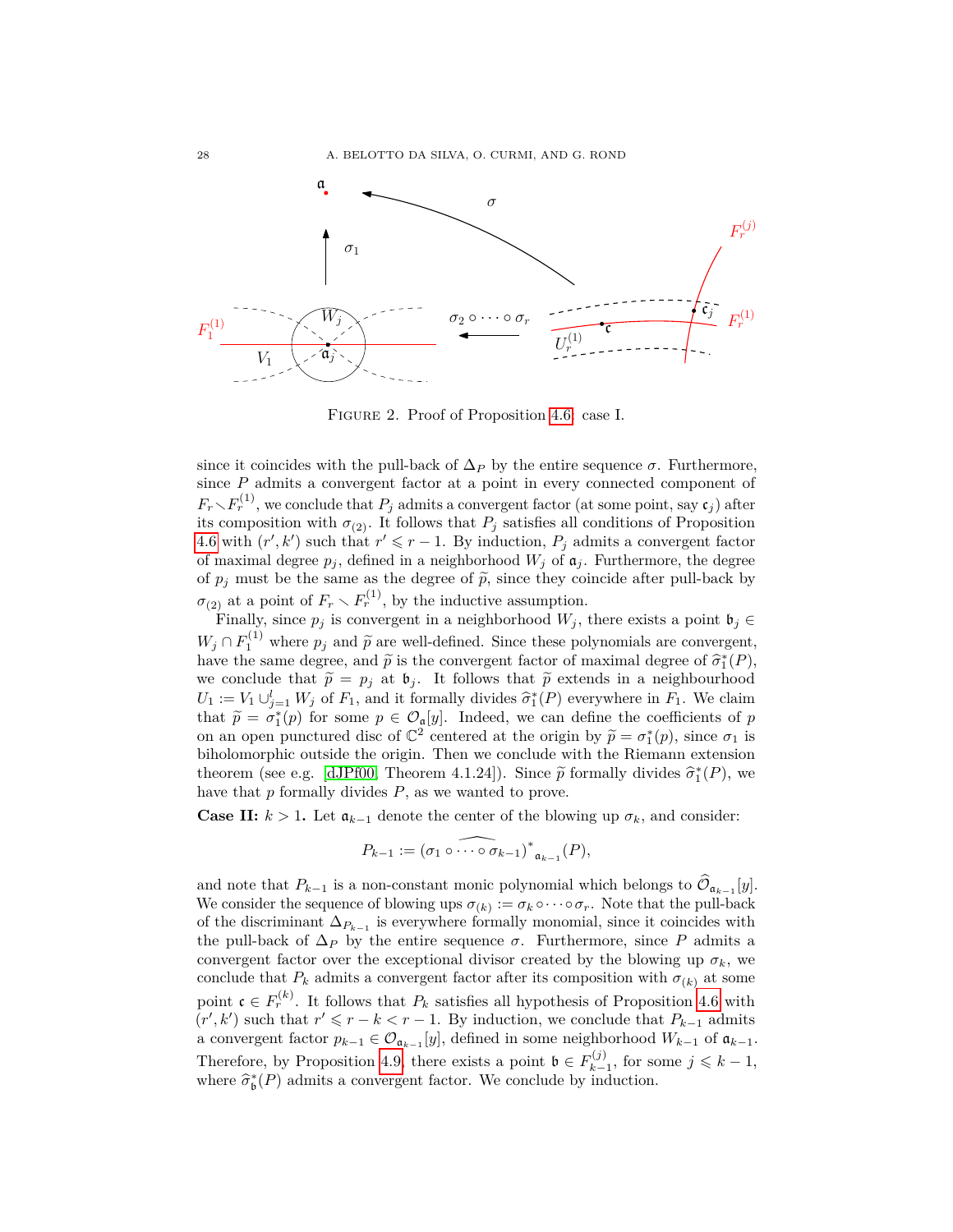

Figure 3. Proof of Proposition [4.6:](#page-23-0) case II.

<span id="page-28-0"></span>4.6. **Convergence of factors along fibers (Proof of Proposition [4.9\)](#page-24-2).** The proof is divided in two steps, depending on the nature of  $\Phi^{-1}(\mathfrak{a})$ :

*Step I:* Suppose that  $\Phi^{-1}(\mathfrak{a}) = E$  is a SNC divisor. Let  $(v, \mathbf{w}) = (v, w_2, \dots, w_n)$  be a coordinate system centered at  $\mathfrak b$  such that  $(v = 0) \subset E$ . We can write:

$$
x_i = v^{\alpha_i} \Psi_i(v, \mathbf{w}), \quad i = 1, \dots, n
$$

where  $\Psi = (\Psi_1, \ldots, \Psi_n)$  is an analytic morphism defined in some open neighborhood *U* of **b**, and  $\Psi_i(0, \mathbf{w}) \neq 0$  for all  $i = 1, \ldots, n$ . Without loss of generality, we can suppose that there exists a disc  $D \subset \mathbb{C}$  such that  $U = D^n$  and that the coefficients of the polynomial *q* are convergent over *U*. Next, we set  $\alpha = (\alpha_1, \ldots, \alpha_n)$ , and let  $A \in \mathcal{O}_\mathfrak{a}$  be a fixed function. We consider the expansion of A in terms of *α*-homogeneous polynomials:

$$
A = \sum_{i=0}^{\infty} A_i(\mathbf{x})
$$
 where  $A_i(\mathbf{x})$  is an homogeneous polynomial of degree *i*

This implies that:

$$
\Phi_{\mathfrak{b}}^*(A) = \sum_{i=0}^{\infty} v^i \psi(A_i) = \sum_{i=0}^{\infty} v^i \sum_{j=0}^{\infty} v^j a_{ij}(\mathbf{w}) = \sum_{k=0}^{\infty} v^k \sum_{i+j=k} a_{ij}(\mathbf{w}) = \sum_{k=0}^{\infty} v^k b_k(\mathbf{w})
$$

where, since  $A_i$  are polynomials and  $\Psi$  is convergent in  $U = D^n$ , we conclude that  $a_{ij}$  (**w**) are analytic functions defined on  $D^{n-1}$ . Moreover, since for every *k*, the function  $b_k(\mathbf{w})$  is a finite sum of functions  $a_{ij}(\mathbf{w})$ , we conclude that  $b_k(\mathbf{w})$  are also analytic functions defined over  $D^{n-1}$ . Denoting by  $\mathcal{O}_{D^{n-1}}$  the ring of analytic functions defined over  $D^{n-1}$ , we conclude that  $b_k(\mathbf{w}) \in \mathcal{O}_{D^{n-1}}$  for every  $k \in \mathbb{N}$ , so that  $\Phi_{\mathfrak{b}}^{*}(A) \in \mathcal{O}_{D^{n-1}}[\![v]\!]$ . Since the choice of  $A \in \widehat{\mathcal{O}}_{\mathfrak{a}}$  was arbitrary, we conclude that  $P_{\mathfrak{b}} \in \mathcal{O}_{D^{n-1}}[v][y]$ . In particular, for every  $\mathfrak{c} \in (v = 0) \cap D^n$ , we get that  $P_c = P_b$  as elements of  $\mathcal{O}_{D^{n-1}}[v][y]$ . Furthermore, the factor *q* also belongs to  $\mathcal{O}_{D^{n-1}}[v][y]$ , and it follows from the Euclidean division that  $P_b = q \cdot Q + R$ , where  $R \in \mathcal{O}_{D^{n-1}}[v][y]$  has an identically zero formal expansion at **b**. Since the ring  $\mathcal{O}_{D^{n-1}}$  is of convergent series, this implies that  $R \equiv 0$ . It follows that q divides  $P_{\mathfrak{c}}$ , at every point  $c \in (v = 0) \cap U$ . We conclude the Proposition by remarking that E is a SNC divisor and the choice of the hypersurface  $(v = 0) \subset E$  was arbitrary.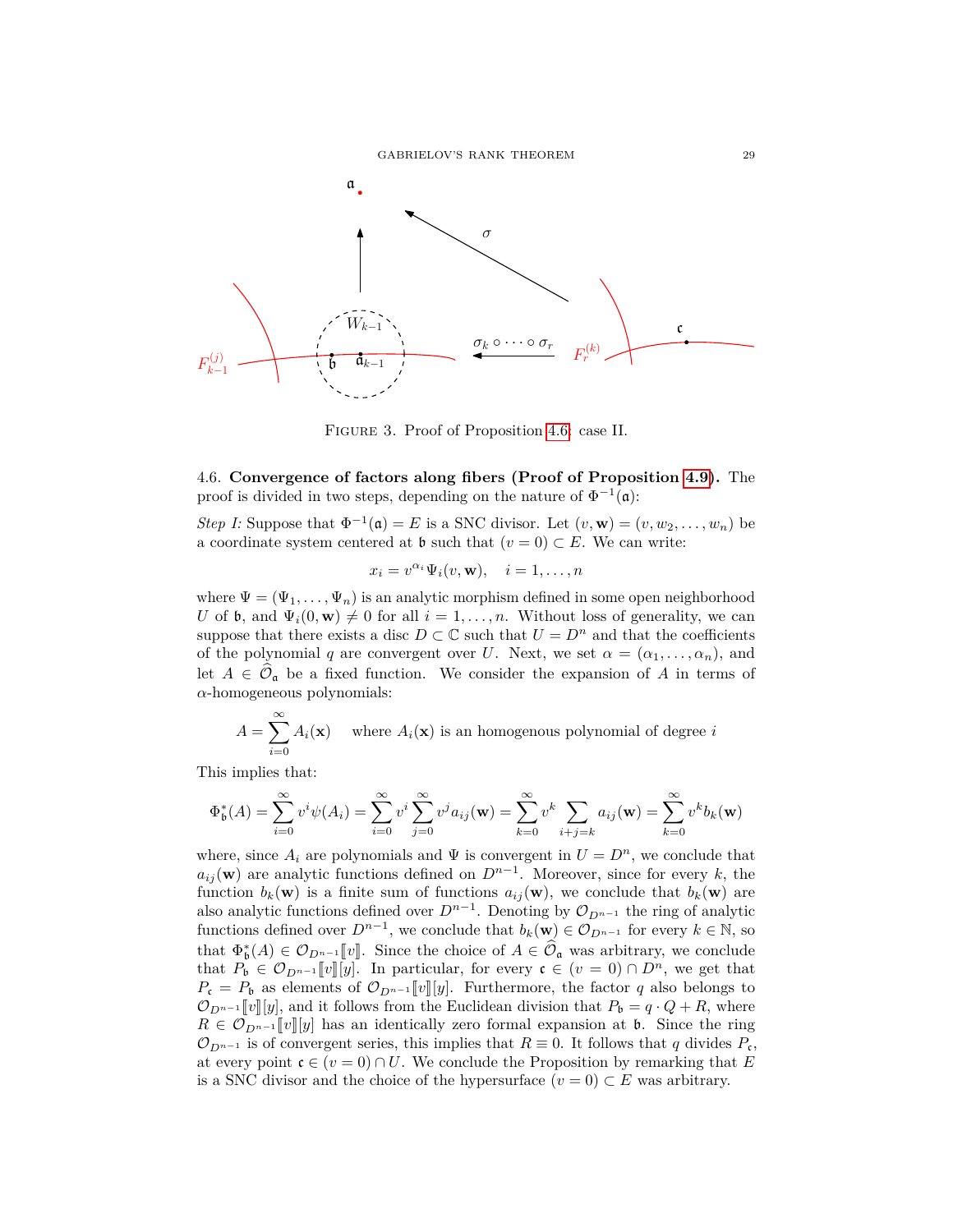*Step II:* Let  $\Sigma := \Phi^{-1}(\mathfrak{a})$ ; since the morphism  $\Phi$  is generically of maximal rank, we conclude that  $\Sigma$  is a proper analytic subvariety of M. Consider a resolution of singularities of  $\Sigma$ , that is, an analytic morphism  $\sigma : (M', E') \longrightarrow (M, \Sigma)$  of maximal rank such that  $\sigma^{-1}(\Sigma) = E'$  is a SNC divisor. From Step I, at every point  $\mathfrak{b}' \in \sigma^{-1}(\mathfrak{b})$ , there exists a neighbourhood  $U_{\mathfrak{b}'}$  where  $\sigma_{\mathfrak{b}'}(q)$  is a convergent factor of  $P_{\mathbf{b}'}$ . Since  $\Sigma$  is an analytic subvariety of M, there exists an open neighbourhood *U* of b where  $U \cap \Sigma$  is connected. Since  $\sigma$  is proper, furthermore, up to shrinking U we can suppose that

<span id="page-29-1"></span>(9) 
$$
\sigma^{-1}(U) \subset \bigcup_{\mathfrak{b}' \in \sigma^{-1}(\mathfrak{b})} U_{\mathfrak{b}'}.
$$

Now given a point  $c \in \Sigma \cap U$ , suppose by contradiction that q is not a factor of *P*<sub>c</sub>, that is, the formal division  $P_c = q_c \cdot Q + R$  has a nonzero remainder  $R \in \mathcal{O}_c[y]$ . It follows that, at every point  $\mathfrak{c}' \in \sigma^{-1}(\mathfrak{c})$  we have that  $\sigma_{\mathfrak{c}'}(R) := R_{\mathfrak{c}'} \neq 0$ , which implies that  $q_{\mathfrak{c}}$  does not divide  $P_{\mathfrak{c}}$ . But  $\mathfrak{c}' \in E \cap \sigma^{-1}(U)$ , leading to a contradiction with [\(9\)](#page-29-1). It follows that *q* formally divides  $P_c$  at every point  $c \in \Sigma \cap U$ , as we wanted to prove.

## 5. Semi-Global extension of convergent factors

<span id="page-29-0"></span>5.1. **Semi-global extension overview (Proof of Proposition [4.8\)](#page-24-1).** This subsection contains the full strategy to prove Proposition [4.8.](#page-24-1) In order to motivate each object, we leave the proofs and development of the necessary supporting techniques, namely Theorems [5.8,](#page-32-0) [5.16,](#page-34-0) [5.18](#page-35-0) and Proposition [5.13,](#page-33-0) to subsections [5.2,](#page-36-1) [5.3,](#page-41-0) [5.4](#page-44-0) and [5.5.](#page-49-0)

We start by providing the adequate algebraic setting for the discussion. More precisely, following Tougeron [\[To90\]](#page-61-7), we build up a subring of the algebraic closure of  $\mathbb{C}(\mathbf{x})$  (See Definition [5.5](#page-31-0) and Theorem [5.8\)](#page-32-0) which captures geometrical properties necessary to address Proposition [4.8.](#page-24-1) Our presentation is at first general (that is,  $n \in \mathbb{N}$ , and we specialize it to the case  $n = 2$  when it becomes convenient for the presentation.

5.1.1. *Preliminaries on valuation rings.* We consider the ring of power series  $\mathbb{C}[\mathbf{x}]$ where  $\mathbf{x} = (x_1, \dots, x_n)$  and we denote by  $\mathbb{C}(\mathbf{x})$  its field of fractions. We denote by *ν* the (**x**)-adic valuation on  $\mathbb{C}[\mathbf{x}]$ . The valuation *ν* extends to  $\mathbb{C}(\mathbf{x})$  by defining  $\nu(f/g) = \nu(f) - \nu(g)$  for every *f*,  $g \in \mathbb{C}[\mathbf{x}], g \neq 0$ . We consider the valuation ring  $V_\nu$  associated to it, that is

$$
V_{\nu} := \{ f/g \mid f, g \in \mathbb{C}[\![\mathbf{x}]\!], \ \nu(f) \geqslant \nu(g) \} = \{ F \in \mathbb{C}(\!(\mathbf{x})\!) \mid \nu(F) \geqslant 0 \}.
$$

We denote by  $\hat{V}_\nu$  its completion. Classically elements of  $\hat{V}_\nu$  can be represented as formal series  $A = \sum_{k \in \mathbb{N}} A_k$  where the  $A_k$  are in  $V_\nu$  and, if  $A_k \neq 0$ ,  $\nu(A_k) = k$ . For  $B \in V_\nu$  we have  $B = f/g$  where  $f, g \in \mathbb{C}[\mathbf{x}]$ . We expand  $f = \sum_{k \geq k_1} f_k$ ,  $g = \sum_{k \geq k_2} g_k$  where the  $f_k$  and  $g_k$  are homogeneous polynomials of degree  $k$  and  $f_{k_1}, g_{k_2} \neq 0$ . Therefore we have

$$
B = \frac{f_{k_1}}{g_{k_2}} \left( 1 + \sum_{k > k_1} \frac{f_k}{f_{k_1}} \right) \left( 1 + \sum_{k > k_2} \frac{g_k}{g_{k_2}} \right)^{-1}
$$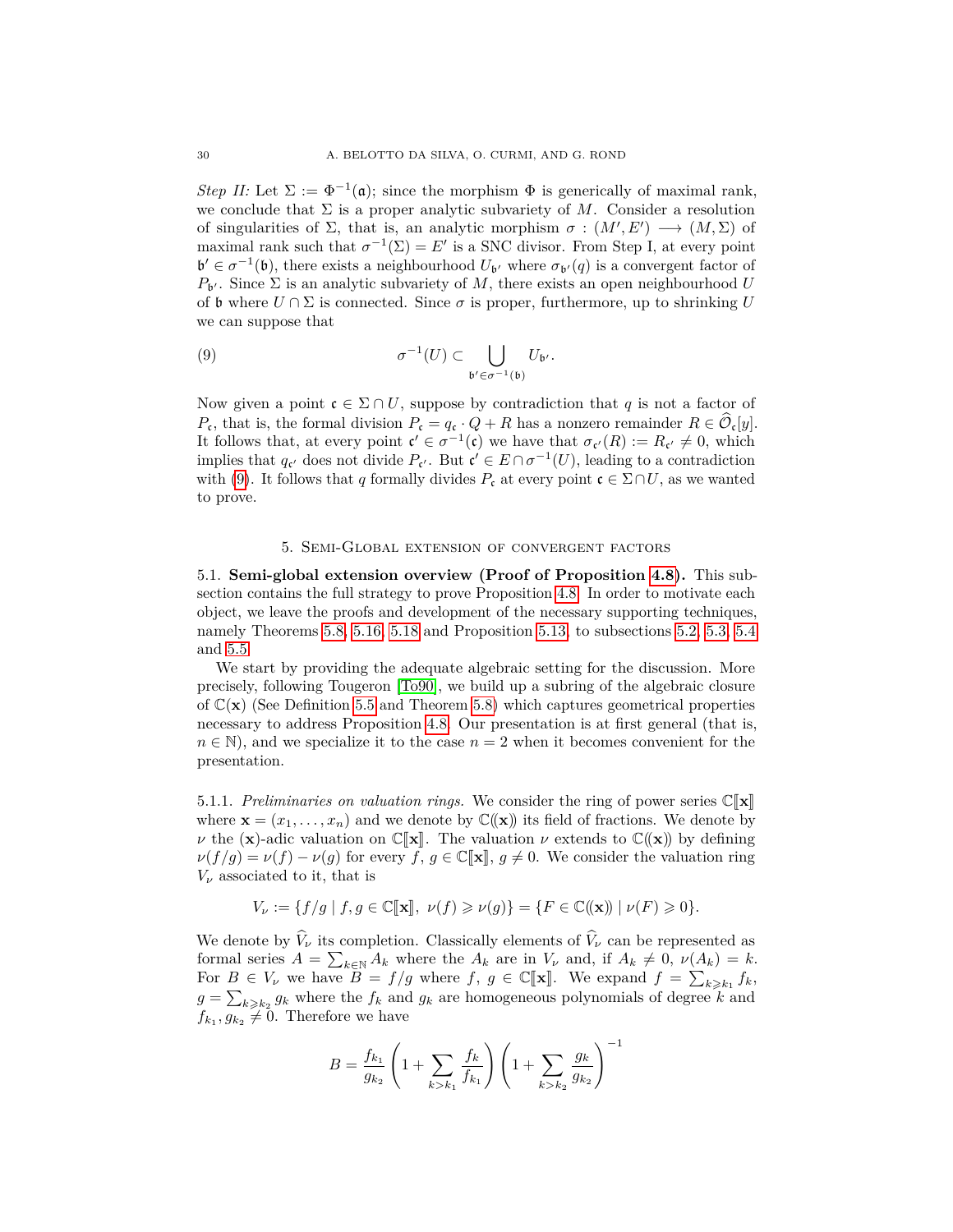Therefore the elements  $A \in \widehat{V}_{\nu}$  are of the form:

$$
A = \sum_{k \in \mathbb{N}} \frac{a_k(\mathbf{x})}{b_k(\mathbf{x})},
$$

where  $a_k$  and  $b_k$  are homogeneous polynomials such that  $\deg(a_k) - \deg(b_k) = k$ .

**Definition 5.1** (Weighted-homogenous polynomial). Let  $z_1, \ldots, z_r$  be indeterminates, and let  $\omega_1, \ldots, \omega_r \in \mathbb{Q}_{\geqslant 0}$ . We say that a polynomial  $\Gamma(\mathbf{x}, \mathbf{z}) \in \mathbb{C}[\mathbf{x}, \mathbf{z}]$  is  $(\omega_1, \ldots, \omega_r)$ *-weighted homogeneous* if  $\Gamma(\mathbf{x}, z_1^{\omega_1}, \ldots, z_r^{\omega_r})$  is homogeneous.

**Definition 5.2** (Homogeneous elements). A *homogeneous element*  $\gamma$  is an element of an algebraic closure of  $\mathbb{C}(\mathbf{x})$ , satisfying a relation of the form  $\Gamma(\mathbf{x}, \gamma) = 0$  for some *ω*-weighted homogeneous polynomial  $\Gamma(\mathbf{x}, z)$ , where  $\omega \in \mathbb{Q}_{\geq 0}$ . Furthermore, if  $\Gamma(\mathbf{x}, z)$  is monic in *z*, we say that  $\gamma$  is an *integral homogeneous element*. In this case, *ω* is called the *degree* of *γ*. This degree is well-defined. Indeed, the minimal polynomial of *γ* is *ω*-weighted as a factor of an *ω*-weighted homogeneous polynomial, and conversely any polynomial which is weighted homogeneous and a multiple of a *ω*-weighted homogeneous polynomial is *ω*-weighted homogeneous.

**Remark 5.3.** In order to give a general overview of the strategy of the proof we postpone the presentation of the main properties of homogeneous elements (cf. Lemma [5.21,](#page-37-0) Corollary [5.22](#page-37-1) and Lemma [5.23\)](#page-38-0).

Given an integral homogeneous element *γ* of degree *ω*, there exists an extension of the valuation *ν*, still denoted by *ν*, to the field  $\mathbb{C}(\mathbf{x})[\gamma]$ , defined by

$$
\nu\left(\sum_{k=0}^{d-1} a_k(\mathbf{x})\gamma^k\right) = \min\{\nu(a_k) + k\omega\}.
$$

where *d* is the degree of the field extension  $\mathbb{C}(\mathbf{x}) \longrightarrow \mathbb{C}(\mathbf{x})[\gamma]$ . In particular, the above property justifies our use of the valuation  $\nu$  (instead of naively using the notion of order, which would not extend to integral homogeneous elements).

More generally, given homogeneous elements  $\gamma = (\gamma_1, \ldots, \gamma_r)$  of degrees  $\omega = (\omega_1, \ldots, \omega_r)$  $..., \omega_r$ , there exists an extension of the valuation  $\nu$ , still denoted by  $\nu$ , to the field  $\mathbb{C}(\mathbf{x})[\gamma]$ , defined by

$$
\nu\left(\sum_{k_1,\dots,k_r} a_{\mathbf{k}}(\mathbf{x})\gamma^{\mathbf{k}}\right) = \min\{\nu(a_{\mathbf{k}}) + k_1\omega_1 + \dots + k_r\omega_r\}
$$

where the indices  $k_j$  run over  $\{0, \ldots, d_j - 1\}$ , where  $d_j$  is the degree of the field extension

$$
\mathbb{C}(\mathbf{x})[\gamma_1,\ldots,\gamma_{j-1}] \longrightarrow \mathbb{C}(\mathbf{x})[\gamma_1,\ldots,\gamma_j].
$$

We denote by  $V_{\nu,\gamma}$  the valuation ring of  $\nu$  defined on  $\mathbb{C}((\mathbf{x}))[\gamma]$ . We note that  $V_{\nu,\gamma}$ is a local ring, and we denote by  $V_{\nu,\gamma}$  its completion. We remark that the image of  $V_{\nu,\gamma}$  or of  $\hat{V}_{\nu,\gamma}$  under the valuation  $\nu$  is the subgroup  $\Gamma_{\nu,\gamma}$  of  $\mathbb Q$  generated by 1,  $\omega_1, \ldots, \omega_r$ . This group being a finitely generated Z-module, it is a discrete group, therefore  $V_{\nu,\gamma}$  and  $V_{\nu,\gamma}$  are discrete valuation rings.

Note that all elements of  $\hat{V}_{\nu,\gamma}$  are written as finite sums:

$$
\sum_{k_1,\ldots,k_r} a_{\mathbf{k}}(\mathbf{x}) \boldsymbol{\gamma}^{\mathbf{k}}, \quad \text{where } a_{\mathbf{k}}(\mathbf{x}) \in \text{Frac}(\widehat{V}_{\nu}) \text{ and } \nu(a_{\mathbf{k}}(\mathbf{x}) \boldsymbol{\gamma}^{\mathbf{k}}) \geqslant 0.
$$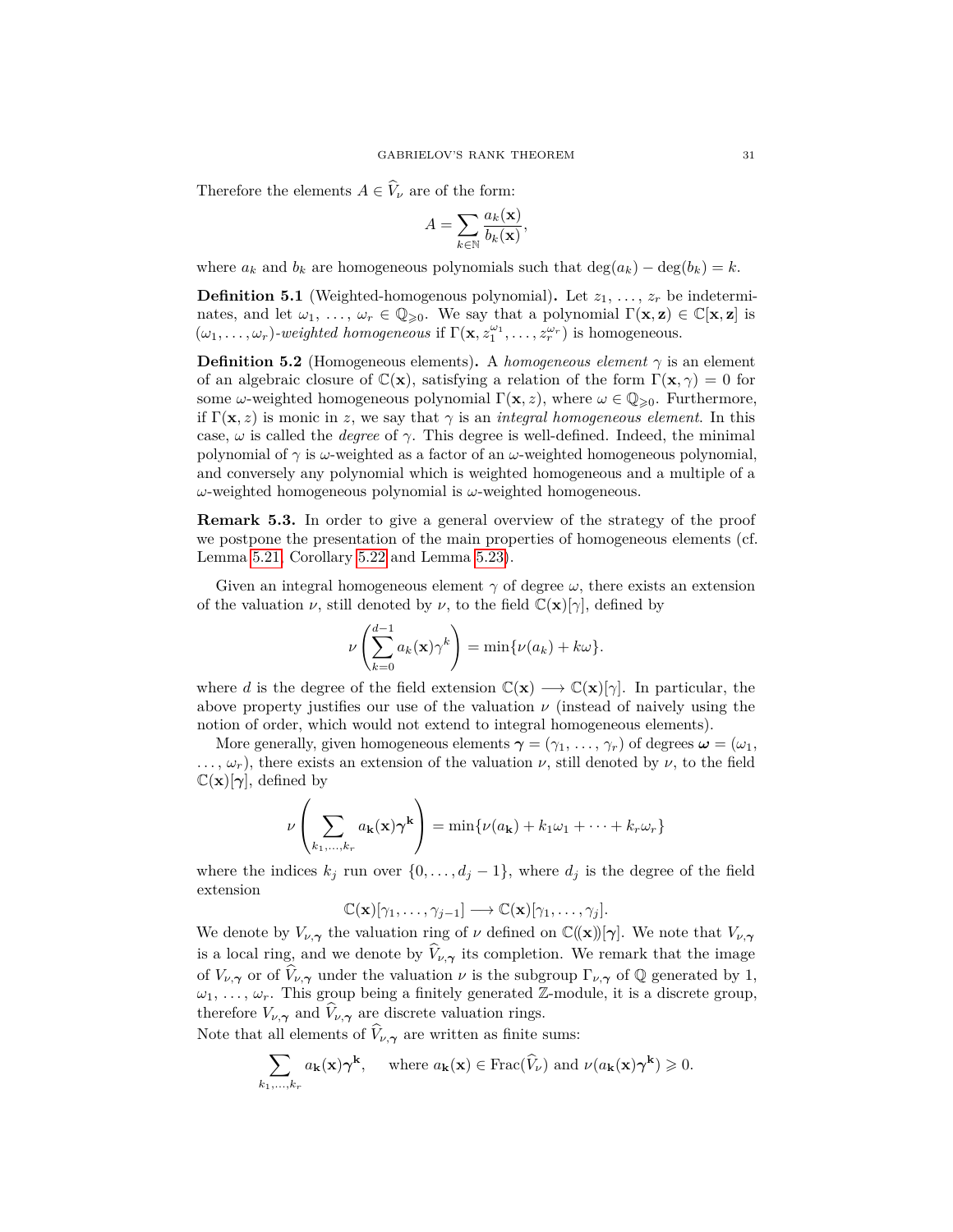**Definition 5.4** (Initial term). For a nonzero element  $\xi \in V_{\nu,\gamma}$ , we can write

$$
\xi = \sum_{k \in \mathbb{Q}_{\geqslant 0} \cap \Gamma_{\nu, \gamma}} \xi_k, \quad \text{ where } \xi_k \in \mathbb{C}(\mathbf{x})[\gamma] \text{ are } \nu\text{-homogenous terms of degree } k
$$

The initial term of  $\xi$ , denoted by in<sub>*v*</sub>( $\xi$ ), is defined as  $\xi_{k_0}$  where

$$
k_0 = \min\{k \in \mathbb{Q}_{\geqslant 0} \cap \Gamma_{\nu, \gamma} \mid \xi_k \neq 0\},\
$$

which is well-defined because  $\Gamma_{\nu,\gamma}$  is a finitely generated subgroup of Q.

5.1.2. *Projective rings and a Newton-Puiseux-Eisenstein Theorem.* We are now ready to define the rings of functions which we are interested in:

<span id="page-31-0"></span>**Definition 5.5** (Projective rings)**.** Let *h* be a homogeneous polynomial. We denote by  $\mathbb{P}_h((\mathbf{x}))$  the subring of Frac $(\widehat{V}_\nu)$  characterized by the following property:  $A \in \mathbb{P}_h((\mathbf{x}))$  if there exists  $k_0 \in \mathbb{Z}$ ,  $\alpha, \beta \in \mathbb{N}$  and  $a_k(\mathbf{x})$  homogeneous polynomials for  $k \geq k_0$  so that:

$$
A = \sum_{k \ge k_0} \frac{a_k(\mathbf{x})}{h^{\alpha k + \beta}}, \quad \text{where } \nu(a_k) - (\alpha k + \beta)\nu(h) = k, \forall k \ge k_0
$$

We denote by  $\mathbb{P}_h[\mathbf{x}]$  the subring of  $\mathbb{P}_h(\mathbf{x})$  of elements *A* whose initial term  $k_0$ belongs to  $\mathbb{Z}_{\geqslant 0}$ . When  $\gamma$  is an integral homogeneous element, we denote by  $\mathbb{P}_h[\![\mathbf{x}, \gamma]\!]$ the subring of  $\widehat{V}_{\nu,\gamma}$ , whose elements  $\xi$  are of the form:

$$
\xi = \sum_{k=0}^{d-1} A_k(\mathbf{x}) \gamma^k, \quad \text{where } A_k \in \mathbb{P}_h((\mathbf{x})) \text{ and } \nu(A_k(\mathbf{x}) \gamma^k) \geqslant 0, \ \ k = 0, \dots, d-1.
$$

**Remark 5.6.** Let us remark that the family  $(\mathbb{P}_h[\![\mathbf{x}]\!])_h$  is a directed set, since, for two homogeneous polynomials  $h_1$  and  $h_2$ , we have

$$
\mathbb{P}_{h_i}[\![\mathbf{x}]\!] \subset \mathbb{P}_{h_1h_2}[\![\mathbf{x}]\!] \text{ for } i = 1, 2.
$$

<span id="page-31-1"></span>**Remark 5.7** (Geometrical properties of projective rings)**.**

- (1) (Invariance by linear coordinate changes). Let *h* be a homogenous polynomial,  $\gamma$  be an homogenous integral element and  $\Phi : (\mathbb{C}^n, 0) \longrightarrow (\mathbb{C}^n, 0)$  be a linear coordinate change. Note that  $\hat{h} := h \circ \Phi$  is an homogenous polynomial and that  $\mathbb{P}_h[\![\mathbf{x}]\!]$  (respectively  $\mathbb{P}_h((\mathbf{x}))$  and  $\mathbb{P}_h[\![\mathbf{x}, \gamma]\!]$ ) is isomorphic to  $\mathbb{P}_{\widetilde{h}}[\![\mathbf{x}]\!]$ <br>(respectively  $\mathbb{P}_{\widetilde{\gamma}}([\![\mathbf{x}]\!])$  and  $\mathbb{P}_{\widetilde{\gamma}}[\![\mathbf{x}, \gamma]\!]$ ). (respectively P $((\mathbf{x})\)$  and  $\mathbb{P}$
- e*h* (respectively  $\mathbb{P}_{\widetilde{h}}(\mathbf{x})$  and  $\mathbb{P}_{\widetilde{h}}[\mathbf{x}, \gamma]$ ).<br>
(2) (Blowing ups) We specialize to the case *n* = 2. Let *σ* : (*N, F*) = (*N<sub>r</sub>, F<sub>r</sub>*) → ( $\mathbb{C}^2$ , 0) be a sequence of point blowing ups and let **b** ∈  $F_r^{(1)}$  be a point. We can find two different normal forms, depending on the nature of b:
	- (a) Suppose that b does not belong to the intersection of two exceptional divisors. Then, up to a linear change of coordinates in *x*, there exists a system of local coordinates  $(v, w)$  centered at  $\mathfrak b$  such that:

$$
x_1 = v, \quad x_2 = vw
$$

and, if  $A \in \mathbb{P}_h[\![\mathbf{x}]\!],$  we obtain:

$$
A_{\mathfrak{b}} := \widehat{\sigma}_{\mathfrak{b}}^*(A) := \sum_{k \geqslant 0} \frac{a_k(1, w)}{h(1, w)^{\alpha k + \beta}} v^k,
$$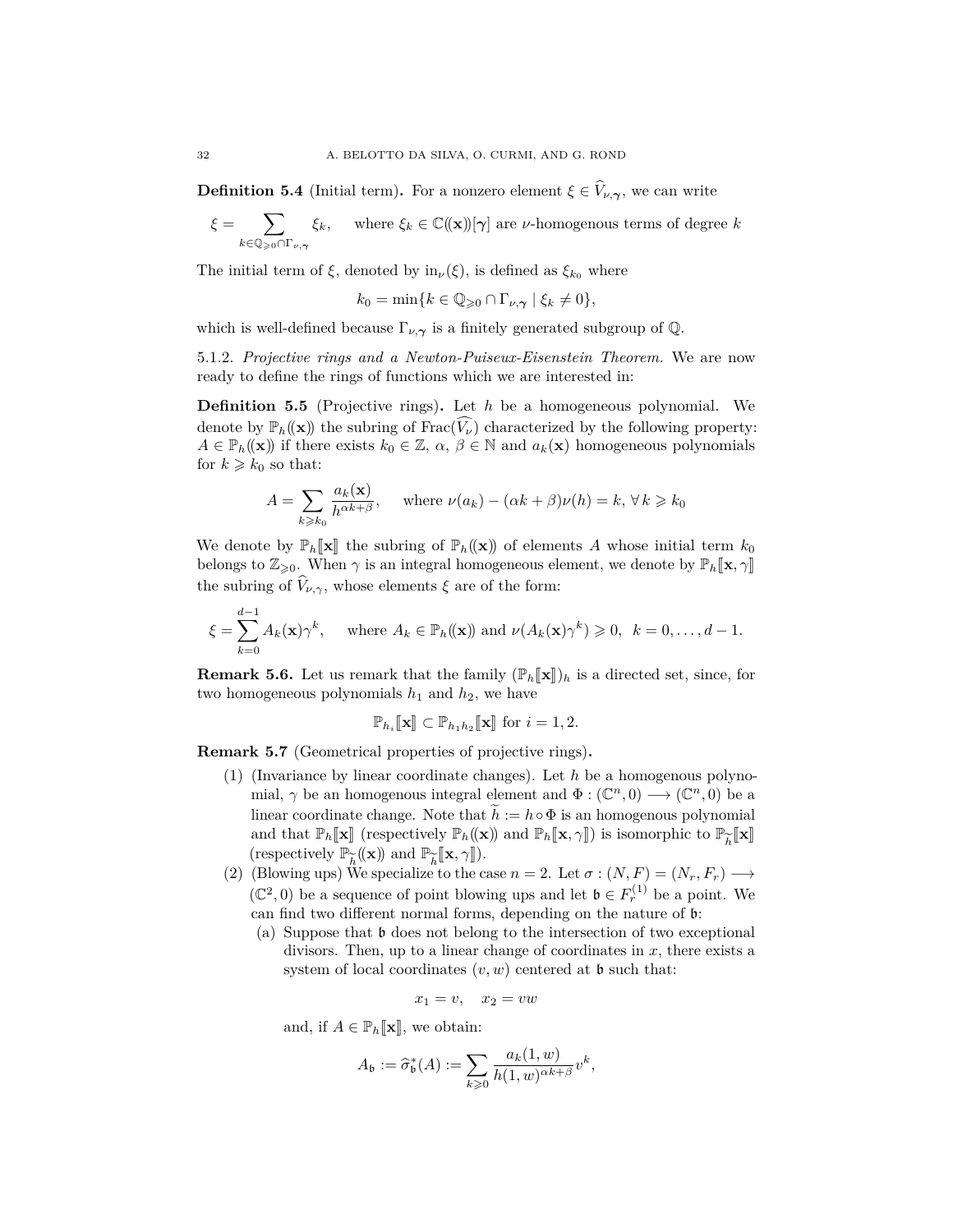so that  $\hat{\sigma}_{\mathbf{b}}^* : \mathbb{P}_h[\mathbf{x}] \longrightarrow \mathbb{C}(w)[v]$  is a well-defined morphism. In particular, if **b** does not belong to the strict transform of  $(h = 0)$  (so ticular, if  $\mathfrak b$  does not belong to the strict transform of  $(h = 0)$  (so  $h(1,0) \neq 0$ ) then  $A_{\mathfrak{b}} \in \widehat{\mathcal{O}}_{\mathfrak{b}}$  and  $\widehat{\sigma}_{\mathfrak{b}}^* : \mathbb{P}_{h}[\mathbf{x}][y] \longrightarrow \widehat{\mathcal{O}}_{\mathfrak{b}}$  is well-defined.<br>Suppose that **b** belongs to the intersection of two components of t

(b) Suppose that b belongs to the intersection of two components of the exceptional divisor. Then, up to a linear change of coordinates in *x*, there exists local coordinate system  $(v, w)$  centered at **b** and  $c \in \mathbb{Z}_{>0}$ such that:

$$
x_1 = vw^c, \quad x_2 = vw^{c+1},
$$

and, if  $A \in \mathbb{P}_h[\![\mathbf{x}]\!],$  we obtain:

$$
A_{\mathfrak{b}} := \widehat{\sigma}_{\mathfrak{b}}^*(A) := \sum_{k \geq 0} \frac{a_k(1, w)}{h(1, w)^{\alpha k + \beta}} (w^c v)^k.
$$

Our interest in these rings is justified by the following version of the Newton-Puiseux-Eisenstein Theorem, proved in subsection [5.2:](#page-36-1)

<span id="page-32-0"></span>**Theorem 5.8** (Newton-Puiseux-Eisenstein). Let  $P(\mathbf{x}, y) \in \mathbb{C}[\![\mathbf{x}]\!][y]$  be a monic *polynomial. There exists an integral homogeneous element γ, and a homogeneous polynomial*  $h(\mathbf{x})$ *, such that*  $P(\mathbf{x}, y)$  *factors as a product of degree* 1 *monic polynomials in y with coefficients in*  $\mathbb{P}_h[\mathbf{x}, \gamma]$ 

The following result is an easy, but convenient, reformulation of Theorem [5.8:](#page-32-0)

<span id="page-32-2"></span>**Corollary 5.9** (Newton-Puiseux-Eisenstein factorization). Let  $P \in \mathbb{C}[\![\mathbf{x}]\!]$  *be a monic polynomial. Then, there is a homogenous polynomial h and integral homogenous elements*  $\gamma_{i,j}$ *, such that P can be written as* 

(10) 
$$
P(\mathbf{x}, y) = \prod_{i=1}^{s} Q_i, \quad \text{and} \quad Q_i = \prod_{j=1}^{r_i} (y - \xi_i(\mathbf{x}, \gamma_{i,j}))
$$

*where*

- <span id="page-32-1"></span>(i) the  $Q_i \in \mathbb{P}_h[\![\mathbf{x}]\!][y]$  are irreducible in  $\hat{V}_\nu[y]$ ,
- (ii) *for every i*, *there are*  $A_{i,k}(\mathbf{x}) \in \mathbb{P}_h((\mathbf{x}))$ *, for*  $0 \leq k \leq k_i$  *such that*

$$
\xi_i(\mathbf{x}, \gamma_{i,j}) = \sum_{k=0}^{k_i} A_{i,k}(\mathbf{x}) \gamma_{i,j}^k
$$

(iii) *for every i*, the  $\gamma_{i,j}$  are distinct conjugates of an homogeneous element  $\gamma_i$ , *that is, roots of its minimal polynomial*  $\Gamma_i$  *over*  $\mathbb{C}(\mathbf{x})$ *.* 

*Proof.* The first equality is a direct consequence of Theorem [5.8.](#page-32-0) Fix *Q* an irreducible factor of *P* in  $\mathbb{P}_h[\![\mathbf{x}]\!][y]$  and let  $\text{Frac}(\mathbb{P}_h[\![\mathbf{x}]\!]) \hookrightarrow \mathbb{K}$  be a normal field extension containing all the roots of *Q*. Because *Q* is irreducible, for every *j*, there is  $\tau_j \in$  Aut (K/Frac( $\mathbb{P}_h[\![\mathbf{x}]\!])$ ) such that  $\tau_j(\xi_1) = \xi_j$ . Now, seeing  $\xi_1$  as an element of Frac( $\mathbb{P}_h[\![\mathbf{x}]\!](\gamma)$ , this gives  $\tau_j(\xi_1(\mathbf{x}, \gamma)) = \xi_1(\mathbf{x}, \tau_j(\gamma))$ . But since  $\mathbb{C}(\mathbf{x}) \subset \text{Frac}(\mathbb{P}_h[\![\mathbf{x}]\!])$ ,  $\tau_i(\gamma)$  is also a root of the minimal polynomial of  $\gamma$  over  $\mathbb{C}(\mathbf{x})$ . *τ*<sub>*j*</sub>( $\gamma$ ) is also a root of the minimal polynomial of  $\gamma$  over  $\mathbb{C}(\mathbf{x})$ .

5.1.3. *Projective Convergent rings.* In order to prove Proposition [4.8,](#page-24-1) we will show that if *P* admits a convergent factor after a sequence of blowing ups, then a certain number of the polynomials  $Q_i$  in equation [\(10\)](#page-32-1) are "convergent". We start by making the latter notion precise, that is, we introduce a subring  $\mathbb{P}_h{\mathbf{x}}$  of  $\mathbb{P}_h{\mathbf{x}}$  which formalizes the notion of convergence in  $\mathbb{P}_h[\![\mathbf{x}]\!]$ . More precisely: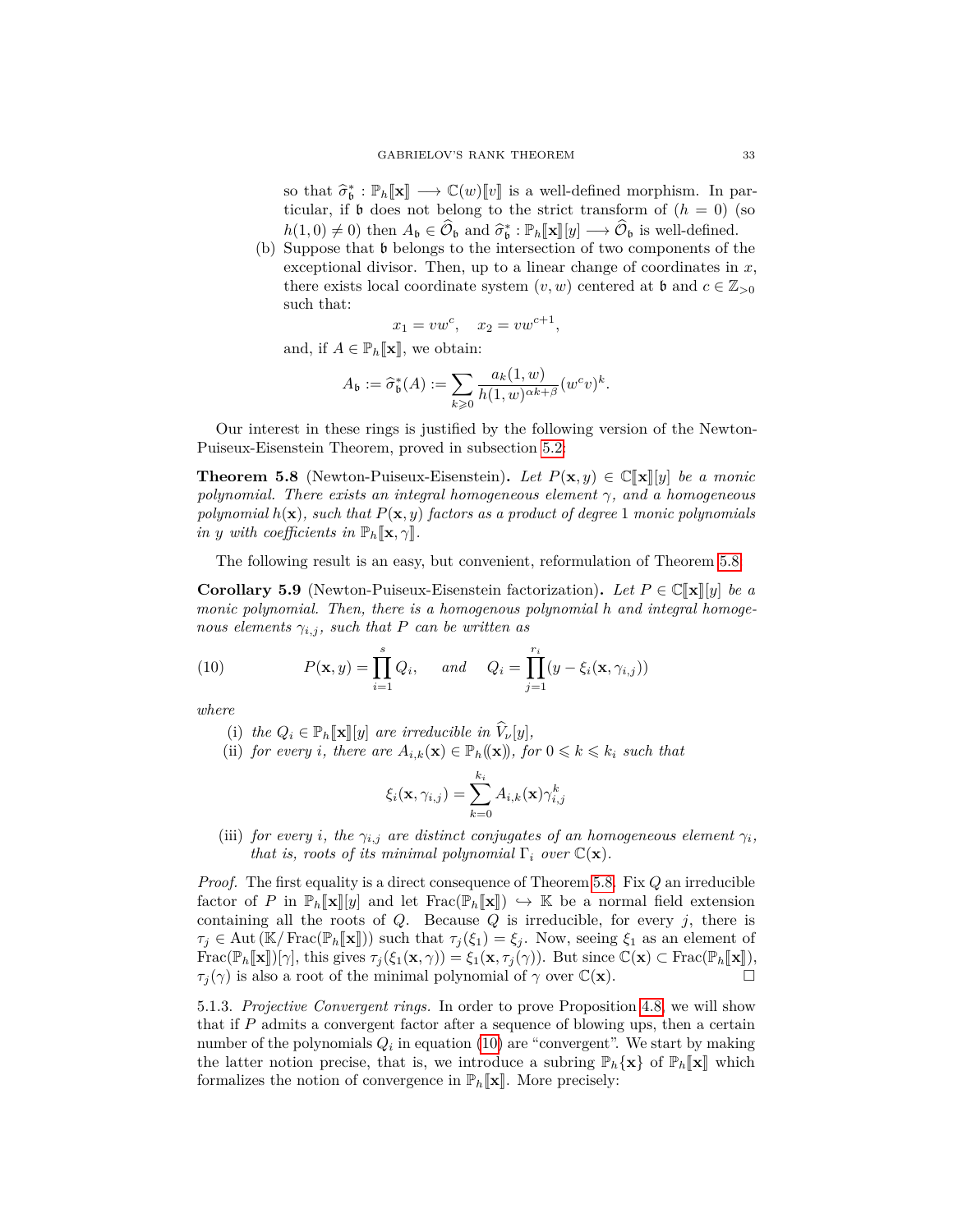**Definition 5.10** (Projective convergent rings)**.** Let *h* be a homogeneous polynomial. We denote by  $\mathbb{P}_h{\mathbf{x}}$ , the subring of  $\mathbb{P}_h[\mathbf{x}]$  characterized by elements  $A \in \mathbb{P}_h[\mathbf{x}]$ such that

<span id="page-33-1"></span>(11) 
$$
\sum_{k\geqslant 0} a_k(\mathbf{x}) \in \mathbb{C}\{\mathbf{x}\}, \text{ where } A = \sum_{k\geqslant 0} \frac{a_k(\mathbf{x})}{h^{\alpha k + \beta}}.
$$

Note that it is not clear that  $\mathbb{P}_h{\mathbf{x}}$  is well-defined, since the characterization of its elements seems to depend on the choice of the representation of  $A \in \mathbb{P}_h[\![\mathbf{x}]\!]$  in power series, which is not unique. Proposition [5.13,](#page-33-0) whose proof we postpone to subsection [5.3,](#page-41-0) addresses this point and shows that  $\mathbb{P}_h{\mathbf{x}}$  is well-defined.

<span id="page-33-3"></span>**Remark 5.11.** We recall that a power series  $f = \sum_{\alpha \in \mathbb{N}^n} f_{\alpha} \mathbf{x}^{\alpha}$ , is convergent, if and only if there exists  $A, B > 0$  such that the following inequalities hold:

$$
\forall \alpha \in \mathbb{N}^n, \quad |f_{\alpha}| \leqslant A \cdot B^{|\alpha|}.
$$

Moreover, if we expand *f* as

$$
f:=\sum_{\Bbbk\in\mathbb{N}}f_{k}(\mathbf{x})
$$

where  $f_k(\mathbf{x})$  are homogeneous polynomials of degree k, then  $f \in \mathbb{C}\{\mathbf{x}\}\$ if, and only if, there exists a compact neighbourhood  $K$  of the origin and constants  $A, B > 0$ such that:

$$
\sup_{\mathbf{z}\in K}|f_k(\mathbf{z})|\leqslant AB^{|k|}, \forall k\in\mathbb{N}.
$$

**Definition 5.12.** For *f* analytic on some compact set  $K \subset \mathbb{C}^n$ , we set

$$
||f||_K := \sup_{\mathbf{z}\in K} |f(\mathbf{z})|.
$$

<span id="page-33-0"></span>**Proposition 5.13** (Independence of the representative)**.** *Let h*1*, h*<sup>2</sup> *be homogeneous polynomials and consider elements*  $A_1 = \sum_{k \geqslant 0} \frac{a_{1,k}(\mathbf{x})}{b^{\alpha_1 k + \beta_1}}$  $\frac{a_{1,k}(\mathbf{x})}{h_1^{\alpha_1 k + \beta_1}} \in \mathbb{P}_{h_1}[\![\mathbf{x}]\!]$  and  $A_2 = \sum_{k \geqslant 0} \frac{a_{2,k}(\mathbf{x})}{h^{\alpha_2 k + \beta_2}}$  $\frac{a_{2,k}(\mathbf{x})}{h_2^{\alpha_2 k + \beta_2}} \in \mathbb{P}_{h_2}[\![\mathbf{x}]\!]$  such that  $A_1 = A_2$  when they are considered as *elements of*  $\widehat{V}_{\nu}$ *. Then*  $\sum_{k\geqslant 0} a_{1,k}(\mathbf{x}) \in \mathbb{C}\{\mathbf{x}\}\$  *if and only if*  $\sum_{k\geqslant 0} a_{2,k}(\mathbf{x}) \in \mathbb{C}\{\mathbf{x}\}\$ *. In particular:*

$$
\mathbb{P}_h\{\mathbf{x}\}\cap\mathbb{C}[\![\mathbf{x}]\!]=\mathbb{C}\{\mathbf{x}\}.
$$

The algebraic definition of  $\mathbb{P}_h{\mathbf{x}}$  captures a crucial geometrical property for this work, namely the "generic" convergence of elements of  $A \in \mathbb{P}_h{\{\mathbf{x}\}\}\$ after a point blowing up. More precisely:

<span id="page-33-2"></span>**Lemma 5.14** (Geometrical characterization of  $\mathbb{P}_h{\mathbf{x}}\}$ ). Let  $A \in \mathbb{P}_h[\![\mathbf{x}]\!]$  and consider *a sequence of point blowing ups*  $\sigma : (N, F) \longrightarrow (\mathbb{C}^n, 0)$ *. Let* b *be a point of*  $F_r^{(1)}$ *which is not on the strict transform of*  $(h = 0)$ *, nor on any other component of*  $F$ *. Then*  $A \in \mathbb{P}_h{\{\mathbf{x}\}}$ *, if and only if*  $A_{\mathbf{b}} := \widehat{\sigma}_{\mathbf{b}}^*(A)$  *is a convergent power series.* 

*Proof.* We start by noting that the definition of  $\mathbb{P}_h{\mathbf{x}}$  is invariant by linear changes of coordinates in **x**, c.f. Remark [5.7\(](#page-31-1)1). Therefore, since **b** is only on  $F_r^{(1)}$ , as in Remark [5.7\(](#page-31-1)2.a), there exists a system of local coordinates  $(v, w_2, \ldots, w_n)$  centered at b such that:

$$
x_1 = v, \quad x_i = vw_i \text{ for } i > 1.
$$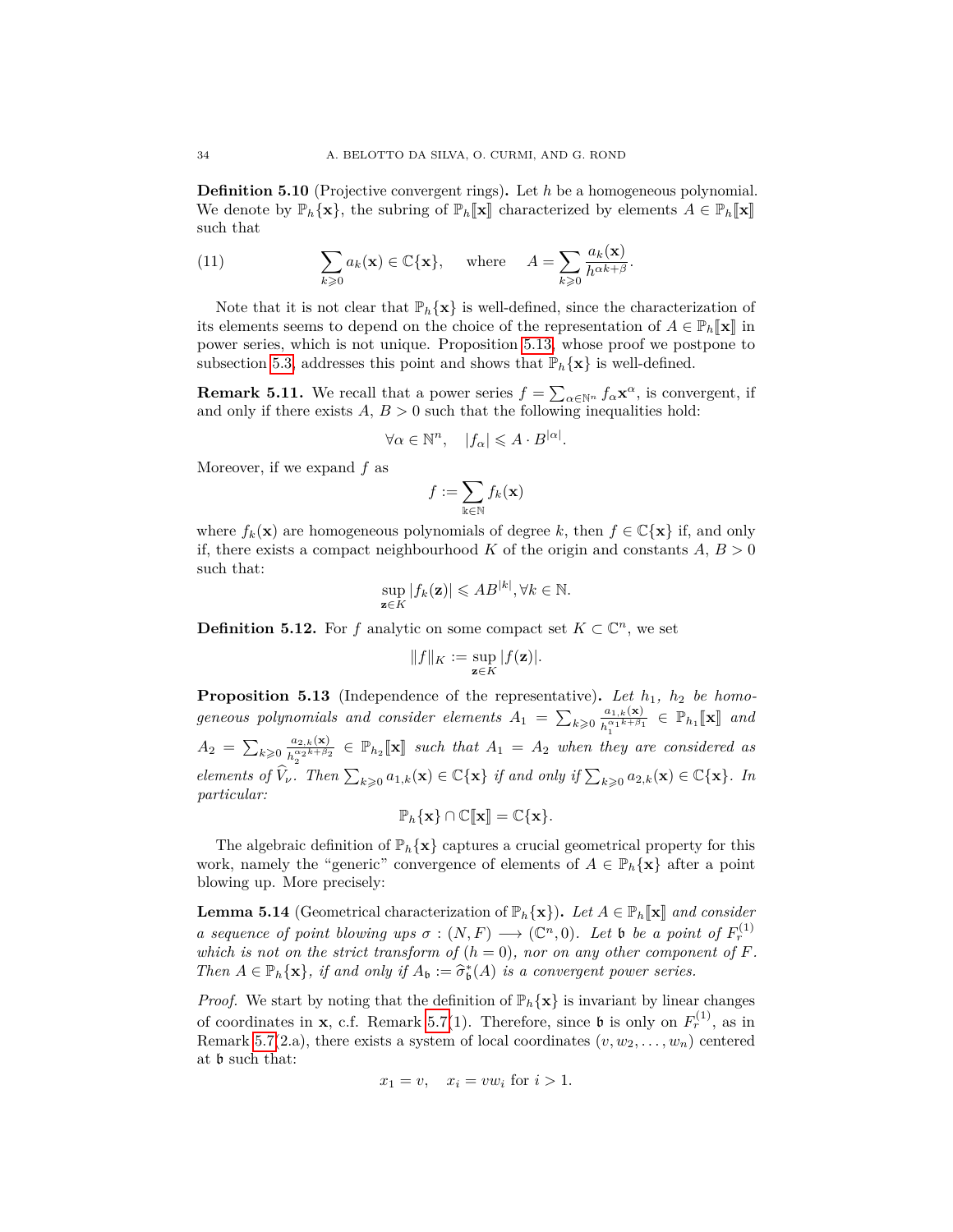and, if  $A \in \mathbb{P}_h[\![\mathbf{x}]\!],$  we obtain:

$$
A_{\mathfrak{b}} := \widehat{\sigma}_{\mathfrak{b}}^*(A) := \sum_{k \geq 0} \frac{a_k(1, \mathbf{w})}{h(1, \mathbf{w})^{\alpha k + \beta}} v^k.
$$

In particular, as **b** does not belong to the strict transform of  $(h = 0)$ ,  $A_{\mathfrak{b}} \in \widehat{\mathcal{O}}_{\mathfrak{b}}$ . Assume that  $A \in \mathbb{P}_h{\{\mathbf{x}\}}$  as in [\(11\)](#page-33-1). The degree of  $a_k(\mathbf{x})$  is linear in *k*, say  $ak + b$ with *a*,  $b \in \mathbb{N}$ . Since  $\sum a_k(\mathbf{x}) \in \mathbb{C}\{\mathbf{x}\}\$ , there exists a compact neighbourhood *K* of **b** and a constant  $C > 0$  such that  $||a_k(1, \mathbf{w})||_K \leq C^k$ . Since **b** is not on the strict transform of  $(h = 0)$ ,  $h(1, \mathbf{w}) \neq 0$ , and, up to shrinking *K*, we can suppose that  $\inf_{(v,\mathbf{w}) \in K}$  || $h(1,\mathbf{w})$ || =  $h_0 > 0$ , yielding:

$$
\left\|\frac{a_k(1,\mathbf{w})}{h(1,\mathbf{w})^{\alpha k+\beta}}\right\|_K \leqslant \frac{1}{h_0^{\beta}}\left(\frac{C}{h_0^{\alpha}}\right)^k
$$

and we easily conclude that  $A_{\mathfrak{b}}$  is a convergent power series.

Next, suppose that  $A_{\mathfrak{b}}$  is convergent and let us prove that the formal power series  $G := \sum_{k \geq k_0} a_k(\mathbf{x}) \in \mathbb{C}[\![\mathbf{x}]\!]$  is convergent. Indeed, we note that:

$$
B(z, \mathbf{w}) := \sum_{k \geq 0} a_k(1, \mathbf{w}) z^k = h^{\beta}(1, \mathbf{w}) \cdot A_{\mathfrak{b}}(h^{\alpha}(1, \mathbf{w}) \cdot z, \mathbf{w}) \in \mathbb{C}\{z, \mathbf{w}\}.
$$

Now, by definition, the degree of the polynomials  $a_k(\mathbf{x})$  is an affine function in *k*, say  $ak + b$  where  $a, b \in \mathbb{N}$ . It therefore follows that  $\hat{\sigma}_b^*(G) = z^b \cdot B(z^a, \mathbf{w})$  is convergent power series. It pow follows from Lemma 2.6 that *G* is convergent. a convergent power series. It now follows from Lemma [2.6](#page-13-1) that *G* is convergent, finishing the proof.

5.1.4. *Formal extensions.* We now turn our attention to the study of the behaviour after blowing up of  $A \in \mathbb{P}_h{\{\mathbf{x}\}\}\$ at a point **b** in the strict transform of  $(h = 0)$ . We start by studying it formally:

**Definition 5.15** (Formal extension). Let  $A \in \mathbb{P}_h[\mathbf{x}]$  and consider a sequence of point blowing ups  $\sigma : (N, F) \longrightarrow (\mathbb{C}^n, 0)$ . Given a point  $\mathfrak{b} \in F_r^{(1)}$ , we say that A *extends formally* at **b** if the composition  $A_{\mathfrak{b}} := \hat{\sigma}_{\mathfrak{b}}^{*}(A)$  belongs to  $\hat{\mathcal{O}}_{\mathfrak{b}}$ . Moreover, we say that *A* extends angletically at **b** if  $A_{\mathfrak{b}}$  belongs to  $\hat{\mathcal{O}}_{\mathfrak{c}}$ . say that *A extends* analytically at **b** if  $A_{\mathfrak{b}}$  belongs to  $\mathcal{O}_{\mathfrak{b}}$ .

Given  $A \in \mathbb{P}_h[\mathbf{x}]$ , we know by Lemma [5.14](#page-33-2) that  $A$  extends to every point  $\mathfrak{b} \in F_r^{(1)}$  is the doop not belong to the strict transform of  $(h = 0)$  or to the intersection of which does not belong to the strict transform of  $(h = 0)$  or to the intersection of two divisors. But, under the hypothesis of Proposition [4.8,](#page-24-1) the results hold true over every point  $\mathfrak{b} \in F_r^{(1)}$ , that is:

<span id="page-34-0"></span>**Theorem 5.16** (Semi-global formal extension). Let  $P(\mathbf{x}, y) \in \mathbb{C}[\![\mathbf{x}]\!][y]$  *be a monic reduced polynomial, and let*  $P = \prod_{i=1}^{s} Q_i$  *be the factorization of*  $\overline{P}$  *as a product of irreducible monic polynomials of*  $\mathbb{P}_h[\![\mathbf{x}]\!]$  *given by Theorem [5.8.](#page-32-0) Suppose that*  $n = 2$ and let  $\sigma : (N, F) \longrightarrow (\mathbb{C}^2, 0)$  be a sequence of point blowing ups so that, at every *point*  $\mathfrak{b} \in F_r^{(1)}$ , the pulled-back discriminant  $\widehat{\sigma}_{\mathfrak{b}}^*(\Delta_P)$  *is formally monomial. Then,*  $for\ every\ point\ \mathfrak{b}\in F_r^{(1)}$ , the polynomials  $Q_i$  extend formally at  $\mathfrak b$  to a polynomial which we denote by  $\hat{\sigma}_{\mathfrak{b}}^*(Q_i)$ . Furthermore, the extension is compatible with the factorization of  $P$ , that is  $\Pi^r \quad \hat{\sigma}^*(Q_i) - \hat{\sigma}^*(P_i)$  $factorization$  *of*  $P$ *, that is*  $\prod_{i=1}^{r} \hat{\sigma}_{\mathfrak{b}}^{*}(Q_{i}) = \hat{\sigma}_{\mathfrak{b}}^{*}(P)$ *.* 

The proof of Theorem [5.16](#page-34-0) is postponed to Section [5.4.](#page-44-0)

The formal extension property can be combined with analytic continuation type arguments in order to obtain: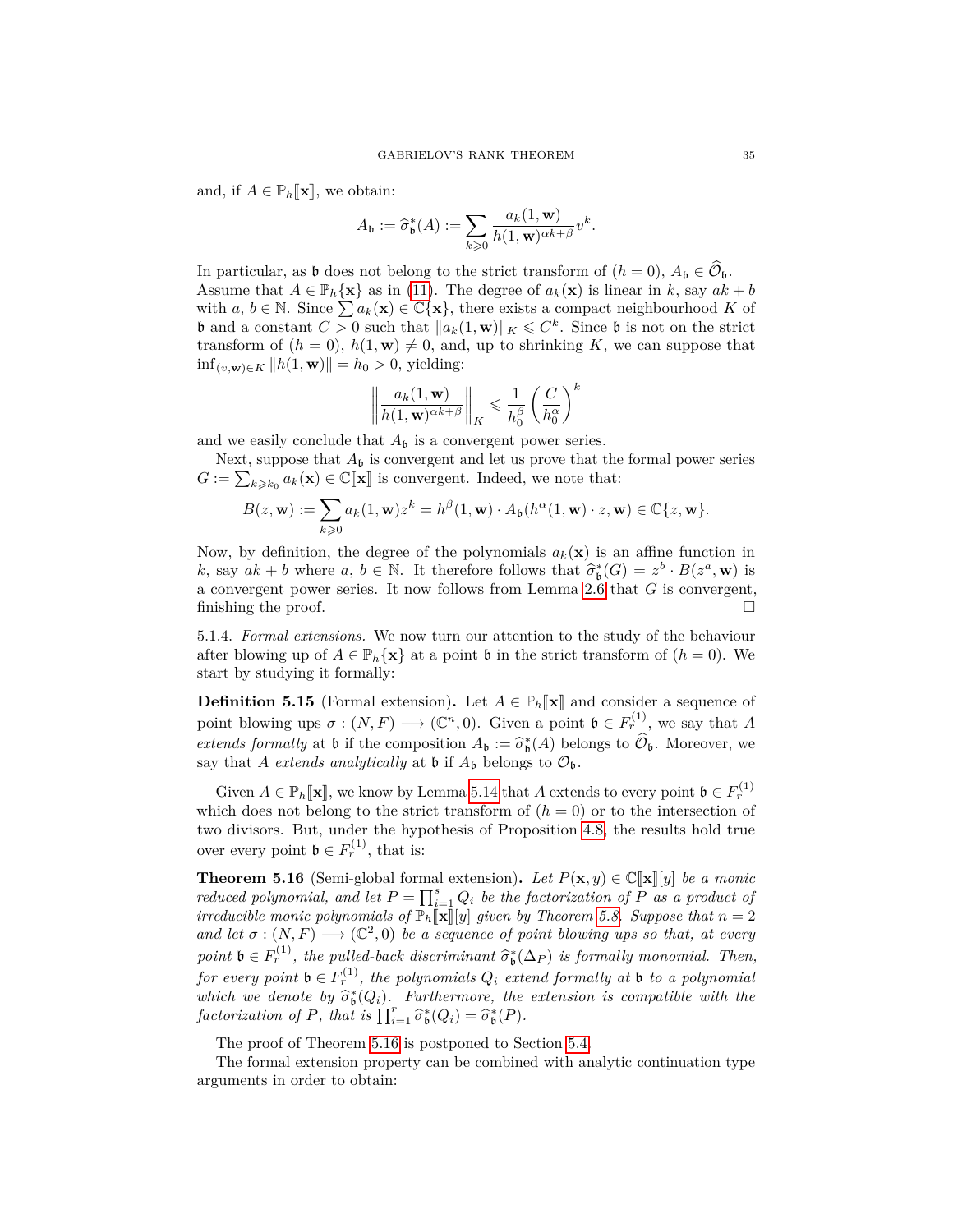<span id="page-35-1"></span>**Lemma 5.17** (Analytic continuation of formal extensions). Let  $A \in \mathbb{P}_h\{\mathbf{x}\}\$  and  $\sigma : (N, F) \longrightarrow (\mathbb{C}^2, 0)$  *be a sequence of point blowing ups. Suppose that A formally extends at*  $\mathfrak{b} \in F_r^{(1)}$ *. Then A extends analytically at*  $\mathfrak{b}$ *.* 

*Proof.* The result easily follows from Lemma [5.14](#page-33-2) whenever  $\mathfrak b$  is not in the strict transform of  $(h = 0)$  or in the intersection of more than one exceptional divisor. In the general case, using the normal forms of Remark  $5.7(2)$ , we can suppose that there exists a coordinate system  $(v, w)$  centered at **b** and  $c \in \mathbb{Z}_{\geq 0}$  such that:

$$
x_1 = v \cdot w^c, \quad x_2 = v \cdot w^{c+1}
$$

*.*

It follows from the hypothesis that there exist power series  $b_k(w)$  for  $k \geq k_0$  such that

$$
A_{\mathfrak{b}} = \sum_{k \geq k_0} v^k w^{ck} \frac{a_k(1, w)}{h(1, w)^{\alpha k + \beta}} = \sum_{k \geq k_0} v^k \cdot b_k(w) =: B(v, w)
$$

that is,  $b_k \cdot h(1, w)^{\alpha k + \beta} = w^{ck} \cdot a_k(1, w)$ . We claim that *B* is a convergent power series. Indeed, let us denote by  $h(1, w) = w<sup>d</sup>u(w)$ , where  $u(0) \neq 0$ , and consider a closed ball  $B(\mathfrak{b}, r)$  of radius *r* such that  $1 \geq r > 0$  where  $\inf_{w \in B(\mathfrak{b}, r)} |u(w)| > C$  for some positive *C*.

For every power series  $b(w)$ , by the maximum principle, we have

$$
||b(w)||_{B(\mathfrak{b},r)} = |b(z)| = \frac{1}{r^d}|b(z)z^d| \leq \frac{1}{r^d}||b(w)w^d||_{B(\mathfrak{b},r)}
$$

for some  $z \in \mathbb{C}, |z| = r$ .

Therefore, for every power series  $b(w)$ , we get that:

$$
||b||_{B(\mathfrak{b},r)} \leq ||b \cdot u||_{B(\mathfrak{b},r)} ||u^{-1}||_{B(\mathfrak{b},r)} \leq \frac{1}{r^d} ||b \cdot h(1,w)||_{B(\mathfrak{b},r)} ||u^{-1}||_{B(\mathfrak{b},r)}
$$
  

$$
\leq \frac{1}{Cr^d} ||b \cdot h(1,w)||_{B(\mathfrak{b},r)}
$$

We apply this inequality  $\alpha k + \beta$  times and we combine it with Remark [5.11:](#page-33-3) there is a constant  $D > 0$  such that  $||a_k(1, w)||_{B(\mathfrak{b}, r)} \leqslant D^k$  for every *k*. This shows that

$$
||b_k||_{B(\mathfrak{b},r)} \leqslant (Cr^d)^{-(\alpha k+\beta)}D^k, \quad \forall k \geqslant 0.
$$

5.1.5. *Local-to-Semi-global convergence of factors.* As a consequence of the previous discussion, if  $P \in \mathbb{C}[\![\mathbf{x}]\!] [y]$  is a monic polynomial and  $Q \in \mathbb{P}_h {\mathbf{x}}[y]$  is a factor of P then, under the conditions of Proposition [4.8,](#page-24-1)  $Q_{\mathfrak{b}} := \hat{\sigma}_{\mathfrak{b}}^*(Q)$  is a convergent factor of  $P_{\mathbf{b}} := \hat{\sigma}_{\mathbf{b}}^*(P)$  at every point  $\mathbf{b} \in F_r^{(1)}$ . It remains to show that there exists such a factor  $\hat{O}$ . This is the subject of the next result: factor *Q*. This is the subject of the next result:

<span id="page-35-0"></span>**Theorem 5.18** (Local-to-Semi-global convergence of factors). Let  $P \in \mathbb{C}[\mathbf{x}][y]$  be *a monic reduced polynomial, and h be a homogeneous polynomial as in Theorem [5.8.](#page-32-0) Suppose that*  $n = 2$  *and let*  $\sigma : (N, F) \longrightarrow (\mathbb{C}^2, 0)$  *be a sequence of point blowing ups.* Suppose that at every point  $\mathfrak{b} \in F_r^{(1)}$ , the pulled-back discriminant  $\widehat{\sigma}_{\mathfrak{b}}^*(\Delta_P)$  is *formally monomial. Suppose that there exists a point*  $\mathfrak{b} \in F_r^{(1)}$  such that  $P_{\mathfrak{b}} := \hat{\sigma}_{\mathfrak{b}}^*(P)$ <br>*gdmits a convergent factor. Then P* admits a non constant factor  $O \in \mathbb{P}$ . *x* liab *admits a convergent factor. Then P admits a non-constant factor*  $Q \in \mathbb{P}_h{\mathbf{x}[y]}$ *such that either*  $P/Q$  *is constant, or*  $\hat{\sigma}_{\mathfrak{b}}^{*}(P/Q)$  *admits no convergent factor at every point*  $\mathfrak{b} \in F_r^{(1)}$ .

The proof of Theorem [5.18](#page-35-0) is postponed to Section [5.5.](#page-49-0)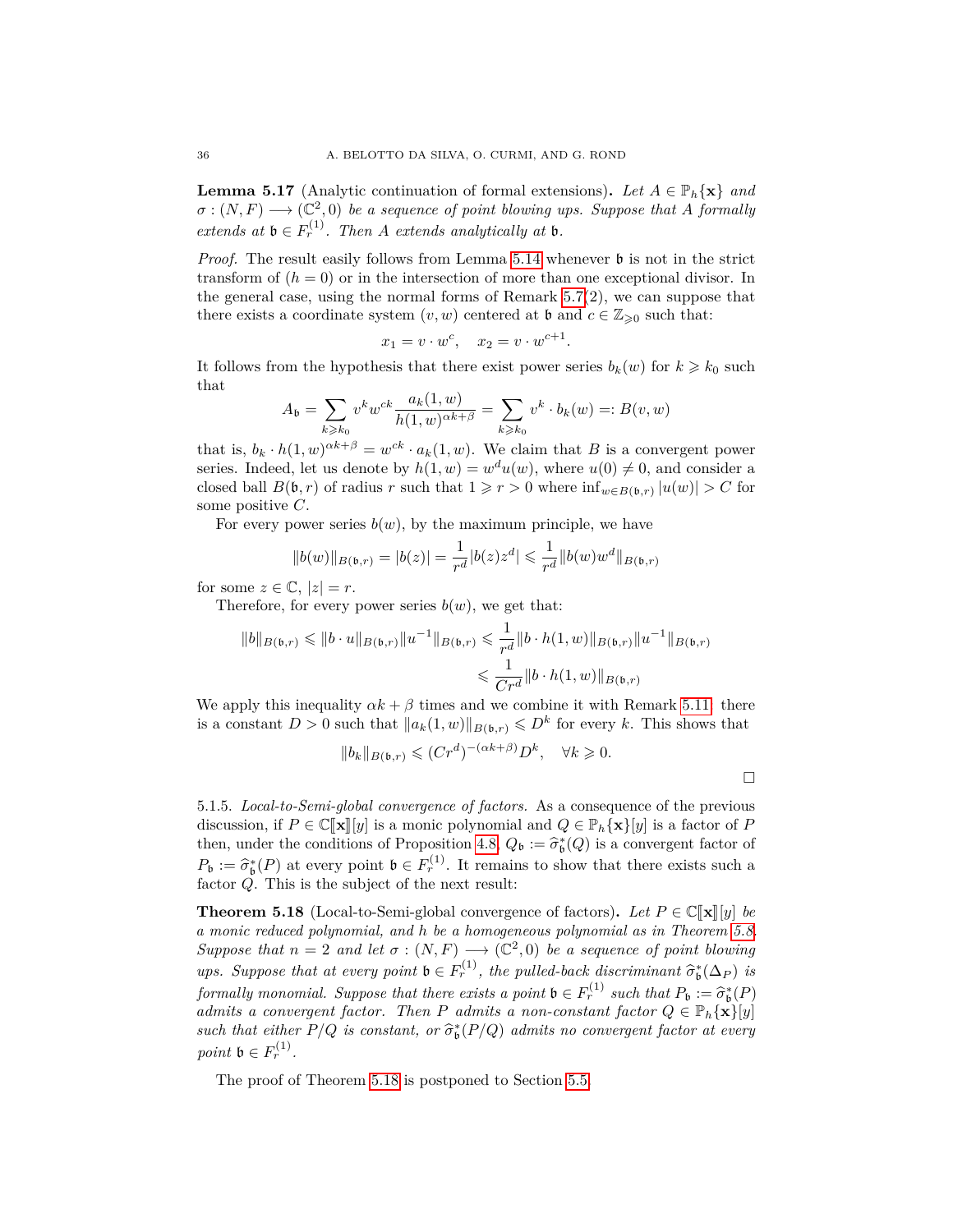5.1.6. *Proof of Proposition [4.8.](#page-24-1)* We have now collected all necessary ingredients in order to prove the following result, which immediately yields Proposition [4.8:](#page-24-1)

<span id="page-36-0"></span>**Corollary 5.19** (Semi-global extension of convergent factors). Let  $P(\mathbf{x}, y) \in \mathbb{C}[\![\mathbf{x}]\!][y]$ *be a monic reduced polynomial, and let*  $P = \prod_{i=1}^{s} Q_i$  *be the factorization of*  $P$  *as a product of irreducible monic polynomials of*  $\mathbb{P}_h[\![\mathbf{x}]\!][y]$  *given in Theorem [5.8.](#page-32-0)* Let  $\sigma : (N, F) \longrightarrow (\mathbb{C}^2, 0)$  *be a sequence of point blowing ups, and suppose that:* 

- (i) At every point  $\mathfrak{b} \in F_r^{(1)}$ , the pulled-back discriminant  $\widehat{\sigma}_{\mathfrak{b}}^*(\Delta_P)$  is formally *monomial.*
- (ii) *There exists*  $\mathfrak{b}_0 \in F_r^{(1)}$  *where*  $P_{\mathfrak{b}_0} := \hat{\sigma}_{\mathfrak{b}_0}^*(P)$  *admits a convergent factor.*

*Then, up to re-indexing the polynomials*  $Q_j$ , there exists an index  $t \geq 1$ , a neigh*bourhood*  $U_r^{(1)}$  *of*  $F_r^{(1)}$  *and analytic polynomials*  $\widetilde{q}_j \in \mathcal{O}_{U_r^{(1)}}[y]$  *for*  $j = 1, \ldots, t$  *such that, for every point*  $\mathfrak{b} \in F_r^{(1)}$ *, we have that* 

$$
T_{\mathfrak{b}}(\widetilde{q}_j)=\widehat{\sigma}_{\mathfrak{b}}^*(Q_j).
$$

*Finally, denote by*  $\widetilde{q} = \prod_{i=1}^{t} \widetilde{q}_i$ . Then, at every point  $\mathfrak{b} \in F_r^{(1)}$ , the quotient<br>redunctional *P* /*T* ( $\widetilde{q}_i$ ) is either constant, or does not admit a convergent factor  $polynomial P_{\mathfrak{b}}/T_{\mathfrak{b}}(\widetilde{q})$  *is either constant, or does not admit a convergent factor.* 

*Proof.* Consider the factorization [\(10\)](#page-32-1) given by Corollary [5.9:](#page-32-2)

$$
P(\mathbf{x}, y) = \prod_{i=1}^{s} Q_i(\mathbf{x}, y), \quad \text{where } Q_i(\mathbf{x}, y) \in \mathbb{P}_h[\![\mathbf{x}]\!][y], i = 1, \dots, s
$$

From Theorem [5.16,](#page-34-0) we know that  $Q_i$  extends formally to every point **b** of  $F_r^{(1)}$  for every  $i = 1, \ldots, s$ . It follows from Theorem [5.18](#page-35-0) that there exists  $t \leq s$  such that  $Q_i \in \mathbb{P}_h{\{\mathbf{x}\}}[y]$  for every  $1 \leq i \leq t$ . Now, by Lemma [5.17,](#page-35-1)  $Q_i$  extends analytically at every point  $\mathfrak{b} \in F_r^{(1)}$  for every  $i \leq t$ . This implies that there exists a polynomial  $\widetilde{q}_i$ <br>defined in a neighbourhood  $U_r^{(1)}$  of  $F_r^{(1)}$  which formally coincides with  $\widehat{\sigma}_{\mathfrak{b}}^*(Q_i)$  at every point  $\mathfrak{b} \in F_r^{(1)}$ . Finally, it is immediate from the above construction that *t* is constant along  $F_r^{(1)}$ , which implies that  $P/\prod_{i=1}^t Q_i$  admits no further convergent factors, finishing the proof.  $\hfill \square$ 

<span id="page-36-1"></span>5.2. **Newton-Puiseux-Eisenstein Theorem.** The proof of Theorem [5.8](#page-32-0) is done via an induction argument in terms of the degree of *P*. Note that the case of  $deg(P) = 1$  is trivial (with  $h = 1$  and  $\gamma = 1$ ), while degree(*P*) = 2 still admits an elementary proof:

**Remark 5.20** (Elementary proof when  $\deg(P) = 2$ ). If  $\deg(P) = 2$ , then we can write  $P(\mathbf{x}, y) = P_0(\mathbf{x}) + P_1(\mathbf{x})y + y^2$  and obtain an explicit formula for their roots. More precisely, the discriminant  $\Delta_P \in \mathbb{C}[\![\mathbf{x}]\!]$ , and can be written as:

$$
\Delta_P := \sum_{k \geqslant k_0} \delta_k(\mathbf{x})
$$

where  $\delta_{k_0} = \text{in}(\Delta_P)$  and  $\delta_k(\mathbf{x})$  are homogeneous elements for every  $k \geq k_0$ . It follows that the roots of  $P(\mathbf{x}, y) = 0$  are given by:

$$
\xi_{\pm} = - \frac{P_1}{2} \pm \frac{\sqrt{\Delta_P}}{4} = - \frac{P_1}{2} \pm \frac{\sqrt{\delta_{k_0}({\bf x})}}{4} \cdot \sqrt{1 + \sum_{k > k_0} \frac{\delta_k({\bf x})}{\delta_{k_0}({\bf x})}}
$$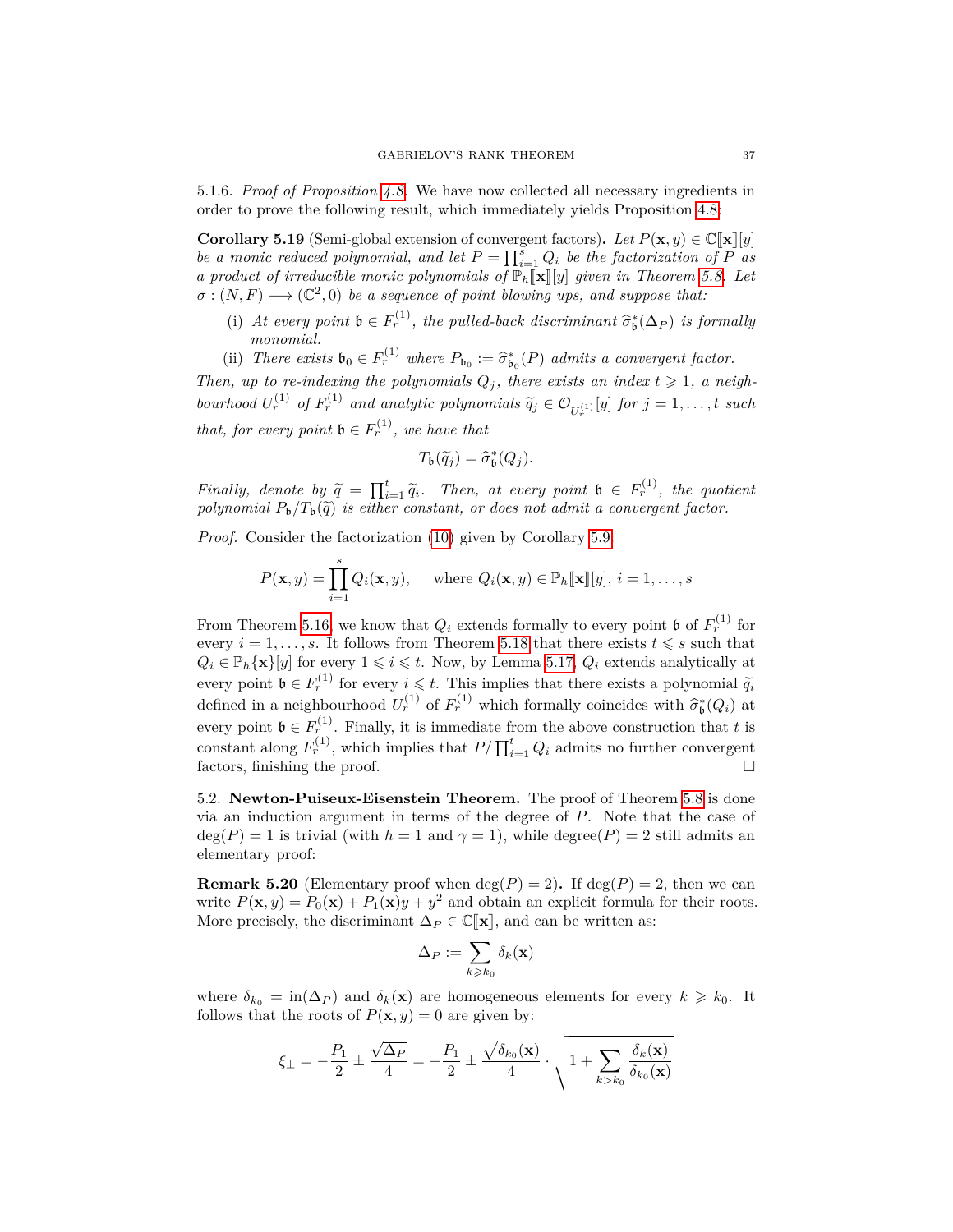and we can easily verify that  $\xi_{\pm} \in \mathbb{P}_h[\mathbf{x}, \gamma]$ , where  $h := \text{in}(\Delta_P) = \delta_{k_0}(\mathbf{x})$  and  $\gamma := \sqrt{\text{in}(\Delta_P)} = \sqrt{\delta_{k_0}(\mathbf{x})}.$ 

In general, it is not possible to choose  $h = \text{in}(\Delta_P)$  as claimed (but not proved) in [\[To90\]](#page-61-7).

As we will see, a proof by induction on the degree of *P* demands manipulations of several integral elements at the same time. We start by a couple of useful results about homogeneous elements:

<span id="page-37-0"></span>**Lemma 5.21** (Degree compatibility under extensions). Let  $P(\mathbf{x}, z_1, \ldots, z_{k+1}) \in$  $\mathbb{C}[\mathbf{x}, z_1, \ldots, z_{k+1}]$  *be a*  $(\omega_1, \ldots, \omega_{k+1})$ *-weighted homogeneous polynomial. Let*  $\gamma_i$  *be homogeneous elements of degree*  $\omega_i$ *, for*  $i \leq k$ *, such that* 

$$
\deg_{z_{k+1}}(P(\mathbf{x},\gamma_1,\ldots,\gamma_k,z_{k+1}))\geqslant 1.
$$

*Then any element*  $\gamma_{k+1}$  *of an algebraic closure of*  $\mathbb{C}(\mathbf{x})$  *such that* 

 $P(\mathbf{x}, \gamma_1, \ldots, \gamma_k, \gamma_{k+1}) = 0$ 

*is a homogeneous element of degree*  $\omega_{k+1}$ .

*Proof.* The proof is made by induction on  $k$ . For  $k = 0$ , the result follows directly from the definition. Let now  $k \geq 1$ , and assume that the result is proved for  $k-1$ . Let  $P_k(\mathbf{x}, z_k)$  be a nonzero irreducible  $\omega_k$ -weighted homogeneous polynomial such that  $P_k(\mathbf{x}, \gamma_k) = 0$ . We set

$$
P(\mathbf{x}, z_1, \ldots, z_{k-1}, z_{k+1}) := \text{Res}_{z_k}(P_k(\mathbf{x}, z_k), P(\mathbf{x}, z_1, \ldots, z_{k+1}))
$$

where  $\text{Res}_{z_k}$  denotes the resultant of two polynomials seen as polynomials in the indeterminate  $z_k$ . Then  $\widetilde{P}(\mathbf{x}, z_1, \ldots, z_{k-1}, z_{k+1})$  is a  $(\omega_1, \ldots, \omega_{k-1}, \omega_{k+1})$ -weighted homogeneous polynomial, and we have  $\widetilde{P}(\mathbf{x}, \gamma_1, \ldots, \gamma_{k-1}, \gamma_{k+1}) = 0$ . Because  $P_k(\mathbf{x}, z_k)$  is irreducible,  $gcd(P_k(\mathbf{x}, z_k), P(\mathbf{x}, \gamma_1, \ldots, \gamma_{k-1}, z_k, z_{k+1}))$  is either 1 or  $P_k(\mathbf{x}, z_k)$ , but

$$
\deg_{z_{k+1}}(P(\mathbf{x},\gamma_1,\ldots,\gamma_k,z_{k+1}))\geqslant 1,
$$

thus  $P_k(\mathbf{x}, z_k)$  does not divide  $P(\mathbf{x}, \gamma_1, \ldots, \gamma_{k-1}, z_k, z_{k+1})$ , implying that  $P_k(\mathbf{x}, z_k)$ and  $P(\mathbf{x}, \gamma_1, \ldots, \gamma_{k-1}, z_k, z_{k+1})$  are coprime and  $\tilde{P}(\mathbf{x}, \gamma_1, \ldots, \gamma_{k-1}, z_{k+1})$  is nonzero.<br>We conclude by induction. We conclude by induction.

<span id="page-37-1"></span>**Corollary 5.22** (Compatibility between homogenous elements). *If*  $\gamma_1$  *and*  $\gamma_2$  *are homogeneous elements, respectively of degrees*  $\omega_1$  *and*  $\omega_2$ *, then* 

- i) *for every*  $q \in \mathbb{Q}_{>0}$ ,  $\gamma_1^q$  *is homogeneous of degree*  $q\omega_1$ ,
- ii)  $\gamma_1 \gamma_2$  *is homogeneous of degree*  $\omega_1 + \omega_2$ ,
- iii) *if*  $\omega_1 = \omega_2$ ,  $\gamma_1 + \gamma_2$  *is homogeneous of degree*  $\omega_1$ *.*

*Proof.* For  $i = 1$  and 2, let us denote by  $P_i(\mathbf{x}, z_i)$  a nonzero  $\omega_i$ -weighted homogeneous polynomial with  $P_i(\mathbf{x}, \gamma_i) = 0$ . In order to prove the corollary, we apply Lemma [5.21](#page-37-0) to  $P(\mathbf{x}, z_1, z_2) = z_1^a - z_2^b$  if  $q = a/b$  in case i),  $P(\mathbf{x}, z_1, z_2, z_3) = z_3 - z_1 z_2$  in case ii), and  $P(\mathbf{x}, z_1, z_2, z_3) = z_3 - z_1 - z_2$  in case iii).

We now turn to the proof of a key result in order to reduce the study from multiple homogeneous elements to a single one: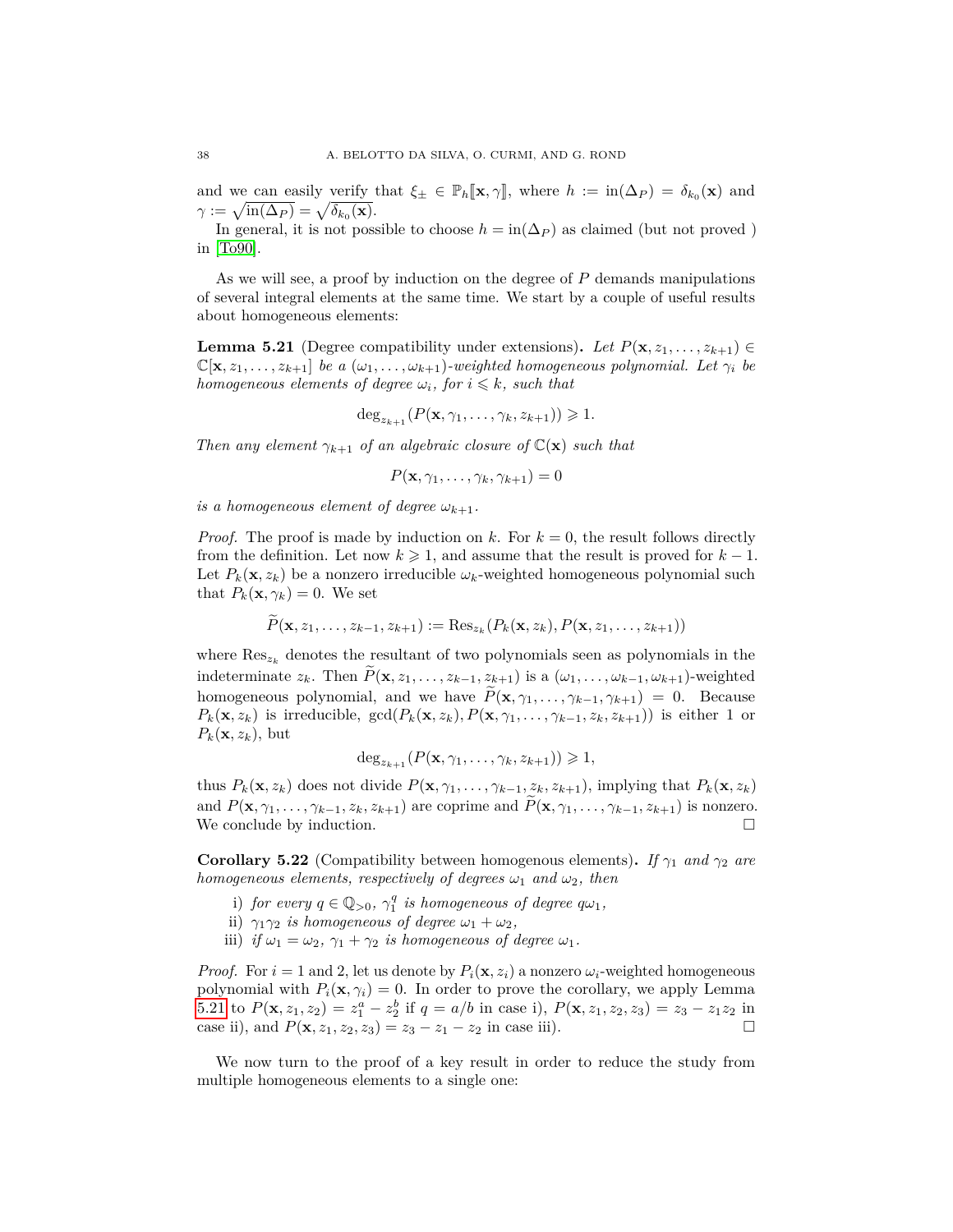<span id="page-38-0"></span>**Lemma 5.23** (Existence of a primitive integral homogeneous element). Let  $\gamma = (\gamma_1, \gamma_2)$ *. . . , γr*) *be homogeneous elements. Then there exists an integral homogeneous element γ*<sup>0</sup> *such that*

$$
\widehat{V}_{\nu,\boldsymbol{\gamma}}\subset\widehat{V}_{\nu,\gamma_0}.
$$

*Proof.* For simplicity we assume *r* = 2. The general case is proved in a similar way. Let us denote by  $\omega_i$  the degree of  $\gamma_i$ , and write  $\omega_i = \frac{a_i}{b_i}$  where  $a_i, b_i \in \mathbb{N}$ . We set  $\gamma'_1 := \gamma_1^{1/a_1b_2}$  and  $\gamma'_2 := \gamma_2^{1/a_2b_1}$ . Therefore  $\gamma'_1$  and  $\gamma'_2$  are homogeneous elements of the same degree  $\omega = \frac{1}{b_1 b_2}$ . By the Primitive Element Theorem, there exists  $c \in \mathbb{C}$ such that

$$
\mathbb{C}(\mathbf{x})(\gamma'_1, \gamma'_2) = \mathbb{C}(\mathbf{x})(\gamma'_1 + c\gamma'_2).
$$

Therefore  $V_{\nu,\gamma'_1,\gamma'_2} = V_{\nu,\gamma'_1+\epsilon\gamma'_2}$ . Since  $V_{\nu,\gamma_1,\gamma_2} \subset V_{\nu,\gamma'_1,\gamma'_2}$ , this proves the existence of a homogeneous element  $\gamma_0$  such that

<span id="page-38-1"></span>
$$
\widehat{V}_{\nu,\gamma_1,\gamma_2}\subset \widehat{V}_{\nu,\gamma_0}.
$$

Thus, we only need to prove that  $\gamma_0$  may be chosen to be an integral homogeneous element. Let us assume that

(12) 
$$
c_0(\mathbf{x})\gamma_0^d + c_1(\mathbf{x})\gamma_0^{d-1} + \cdots + c_d(\mathbf{x}) = 0
$$

where the  $c_k(\mathbf{x})$  are homogeneous polynomials of degree  $\omega k + p$ , where  $\omega \in \mathbb{Q}_{\geqslant 0}$ and  $p \in \mathbb{N}$ . Let  $\gamma'_0 := c_0(\mathbf{x})\gamma_0$ . Then, by multiplying [\(12\)](#page-38-1) by  $c_0(\mathbf{x})^{d-1}$ , we have

$$
{\gamma'_0}^d + c_1(\mathbf{x}) {\gamma'_0}^{d-1} + \cdots + c_k(\mathbf{x}) c_0(\mathbf{x})^{k-1} {\gamma'_0}^{d-k} + \cdots + c_0(\mathbf{x})^{d-1} c_d(\mathbf{x}) = 0.
$$

This shows that  $\gamma_0'$  is a integral homogeneous element of degree  $p + \omega$ . This proves the lemma since  $V_{\nu,\gamma_0} = V_{\nu,\gamma'_0}$ . В последните поставите на селото на селото на селото на селото на селото на селото на селото на селото на се<br>Селото на селото на селото на селото на селото на селото на селото на селото на селото на селото на селото на

Finally, we are ready to prove Theorem [5.8.](#page-32-0) We divide the proof in two main steps (which combined immediately yield Theorem [5.8\)](#page-32-0), which are interesting on their own. The first step shows that we can concentrate our discussion to the rings *V*<sub>*ν*,γ</sub> instead of  $\mathbb{P}_h[\![\mathbf{x}, \gamma]\!]$ . The proof of this first step follows from arguments in the spirit of Tougeron's implicit Function theorem [\[To72,](#page-61-14) Chapter 3, Theorem 3.2]:

**Proposition 5.24** (Newton-Puiseux-Eisenstein: Step I). Let  $P(\mathbf{x}, y) \in \mathbb{C}[\mathbf{x}][y]$  be *a monic polynomial. Suppose that there exists an integral homogeneous element γ such that*  $P(\mathbf{x}, y)$  *factors as a product of degree* 1 *polynomials in y with coefficients in*  $\hat{V}_{\nu,\gamma}$ *. Then there exists an homogeneous polynomial h such that*  $P(\mathbf{x}, y)$  *factors as a product of degree* 1 *polynomials in y with coefficients in*  $\mathbb{P}_h[\mathbf{x}, \gamma]$ *.* 

*Proof.* Let *ξ* be a root of the polynomial  $P(\mathbf{x}, y)$ ; by hypothesis  $\xi \in \widehat{V}_{\nu, \gamma}$ , so it has the following form:

$$
\xi = \sum_{i=1}^{d} A_i \gamma^i, \text{ where } A_i \in \text{Frac}(\widehat{V}_{\nu}) \text{ and } \nu(A_i \gamma^i) \geq 0.
$$

Let us denote by  $\gamma =: \gamma_1, \ldots, \gamma_d$  the conjugates of  $\gamma$  over  $\mathbb{C}(\mathbf{x})$ . Then *d* is the degree of the minimal polynomial of  $\gamma$  over  $\mathbb{C}(\mathbf{x})$ . We denote by *M* the Vandermonde matrix whose coefficients are the  $\gamma_i^j$ , for  $1 \leqslant i, j \leqslant d$ . Note that:

$$
\xi_j := \sum_{i=1}^d A_i \gamma_j^i, \quad j = 1, \dots, d
$$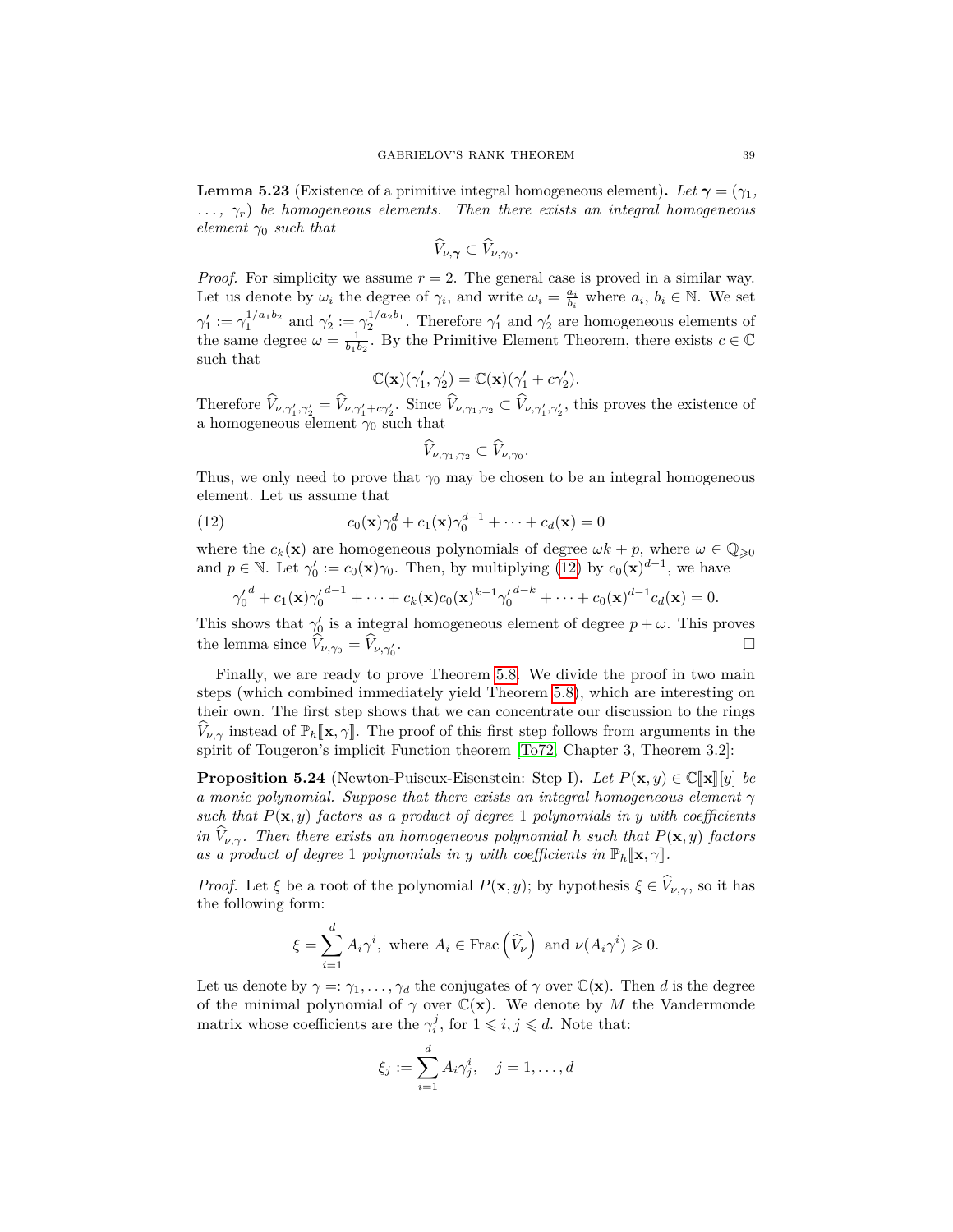are also roots of  $P(\mathbf{x}, y)$ . We now have that:

$$
M \cdot \begin{bmatrix} A_1 \\ \vdots \\ A_d \end{bmatrix} = \begin{bmatrix} \xi_1 \\ \vdots \\ \xi_d \end{bmatrix}, \text{ therefore } \begin{bmatrix} A_1 \\ \vdots \\ A_d \end{bmatrix} = M^{-1} \begin{bmatrix} \xi_1 \\ \vdots \\ \xi_d \end{bmatrix}.
$$

Because the entries of *M* are algebraic over  $\mathbb{C}(\mathbf{x})$ , the entries of  $M^{-1}$  are also algebraic over  $\mathbb{C}(\mathbf{x})$ . Thus the  $A_i$  are algebraic over  $\mathbb{C}(\mathbf{x})$ . Now, we claim that if  $A \in \hat{V}_\nu$  is algebraic over  $\mathbb{C}(\mathbf{x})$ , then there exists *h* (depending on *A*) such that  $A \in \mathbb{P}_h((\mathbf{x}))$ . The Proposition easily follows from the Claim, by using the fact that:

$$
\mathbb{P}_{h_1}[\![\mathbf{x},\gamma]\!]\cup\mathbb{P}_{h_2}[\![\mathbf{x},\gamma]\!] \subset \mathbb{P}_h[\![\mathbf{x},\gamma]\!]\ \text{where } h=\text{lcm}(h_1,h_2),
$$

and noting that there are a finite number of roots  $\xi$  of  $P$ , each one of them with a finite number of coefficients  $A_i$ . We now turn to the proof of the Claim.

Let  $A \in \text{Frac}(\widehat{V}_\nu)$  be algebraic over  $\mathbb{C}(\mathbf{x})$ . Note that if  $x_1A \in \mathbb{P}_h(\mathbf{x})$ , then  $A \in \mathbb{P}_{x_1h}((\mathbf{x}))$  and, if *A* is algebraic, then  $x_1A$  is algebraic too. So, up to multiplying *A* by a large power of  $x_1$ , we may assume that  $\nu(A) > 0$ . We write  $A = \sum_{i>0} \frac{a_i(\mathbf{x})}{b_i(\mathbf{x})}$  $\frac{a_i(\mathbf{x})}{b_i(\mathbf{x})},$ where  $a_i, b_i$  are homogeneous polynomials such that  $\nu(a_i) - \nu(b_i) = i$ , and we denote by  $P(\mathbf{x}, z)$  the minimal polynomial of A. Now, we replace  $x_i$  by  $tx_i$  for every *i*. Therefore,  $Q(z) := P(t\mathbf{x}, z)$  (where we leave the dependency in **x** and *t* implicit) is separable and  $Q(B) = 0$ , where  $B := \sum_{i>0} A_i(\mathbf{x}) t^i$ . Note that  $Q$  may not be irreducible over  $\mathbb{C}(\!(t, \mathbf{x})\!) [z]$  but it is separable because P is, as an irreducible polynomial over a field of characteristic zero. We set  $e := \text{ord}_{t} \left( \frac{\partial Q}{\partial z}(B) \right) > 0$ , where  $\text{ord}_t(\cdot)$  denotes the order of a series with respect to the variable *t*. Note that  $\frac{\partial Q}{\partial z}(B) \neq 0$ , since *Q* is separable. We set  $\overline{B} := \sum_{i \leqslant 2e+1} A_i(\mathbf{x}) t^i$  and  $y = t^{e+1}v$ . By Taylor expansions in *z* centered at  $\overline{B}$  and *B*, we have

$$
Q(t^{e+1}v + \overline{B}) = Q(\overline{B}) + \frac{\partial Q}{\partial z}(\overline{B})t^{e+1}v + \widetilde{Q}_1(t, \mathbf{x}, v)t^{2e+2}v^2,
$$

and

$$
Q(t^{e+1}v+B) = \frac{\partial Q}{\partial z}(B)t^{e+1}v + \widetilde{Q_2}(t, \mathbf{x}, v)t^{2e+2}v^2,
$$

where  $\widetilde{Q}_1, \widetilde{Q}_2 \in \mathbb{C}((\mathbf{x}, t))[v]$ . Writing  $B = \overline{B} + t^{e+1} \sum_{i \geq 2e}$ *i>*2*e*+1  $a_i(\mathbf{x})$  $\frac{a_i(\mathbf{x})}{b_I(\mathbf{x})} t^{i-e-1}$ , this gives

$$
\mathrm{ord}_{t}\left(\frac{\partial Q}{\partial z}(B)\right)=\mathrm{ord}_{t}\left(\frac{\partial Q}{\partial z}(\overline{B})\right)=e,
$$

and  $\text{ord}_t(Q(\overline{B})) \geqslant 2e + 1$ .

Now, note that every term of  $\overline{B}$  is of the form  $\frac{a_i}{b_i}t^i$ , where  $a_i(\mathbf{x}), b_i(\mathbf{x})$  are homogeneous polynomials and  $\nu(a_i) - \nu(b_i) = i$ . Furthermore, since  $Q \in \mathbb{C}(\ell \times \mathbb{C})[z]$ , every term of  $Q(\overline{B})$  is the form  $\frac{f_i}{g_i}t^i$ , where, again,  $f_i(\mathbf{x}), g_i(\mathbf{x})$  are homogeneous polynomials and  $\nu(f_i) - \nu(g_i) = i$ . Finally, since  $\overline{B}$  is a finite sum with homogeneous denominators and  $Q \in \mathbb{C}(\mathbf{x}^t)[z]$ , there exists an homogeneous polynomial  $b(\mathbf{x})$  such that  $b(\mathbf{x})Q(t^{e+1}v + \overline{B}) \in \mathbb{C}[\![\mathbf{x}, t]\!][v]$ . Therefore, dividing the equation  $b(\mathbf{x})Q(t^{e+1}v + \overline{B}) = 0$  by  $t^{2e+1}$  we obtain  $\overline{B}$ ) = 0 by  $t^{2e+1}$ , we obtain

<span id="page-39-0"></span>(13) 
$$
R_0(t, \mathbf{x}) + R_1(t, \mathbf{x})v + \widetilde{R}(t, \mathbf{x}, v)v^2 = 0,
$$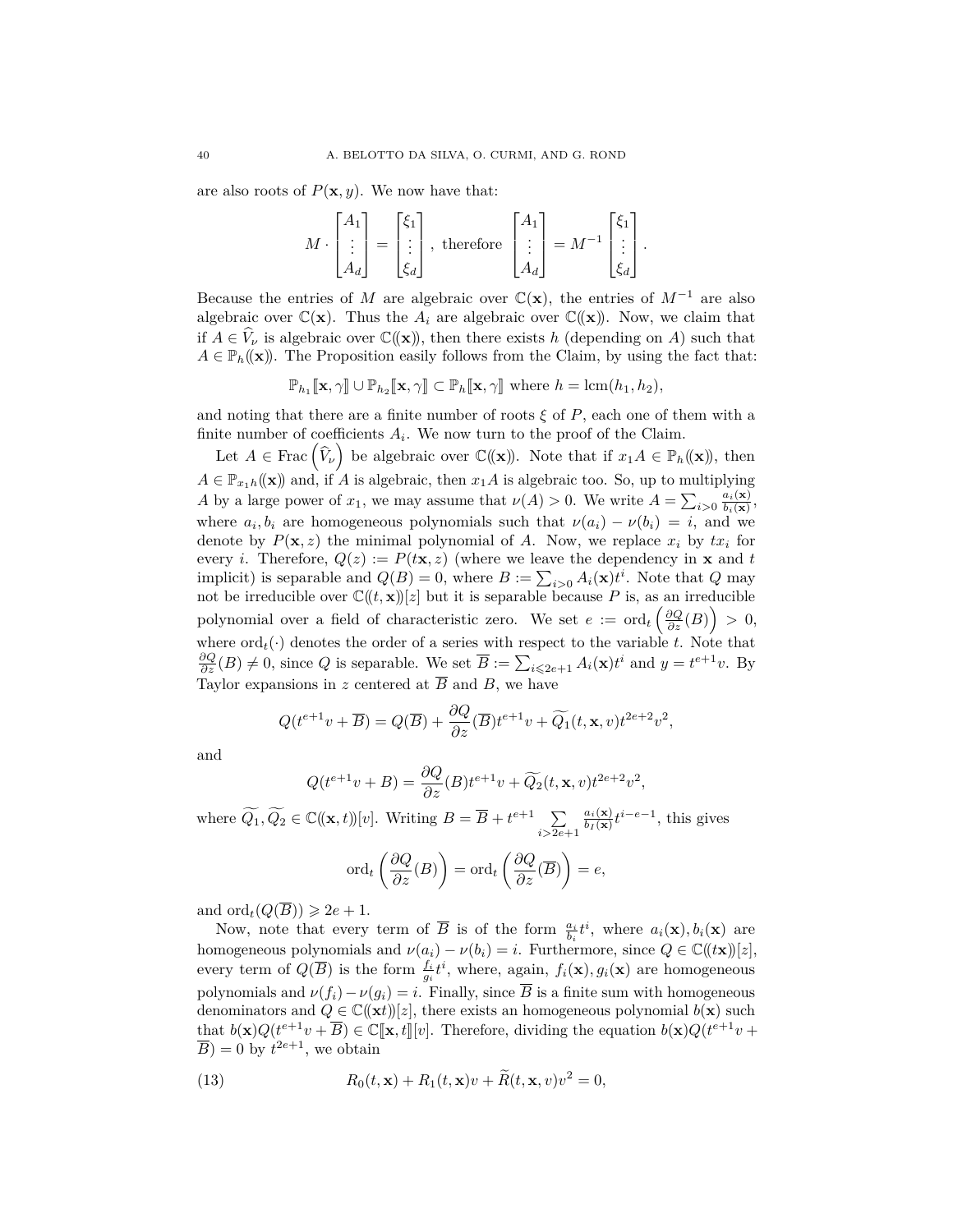with ord $_t(R_1) = 0$ , so we can write  $R_1(t, \mathbf{x}) = g(\mathbf{x}) + tR_1(t, \mathbf{x})$  where  $g(\mathbf{x})$  is a nonzero homogeneous polynomial of degree  $\geq 2e + 1$ . Moreover

$$
v = \sum_{i>2e+1} A_i(\mathbf{x}) t^{i-e-1}
$$

is a solution of [\(13\)](#page-39-0) and, thus, *t* divides  $R_0(t, \mathbf{x})$ , that is  $R_0(t, \mathbf{x}) = t\widetilde{R}_0(t, \mathbf{x})$ . We set

$$
t = g(\mathbf{x})^2 s
$$
 and  $v = g(\mathbf{x})w$ .

Then, dividing [\(13\)](#page-39-0) by  $g(\mathbf{x})^2$  we get

<span id="page-40-0"></span>(14) 
$$
s\widetilde{R}_0(g(\mathbf{x})^2s, \mathbf{x}) + \left[1 + g(\mathbf{x})s\widetilde{R}_1(g(\mathbf{x})^2s, \mathbf{x})\right]w + \widetilde{R}(g(\mathbf{x})^2s, \mathbf{x}, g(\mathbf{x})w)w^2 = 0.
$$

By the implicit function Theorem, [\(14\)](#page-40-0) has a unique solution  $w(s, \mathbf{x}) \in \mathbb{C}[\![s, \mathbf{x}]\!]$ ,  $w(s, \mathbf{x}) = \sum_{i \in \mathbb{N}} w_i(\mathbf{x}) s^i$ . Therefore

$$
\sum_{i\in\mathbb{N}}\frac{a_i(\mathbf{x})}{b_i(\mathbf{x})}t^i=\sum_{i\leqslant 2e+1}\frac{a_i(\mathbf{x})}{b_i(\mathbf{x})}t^i+\sum_{i\in\mathbb{N}}\frac{w_i(\mathbf{x})g(\mathbf{x})}{g(\mathbf{x})^{2i}}t^{i+e+1}.
$$

Hence, if *h* denotes the product of  $g^2$  with the  $b_i$  for  $i \leq 2e + 1$ , we have that  $A(\mathbf{x}) \in \mathbb{P}_h[\mathbf{x}]$ . This finishes the proof.

We now turn to the second step of the proof of Theorem [5.8,](#page-32-0) which is actually a more general statement than Theorem [5.8,](#page-32-0) and easier to prove by induction:

<span id="page-40-2"></span>**Proposition 5.25** (Newton-Puiseux-Eisenstein: Step II)**.** *Let γ be an integral homogeneous element and*  $P(\mathbf{x}, y) \in \widehat{V}_{\nu, \gamma}[y]$  *be a monic polynomial. Then there exists an integral homogeneous element*  $\gamma'$  *such that*  $P(\mathbf{x}, y)$  *factors as a product of degree* 1 *polynomials in y with coefficients in*  $\hat{V}_{\nu,\gamma}$ .

*Proof.* We prove the Proposition by induction on the degree  $\deg_y(P) = d$ . Fixed *γ*, note that the result is trivial when  $d = 1$ , and suppose that the Proposition is proved for every homogeneous element  $\gamma$  and every polynomial in  $\hat{V}_{\nu,\gamma}[y]$  with degree  $d' < d$ . We fix an homogeneous element  $\gamma$ , and let  $P(\mathbf{x}, y) \in \hat{V}_{\nu, \gamma}[y]$  be a monic polynomial of degree *d*. Let us write

$$
P(y) = y^{d} + a_{1}y^{d-1} + \cdots + a_{d}, \quad a_{i} \in \widehat{V}_{\nu, \gamma}, i = 1, \ldots, d.
$$

Up to replacing *y* by  $y - a_1/d$ , we can assume that  $a_1 = 0$ . Let  $k_0 \in \{2, ..., d\}$  be such that

(15) 
$$
\frac{\nu(a_{k_0})}{k_0} \leqslant \frac{\nu(a_k)}{k} \quad \forall k \in \{2, \ldots, d\}.
$$

Let  $\gamma_1$  be such that  $\gamma_1^{k_0} - \text{in}_{\nu}(a_{k_0}) = 0$ . By Corollary [5.22,](#page-37-1)  $\gamma_1$  is a homogeneous element. By [\(15\)](#page-40-1), we can write  $a_k = b_k \gamma_1^k$  for every  $k \in \{2, \ldots, d\}$ , where  $b_k \in \hat{V}_{\nu, \gamma, \gamma_1}$ . We remark that

<span id="page-40-1"></span>
$$
P(\gamma_1 y) = \gamma_1^d (y^d + b_2 y^{d-2} + \dots + b_d).
$$

We set  $Q(y) = y^d + b_2y^{d-2} + \cdots + b_d$ . We denote by **m**, the maximal ideal of  $\hat{V}_{\nu,\gamma,\gamma_1}$ , i.e. the set of elements *a* such that  $\nu(a) > 0$ , and we denote by  $\overline{Q}(y)$  the image of  $Q(y)$  in  $\hat{V}_{\nu,\gamma,\gamma_1}/\mathfrak{m}[y] \simeq \mathbb{C}[y]$ . Then  $\overline{Q}(y)$  is not of the form  $(y-c)^d$  since  $b_1 = 0$ and  $b_{k_0} \notin \mathfrak{m}$ . Therefore we may factor  $\overline{Q}(y)$  as a product  $R_1(y)R_2(y)$ , where the  $R_i(y)$  are monic polynomials with complex coefficients, and  $R_1(y)$  and  $R_2(y)$  are coprime. By Hensel's Lemma, this factorization of  $\overline{Q}(y)$  lifts as a factorization of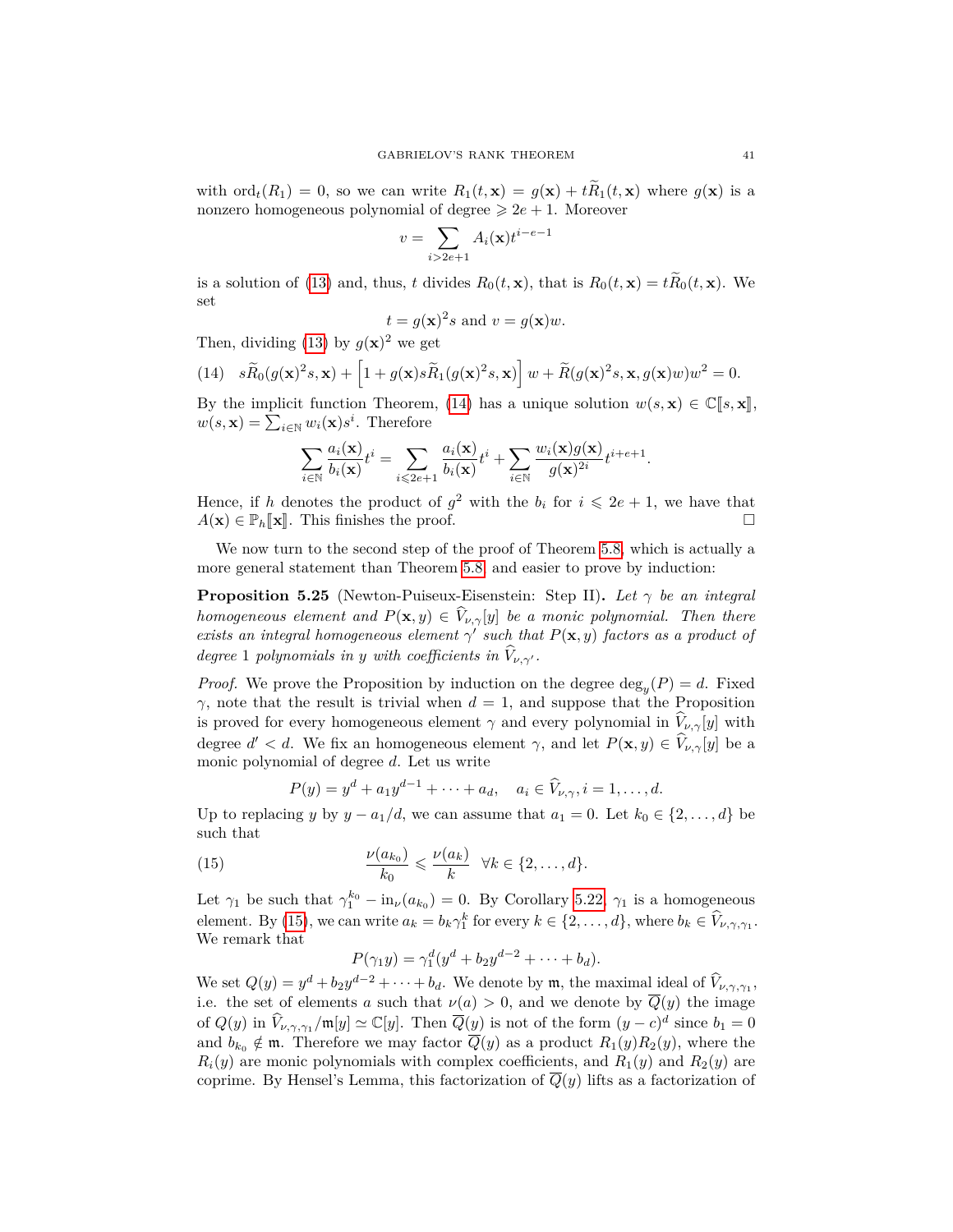$Q(y)$ :  $Q(y) = Q_1(y)Q_2(y)$  where  $Q_i(y)$  mod  $\mathfrak{m} = R_i(y)$  for  $i = 1, 2$ . Now, by Lemma [5.23,](#page-38-0) we know that there exists an homogeneous element  $\gamma'$  such that  $Q_1(y)$ and  $Q_2(y)$  are polynomials with coefficients in  $\hat{V}_{\nu,\gamma}$ , and each one of them has degree  $d_i < d$  for  $i = 1, 2$ . We conclude by induction and by Lemma [5.23](#page-38-0) once  $\Box$  again.

**Remark 5.26.** The classical Newton-Puiseux Theorem asserts that a monic polynomial  $P(y)$  with coefficients in  $\mathbb{K}[\mathbf{x}]$ , where *x* is a single indeterminate and k is a characteristic zero field, has its roots in  $\mathbb{k}'[\mathbf{x}^{1/d}]$  for some  $d \in \mathbb{N}^*$  and  $\mathbb{k} \longrightarrow \mathbb{k}'$  a<br>finite field ortangion finite field extension.

Fix  $i \in \{1, \ldots, n\}$  and let  $a(\mathbf{x}), b(\mathbf{x})$  be nonzero homogeneous polynomials. We have

$$
\frac{a(\mathbf{x})}{b(\mathbf{x})} = x_i^{\deg(a) - \deg(b)} \frac{a\left(\frac{x_1}{x_i}, \dots, \frac{x_n}{x_i}\right)}{b\left(\frac{x_1}{x_i}, \dots, \frac{x_n}{x_i}\right)}.
$$

This proves that  $\widehat{V}_{\nu}$  is isomorphic to  $\mathbb{K}[x_i]$  where  $\mathbb{K} \simeq \mathbb{C}\left(\frac{x_1}{x_i}, \ldots, \frac{x_n}{x_i}\right)$ .

Moreover, if  $\gamma$  is an integral homogeneous element, we can consider the coefficients of its minimal polynomial as elements of  $\mathbb{K}[\![x_1]\!]$  by the previous remark. In this case, it is straightforward to check that  $\gamma$  is identified with  $cx_1^{1/d}u(x_1)$  where *c* is algebraic over  $\mathbb{K}, d \in \mathbb{N}^*$  and  $U(x_1)$  is a unit of  $\mathbb{K}[x_1]$ . Therefore, Proposition [5.25](#page-40-2)<br>is an extension of the classical Neuton Puiseux Theorem for university power series is an extension of the classical Newton-Puiseux Theorem for univariate power series since  $\mathbb{P}_h[\![\mathbf{x}]\!] \subset V_\nu$ .

On the other hand, the classical Eisenstein Theorem [\[Ei52\]](#page-60-22) is the following statement:

**Theorem** (Eisenstein's Theorem [\[Ei52\]](#page-60-22)). *Given a univariate power series*  $f(\mathbf{x}) =$  $\sum_{k \in \mathbb{N}} f_k \mathbf{x}^k \in \mathbb{Q}[\![\mathbf{x}]\!]$  that is algebraic over  $\mathbb{Z}[\mathbf{x}]$ , there exists a nonzero integer *b* such *that*

$$
\forall k \in \mathbb{N}, \quad b^{k+1} f_k \in \mathbb{Z}.
$$

This shows that the  $f_k$  can be written as  $\frac{a_k}{b^{k+1}}$  where  $a_k$  are integers. Therefore, Proposition [5.25](#page-40-2) is a natural extension of the Eisenstein Theorem to the situation where  $\mathbb{Z}$  is replaced by  $\mathbb{C}[\![\mathbf{x}]\!]$ .

<span id="page-41-0"></span>5.3. **On convergent projective rings.** In this subsection we prove Proposition [5.13.](#page-33-0) For this we need a complementary inequality to the following inequality:

$$
\forall p, q \in \mathbb{C}[\mathbf{x}], \ \ |pq| \leqslant |p||q|
$$

where  $|p|$  is a well chosen norm. The investigation for such complementary inequalities is an old problem that goes back to K. Mahler [\[Ma62\]](#page-60-23). The complementary inequality that we need is given in Corollary [5.29](#page-43-0) given below. Such an inequality follows from results proved in this field. But for the sake of completeness we chose to include a proof of this inequality. Moreover our proof seems to be new and may be of independent interest. It is based on the Weierstrass division Theorem that is well known in local analytic geometry. Therefore we begin by defining the needed norms: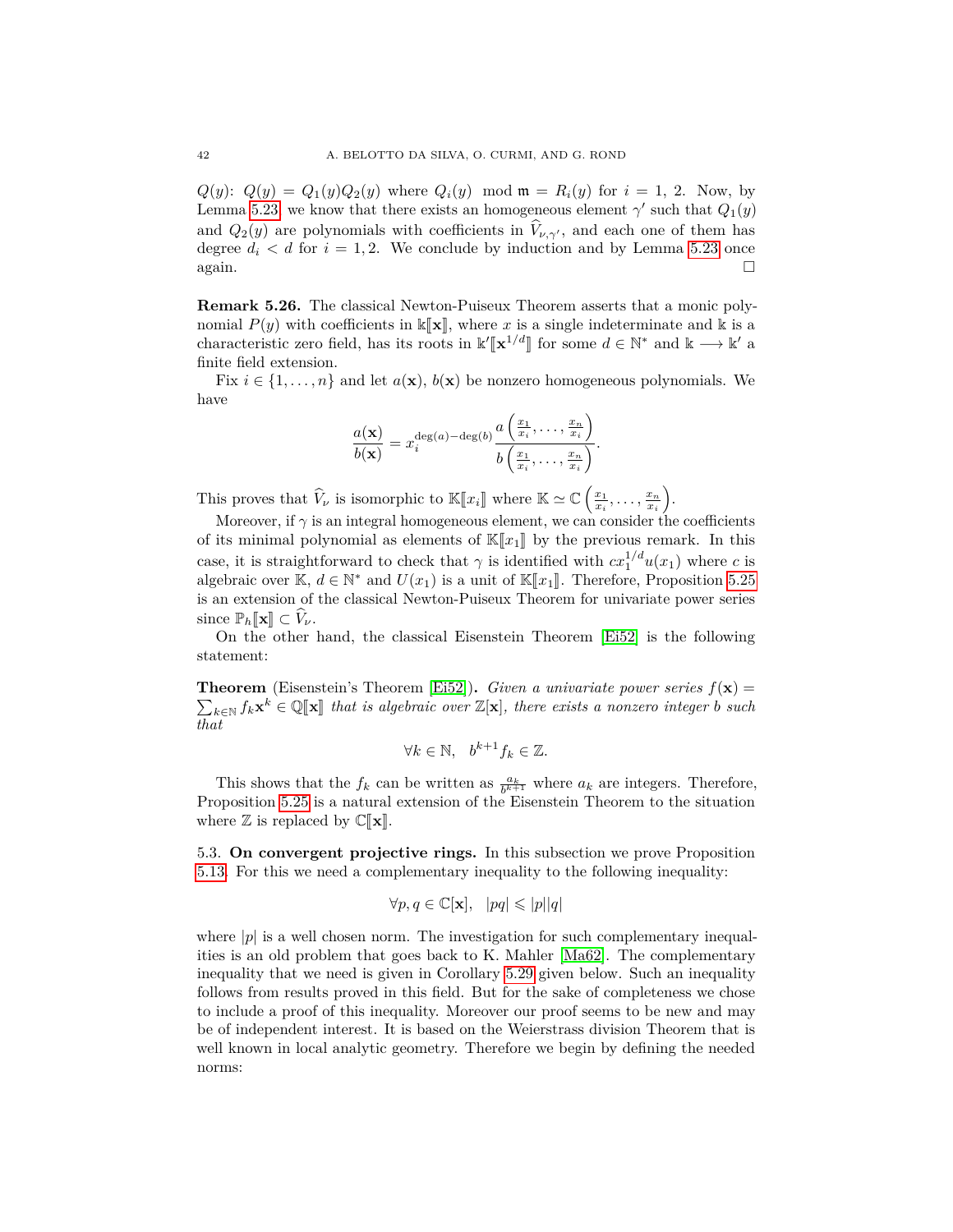**Definition 5.27.** Let  $\rho > 0$ . We denote by  $\mathbb{C}\{\mathbf{x}\}\rho$  the subring of  $\mathbb{C}\{\mathbf{x}\}\$  of series  $f(\mathbf{x}) = \sum_{\alpha \in \mathbb{N}^n} f_{\alpha} \mathbf{x}^{\alpha}$  such that

$$
|f|_\rho:=\sum_{\alpha\in\mathbb{N}^n}|f_\alpha|\rho^{|\alpha|}<\infty.
$$

The map  $f \in \mathbb{C}\{\mathbf{x}\}\rho \longrightarrow |f|_{\rho}$  is an absolute value that makes  $\mathbb{C}\{\mathbf{x}\}\rho$  a Banach algebra.

**Proposition 5.28.** *Let*  $h(\mathbf{x}) \in \mathbb{C}\{\mathbf{x}\}\$ *. Then there is*  $\rho > 0$  *and*  $C > 0$  *such that for*  $every \ a(\mathbf{x}) \in \mathbb{C}\{\mathbf{x}\}_{\rho}$ 

$$
a(\mathbf{x}) \in h(\mathbf{x}) \mathbb{C}[\![\mathbf{x}]\!] \Longrightarrow \left[\frac{a(\mathbf{x})}{h(\mathbf{x})} \in \mathbb{C}\{\mathbf{x}\}_\rho \text{ and } \left|\frac{a(\mathbf{x})}{h(\mathbf{x})}\right|_\rho \leq C|a(\mathbf{x})|_\rho\right]
$$

*Proof.* The proof is essentially the proof given in [\[To72\]](#page-61-14) of the Weierstrass division Theorem. First we fix  $\rho > 0$  small enough to ensure that  $h(\mathbf{x}) \in \mathbb{C}\{\mathbf{x}\}_\rho$ . If  $h(\mathbf{x})$  is a unit, up to shrinking  $\rho$ , the result is straightforward.

If ord $(h(\mathbf{x})) = 1$ , there is an analytic diffeomorphism  $\varphi : \mathbb{C}\{\mathbf{x}\} \longrightarrow \mathbb{C}\{\mathbf{x}\}\$  sending *h*(**x**) onto *x*<sub>1</sub>. For every *ρ*, such a diffeomorphism sends  $\mathbb{C}\{\mathbf{x}\}\rho$  onto  $\mathbb{C}\{\mathbf{x}\}\rho'$  for some  $\rho' > 0$ . Therefore we may assume that  $h(\mathbf{x}) = x_1$ , and in this case the result easily follows, with  $C = \rho^{-1}$ .

Therefore, we assume that  $\text{ord}(h(\mathbf{x})) \geq 2$ . Up to a linear change of coordinates, we may assume that  $h(\mathbf{x})$  is  $x_n$ -regular of order  $d \geq 2$ , that is,  $h(0, x_n) = x_n^d u(x_n)$ with  $u(0) \neq 0$ . Note that we may identify the C-vector space of polynomials  $r(\mathbf{x}) \in \mathbb{C} \{ \mathbf{x}' \}_\rho[x_n]$  of degree at most *d* in  $x_n$  with  $(\mathbb{C} \{ \mathbf{x}' \}_\rho)^d$ . We now define the following C-linear maps:

$$
L_1, L_2: \mathbb{C}\{\mathbf{x}\}_\rho \times (\mathbb{C}\{\mathbf{x}'\}_\rho)^d \longrightarrow \mathbb{C}\{\mathbf{x}\}_\rho
$$

by

$$
L_1(q,r) = qh + r
$$
 and  $L_2(q,r) = qx_n^d + r$ .

Set  $L_3 = L_2 - L_1$ . We remark that  $L_2$  is a linear isomorphism (every series  $a(\mathbf{x})$  can be written in a unique way as  $a(\mathbf{x}) = x_n^d a_1(\mathbf{x}) + a_2(\mathbf{x})$  where  $a_2(\mathbf{x}) \in \mathbb{C}\{\mathbf{x}'\}_\rho[x_n]$ has degree  $\langle d \text{ in } x_n \rangle$ . We claim that  $L_2$  and  $L_2^{-1}$  are continuous. Indeed, since  $qx_n^d$  and *r* formal expansion have disjoint support, we have

$$
|L_2(q,r)|_{\rho} = |qx_n^d + r|_{\rho} = |q|_{\rho}\rho^d + |r|_{\rho} \le C_1(\rho) \max\{|q|_{\rho}, |r|_{\rho}\},
$$

$$
|qx_n^d + r|_{\rho} = |q|_{\rho}\rho^d + |r|_{\rho} \ge \min\{\rho, 1\} \max\{|q|_{\rho}, |r|_{\rho}\}
$$

for some positive constant  $C_1(\rho)$  depending on  $\rho$ .

Now, we claim that  $L_3 L_2^{-1}$  is a continuous linear map of norm  $\lt 1$  for  $\rho$  chosen small enough. Indeed, we have that  $L_3(q, r) = q(x_n^d - h)$  and, therefore

$$
|L_3(q,r)|_{\rho}\leqslant |x_n^d-h|_{\rho}|q|_{\rho},
$$

hence, for every  $a(\mathbf{x}) \in \mathbb{C}\{\mathbf{x}\}\rho$  we have

$$
|L_3 L_2^{-1}(a(\mathbf{x}))|_{\rho} \leq \frac{|x_n^d - h|_{\rho}}{\min\{\rho, 1\}} |a(\mathbf{x})|_{\rho}.
$$

But for  $\rho$  small enough, we have  $|x_n^d - h|_{\rho} \leqslant c\rho^2$  since  $\text{ord}(x_n^d - h(\mathbf{x})) \geqslant 2$ , for some constant  $c > 0$ . Therefore, the linear map

$$
1\!\!1 - L_3L_2^{-1} : \mathbb{C}\{\mathbf{x}\}_\rho \longrightarrow \mathbb{C}\{\mathbf{x}\}_\rho
$$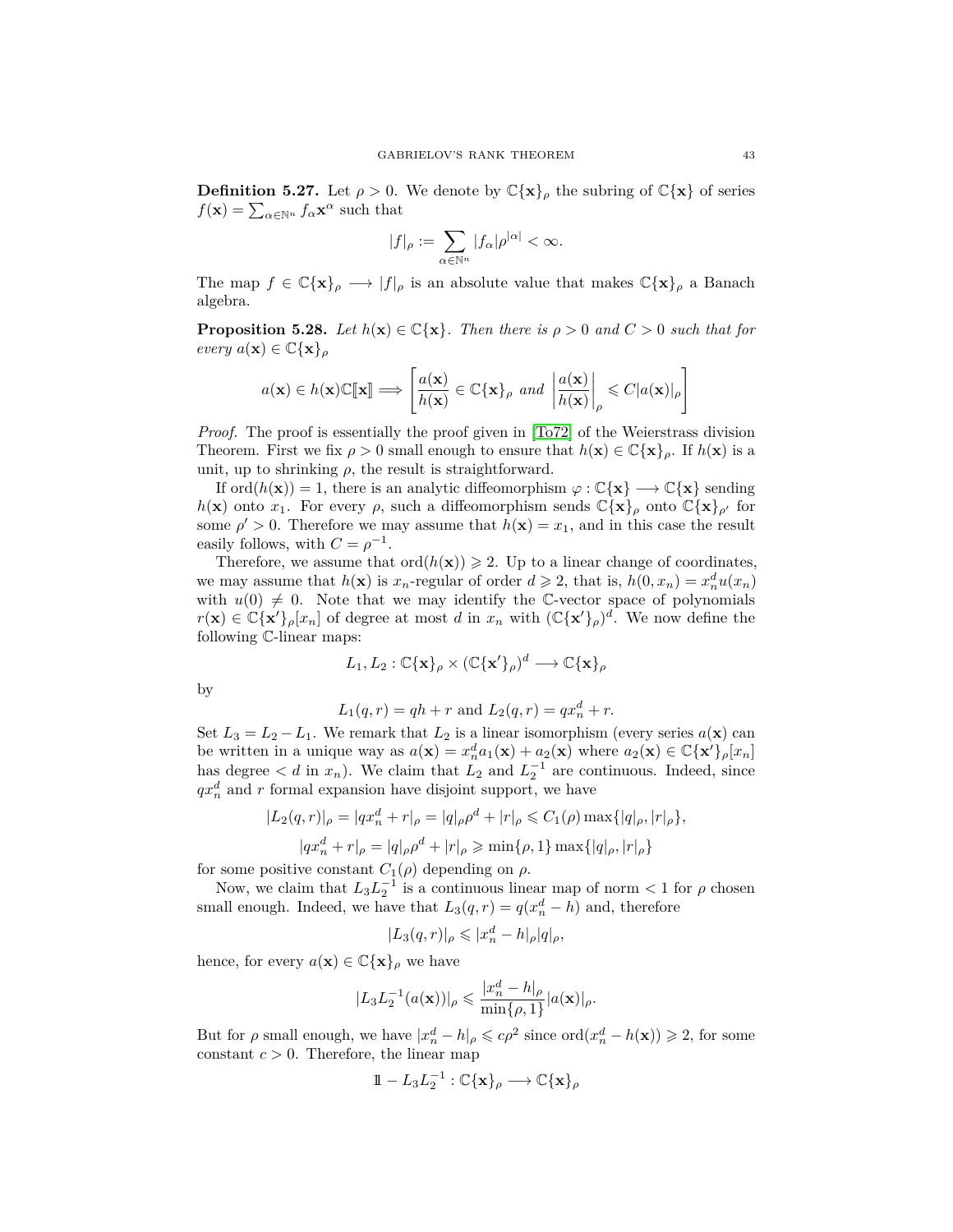is an isomorphism of Banach algebras. Thus

$$
L_1 = (\mathbb{1} - L_3 L_2^{-1}) L_2
$$

is an isomorphism of Banach algebra if  $\rho$  is chosen small enough. Therefore, there is a constant *C*, such that for every  $a(\mathbf{x}) \in \mathbb{C}\{\mathbf{x}\}\rho$ , there is a unique couple  $(q, r) \in \mathbb{C}\{\mathbf{x}\}_\rho \times (\mathbb{C}\{\mathbf{x}'\}_\rho)^d$ , such that

$$
a(\mathbf{x}) = q(\mathbf{x})h(\mathbf{x}) + r(\mathbf{x})
$$
 and  $\max\{|q|_{\rho}, |r|_{\rho}\} \leq C|a(\mathbf{x})|_{\rho}$ .

Now, the fact that  $a(\mathbf{x}) \in h(\mathbf{x})\mathbb{C}[\![\mathbf{x}]\!]$  is equivalent to  $r = 0$ , and then  $a/h = q$ , whose norm is bounded by  $C|a(\mathbf{x})|_{\alpha}$ . norm is bounded by  $C|a(\mathbf{x})|_{\rho}$ .

<span id="page-43-0"></span>**Corollary 5.29.** *Let*  $h(\mathbf{x}) \in \mathbb{C}[\mathbf{x}]$  *be a homogeneous polynomial. Then, there is a constant*  $K > 0$  *such that, for every homogeneous polynomial*  $b(\mathbf{x}) \in \mathbb{C}[\mathbf{x}]$ *:* 

$$
|h|_1|b|_1 \leqslant K |hb|_1.
$$

*Proof.* Let  $\rho$  satisfy the previous proposition for  $h(\mathbf{x})$ . Then, with  $a(\mathbf{x}) = b(\mathbf{x})h(\mathbf{x})$ , we get

$$
|b(\mathbf{x})|_{\rho} \leqslant C |h(\mathbf{x})b(\mathbf{x})|_{\rho}
$$

Since *h* and *b* are homogeneous, this gives

$$
\rho^{\deg(b)} |b(\mathbf{x})|_1 \leqslant C \rho^{\deg(b) + \deg(h)} |h(\mathbf{x})b(\mathbf{x})|_1,
$$

and

$$
|h(\mathbf{x})|_1 |b(\mathbf{x})|_1 \leq C |h(\mathbf{x})|_1 \rho^{\deg(h)} |h(\mathbf{x})b(\mathbf{x})|_1.
$$

We are ready to complete the goal of this section:

*Proof of Proposition [5.13.](#page-33-0)* First, let us remark that  $\sum_{k \in \mathbb{N}} a_k \in \mathbb{C} {\{\mathbf{x}\}}$ , where the  $a_k$ are homogeneous polynomials of degree k, if and only if  $\sum_k a_k \in \mathbb{C}\{\mathbf{x}\}\rho$ , for some  $\rho > 0$ , that is,  $\sum_{k \in \mathbb{N}} |a_k|_{\rho} < \infty$ .

Let  $h_1$  and  $h_2$  be two homogeneous elements such that

$$
A := \sum_{k \in \mathbb{N}} \frac{a_{1,k}}{h_1^{\alpha_1 k + \beta_1}} = \sum_{k \in \mathbb{N}} \frac{a_{2,k}}{h_2^{\alpha_2 k + \beta_2}}
$$

and assume that  $\sum_{k} a_{1,k} \in \mathbb{C} {\{\mathbf{x}\}}$ . We have

$$
\sum_{k} \frac{a_{1,k}}{h_1^{\alpha_1 k + \beta_1}} = \sum_{k} \frac{a_{1,k} h_2^{\alpha_1 k + \beta_1}}{(h_1 h_2)^{\alpha_1 k + \beta_1}}.
$$

Let  $\rho > 0$ . We have

$$
|a_{1,k}h_2^{\alpha_1 k + \beta_1}|_{\rho} \leqslant |a_{1,k}|_{\rho} |h_2|_{\rho}^{\alpha_1 k + \beta_1} = |a_{1,k}|_{1} |h_2|_{1}^{\alpha_1 k + \beta_1} \rho^{\deg(a_{1,k}) + \deg(h_2)(\alpha_1 k + \beta_1)}
$$

But  $\deg(a_{1,k}) \leq \alpha k + \beta$  for some  $\alpha, \beta \in \mathbb{N}$ . Thus we have

$$
|a_{1,k}h_2^{\alpha_1 k + \beta_1}|_{\rho} \leqslant |a_{1,k}|_1 (\rho^{\alpha + \deg(h_2)\alpha_1}|h_2|_1^{\alpha_1})^k \rho^{\beta} C
$$

for some constant  $C > 0$ . Assume that  $\sum_{k} a_{1,k} \in \mathbb{C} {\{\mathbf{x}\}}_{\rho'}$  for  $\rho' > 0$ . Then, for  $\rho > 0$  such that  $\rho^{\alpha + \deg(h_2)\alpha_1} < |h_2|^{-\alpha_1} \rho'$ , we have

$$
\sum_{k\in\mathbb{N}}|a_{1,k}h_2^{\alpha_1k+\beta_1}|_\rho\leqslant\rho^\beta C\sum_{k\in\mathbb{N}}|a_{1,k}|_1{\rho'}^k=\rho^\beta C\sum_k|a_{1,k}|_{\rho'}<\infty.
$$

 $\Box$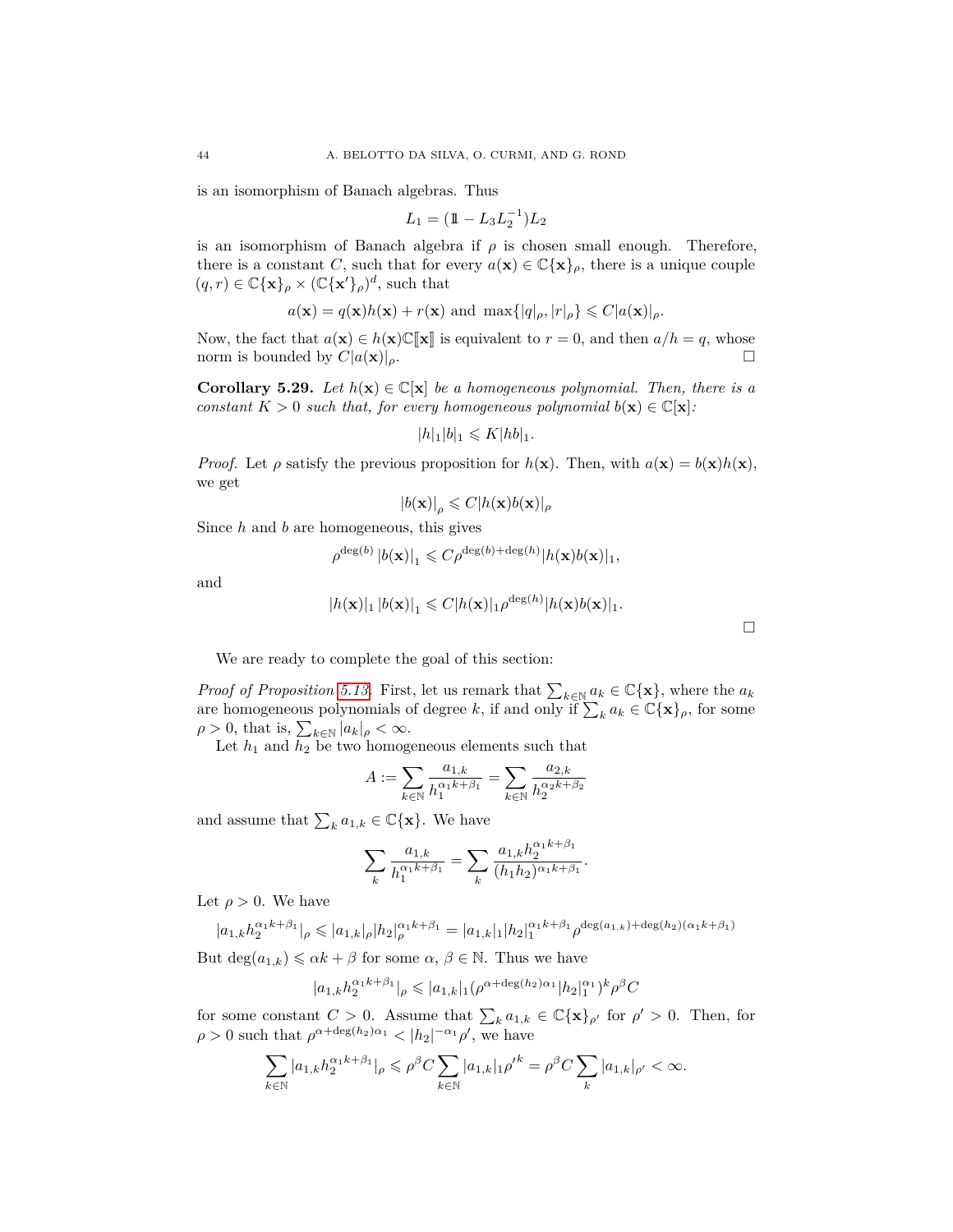In the same way, since

$$
\frac{a_{1,k}h_2^{\alpha_1 k+\beta_1}}{(h_1h_2)^{\alpha_1 k+\beta_1}}=\frac{a_{1,k}h_2^{\alpha_1 k+\beta_1}(h_1h_2)^{\max\{0,\alpha_2-\alpha_1\}k+\max\{0,\beta_2-\beta_1\}}}{(h_1h_2)^{\max\{\alpha_1,\alpha_2\}k+\max\{\beta_1,\beta_2\}}}
$$

we may assume that

$$
A=\sum_{k\in\mathbb{N}}\frac{a_{1,k}}{(h_1h_2)^{\alpha k+\beta}}=\sum_{k\in\mathbb{N}}\frac{a_{2,k}}{h_2^{\alpha k+\beta}}
$$

and  $\sum_{k} a_{1,k} \in \mathbb{C} {\mathbf{x}}$ . Hence for every  $k \in \mathbb{N}$ , we have

$$
a_{1,k} = a_{2,k} h_1^{\alpha k + \beta}.
$$

Thus, by Corollary [5.29,](#page-43-0) there is a constant  $K > 0$  such that

$$
\forall k \in \mathbb{N}, \ |a_{2,k}h_1^{\alpha k + \beta - 1}|_1 \leqslant \frac{K}{|h_1|_1}|a_{1,k}|_1,
$$

and, by induction,

$$
\forall k \in \mathbb{N}, \ |a_{2,k}|_1 \leqslant \frac{K^{\alpha k + \beta}}{|h_1|_1^{\alpha k + \beta}} |a_{1,k}|_1.
$$

Therefore, if  $\sum_{k} a_{1,k} \in \mathbb{C}\{\mathbf{x}\}_{\rho'}$  for  $\rho' > 0$ , we have that  $\sum_{k} a_{2,k} \in \mathbb{C}\{\mathbf{x}\}_{\rho}$  for every  $\rho > 0$  such that  $\rho < \frac{|h_1|_1^{\alpha} \rho'}{K_{\infty}}$ *K<sup>α</sup> .*

**Remark 5.30.** In [\[Ma62\]](#page-60-23), Mahler proved the following inequality:

$$
\forall h, b \in \mathbb{C}[\mathbf{x}], |hb|_1 \leqslant 2^{\deg(h) + \deg(b)} |h|_1 |b|_1.
$$

Such an inequality has been first proved by Gel'fond for polynomials in one indeterminate [\[Ge52\]](#page-60-24). We could have used this inequality in order to prove Proposition [5.13.](#page-33-0)

The inequality of Mahler has the advantage of being effective and uniform in both *h* and *b*. On the other hand, the inequality given in Corollary [5.29](#page-43-0) shows that the factor *K* can be chosen to be independent of *b* when *h* is fixed.

<span id="page-44-0"></span>5.4. **Semi-global formal extension.** The proof of Theorem [5.16](#page-34-0) is done in two steps. First, assuming that  $P \in \mathbb{C}\{\mathbf{x}\}[y]$  is a convergent polynomial, we can provide an elementary proof based on analytic continuation and on the classical Abhyankar-Jung Theorem. More precisely:

<span id="page-44-1"></span>**Proposition 5.31** (Semi-global formal extension: the analytic case). Let  $P(\mathbf{x}, y) \in$  $\mathbb{C}\{\mathbf{x}\}$ [y] be a monic reduced polynomial, and let  $P = \prod_{i=1}^{s} Q_i$  be the factorization *of P given* in Corollary [5.9.](#page-32-2) Suppose that  $n = 2$  *and* let  $\sigma : (N, F) \longrightarrow (\mathbb{C}^2, 0)$  be *a sequence of point blowing ups such that, at every point*  $\mathfrak{b} \in F_r^{(1)}$ , the pulled-back discriminant  $\sigma_{\mathfrak{b}}^*(\Delta_P)$  is analytically monomial. Then, for every point  $\mathfrak{b} \in F_r^{(1)}$ , each *polynomial Q<sup>i</sup> extends formally at* b*. Furthermore, the extension is compatible with the factorization of P, that is*  $\prod_{i=1}^{r} \sigma_{\mathfrak{b}}^{*}(Q_{i}) = \sigma_{\mathfrak{b}}^{*}(P)$ *.* 

*Proof.* Given a point  $\mathfrak{b} \in F_r^{(1)}$  which is not in the strict transform of  $(h = 0)$ , nor the intersection of exceptional divisors, then each  $\sigma_{\mathfrak{b}}^*(Q_i)$  is a monic formal factor of the convergent monic polynomial  $\sigma_{\mathfrak{b}}^*(P)$ . We conclude therefore that each  $Q_i$  is convergent. In particular, note that  $Q_i \in \mathbb{P}_h{\{\mathbf{x}\}}[y]$  by Lemma [5.14.](#page-33-2) We now study the points  $\mathfrak{b} \in F_r^{(1)}$  which are either in the strict transform of  $(h = 0)$ , or in an intersection of exceptional divisors.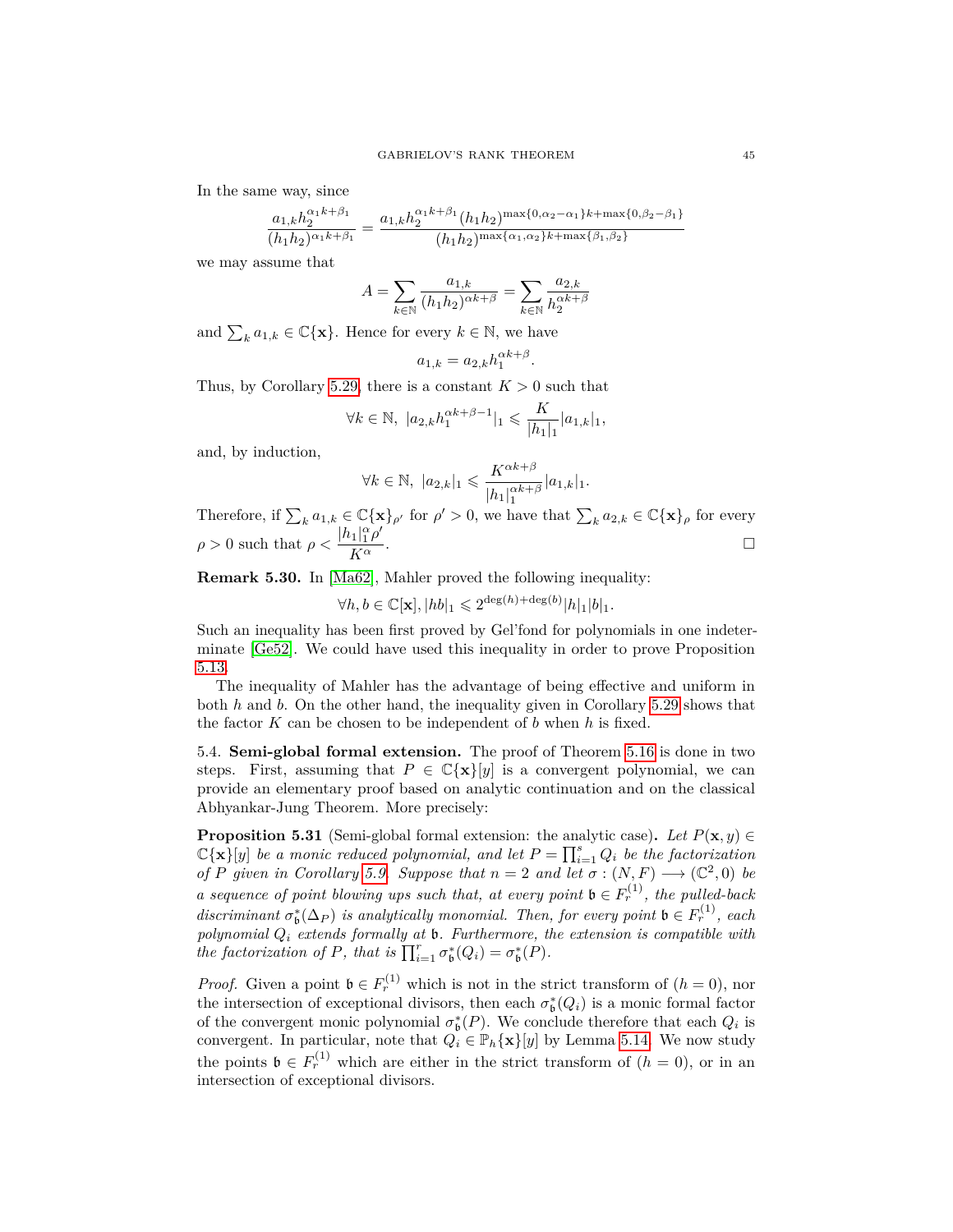By combining the normal forms given in Remark [5.7\(](#page-31-1)2), up to a linear change of coordinates, there exists a coordinate system  $(v, w)$  centered at **b** and  $c \in \mathbb{Z}_{\geq 0}$  such that:

$$
x_1 = v \cdot w^c, \quad x_2 = v \cdot w^{c+1}
$$

Now, by hypothesis, we know that  $\Delta_{P_{\mathfrak{b}}} := \sigma_{\mathfrak{b}}^*(\Delta_P)$  is a analytically monomial (adapted to the exceptional divisor). More precisely, up to an analytic change of coordinates adapted to the exceptional divisor, that is:

$$
v = \widetilde{v}, \quad w = \varphi(\widetilde{v}, \widetilde{w})
$$

we can assume that  $\Delta_{P_b} = \tilde{v}^k \tilde{w}^l U(\tilde{v}, \tilde{w})$ , where  $U(\tilde{v}, \tilde{w})$  is a unit (note that this is always the case if b is in the intersection of two exceptional divisors, when we necessarily have  $w = \tilde{w}$ . Then, by the Abhyankar-Jung Theorem, we may write

$$
P_{\mathfrak{b}} = \prod_{i=1}^{d} (y - \xi_i(\widetilde{v}^{\frac{1}{d!}}, \widetilde{w}^{\frac{1}{d!}}))
$$

where the  $\xi_i(\tilde{v}^{\frac{1}{d}}, \tilde{w}^{\frac{1}{d}}) \in \mathbb{C}\{\tilde{v}^{\frac{1}{d!}}, \tilde{w}^{\frac{1}{d!}}\}$ . Now, there exists a connected punctured disc  $D \subset F_r^{(1)}$  centred at b (in particular,  $\mathfrak{b} \notin D$ ) such that every point  $\mathfrak{c} \in D$  does not belong to the strict tranform of  $(h = 0)$ , nor to the intersection of exceptional divisors. It follows that  $\sigma_{\mathfrak{c}}^*(Q_i)$  is a well-defined analytic function. Furthermore, up to shrinking *D*, for every  $i = 1, \ldots, r$ , there exists a subset  $J_i(\mathfrak{c}) \subset \{1, \ldots, d\}$  such that:

$$
\sigma_{\mathfrak{c}}^*(Q_i) = \prod_{j \in J_i(\mathfrak{c})} (y - \xi_j(\widetilde{v}^{\frac{1}{d!}}, (\widetilde{w} - w_0)^{\frac{1}{d!}})),
$$

where  $\mathfrak{b} = (0, w_0)$ . Since D is a connected set, we conclude that  $J_i(\mathfrak{c})$  is independent of the point  $c \in D$ , and we denote it by  $J_i$ . There exists, therefore, an element  $q \in \mathbb{C} \{ \tilde{v}^{\frac{1}{d}t}, \tilde{w}^{\frac{1}{d}t} \}$ [*y*] which is equal to  $\sigma_{\mathfrak{c}}^*(Q_i)$  at every point  $\mathfrak{c} \in D$ . On the one hand, it follows from analytic continuation, that  $\sigma^*(Q_i)$  is equal to *g* as a power serie it follows, from analytic continuation, that  $\sigma_{\mathfrak{b}}^*(Q_i)$  is equal to *q* as a power series in  $\mathbb{C}\{\tilde{v}^{\frac{1}{d t}}\}, \tilde{w}^{\frac{1}{d t}}\}[y]$ . Now, on the other hand, if  $A \in \mathbb{P}_h[\![\mathbf{x}]\!]$  is a coefficient of  $Q_i$  then:

$$
A_{\mathfrak{b}} := \sigma_{\mathfrak{b}}^*(A) = \sum_{k \geq 0} \frac{a_k(1, \varphi(\widetilde{v}, \widetilde{w}))}{h(1, \varphi(\widetilde{v}, \widetilde{w}))^{\alpha k + \beta}} \widetilde{v}^k \varphi(\widetilde{v}, \widetilde{w})^{ck},
$$

and  $A_b$  is invariant by the action of the (*d*!)-th roots of unity  $(\zeta_1, \zeta_2) \mapsto (\zeta_1 \widetilde{v}^{\frac{1}{d!}}, \zeta_2 \widetilde{w}^{\frac{1}{d!}})$ ,<br>which implies that *a* is also invariant by these actions. We conclude that  $a \mapsto \zeta^*(\Omega)$ , which implies that *q* is also invariant by these actions. We conclude that  $q =: \sigma_{\mathfrak{b}}^*(Q_i)$ is a power series in  $\mathbb{C}\{\tilde{v}, \tilde{w}\}[y]$ , finishing the proof.

Unfortunately, there is no notion of analytic continuation in the case of formal power series, so the proof does not extend in a trivial way to the formal case. Following Gabrielov's original idea [\[Ga73\]](#page-60-3), we address this extra technical issue via the Artin Approximation Theorem:

**Theorem 5.32** (Artin Approximation Theorem [\[Ar68\]](#page-59-13))**.** *Let G*(**x***,* **y**) *be a nonzero function in*  $\mathbb{C}\{\mathbf{x}\}\{\mathbf{y}\}\$ *, where*  $\mathbf{x} = (x_1, \ldots, x_n)$  *and*  $\mathbf{y} = (y_1, \ldots, y_m)$ *, and consider the equation*  $G(\mathbf{x}, \mathbf{y}) = 0$ *. Suppose that there exists formal power series*  $\hat{\mathbf{y}}(\mathbf{x}) =$  $(\hat{y}_1(\mathbf{x}), \dots, \hat{y}_m(\mathbf{x})) \in (\mathbb{C}[\![\mathbf{x}]\!])^m$  *such that:* 

$$
\ddot{G}(\mathbf{x}, \hat{\mathbf{y}}(\mathbf{x})) \equiv 0
$$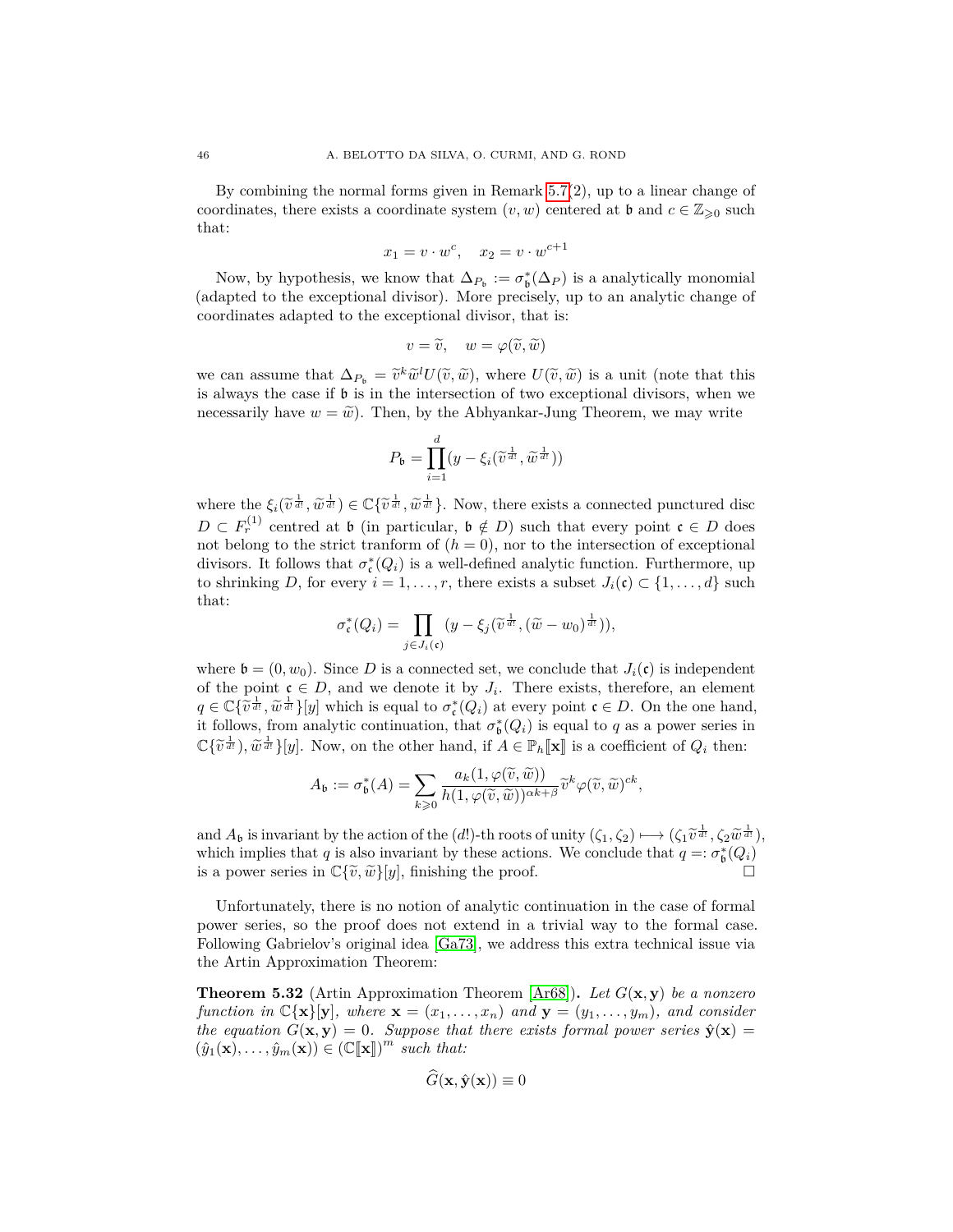*Then there exist convergent power series*  $\mathbf{y}^{(\iota)}(\mathbf{x}) = (y_1^{(\iota)}(\mathbf{x}), \dots, y_m^{(\iota)}(\mathbf{x})) \in (\mathbb{C}\{\mathbf{x}\})^m$ *for every*  $\iota \in \mathbb{N}$ *, such that:* 

$$
G(\mathbf{x}, \mathbf{y}^{(\iota)}(\mathbf{x})) \equiv 0 \text{ and for every } k, \hat{y}_k(\mathbf{x}) - y_k^{(\iota)}(\mathbf{x}) \in (\mathbf{x})^{\iota}.
$$

Before turning to the proof of Theorem [5.16,](#page-34-0) we need to study conditions under which a well-chosen approximation of a polynomial yields an approximation of their roots and factors. We start by setting, once and for all, the extension of the valuation  $\nu$  which we are interested in working with:

**Definition 5.33.** Let *V* be a ring equipped with a valuation  $\nu : V \setminus \{0\} \longrightarrow \mathbb{R}$ . Let  $P(y) \in V[y]$ ,  $P(y) = \sum_{k=0}^{d} a_i y^i$ ,  $a_i \in V$  for every *i*. We define

$$
\nu(P(y)) = \min_{a_j \neq 0} \{\nu(a_0), \ldots, \nu(a_d)\}.
$$

We now turn to the proof of two preliminary results:

<span id="page-46-1"></span>**Lemma 5.34** (Root-approximation)**.** *Let* K *be an algebraically closed field equipped with a valuation*  $\nu : \mathbb{K} \setminus \{0\} \longrightarrow \mathbb{R}$ *. We denote by V its valuation ring. Let*  $P(y) \in V[y]$  *be a reduced monic polynomial of degree <i>d in y,* and  $\xi_1$ , ...,  $\xi_d$  *be its roots in* K*. Let*  $Q(y) \in V[y]$  *be a monic polynomial such that* 

$$
2\nu(P - Q) > d \cdot \nu(\Delta_P).
$$

*Then, for every*  $i = 1, \ldots, d$ ,  $Q(y)$  *has a unique root*  $\xi'_i$  *in* K *such that* 

$$
\nu(\xi_i - \xi'_i) \geqslant \frac{\nu(P - Q)}{d}.
$$

Note that the unicity implies that, in these conditions, *Q* is necessarily reduced.

*Proof.* We start by remarking that, if the degree  $\deg_y(Q)$  is different from *d*, then  $\nu(P - Q) = 0$  since these are monic polynomials, and the hypothesis of the Lemma are not satisfied. We therefore have that  $deg_y(Q) = d$ , and we denote by  $\xi'_1, \ldots, \xi'_d$ the roots of  $Q(y)$  counted with multiplicity (hence we may have  $\xi_i' = \xi_j'$  for some  $i \neq j$ ). Since *P* and *Q* are monic polynomials, we have  $\nu(\xi_i)$ ,  $\nu(\xi'_j) \geq 0$  for all *i* and *j*. We write

$$
P(y) = y^{d} + a_{1}y^{d-1} + \cdots + a_{d}, \ Q(y) = y^{d} + b_{1}y^{d-1} + \cdots + b_{d}.
$$

Let us fix  $i \in \{1, \ldots, d\}$ . We have

$$
\prod_{j=1}^d (\xi_i - \xi'_j) = Q(\xi_i) = Q(\xi_i) - P(\xi_i) = \sum_{k=1}^d (b_k - a_k) \xi_i^{d-k},
$$

and, since  $\nu(\xi_i) \geq 0$ , we get:

$$
\nu\left(\prod_{j=1}^d(\xi_i-\xi'_j)\right)\geqslant\min_{k=1}^d\{\nu(a_k-b_k)\}=\nu(P-Q).
$$

Therefore, there is (at least) one integer  $j(i)$  such that

<span id="page-46-0"></span>(16) 
$$
\nu(\xi_i - \xi'_{j(i)}) \geq \frac{1}{d} \nu(P(y) - Q(y)) > \frac{1}{2} \nu(\Delta_P) \geq \max_{l \leq k} {\{\nu(\xi_k - \xi_l)\}}.
$$

Now let  $m \in \{1, \ldots, d\}$ ,  $m \neq i$ . Then, by [\(16\)](#page-46-0), we get

$$
\nu(\xi_m-\xi_{j(i)}')=\nu(\xi_m-\xi_i+\xi_i-\xi_{j(i)}')=\nu(\xi_m-\xi_i)\leqslant\max_{l\leqslant k}\{\nu(\xi_k-\xi_l)\}.
$$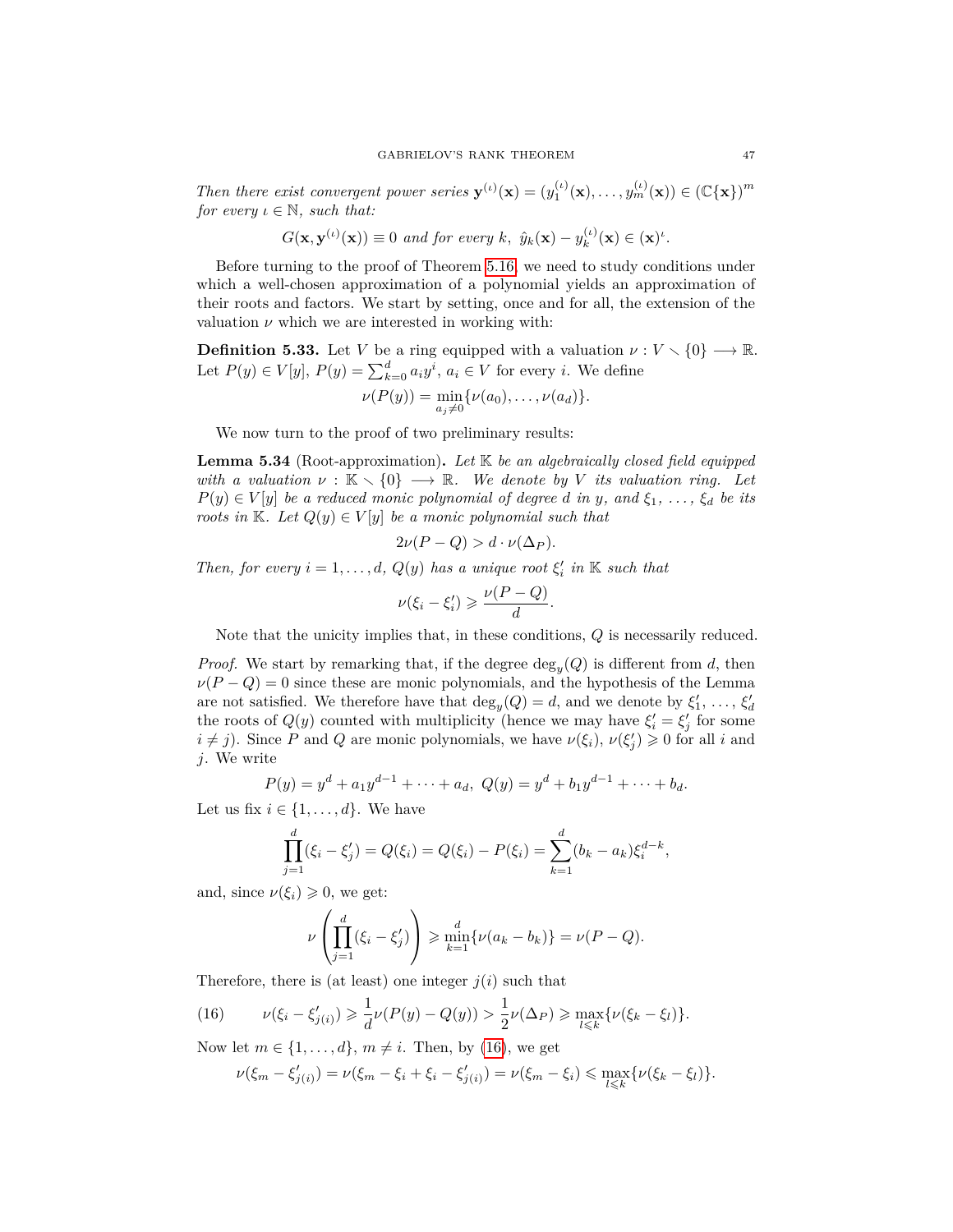Therefore  $j(m) \neq j(i)$  whenever  $i \neq m$ . This gives the unicity of  $\xi'_i$  and concludes the proof.  $\Box$ 

<span id="page-47-0"></span>**Proposition 5.35** (Factor-approximation). Let  $P(y) \in \hat{V}_\nu[y]$  be a reduced monic *polynomial of degree d in y. We write*

$$
P(y) = P_1(y) \cdots P_s(y)
$$

*where the*  $P_i(y)$  *are irreducible monic polynomials of*  $\hat{V}_\nu[y]$ *. Let*  $Q(y) \in \hat{V}_\nu[y]$  *be a monic polynomial such that*

$$
2\nu(P(y) - Q(y)) > d\nu(\Delta_P).
$$

*Then*  $Q(y)$  *can be written as a product of irreducible monic polynomials*  $Q_i[y] \in V_{\nu}[y]$ :

$$
Q(y) = Q_1(y) \cdots Q_s(y),
$$

*such that*

$$
\nu(P_i - Q_i) \geqslant \frac{\nu(P - Q)}{d} \quad i = 1, \dots, s.
$$

*Proof.* Again, if the degree  $\deg_y(Q)$  is different from *d*, then  $\nu(P - Q) = 0$  since these are monic polynomials, and the hypothesis of the Proposition are not satisfied. We therefore have  $\deg_y(Q) = d$ . We denote by  $\xi_1, \ldots, \xi_d$  the distinct roots of  $P(y)$ , belonging to  $\hat{V}_\nu[\gamma]$  for some homogeneous element  $\gamma$ , and by  $\xi'_1, \ldots, \xi'_d$  the roots of *Q*(*y*) counted with multiplicity (hence we may have  $\xi'_i = \xi'_j$  for some  $i \neq j$ ).

By Lemma [5.34,](#page-46-1) for every  $i \in \{1, \ldots, d\}$ , there is a unique  $j(i)$  such that

$$
\nu(\xi_i - \xi'_{j(i)}) \geqslant \frac{\nu(P - Q)}{d},
$$

and, up to renumbering, we can suppose that  $j(i) = i$ . Now, fix  $i \in \{1, ..., d\}$ . There exists  $p \in \mathbb{N}$  (where *p* depends on *i*) and  $\sigma_1 = \text{Id}, \sigma_2, \ldots, \sigma_p$  Frac( $\hat{V}_\nu$ )automorphisms of  $\overline{\mathbb{K}}_\nu$ , such that  $\xi_i = \sigma_1(\xi_i), \ldots, \sigma_p(\xi_i)$  are the distinct conjugates of  $\xi_i$  over  $\widehat{V}_\nu$ . Then  $\prod_{k=1}^p (y - \sigma_k(\xi_i))$  is an irreducible factor of  $P(y)$  in  $\widehat{V}_\nu[y]$ .

Now let  $\sigma$  be any Frac $(\hat{V}_\nu)$ -automorphism of  $\overline{\mathbb{K}}_\nu$ . Because  $\sigma(\xi_i)$  is a conjugate of *ξ*<sup>*i*</sup>, there is an integer *l* such that  $\sigma(\xi_i) = \sigma_l(\xi_i)$ . Moreover we have

$$
\nu(\sigma(\xi_i')-\sigma(\xi_i))=\nu(\xi_i'-\xi_i)\geqslant \frac{\nu(P-Q)}{d}.
$$

Therefore

$$
\nu(\sigma(\xi_i') - \sigma_l(\xi_i)) = \nu(\sigma(\xi_i') - \sigma(\xi_i)) = \nu(\xi_i' - \xi_i) =
$$

$$
= \nu(\sigma_l(\xi_i') - \sigma_l(\xi_i)) \ge \frac{\nu(P - Q)}{d}
$$

and we conclude that  $\sigma(\xi_i') = \sigma_l(\xi_i')$ . This proves that  $\sigma_1(\xi_i'), \ldots, \sigma_p(\xi_i')$  are exactly the (distinct) conjugates of  $\xi'_{i}$  over  $\text{Frac}(\widehat{V}_{\nu})$ . In particular the polynomial  $\prod_{k=1}^{p} (y - \sigma_k(\xi_i))$  is an irreducible monic factor of  $Q(y)$  in  $\widehat{V}_\nu[y]$  such that

$$
\nu\left(\prod_{k=1}^p(y-\sigma_k(\xi_i))-\prod_{k=1}^p(y-\sigma_k(\xi'_i))\right)\geqslant \frac{\nu(P-Q)}{d},
$$

as we wanted to prove.  $\hfill \square$ 

We are now ready to prove the main result of this section:

*,*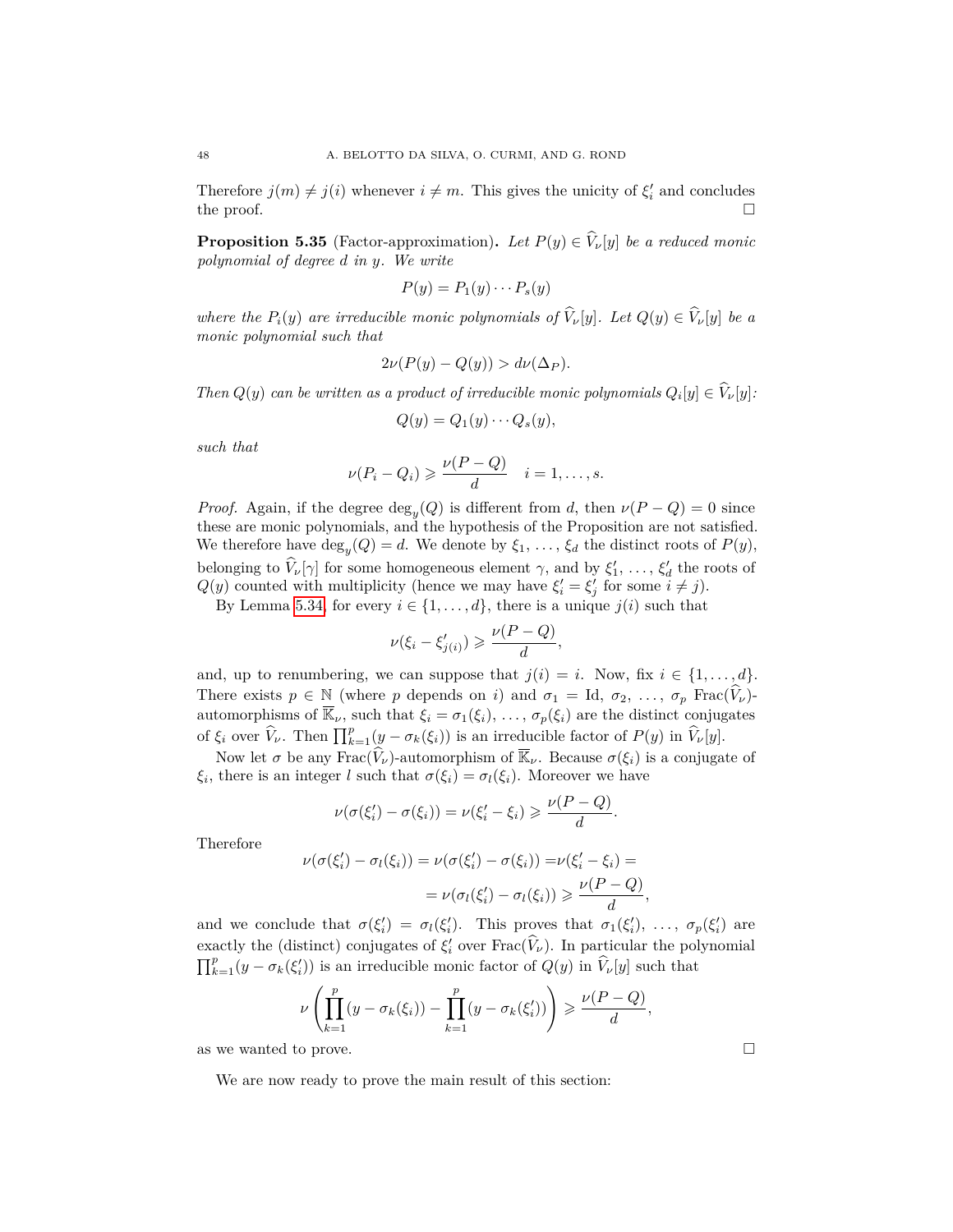*Proof of Theorem [5.16.](#page-34-0)* The proof is done by approximating the formal polynomial *P*(**x**, *y*) by a suitable sequence of analytic polynomials  $(P^{(\iota)})_{\iota \in \mathbb{N}}$  satisfying all hypothesis of Proposition [5.31,](#page-44-1) and arguing via Proposition [5.35.](#page-47-0) Indeed, we start writing:

$$
P = P_0(\mathbf{x}) + \dots + P_{d-1}(\mathbf{x})y^{d-1} + y^d, \quad \Delta_P = \Delta_1^{k_1} \cdots \Delta_e^{k_e},
$$

where the  $\Delta_i$  are distinct irreducible formal polynomials and  $k_i > 0$  for all  $i = 1 \ldots, e$ . We consider the universal discriminant polynomial  $\Delta_d$  of degree  $d := \deg_y(P)$ , that is,  $\Delta_d(P_0, \ldots, P_{d-1})$  is the discriminant of the polynomial  $P_0 + \cdots + P_{d-1}y^{d-1} + y^d$ . We apply the Artin Approximation Theorem to the equation:

$$
\Delta_d(y_0,\ldots,y_{d-1})=z_1^{k_1}\cdots z_e^{k_e}
$$

with respect to the formal solution  $y_i = P_i(\mathbf{x})$  and  $z_i = \Delta_i(\mathbf{x})$ . Therefore, for every  $\iota \in \mathbb{N}$ , there exist  $P_0^{(\iota)}(\mathbf{x}), \ldots, P_{d-1}^{(\iota)}(\mathbf{x}) \in \mathbb{C} {\mathbf{x}}$  such that

$$
P_j^{(\iota)}(\mathbf{x}) - P_j(\mathbf{x}) \in (\mathbf{x})^{\iota}, \quad j = 0, ..., d - 1
$$

and we consider the polynomial with analytic coefficients

$$
P^{(\iota)}(\mathbf{x}, y) := P_0^{(\iota)}(\mathbf{x}) + \dots + P_{d-1}^{(\iota)}(\mathbf{x})y^{d-1} + y^d
$$

which has a discriminant, by construction, of the form

$$
\Delta_{P^{(\iota)}} = (\Delta_1^{(\iota)})^{k_1} \cdots (\Delta_e^{(\iota)})^{k_e}, \quad \text{where} \quad \Delta_j^{(\iota)} - \Delta_j \in (\mathbf{x})^{\iota}, j = 1, \dots, e.
$$

Note that, by Theorem [5.8,](#page-32-0) these polynomials admit a factorization  $P^{(\iota)} = \prod_{i=1}^{s^{(\iota)}} Q_i^{(\iota)}$ in  $\mathbb{P}_{h^{(\iota)}}[\![\mathbf{x}]\!][y]\subset \widehat{V}_{\nu}[y]$ . By Proposition [5.35,](#page-47-0) for  $\iota$  big enough, the number of factors  $s^{(\iota)}$  is constant equal to *s* and  $P^{(\iota)}$  is a reduced in  $\hat{V}_{\nu}[y]$ .

In order to apply Proposition [5.31,](#page-44-1) it remains to verify that there exists  $\iota_0\in\mathbb{N}$ such that, for every  $\iota > \iota_0$  and for every  $\mathfrak{b} \in F_r^{(1)}$ , the discriminant  $\sigma^*_{\mathfrak{b}}(\Delta_{P^{(\iota)}})$  is analytically monomial. Indeed, fix a point  $\mathfrak{b} \in F_r^{(1)}$ . By Remark [5.7\(](#page-31-1)2), there exists a coordinate system  $(v, w)$  centered at  $\mathfrak b$  and adapted to  $F$  given by:

<span id="page-48-0"></span>
$$
x_1 = vw^c, \quad x_2 = vw^{c+1}
$$

with  $c \in \mathbb{Z}_{\geqslant 0}$ . In particular, we note that:

(17) 
$$
\sigma_{\mathfrak{b}}^*(\Delta_j^{(\iota)}) - \widehat{\sigma}_{\mathfrak{b}}^*(\Delta_j) \in (vw^c)^{\iota}, \quad j = 1, \ldots, e.
$$

We now divide in three cases in order to prove that  $\sigma_{\mathfrak{b}}^*(\Delta_j^{(\iota)})$  is analytically monomial (for  $\iota$  big enough) depending on the nature of  $\mathfrak b$ :

*Case I:* Suppose that  $\mathfrak b$  is in the intersection of two exceptional divisors. In this case,  $c > 0$  and  $\hat{\sigma}_b^*(\Delta_j) = v^{\alpha_j} w^{\beta_j} \hat{u}_j$ , where  $\alpha_j, \beta_j > 0$  and  $\hat{u}_j(0) \neq 0$ , for every  $j = 1, \ldots, e$ . It follows from [\(17\)](#page-48-0) that if  $\iota > \max{\{\alpha_j, \beta_j\}}$ , then  $\sigma_b^*(\Delta_j^{(\iota)})$  is analytically monomial. We easily conclude that  $\sigma_{\mathfrak{b}}(\Delta_{P^{(\iota)}})$  is analytically monomial for  $\iota > \max_{j=1}^e {\{\alpha_j, \beta_j\}}$ . *Case II:* Suppose that **b** is not in the intersection of two exceptional divisors, nor in the strict transform of  $\Delta_P$ . In this case,  $c = 0$  and  $\Delta_j = v^{\alpha_j} \hat{u}_j$ , where  $\alpha_j > 0$  and  $\hat{u}_j \in \mathbb{R}$  $\hat{u}_j(0) \neq 0$ , for every  $j = 1, \ldots, e$ . It follows from [\(17\)](#page-48-0) that if  $\iota > \alpha_j$ , then  $\sigma_b^*(\Delta_j^{(\iota)})$  is analytically monomial. We easily conclude that  $\sigma^*_{\mathfrak{b}}(\Delta_{P^{(\iota)}})$  is analytically monomial for  $\iota > \max_{j=1}^e {\{\alpha_j\}}$ .

*Case III:* Suppose that  $\mathfrak b$  is in the strict transform of  $\Delta_P$ . In this case,  $c = 0$ . We note that, since  $\hat{\sigma}_{\mathfrak{b}}^*(\Delta_P)$  is formally monomial (adapted to the exceptional divisor),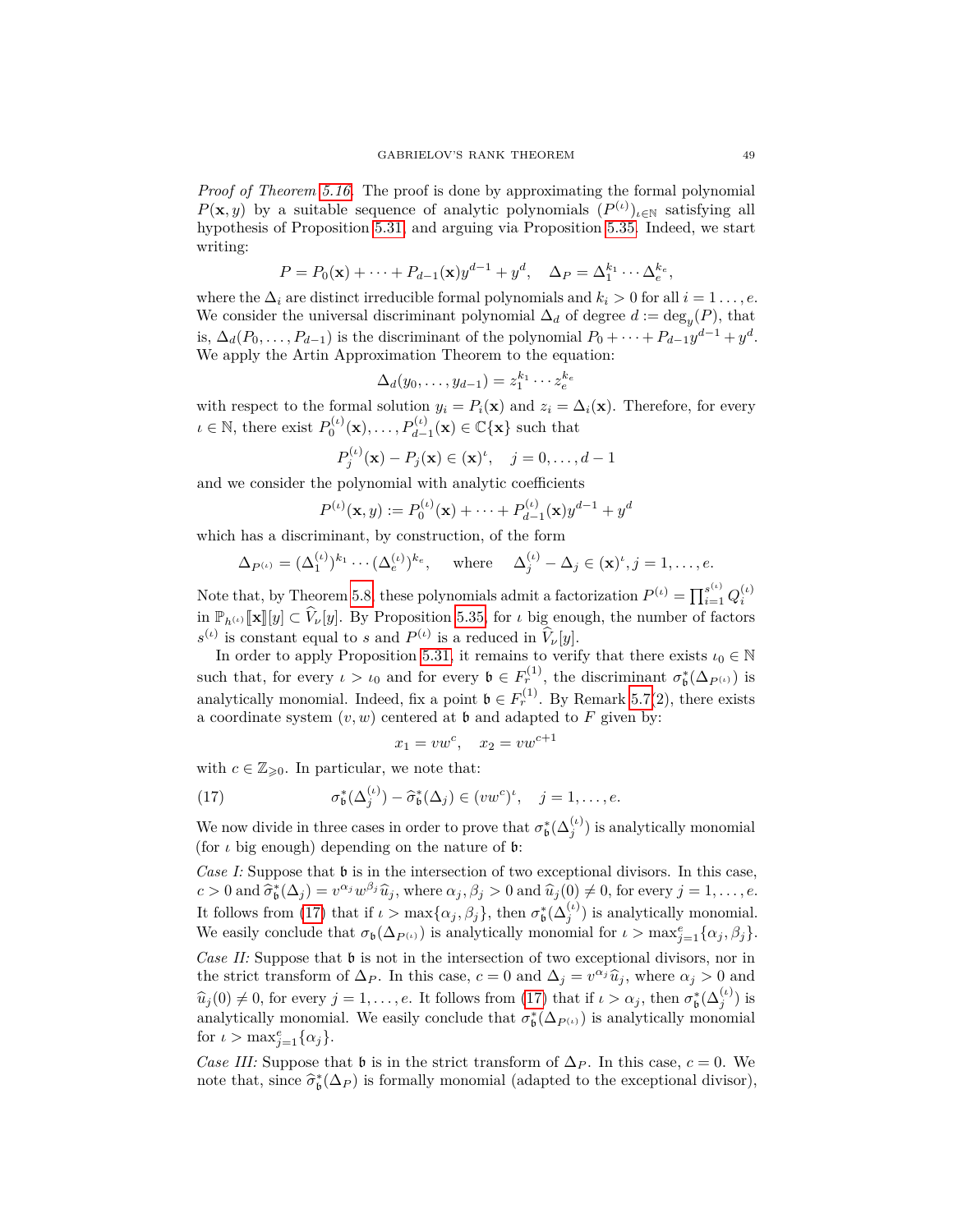then  $\hat{\sigma}_{b}^{*}(\Delta_{P}) = v^{\alpha} \cdot g^{\beta} \hat{u}$ , where  $\alpha > 0$ ,  $\hat{u}(0) \neq 0$  and *g* is a formal series with initial<br>term  $\alpha_{1} + b_{1}u$ , with  $b \neq 0$ . Since each term  $\Delta_{i}$  is irreducible and distinct, we conclude term  $av+bw$ , with  $b \neq 0$ . Since each term  $\Delta_j$  is irreducible and distinct, we conclude that *g* can only divide one term  $\Delta_j$ , say  $\Delta_1$ . Therefore, we can write  $\Delta_1 = v^{\alpha_1}g \cdot \hat{u}_1$ and  $\Delta_j = v^{\alpha_j} \hat{u}_j$ , where  $\alpha_j > 0$  and  $\hat{u}_j(0) \neq 0$ , for every  $j = 1, \ldots, e$ , and  $\hat{u}_1(0) = 1$ . Now, it follows from [\(17\)](#page-48-0) that if  $\iota > \alpha_j$ , then  $\sigma_b^*(\Delta_j^{(\iota)})$  is analytically monomial for  $j = 2, \ldots, e$ . Next, it follows from [\(17\)](#page-48-0) that if  $\iota > \alpha_1$ , then  $\sigma_b^*(\Delta_j^{(\iota)}) = v^{\alpha_1} g^{(\iota)}$ , where  $\partial_w g^{(\iota)}(0) = b \neq 0$ . It follows from the implicit function Theorem, therefore, that  $\sigma_{\mathfrak{b}}^*(\Delta_j^{(\iota)})$  is analytically monomial and adapted to the exceptional divisor. We easily conclude that  $\sigma_{\mathfrak{b}}^*(\Delta_{P^{(\iota)}})$  is analytically monomial for  $\iota > \alpha$ .

Therefore, since  $F_r^{(1)}$  is compact and  $\Delta_j^{(\iota)}$  are convergent power series for every *ι* and  $j = 1, \ldots, e$ , we conclude that there exists  $\iota_0 \in \mathbb{N}$  such that, for every  $\iota > \iota_0$ and for every  $\mathfrak{b} \in F_r^{(1)}$ , the discriminant  $\sigma_{\mathfrak{b}}^*(\Delta_{P^{(\iota)}})$  is analytically monomial. By Proposition [5.31,](#page-44-1) the factors  $Q_i^{(t)}$  admits a formal extension to every point  $\mathfrak{b} \in F_r^{(1)}$ (which are compatible with the factorization of  $P_{\mathbf{h}}^{(\iota)}$  $b^{(l)}_b$ . Next, by Proposition [5.35,](#page-47-0) the sequence  $(Q_j^{(\iota)})$ , converges to  $Q_j$  with respect to the usual *ν*-adic topology in  $\hat{V}_{\nu}$ , for every  $j = 1, \ldots, s$ .

Now, let  $j \in \{1, \ldots, s\}$  be fixed, *A* be a coefficient of  $Q_j$  and  $A^{(\iota)}$  be the corresponding coefficient of  $Q_j^{(\iota)}$ . Then we have

$$
\sigma^*_{\mathfrak{b}}(A^{(\iota)})=\sum_{k\geqslant 0}\frac{a_{k,\iota}(1,w)}{h_{\iota}^{\alpha_{\iota} k+\beta_{\iota}}(1,w)}(w^cv)^k
$$

and, since  $A^{(\iota)}$  extends analytically at **b**, there exist polynomials  $b_{k,\iota}(w)$  such that  $a_{k,\iota}(1,w) = b_{k,\iota}(w)h_{\iota}(1,w)^{\alpha_{\iota}k+\beta_{\iota}}$  for every  $k \geq 0$ . Since  $A - A^{(\iota)} \in (\mathbf{x})^{\iota}$ , we have  $\sigma_{\mathfrak{b}}(A) - \sigma_{\mathfrak{b}}(A^{(\iota)}) \in (vw^c)^{\iota}$ . Therefore, if we write

$$
A_{\mathfrak{b}} = \sum_{k \geq 0} \frac{a_k(1, w)}{h(1, w)^{\alpha k + \beta}} (w^c v)^k
$$

we have  $a_k(1, w) = b_{k,\iota}(w)h(1, w)^{\alpha k + \beta}$  for  $k \leq \iota$ . Since this is true for every  $\iota$ , we have that  $A_{\mathfrak{b}}$  extends formally to  $\mathfrak{b}$ , and so does  $Q_i$ . Finally, this extension is compatible with the factorization of *P* because, as it is pointed out in Remark [5.7\(](#page-31-1)2),  $\hat{\sigma}_{\mathfrak{b}}^* : \mathbb{P}_h[\![\mathbf{x}]\!][y] \longrightarrow C(w)[\![v]\!]$  is a well-defined morphism.

<span id="page-49-0"></span>5.5. **Local-to-Semi-global convergence of factors.** The goal of this section is to prove Theorem [5.18.](#page-35-0) Roughly speaking, one needs to prove that if, for some root  $\xi := \sum_{i=0}^{d-1} A_i \gamma^i$  of *P*, where the  $A_i$  are in  $\mathbb{P}_h[\![\mathbf{x}]\!]$  and  $\gamma$  is a homogeneous element,  $\sigma_{\mathfrak{b}}^{*}(\xi)$  is convergent, then  $\sigma_{\mathfrak{b}}^{*}\left(\sum_{i=0}^{d-1} A_{i} \gamma^{i}\right)$  is again convergent for every conjugate  $γ'$  of  $γ$  over  $\mathbb{C}(\mathbf{x})$ . The main difficulty here, is that, if  $\Gamma(\mathbf{x}, z)$  denotes the minimal polynomial of  $\gamma$  over  $\mathbb{C}(\mathbf{x})$ , the transform  $\sigma^*_{\mathfrak{b}}(\Gamma(\mathbf{x}, z))$  may not be locally irreducible anymore. For instance let  $\Gamma(\mathbf{x}, z) := z^4 - (x_1^2 + x_2^2)$  and  $\sigma$  is given by  $\sigma_0^*(x_1) = u$ and  $\sigma_0^*(x_2) = uv$ . Then in this case we have locally at the origin:

$$
\sigma_0^*(\Gamma(\mathbf{x}, z)) = (z^2 - u\sqrt{1 + v^2})(z^2 + u\sqrt{1 + v^2}).
$$

Therefore one needs to argue globally along the exceptional divisor, since the transform of  $\Gamma(\mathbf{x}, z)$  remains globally irreducible.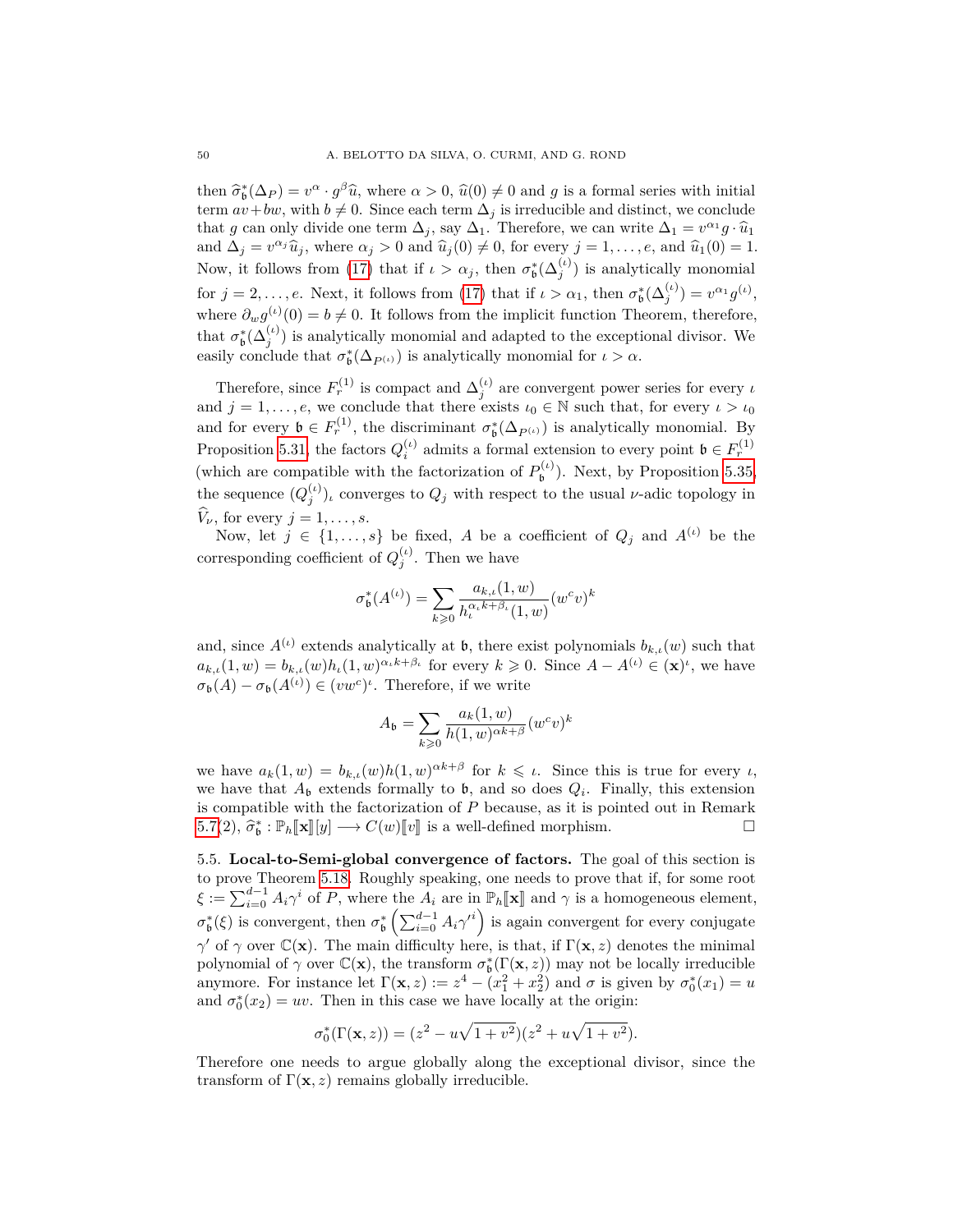Our proof follows the strategy inspired from Tougeron's  $[T<sub>0</sub>90, §3.1]$ , which relies on the following Lemma (stated in [\[To90,](#page-61-7) Lemme 3.3]):

<span id="page-50-0"></span>**Lemma 5.36.** Let  $C \subset \mathbb{C}^n$  be an irreducible algebraic curve, and  $D_1$ ,  $D_2$  be two *compact subsets of* C*, such that the interior of D*<sup>1</sup> *is nonempty. Then*

$$
\exists M > 0, \forall P \in \mathbb{C}[z_1, \dots, z_n], \quad ||P||_{D_2} \leqslant M^{\deg(P)} ||P||_{D_1},
$$
  
where  $||P||_D$  denotes  $\max_{z \in D} |P(z)|$ .

The proof given by Tougeron in [\[To90,](#page-61-7) Lemme 3.3] is only valid if the compactification  $\overline{C} \subset \mathbb{CP}^n$  of the curve C is isomorphic to  $\mathbb{P}^1$ . In order to treat the general case, we incorporate the idea of the proof of [\[Iz89,](#page-60-4) Theorem 3.1], involving Green's functions.

*Proof.* Let  $\overline{\mathcal{C}}$  be the smooth compact curve obtained as the normalization of the closure of C in  $\mathbb{CP}^n$ . Note that the irreducibility of C is equivalent to that of  $\overline{\mathcal{C}}$ . Then the coordinate functions  $z_i$  and  $P$  lift canonically to meromorphic functions  $\overline{z}_i$ , *P* on C. Furthermore, each of these functions has its poles outside of  $K_1 \cup K_2$ , where  $K_i$  denotes the preimage of  $D_i$  by the normalization.

Denote by  $\mathfrak{q}_1, \ldots, \mathfrak{q}_k$  the distinct poles of the functions  $\overline{z}_i$ , let  $\mathfrak{q}_0$  be a point in the interior of  $K_1$ , and for  $i = 1, \ldots, n$ , let

$$
m_i := \max_{j=1,\ldots,k} \mathrm{mult}_{\mathfrak{q}_i} \, \overline{z}_j,
$$

where mult<sub>q</sub>  $\overline{z} = m$  means that q is a pole of multiplicity *m* of  $\overline{z}$ . With these notations, if  $\mathfrak{q}_i$  is a pole of *P*, it is of multiplicity at most  $m_i \cdot \deg(P)$ . Furthermore, the only possible poles of  $\overline{P}$  are  $\{q_1, \dots, q_k\}$ .

Now, set  $U := \overline{C} \setminus \{\mathfrak{q}_0, \mathfrak{q}_1, \ldots, \mathfrak{q}_k\}.$  Then, following [\[La88,](#page-60-25) Chapter II, §1], for every  $i \in \{0, \ldots, k\}$ , there exists a Green's function for  $\mathfrak{q}_i$ , that is, a smooth function  $G_i: \overline{C} \setminus \mathfrak{q}_i \longrightarrow \mathbb{R}$  such that, for every  $i, j, \Delta G_i = \Delta G_j$  on *U* and, on a neighbourhood of  $\mathfrak{q}_i$ , the function  $G_i + \log |z - \mathfrak{q}_i|$  can be extended to  $\mathfrak{q}_i$  as a smooth function. Note that, since  $\lim_{z \to q_i} \log |z - q_i| = -\infty$ , this last condition implies that  $G_i$  is positive on a neigbourhood of q*<sup>i</sup>* . Finally, such functions are uniquely determined up to additive constants. We can therefore pick the functions  $G_i$  so that, for every  $i \in \{1, \ldots, k\}$ ,  $G_i - G_0 \geq 0$  on  $\overline{U \setminus K_1}$ , by compacity of  $\overline{\mathcal{C}}$ . Set

$$
G := \sum_{i=1}^{k} m_i (G_i - G_0),
$$

which is harmonic on *U*, because every function  $G_i - G_0$  is harmonic on *U*, and set  $h = \exp(G)$ . The function  $|\overline{P}/h^{\deg(P)}|^2$  is subharmonic on *U* because at every point of *U*, it can locally be seen as the square of the module of a holomorphic function. Indeed, since  $G$  is harmonic on  $U$ , for every point  $\mathfrak p$  of  $U$ , there is a neighbourhood *V* of p and a harmonic function *H* on *V* which is conjugate to *G*, that is, *H* is such that  $G + iH$  is holomorphic on *V*, and we have

$$
\left| \frac{\overline{P}}{h^{\deg(P)}} \right| = \left| \frac{\overline{P}}{\exp(G + iH)^{\deg(P)}} \right|,
$$

where  $\exp(G + iH)^{\deg(P)}$  is holomorphic. For  $1 \leq i \leq k$ , the function  $G_i$  can be written near the point  $\mathfrak{q}_i$  as  $G_i = \alpha_i - \log|z - \mathfrak{q}_i|$  for some smooth function  $\alpha_i$ . Furthemore, because of the bound on its multiplicity,  $\overline{P}$  can be written near  $\mathfrak{q}_i$  as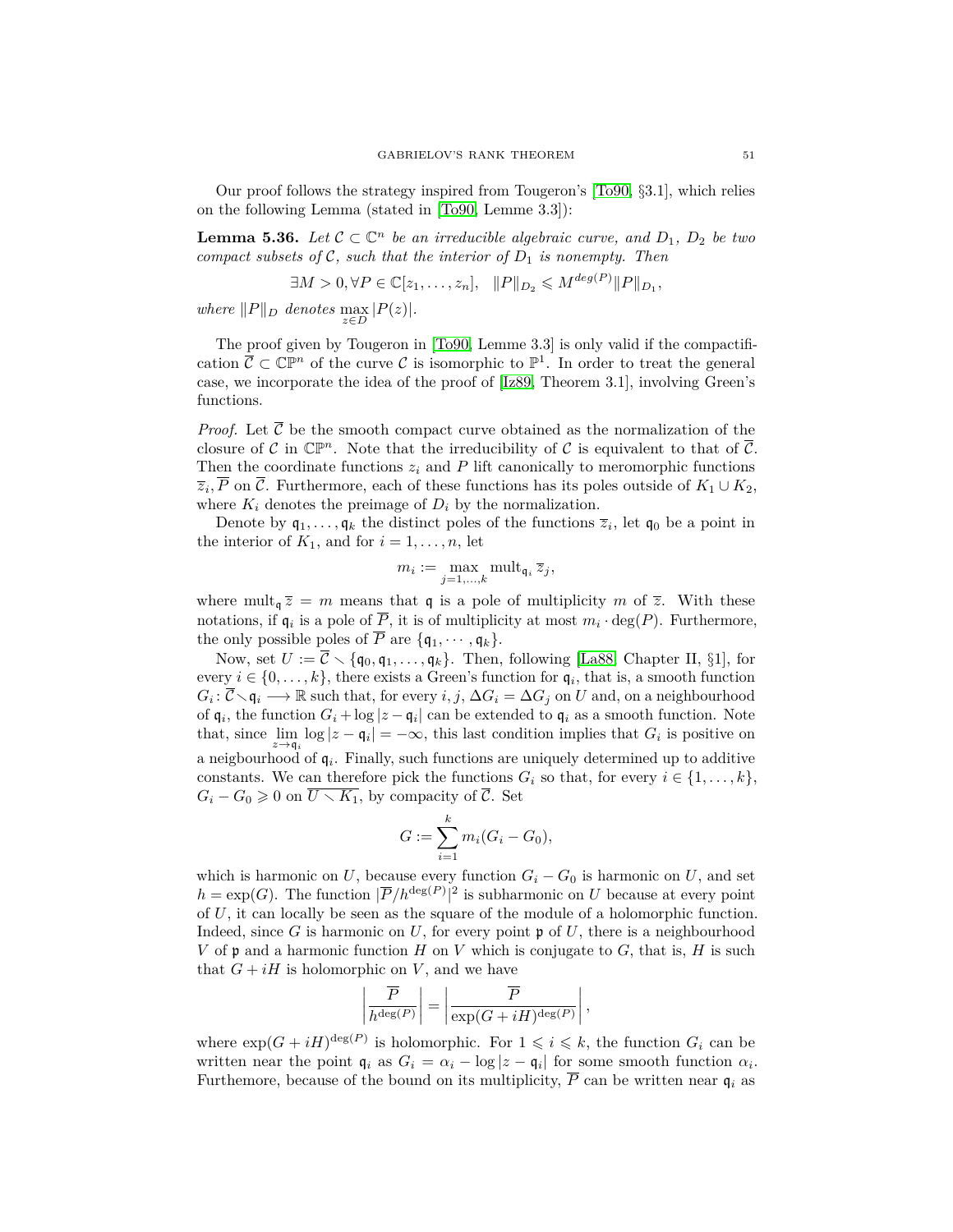$\beta_i/(z-\mathfrak{q}_i)^{m_i}$ , for some analytic function  $\beta_i$ . Therefore, the function  $|\overline{P}/h^{\deg(P)}|^2$  can be extended to a smooth function on  $\overline{C} \setminus K_1$ . Moreover, by continuity of the partial derivatives, the non negativity of the Laplacian of  $|\overline{P}/h^{\deg(P)}|^2$  extends to every point  $\mathfrak{q}_i$ , for  $1 \leq i \leq k$ , therefore  $|\overline{P}/h^{\deg(P)}|^2$  extends to a subharmonic function on  $\overline{\mathcal{C}} \setminus K_1$ . Then, the maximum principle applied to this function yields

$$
\|\overline{P}/h^{\deg(P)}\|_{K_2}\leqslant \|\overline{P}/h^{\deg(P)}\|_{\overline{\overline{\mathcal{C}}\smallsetminus K_1}}\leqslant \|\overline{P}/h^{\deg(P)}\|_{\partial K_1}\leqslant \|\overline{P}\|_{\partial K_1}\leqslant \|\overline{P}\|_{K_1},
$$

where the last but one inequality comes from the fact that  $h \geq 1$  on  $\partial K_1$ . Finally, denoting  $M = \max_{z \in K_2} h(z)$ , we get  $\|\overline{P}\|_{K_2} \leqslant M^{\deg(P)} \|\overline{P}\|_{K_1}$ . — Первый процесс в поставительность в собстании в собстании в собстании в собстании в собстании в собстании <br>В собстании в собстании в собстании в собстании в собстании в собстании в собстании в собстании в собстании в

We are now ready to turn to the proof of Theorem [5.18:](#page-35-0)

*Proof of Theorem [5.18.](#page-35-0)* Let  $P \in \mathbb{C}[\![\mathbf{x}]\!] [y]$  be a monic, reduced polynomial, and let  $\sigma: (N, F) \longrightarrow (\mathbb{C}^2, 0)$  be a sequence of point blowing ups, such that the pulled-back discriminant  $\hat{\sigma}_{\mathfrak{b}}^*(\Delta_P)$  is formally monomial at every point **b** of  $F_r^{(1)}$ . We consider the factorization of *P* into irroducible polynomials of **P**. **For lead** given by Corollary 5.0. factorization of *P* into irreducible polynomials of  $\mathbb{P}_h[\![\mathbf{x}]\!][y]$  given by Corollary [5.9:](#page-32-2)

$$
P(\mathbf{x}, y) = \prod_{i=1}^{s} Q_i,
$$

By hypothesis, there exists  $\mathfrak{b}_0 \in F_r^{(1)}$  such that  $\widehat{\sigma}_{\mathfrak{b}_0}^*(P) =: P_{\mathfrak{b}_0}$  has a convergent factor. By Proposition 4.9, we can assume that  $\mathfrak{b}_0$  is in no other component of the factor. By Proposition [4.9,](#page-24-2) we can assume that  $\mathfrak{b}_0$  is in no other component of the exceptional divisor nor on the strict transform of  $\{h = 0\}$ . Therefore, by Theorem [5.16,](#page-34-0) we can write

$$
P_{\mathfrak{b}_0} = \prod_{i=1}^s \widehat{\sigma}_{\mathfrak{b}_0}^*(Q_i), \quad \text{where} \quad \widehat{\sigma}_{\mathfrak{b}_0}^*(Q_i) \in \widehat{\mathcal{O}}_{\mathfrak{b}_0}[y].
$$

Now, by hypothesis, there is an index *i* such that  $\hat{\sigma}_{b_0}^*(Q_i)$  admits a convergent feator. The problem is now to prove that the polynomial  $Q_i \mapsto \hat{\sigma}_i^*(Q_i)$  itself is factor. The problem is now to prove that the polynomial  $Q_{b_0} := \hat{\sigma}_{b_0}^*(Q_i)$  itself is<br>convergent. For simplicity, in the secuel we denote  $Q_{b_0}$  We now use the second convergent. For simplicity, in the sequel we denote  $Q_i$  by  $Q$ . We now use the second equality given by Corollary [5.9.](#page-32-2) Let  $\gamma$  be a homogeneous integral element of degree  $\omega = p/e$  and set

<span id="page-51-0"></span>(18) 
$$
Q = \prod_{i=1}^{m} (y - \xi(\mathbf{x}, \gamma_i)), \text{ where } \xi \in \mathbb{P}_h[\mathbf{x}, z],
$$

where  $\gamma_i$  are distinct roots of the minimal polynomial of  $\gamma$ :

<span id="page-51-1"></span>(19) 
$$
\Gamma(\mathbf{x}, z) = z^d + \sum_{i=1}^d f_i(\mathbf{x}) z^{d-i}.
$$

which is a  $\omega$ -weighted irreducible homogeneous polynomial. In particular,  $f_i(\mathbf{x})$ is homogeneous of degree  $\omega \cdot i$ ,  $f_i = 0$  if *e* does not divide *i*, and *e* divides *d* (because  $f_d \neq 0$ ; otherwise *z* would divide Γ which is irreducible). We conclude that  $\Gamma \in \mathbb{C}[\mathbf{x}, z^e]$ . Now, note that by the definition of  $\mathbb{P}_h[\mathbf{x}, \gamma_i]$ , we can write:

<span id="page-51-2"></span>(20) 
$$
\xi_i := \xi(\mathbf{x}, \gamma_i) = \sum_{j=1}^d A_j(\mathbf{x}) \cdot \gamma_i^j, \quad \text{where} \quad A_j = \sum_{k \geqslant k_j} \frac{a_{k,j}(\mathbf{x})}{h^{\alpha_j k + \beta_j}(\mathbf{x})},
$$

with  $k_j + \omega j \geqslant 0$ .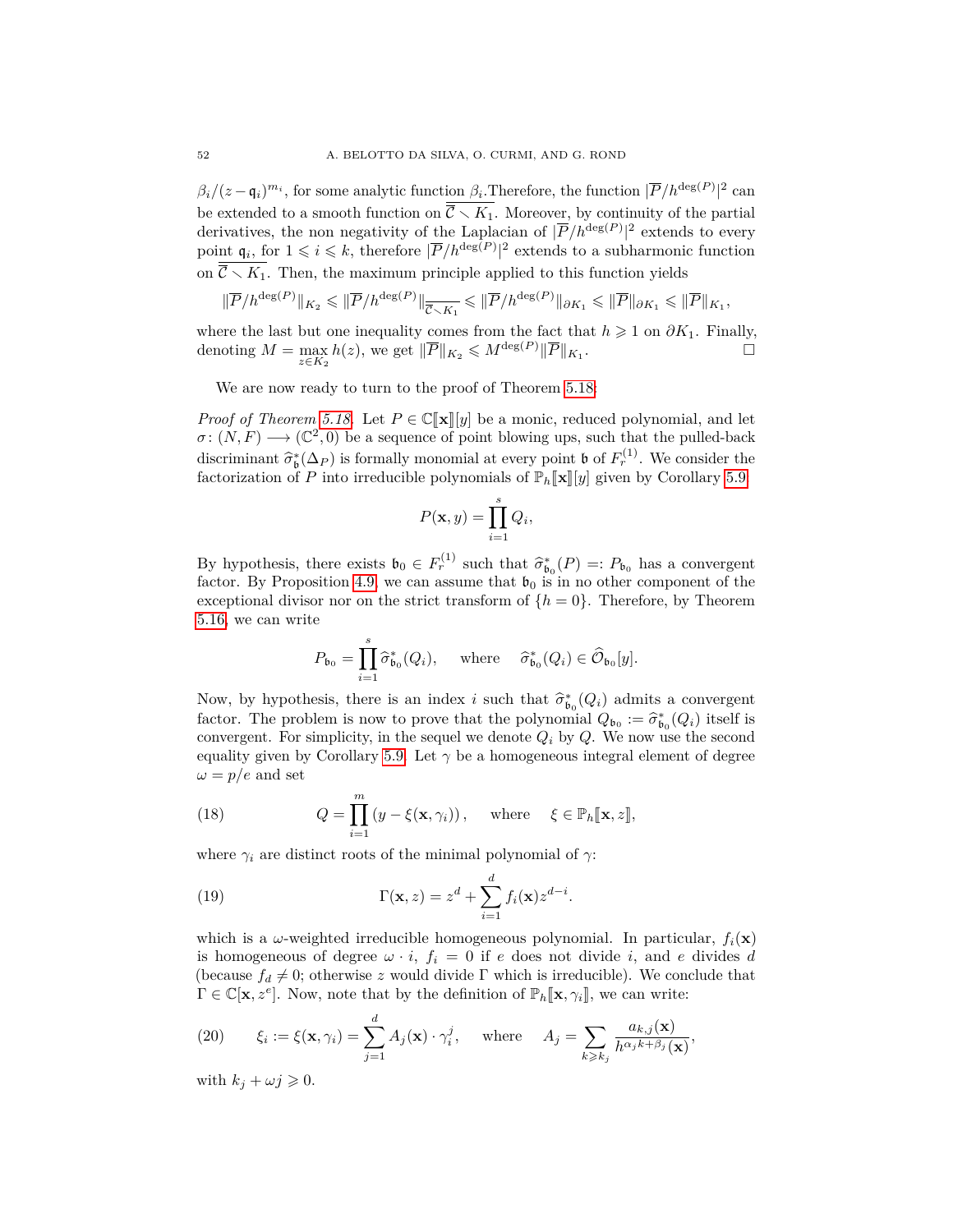Denote by  $\overline{\Gamma}$  the strict transform of  $\Gamma$  by the weighted blowing up given by  $x_1 = v^e, x_2 = v^e w, z = v^p z$  in the chart  $v \neq 0$ :

$$
\overline{\Gamma}(w, z) = z^d + \sum_{i=1}^d f_i(1, w) z^{d-i}.
$$

Since  $\Gamma$  is irreducible in  $\mathbb{C}[\mathbf{x}, z]$ , the compact algebraic curve  $\overline{\mathcal{C}}$  corresponding to  $\overline{\Gamma}$  in the weighted projective space  $\mathbb{CP}^2_{(e,e,p)}$  is irreducible. In a more algebraic language, this means that one has the following:

**Claim:** The polynomial  $\overline{\Gamma}$  is irreducible as an element of  $\mathbb{C}[w, z^e]$ .

*Proof of the claim.* Indeed, assume that  $\overline{\Gamma} = GH$  where *G*, *H* are non trivial polynomials of  $\mathbb{C}[\mathbf{x}, z^e]$ , monic in *z*. Let us write

$$
G = \sum_{i=1}^{d_1} g_i(w) z^{d_1 - i} + z^{d_1}
$$

where  $g_i(w) = 0$  if *e* does not divide *i*, and *e* divides  $d_1$ . Then

$$
v^{pd_1}G = \sum_{i=1}^{d_1} v^{pi} g_i(w) (v^p z)^{d_1-i} + (v^p z)^{d_1}.
$$

Let *i* be a multiple of *e*. Then a monomial of  $v^{pi} g_i(w)$  has the form

$$
v^{pi}w^{k} = v^{p \cdot \frac{i}{e}}w^{k} = v^{(p \cdot \frac{i}{e} - k)e}(v^{e}w)^{k} = x_{1}^{p \cdot \frac{i}{e} - k}x_{2}^{k}.
$$

Thus  $G = G'(\mathbf{x}, z)$  with  $G'(\mathbf{x}, z) \in \mathbb{C}(\mathbf{x})[z^e]$ . The same being true for *H* we have that Γ factors as a product of two monic polynomials in C(**x**)[*z e* ]. Since Γ is irreducible and  $\mathbb{C}[\mathbf{x}]$  is a unique factorization domain, by Gauss's Lemma  $\Gamma$  factors as a product of two monic polynomials of  $\mathbb{C}[\mathbf{x}, z^e]$ , which is not possible by assumption. This shows that  $\overline{\Gamma}$  is irreducible in  $\mathbb{C}[w, z^e]$ . ].

Therefore  $\overline{\Gamma}$  may not be irreducible in  $\mathbb{C}[w,z]$ , but its irreducible factors can be obtained from one another by multiplying the second variable by a *e*-th root of unity. Denote  $\mathcal{C} := {\{\overline{\Gamma} = 0\}} \subset \mathbb{C}^2_{w,z}$ .

This implies that:

$$
\overline{\Gamma}(w, z) = \prod_{i=1}^{t} \overline{\Gamma}_{i}(w, z),
$$

where  $\mathcal{C}_i := (\overline{\Gamma}_i(w, z) = 0)$  are irreducible curves and each of the irreducible factors  $\Gamma_i$  of  $\overline{\Gamma}(w, z)$  can be obtained from one another by multiplying the second variable by a *e*-th root of unity.

Now, let  $(v, w)$  be coordinates at  $\mathfrak{b}_0$  such that  $\sigma_{\mathfrak{b}_0}$  is locally given by  $(x_1, x_2) =$  $(v, vw)$ , as in Remark [5.7\(](#page-31-1)2a). It follows from equation [\(18\)](#page-51-0) that:

$$
Q_{\mathfrak{b}_0} = \prod_{i=1}^m (y - \xi(v, vw, \tilde{\gamma}_i))
$$

where, by equation [\(19\)](#page-51-1), the  $\tilde{\gamma}_i$  are roots of the polynomial:

$$
\widetilde{\Gamma}(v,w,z) := z^d + \sum_{i=1}^d v^{\omega i} f_i(1,w) z^{d-i}.
$$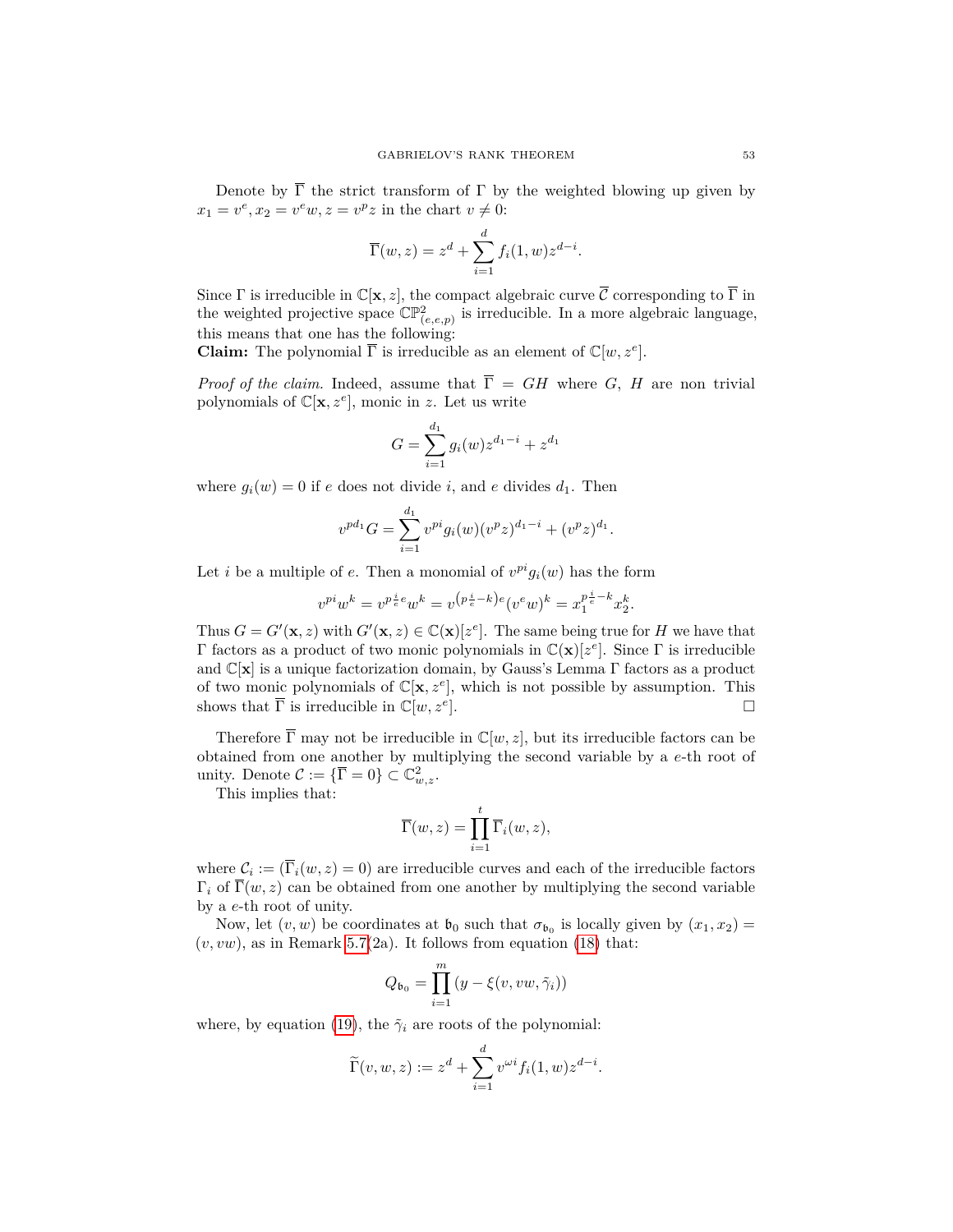By comparing the expressions of  $\tilde{\Gamma}$  and  $\overline{\Gamma}$ , we conclude that  $\tilde{\gamma}$  is a root of  $\tilde{\Gamma}(v, w, z)$ if and only if  $\tilde{\gamma} = v^{\omega} \overline{\gamma}$ , where  $\overline{\gamma}$  is a root of  $\overline{\Gamma}(w, z)$ .

We use again Proposition [4.9](#page-24-2) in order to assume that  $\mathfrak{b}_0$  is not a zero of the discriminant of  $\overline{\Gamma}(w, z)$  with respect to the projection  $\pi$  on the *w*-axis. With this condition, the implicit function Theorem implies that there is a compact disc  $D' \subset \{z=0\}$  centered at the origin of  $\mathbb{C}_{v,w}^2$  such that, on each one of the connected components  $D'_1, \ldots, D'_d$  of  $\pi^{-1}(D') \subset \mathcal{C}$ , *z* can be written as an analytic function in *w*. From now on,  $\overline{\gamma}_i \in \mathbb{C}\{w\}$  denotes the solution of  $\overline{\Gamma}(w, z) = 0$  on  $D'_i$ .

Note that for every *j*,  $v^{wj}A_j(v, vw) \in \mathbb{C}[[v^{1/e}, w]]$ , therefore each  $\hat{\sigma}_{\mathfrak{b}_0}^*(\xi_i)$  is in  $\mathbb{C}[v^{1/e}, w]$ . Up to renumbering, since  $Q_{b_0}$  has a convergent factor, we can assume<br>that  $\hat{\epsilon}^*$  (c)  $\in \mathbb{C}[v^{1/e}, w]$ . By equation (20) we say write (e.f. the narmal form that  $\hat{\sigma}_{b_0}^*(\xi_1) \in \mathbb{C}\{v^{1/e}, w\}$ . By equation [\(20\)](#page-51-2), we can write (c.f. the normal form given in Begaust 5.7(20)). given in Remark  $5.7(2a)$ :

$$
\widehat{\sigma}_{\mathfrak{b}_0}^*(\xi_i) = \sum_{j=1}^d \widehat{\sigma}_{\mathfrak{b}_0}^*(A_j) \cdot v^{\omega j} \overline{\gamma}_i^j = \sum_{j=1}^d v^{\omega j} \overline{\gamma}_i^j \sum_{k \geqslant k_j} v^k \frac{a_{k,j}(1,w)}{h(1,w)^{\alpha_j k + \beta_j}}.
$$

The coefficient of  $v^{\ell/e}$ , for  $\ell \in \mathbb{N}$ , in the previous sum is

$$
\sum_{j=1}^d \overline{\gamma}^j \frac{a_{\ell/e-j\omega,j}(1,w)}{h(1,w)^{\alpha_j(\ell/e-j\omega)+\beta_j}}.
$$

(where  $a_{\ell/e-j\omega,j}(1, w) = 0$  if  $\ell/e - j\omega \notin \mathbb{N}$ ). Therefore we have

$$
\widehat{\sigma}_{\mathfrak{b}_0}^*(\xi_i) = \sum_{\ell \in \mathbb{N}} \frac{v^{\ell/e}}{h(1, w)^{\delta_{\ell}}} P_{\ell}(w, \overline{\gamma}_i),
$$

where  $\delta_\ell \in \mathbb{N}$  is bounded by an affine function in  $\ell$ , and the degree of  $P_\ell \in \mathbb{C}[w, z]$  is bounded by an affine function in  $\ell$ .

Now, note that if  $\eta$  is a primitive *e*-th root of unity, then the set  $\{\eta^l\overline{\gamma}, 0 \leq l \leq e-1\}$ contains a root of each irreducible factor of  $\overline{\Gamma}$ . Furthermore, since  $gcd(p, e) = 1$ , given an integer  $l, \exists \varepsilon \in \mathbb{C}$  such that  $\varepsilon^p = \eta$  and  $\varepsilon^e = 1$ . This implies that

$$
\sum_{j=1}^d \hat{\sigma}_{\mathfrak{b}_0}^*(A_j) v^{\omega j} (\eta^l \overline{\gamma}_1)^j = \hat{\sigma}_{\mathfrak{b}_0}^*(\xi_1) (\varepsilon v^{1/e}, w) \in \mathbb{C} \{v^{1/e}, w\}.
$$

which shows that  $\hat{\sigma}_{\mathfrak{b}_0}^*(\xi_i)$  is convergent whenever  $\overline{\gamma}_i$  is conjugated to  $\overline{\gamma}_1$  by a root of unity.

Now fix an arbitrary  $\xi_i$ . By the previous argument, up to renumbering, we may assume that  $\overline{\gamma}_1$  and  $\overline{\gamma}_i$  belong to the same irreducible component of C, where  $\widehat{\sigma}_{b_0}^*(\xi_1) \in \mathbb{C}\{v^{1/e}, w\}$  is convergent, and let  $D'_i$  and  $D'_1$  be the discs corresponding to the roots  $\overline{z}_i$  and  $\overline{z}_i$ to the roots  $\overline{\gamma}_1$  and  $\overline{\gamma}_i$ .

The fact that  $\hat{\sigma}_{b_0}^*(\xi_1) \in \mathbb{C}\{v, w\}$  is equivalent to the existence of  $A, B \geq 0$  and a monet disc *D* in the *w* syis, containing the evising in its interior, such that compact disc *D* in the *w*-axis, containing the origin in its interior, such that

<span id="page-53-0"></span>
$$
\left\| \frac{P_{\ell}(w, \overline{\gamma}_1)}{h(1, w)^{\delta(\ell)}} \right\|_{D} \leqslant A B^{\ell}.
$$

Since  $h(1,0) \neq 0$ , we can assume that *D* is such that

(21) 
$$
\exists C \geqslant 1, \forall w \in D, \frac{1}{C} \leqslant |h(1, w)| \leqslant C.
$$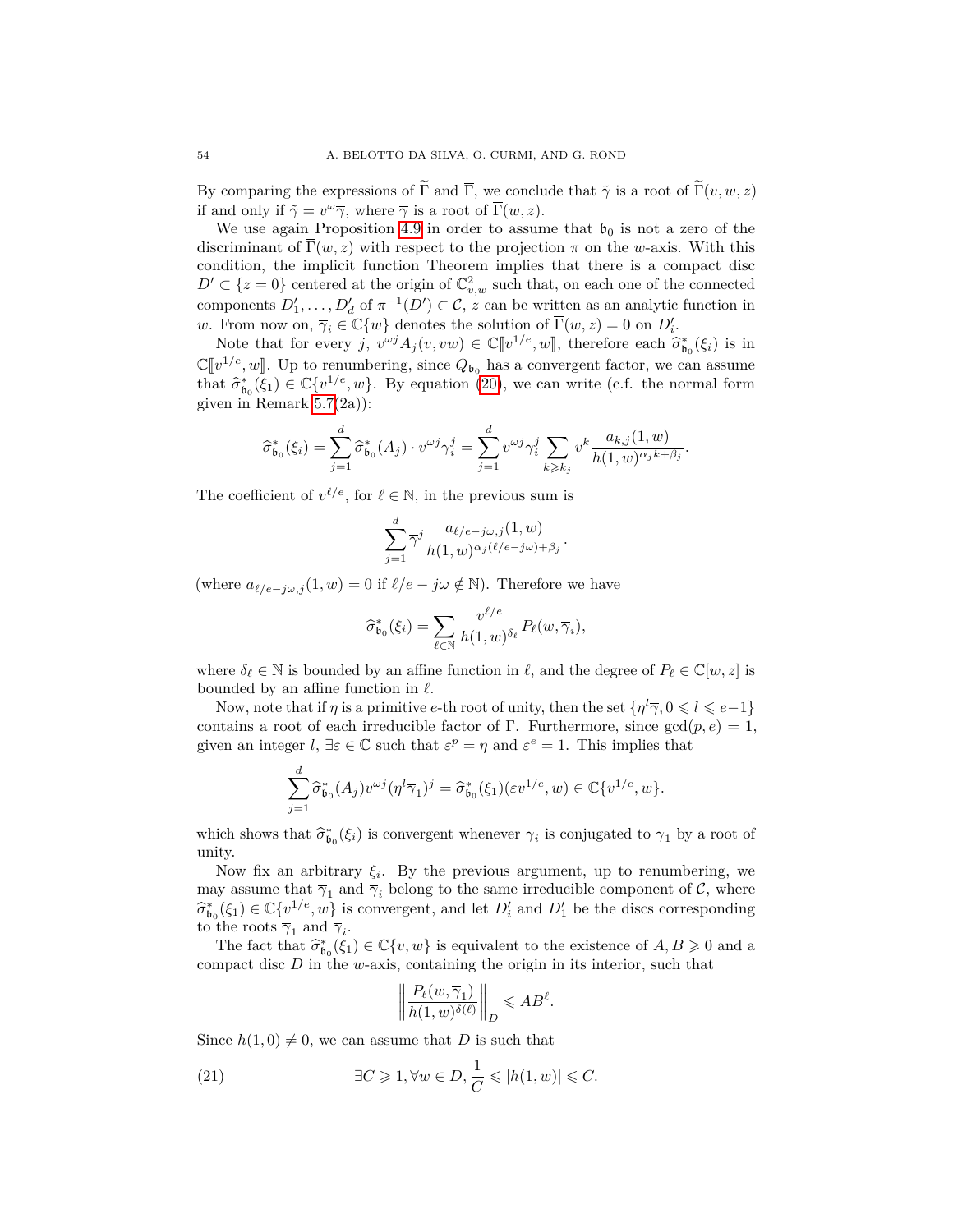In particular we have

$$
||P_{\ell}(w,\overline{\gamma})||_{D} \leqslant AB^{\ell}C^{\delta(\ell)}.
$$

Even if it means shrinking *D*, we may suppose furthermore that  $D \subset D'$ . Denote by  $D_1 \subset D'_1, \ldots, D_d \subset D'_d$  the connected components of  $\pi^{-1}(D)$ . Let  $D_i$  be the connected component of  $\pi^{-1}(D)$  such that  $(w, \overline{\gamma}_i) \in D_i$ . Then  $||P_{\ell}(w, \overline{\gamma}_i)||_D$  =  $||P_{\ell}(w, z)||_{D_i}$ . Since  $D_1$  and  $D_i$  are in the same irreducible component of  $\mathcal{C}$ , Lemma [5.36](#page-50-0) states the existence of a constant  $M \geq 1$  such that

$$
||P_n(w, z)||_{D_i} \leqslant M^{\deg(P_n)} ||P_n(w, z)||_{D_1}.
$$

Finally, we conclude that

$$
||P_n(w, \overline{\gamma}_i)||_D = ||P_n(w, z)||_{D_i} \leqslant M^{\deg(P_\ell)} AB^{\ell} C^{\delta(\ell)},
$$

and, by [\(21\)](#page-53-0),

$$
\left\| \frac{P_{\ell}(w,\gamma_i)}{h(1,w)^{\delta(\ell)}} \right\|_{D} \leqslant M^{\deg(P_{\ell})} AB^{\ell} C^{2\delta(\ell)}.
$$

Therefore, because  $deg(P_\ell)$  and  $\delta(\ell)$  are bounded by affine functions, we conclude that  $\hat{\sigma}(\xi_i) \in \mathbb{C}\{v, w\}$ , for any *i*. Since the choice of  $\xi_i$  was arbitrary, we conclude that  $Q_{\mathfrak{b}_0} \in \mathbb{C}\{v,w\}[y]$ . Thanks to the assumption that  $\mathfrak{b}_0$  is not on the strict transform of  $\{h = 0\}$ , Lemma [5.14](#page-33-2) implies that  $Q_i \in \mathbb{P}_h\{\mathbf{x}\}[y]$ .

Therefore, we can identify convergent factors of  $P$  and of  $P_{\mathfrak{b}}$ , for every  $\mathfrak b$  outside of a discrete subset of  $F_r^{(1)}$ . In other words, if  $Q$  is the maximal convergent factor of *P*, then  $Q_{\mathfrak{b}}$  is the maximal convergent factor of  $P_{\mathfrak{b}}$ , for every  $\mathfrak{b} \in F_r^{(1)}$  outside of a discrete subset of  $F_r^{(1)}$ . We conclude easily via Proposition [4.9.](#page-24-2)

## 6. Applications and variations

In this section we prove the results announced in §§[1.2.](#page-4-1)

<span id="page-54-0"></span>6.1. **Proof of Theorem [1.6.](#page-4-0)** Let us assume that  $r(\varphi) = r^{\mathcal{F}}(\varphi) = r^{\mathcal{A}}(\varphi)$ . By replacing *A* by  $\frac{A}{\text{Ker}(\varphi)}$  we may assume that  $\varphi$  is injective. Thus  $r(\varphi) = r^{\mathcal{F}}(\varphi) =$  $r^{\mathcal{A}}(\varphi) = \dim(A)$ . Let  $f \in \widehat{\varphi}(A) \cap B$ . We may assume that  $f(0) = 0$  by replacing  $f$ by  $f - f(0)$ . We define a new morphism  $\psi : \frac{\mathbb{C}\{\mathbf{x},z\}}{I\mathbb{C}\{\mathbf{x},z\}} \longrightarrow B$ , where  $A = \frac{\mathbb{C}\{\mathbf{x}\}}{I}$  $\frac{d}{I}$  and *z* is a new indeterminate, by

$$
\psi(g(\mathbf{x}, z)) = g(\varphi(x_1), \dots, \varphi(x_n), f)) \text{ for any } g \in \frac{\mathbb{C}\{\mathbf{x}, z\}}{I\mathbb{C}\{\mathbf{x}, z\}}
$$

*.*

Since  $\psi_{|A} = \varphi$ , we have  $r(\psi) \geq r(\varphi)$ . Since  $f \in \widehat{\varphi}(\widehat{A})$ , there exist  $h \in \widehat{A}$  such that  $\widehat{\varphi}(h) = f$ . Thus  $z - h \in \text{Ker}(\widehat{\psi})$ . In fact, by the Weierstrass division Theorem, every element of Ker $(\widehat{\psi})$  is equal to an element of  $\widehat{A}$  modulo ( $z - h$ ). But, because  $Ker(\psi) \cap A = Ker(\widehat{\varphi}) = (0)$ , we have that  $Ker(\psi) = (z - h)$ . In particular the injection  $\widehat{A} \longrightarrow \frac{\mathbb{C}[\mathbf{x}, z] \cdot \mathbb{C}[\mathbf{x}, z]}{I\mathbb{C}[\mathbf{x}, z] + \text{Ker}(\widehat{\psi})}$  is an isomorphism, thus  $\mathbf{r}^{\mathcal{F}}(\psi) = \mathbf{r}^{\mathcal{F}}(\varphi) = \mathbf{r}(\varphi)$ .<br>Finally since  $\mathbf{r}^{\mathcal{F}}(\psi) \geq \mathbf{r}(\psi)$  we get  $\mathbf{r}^{\mathcal{F}}(\psi$ Finally, since  $r^{\mathcal{F}}(\psi) \geq r(\psi)$ , we get  $r^{\mathcal{F}}(\psi) = r(\psi)$ , hence  $r^{\mathcal{F}}(\psi) = r^{\mathcal{A}}(\psi)$ , by Theorem [1.4.](#page-3-1) Therefore, by Proposition [2.1](#page-10-2) we have that  $\text{Ker}(\psi) \cdot \hat{C} = \text{Ker}(\psi)$ . Thus, if  $f \in \mathbb{C}\{\mathbf{x}, z\}$  is a generator of  $\text{Ker}(\psi)$ , there is a unit  $U(\mathbf{x}, z)$  such that  $f = U(\mathbf{x}, z)(z - h)$ . But, by the unicity in the Weierstrass preparation Theorem, we have that *u* and  $z - h$  are convergent, hence  $h \in A$ . This proves that  $\varphi$  is strongly injective.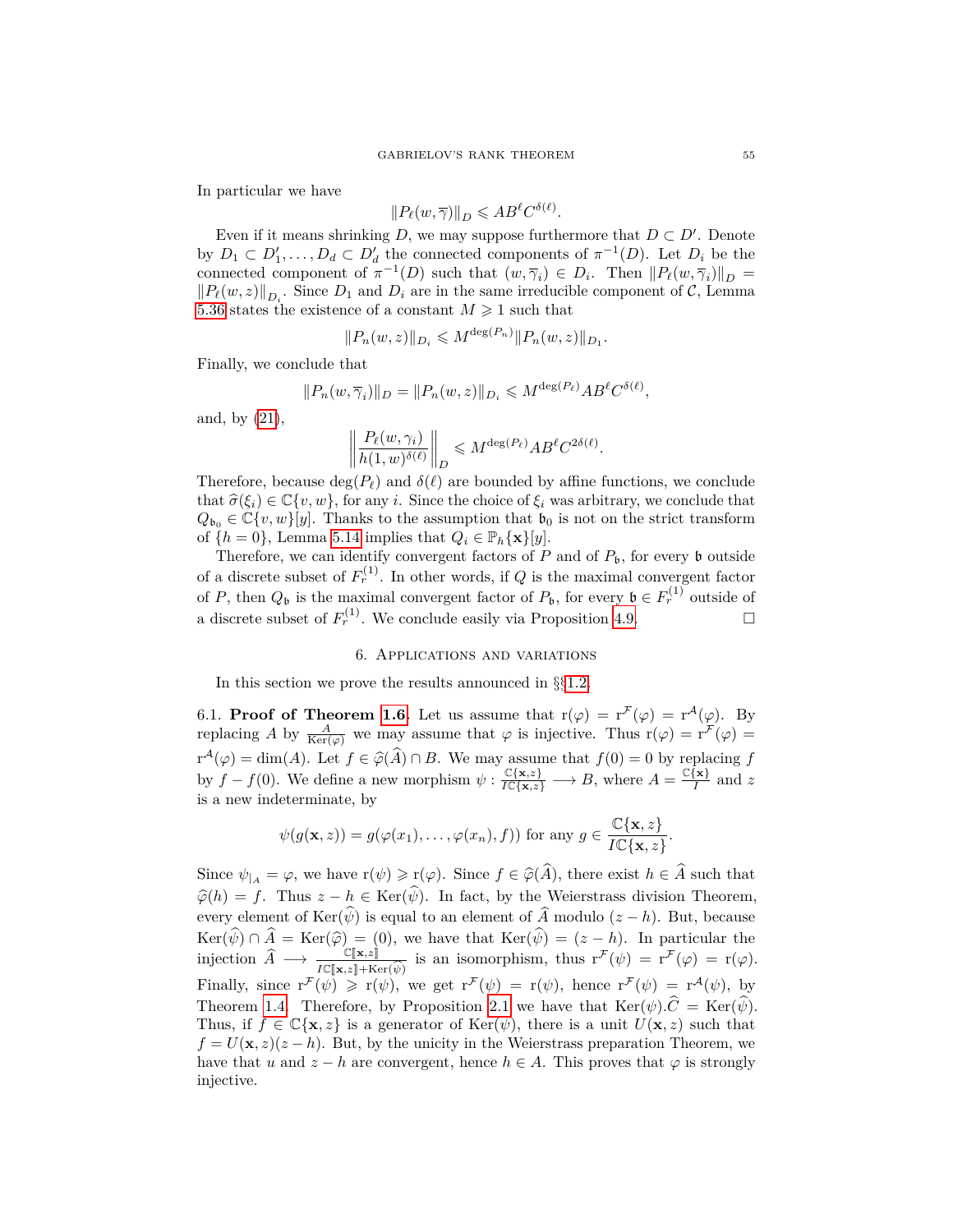On the other hand, assume that  $\varphi$  strongly injective. There exists a finite injective morphism  $\mathbb{C}\{\mathbf{x}\} \longrightarrow A$  (by the Noether normalization Lemma) and an injective morphism of maximal rank  $B \longrightarrow \mathbb{C}\{\mathbf{y}\}\)$  (by resolution of singularities). Hence, if we denote by  $\psi$  the induced morphism  $\mathbb{C}\{\mathbf{x}\} \longrightarrow \mathbb{C}\{\mathbf{y}\}$ , by Proposition [2.2,](#page-11-1)  $\mathbf{r}(\psi) = \mathbf{r}(\varphi)$ and  $r^{\mathcal{F}}(\psi) = r^{\mathcal{F}}(\varphi)$  and  $\psi$  is strongly injective. Therefore we are exactly in the situation of [\[EH77,](#page-60-6) Theorem 1.2] that asserts that  $r(\psi) = r^{\mathcal{F}}(\psi) = r^{\mathcal{A}}(\psi)$ .

<span id="page-55-0"></span>6.2. **Proof of Theorem [1.7.](#page-5-0)** In what follows, we prove that  $(I) \implies (II) \implies$  $(III) \implies (IV) \implies (I)$ . The Theorem immediately follows because  $(I)$  is Gabrielov's rank Theorem [1.4.](#page-3-1)

 $(I) \implies (II)$  By replacing A by  $\frac{A}{\text{Ker}(\varphi)}$  we may assume that  $\varphi$  is injective, thus  $r(\varphi) = \dim(A) = n$  by Theorem [1.6.](#page-4-0) By Lemma [2.3,](#page-11-0) there exists a finite injective morphism  $\mathbb{C}\{\mathbf{x}\} \longrightarrow A$  and an injective morphism of maximal rank  $B \longrightarrow \mathbb{C}\{\mathbf{y}\}.$ The induced morphism  $\mathbb{C}\{\mathbf{x}\} \longrightarrow \mathbb{C}\{\mathbf{y}\}\$ is strongly injective, since  $\varphi$  is strongly injective, and f is integral over  $\mathbb{C}[\mathbf{x}]$ . Thus we may assume that  $A = \mathbb{C}\{\mathbf{x}\}\$  and  $B = \mathbb{C}\{\mathbf{y}\}.$ 

Let  $P(\mathbf{x}, z) \in \mathbb{C}[\![\mathbf{x}]\!][z]$  be the minimal polynomial of f over  $\mathbb{C}[\![\mathbf{x}]\!]$ . By replacing *f* by  $f - f(0)$  we may assume that  $f \in (\mathbf{y}) \mathbb{C} \{ \mathbf{y} \}$ . Consider the morphism  $\psi$ :  $\mathbb{C}\{\mathbf{x},z\} \longrightarrow \mathbb{C}\{\mathbf{y}\}\$  defined by

 $\psi(h(\mathbf{x}, z)) = h(\varphi(x_1), \dots, \varphi(x_n), f)$  for any  $h \in \mathbb{C}\{\mathbf{x}, z\}$ .

Then  $\mathbf{r}^{\mathcal{F}}(\psi) = \mathbf{r}^{\mathcal{F}}(\varphi) = n$  since  $P(z) \in \text{Ker}(\widehat{\psi})$ . Hence, because  $\mathbf{r}^{\mathcal{F}}(\psi) \geqslant \mathbf{r}(\psi) \geqslant \mathbf{r}(\varphi)$ , we have  $r(\psi) = n$ . Thus, by  $(I)$ ,  $r^{\mathcal{A}}(\psi) = n$  so  $Ker(\psi)$  is a height one prime ideal, thus a principal ideal by [\[Mat89,](#page-60-11) Theorem 20.1]. Let  $Q \in \mathbb{C}\{\mathbf{x}, z\}$  be a generator of Ker( $\psi$ ). Then *Q* is a generator of Ker( $\hat{\psi}$ ) and *Q* divides *P* in  $\mathbb{C}[\mathbf{x}, z]$ . Moreover  $P(0, z) \neq 0$  since  $P(\mathbf{x}, z)$  is a monic polynomial in *z*. Thus  $Q(0, z) \neq 0$  and, by the Weierstrass preparation Theorem, there exists a unit  $U(\mathbf{x}, z) \in \mathbb{C}\{\mathbf{x}, z\}$  such that *UQ* is a monic polynomial in *z*. But  $UQ \in \text{Ker}(\psi)$ , i.e.  $(UQ)(\varphi(\mathbf{x}), f) = 0$ , thus *f* is integral over  $\mathbb{C}\{\mathbf{x}\}.$ 

 $(II) \implies (III)$  First of all, we may assume that f is irreducible. Then we apply the result to each irreducible divisor of *f*. Let  $A = \mathbb{C}\{\mathbf{x}\}\$  and  $B = \mathbb{C}\{\mathbf{x},t\}/(f)$ . We have  $fg = a_0(\mathbf{x}) + a_1(\mathbf{x})t + \cdots + a_d(\mathbf{x})t^d$  where the  $a_i$  are in  $\mathbb{C}[\mathbf{x}]$ . There is a sequence of quadratic transformations  $\tau = \tau$ , a contract  $\mathbb{C}[\mathbf{x}]$  with such that sequence of quadratic transformations  $\tau = \sigma_k \circ \cdots \circ \sigma_1 : \mathbb{C}\{\mathbf{x}\} \longrightarrow \mathbb{C}\{\mathbf{x}\}\$  such that  $\tau(a_d(\mathbf{x})) = \mathbf{x}^\alpha U(\mathbf{x})$  for some unit  $U(\mathbf{x}) \in \mathbb{C}[\![\mathbf{x}]\!]$ . Thus

$$
\tau(f)\tau(g) = \tau(a_0(\mathbf{x})) + \tau(a_1(\mathbf{x}))t + \cdots + \mathbf{x}^{\alpha}U(\mathbf{x})t^d.
$$

Therefore

<span id="page-55-1"></span>(22) 
$$
\mathbf{x}^{(d-1)\alpha}U^{-1}\tau(f)\tau(g) =
$$

$$
y^d + U^{-1}\tau(a_{d-1})y^{d-1} + U^{-1}x^{\alpha}\tau(a_{d-1})y^{d-2} + \dots + U^{-1}x^{(d-1)\alpha}\tau(a_0)
$$

where  $y := \mathbf{x}^{\alpha}t$ . Let  $k \in \mathbb{C}\{\mathbf{x},t\}$  be a prime divisor of  $\tau(f)$ . Then  $y \in \mathbb{C}\{\mathbf{x},t\}/(k)$ is integral over  $\mathbb{C}[\![\mathbf{x}]\!]$  by [\(22\)](#page-55-1). But the composed morphism

$$
\mathbb{C}\{\mathbf{x}\} \longrightarrow \mathbb{C}\{\mathbf{x},t\}/(f) \xrightarrow{\tau} \mathbb{C}\{\mathbf{x},t\}(k)
$$

has maximal rank, thus *y* is integral over  $\mathbb{C}\{\mathbf{x}\}\$  by  $(II)$ , and *t* is algebraic over  $\mathbb{C}\{\mathbf{x}\}.$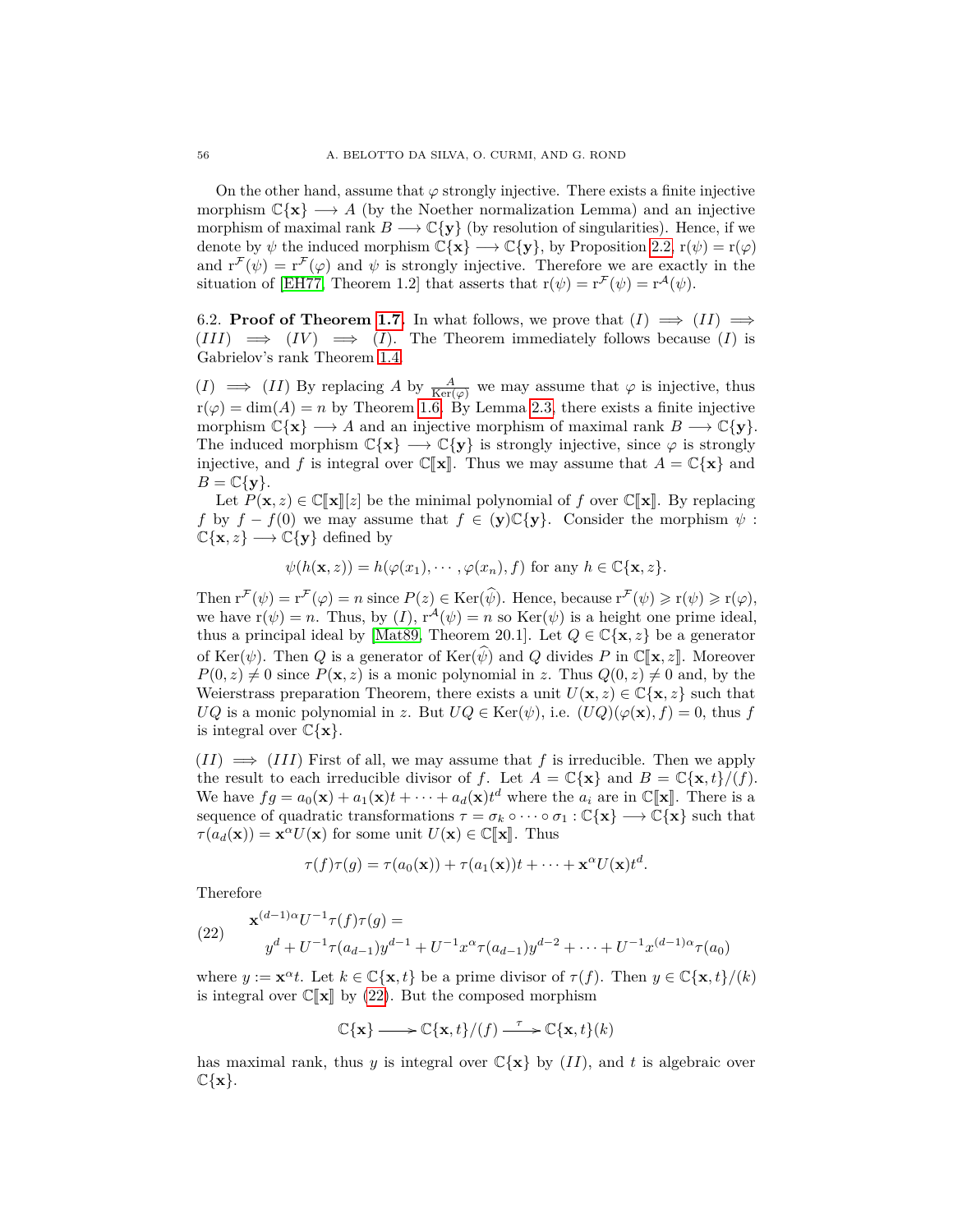$(III) \implies (IV)$  Let  $P(\mathbf{x}, t) \in \mathbb{C}[\mathbf{x}][t]$  be a nonzero polynomial in t such that  $P(\mathbf{x}, f) = 0$  mod.  $(x_1 - x_2z)$ . This means that there exists a formal power series  $g \in \mathbb{C}[\![\mathbf{x}, z]\!]$  such that

$$
P(\mathbf{x}, f(\mathbf{x}, z)) + (x_1 - x_2 z)g(\mathbf{x}, z) = 0.
$$

We remark that, because f is algebraic over  $A, f + \lambda z$  is algebraic over A for any  $\lambda \in \mathbb{C}$  and, if  $\deg_t(P) = d$ , the polynomial

$$
T(\mathbf{x},t) := x_2^d P(\mathbf{x},t - \lambda x_1/x_2) \in \mathbb{C}[\![\mathbf{x}]\!][t]
$$

is a vanishing polynomial of  $f + \lambda z$ . Let us choose  $\lambda \in \mathbb{C}$  such that if

$$
h := f + \lambda z
$$

then  $h(0, z)$  is a nonzero power series of order 1. We define  $I := (t - h(\mathbf{x}, z), x_1 - x_2 z)$ as an ideal of  $\mathbb{C}\{\mathbf{x}, t, z\}$ . The ideal *I* is prime since  $\mathbb{C}\{\mathbf{x}, t, z\}/I \simeq \mathbb{C}\{x_2, \ldots, x_n, z\}$ , and  $\text{ht}(I) = 2$  since it is generated by two coprime elements.

By the Weierstrass division Theorem

$$
t - h(\mathbf{x}, z) = U(\mathbf{x}, z, t)(z + h'(\mathbf{x}, t))
$$

for some unit  $U(\mathbf{x}, z, t) \in \mathbb{C}\{\mathbf{x}, z, t\}$  and  $h'(\mathbf{x}, t) \in \mathbb{C}\{\mathbf{x}, t\}$ . Thus

$$
I = (z + h'(\mathbf{x}, t), x_1 - x_2 z).
$$

Since  $z + h'(\mathbf{x}, t)$  and  $x_1 - x_2z$  are coprime polynomials,  $I_1 := I \cap \mathbb{C}\{\mathbf{x}, t\} \neq (0)$ . Moreover  $I_1$  is a height one prime ideal so it is principal since  $\mathbb{C}\{\mathbf{x},t\}$  is a unique factorization domain. Let  $Q(\mathbf{x}, t)$  denote a generator of  $I_1$ ,  $Q(\mathbf{x}, t) = x_1 + x_2 h'(\mathbf{x}, t)$ . By the Weierstrass preparation Theorem we may assume that

$$
Q = x_1 + k(x_2, \ldots, x_n, t)
$$

for some  $k \in \mathbb{C}\{x_2, \ldots, x_n, t\}$ . Moreover we can do the change of variables  $x_1 \mapsto$  $x_1 + k(x_2, \ldots, x_n, 0)$  and assume that *t* divides  $k(x_2, \ldots, x_n, t)$ .

On the other hand  $\widehat{I} \cap \mathbb{C}[\![\mathbf{x},t]\!]$  is also a height one prime ideal as for  $I_1$ , and  $\widehat{I}_1 \subset \widehat{I} \cap \mathbb{C}[\mathbf{x}, t]$ . But since  $I_1$  is prime,  $\widehat{I}_1$  is also prime and  $\widehat{I}_1 = \widehat{I} \cap \mathbb{C}[\mathbf{x}, t]$  because both have the same height. Hence *Q* is a generator of  $\widehat{I} \cap \mathbb{C}[\mathbf{x}, t]$ .

Since  $T(\mathbf{x}, h) = 0$  modulo  $(x_1 - x_2z)$ ,  $T(\mathbf{x}, t) \in \widehat{I} \cap \mathbb{C}[\![\mathbf{x}, t]\!]$ . Thus there is a formal power series  $R(\mathbf{x}, t)$  such that

$$
R(\mathbf{x},t)Q(\mathbf{x},t) = T(\mathbf{x},t) \in \mathbb{C}[\![\mathbf{x}]\!][t].
$$

But (*III*) allows us to assume that  $R(\mathbf{x}, t) \in \mathbb{C}\{x, t\}$  and  $\widetilde{T}(\mathbf{x}, t) := R(\mathbf{x}, t)Q(\mathbf{x}, t) \in$  $\mathbb{C}\{\mathbf{x}\}\$ [*t*]. Therefore,  $\widetilde{T}(\mathbf{x}, f + \lambda x_1/x_2) = 0$ , and *f* is algebraic over  $\mathbb{C}\{\mathbf{x}\}\$ . This proves  $(IV).$ 

 $(IV) \implies (I)$  We follow the beginning of the proof of Theorem [1.4:](#page-3-1) we argue by contradiction and assume that  $\varphi : \mathbb{C}\{x_1, x_2, x_3\} \longrightarrow \mathbb{C}\{u_1, u_2\}$  satisfies  $r(\varphi) =$  $r^{\mathcal{F}}(\varphi) = 2$  and  $r^{\mathcal{A}}(\varphi) = 3$ . We will replace, step by step, the morphism  $\varphi$  by another morphism  $\varphi'$  such that  $r(\varphi') = 2$  and  $Ker(\varphi')$  is generated by a Weierstrass polynomial in  $x_3$  and such that  $\varphi'$  has a particularly simple form.

First, we use Lemma [2.7](#page-13-0) to assume that  $\varphi(x_1) = u_1$  and  $\varphi(x_2) = u_1^{\alpha} u_2^{\beta} U(\mathbf{u})$  where  $U(\mathbf{u})$  is a unit in  $\mathbb{C}\{\mathbf{u}\}\text{.}$  Now let  $\sigma': \mathbb{C}\{\mathbf{u}\}\longrightarrow \mathbb{C}\{\mathbf{u}\}\text{ be defined by }\sigma'(u_1)=u_1^{\beta}$  and  $\sigma'(u_2) = u_1 u_2^{\alpha+1}$ . Then, we have

$$
\sigma' \circ \varphi(x_1) = u_1^{\beta}
$$
 and  $\sigma' \circ \varphi(x_2) = (u_1 u_2)^{\beta(\alpha+1)} V(\mathbf{u})$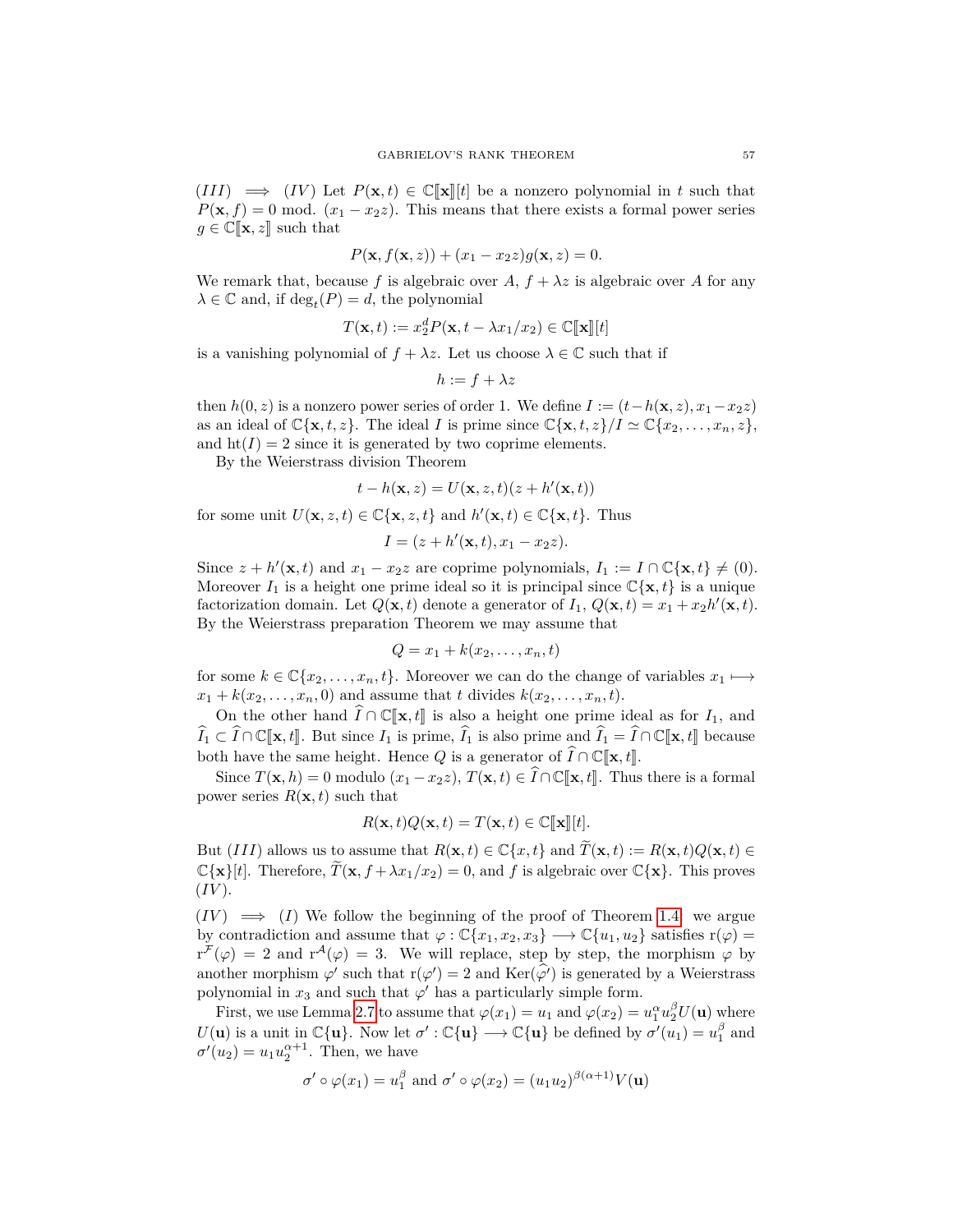for some unit  $V(\mathbf{u})$ . Therefore, up to ramification, we may assume that

$$
\varphi(x_1) = u_1 \text{ and } \varphi(x_2) = u_1 u_2.
$$

Let *P* be a generator of Ker( $\hat{\varphi}$ ). If we denote by  $f(u_1, u_2)$  the image of  $x_3$  by  $\varphi$ , we have

$$
P(u_1, u_1u_2, f(u_1, u_2)) = 0
$$

or

$$
f^{d}(u_1, u_2) + a_1(u_1, u_1u_2)f^{d-1}(u_1, u_2) + \cdots + a_d(u_1, u_1u_2) = 0
$$

or

$$
f^{d}(x_1,x_3)+a_1(x_1,x_2)f^{d-1}(x_1,x_3)+\cdots+a_d(x_1,x_2)=0
$$
 modulo  $(x_2-x_1x_3).$ 

Therefore, by  $(IV)$ , we may assume that the  $a_i$  are in  $\mathbb{C}\lbrace x_1, x_2 \rbrace$ . But this implies that  $\text{Ker}(\varphi) \neq (0)$  and  $r^{\mathcal{A}}(\varphi) < 3$  which is a contradiction. This proves (*I*).

<span id="page-57-1"></span>6.3. **Proof of Corollary [1.9.](#page-5-1)** As in the proof of  $(I) \implies (II)$  in Theorem [1.7,](#page-5-0) we can assume that  $\varphi$  is injective, and  $\varphi: \mathbb{C}\{\mathbf{x}\} \to \mathbb{C}\{\mathbf{y}\}\)$ . Since f is algebraic, there is a nonzero polynomial  $P(\mathbf{x}, z) \in \mathbb{C}[\![\mathbf{x}]\!][z]$  in the kernel of  $\widehat{\psi}$ , where  $\psi$  is given by<br> $\psi : \mathbb{C}\{\mathbf{x}, z\} \longrightarrow \mathbb{C}\{\mathbf{v}\}\$ 

$$
\psi: \begin{array}{ccc} \mathbb{C}\{\mathbf{x},z\} & \longrightarrow & \mathbb{C}\{\mathbf{y}\} \\ h(\mathbf{x},z) & \longmapsto & h(\varphi(\mathbf{x}),f) \end{array}
$$

Once again as in the proof of  $(I) \implies (II)$  in Theorem [1.7,](#page-5-0) Ker( $\psi$ ) is a nonzero principal ideal. Let  $Q \in \text{Ker}(\psi)$ . Since  $Q \in \text{Ker}(\widehat{\psi})$ , there is a formal power series *q* such that  $gQ = P \in \mathbb{C}[\mathbf{x}][z]$ . Then, by Theorem [1.7\(](#page-5-0)*III*) there is  $h \in \mathbb{C}\{\mathbf{x}, z\}$  such that  $hQ \in \mathbb{C}\{\mathbf{x}\}\left[\mathbf{z}\right]$ . Moreover  $hQ \in \text{Ker}(\psi)$ , which proves that f is integral over  $\mathbb{C}\{\mathbf{x}\}.$ 

<span id="page-57-2"></span>6.4. **Proof of Theorem [1.15.](#page-8-0)** If  $f(x_1^{\frac{1}{d}}, \ldots, x_n^{\frac{1}{d}}) \in \mathbb{C} \{\sigma \cap \frac{1}{d} \mathbb{Z}^n\}$  is a root of  $P(\mathbf{x}, z)$ , then  $f(\mathbf{x})$  is a root of  $P(\mathbf{x}^d, z)$ . Let  $Q(z)$  be the monic irreducible factor of  $P(\mathbf{x}^d, z)$ in  $\mathbb{C}[\![\mathbf{x}]\!][z]$  having  $f(\mathbf{x})$  as a root. Since  $\sigma$  is strongly convex, there exists an invertible linear map  $L : \mathbb{Z}^n \longrightarrow \mathbb{Z}^n$  with positive coefficients such that  $L(\sigma) \subset \mathbb{R}^n_{\geq 0}$ . Let  $(l_{i,j})_{i,j}$  be the matrix of *L*. Then, since *L* is the product of elementary matrices, the morphism  $\tau : \mathbb{C}\{\mathbf{x}\} \longrightarrow \mathbb{C}\{\mathbf{x}\}\$  defined by  $\tau(x_i) := x_1^{l_{1,i}} \cdots x_n^{l_{n,i}}$  for  $1 \leqslant i \leqslant n$  is a composition of the map  $\pi$  defined by  $\pi(x_1) = x_1x_2, \pi(x_i) = x_i$  for  $i \geq 2$ , and of the maps permuting the variables  $x_1, \ldots, x_n$ . Since  $f(\mathbf{x})$  is a root of  $Q(z)$  then  $\tau(f(\mathbf{x})) = f(\tau(\mathbf{x}))$  is integral over  $\tau(\mathbb{C}[\![\mathbf{x}]\!])$ . Thus, by Theorem [1.7\(](#page-5-0)II),  $f(\tau(\mathbf{x}))$  is integral over  $\tau(\mathbb{C}\{\mathbf{x}\})$  and the coefficients of  $Q(z)$  are convergent power series.

Then the factors of  $P(\mathbf{x}^d, z)$  are the polynomials  $Q(\xi_1 x_1, \ldots, \xi_n x_n, z)$  for any *d*-th roots of the unity  $\xi_1, \ldots, \xi_n$  and they are in  $\mathbb{C}\{\mathbf{x}\}[z]$ . Thus the coefficients of  $P(\mathbf{x}^d, z)$  are convergent power series and the coefficients of  $P(\mathbf{x}, z)$  also.

# 7. The Abhyankar-Jung Theorem

<span id="page-57-0"></span>**Abhyankar-Jung Theorem** ([\[Ju08,](#page-60-26) [Ab55\]](#page-59-14))**.** *Let* K *be an algebraically closed field of characteristic zero.* Let  $P(y) \in K[\![\mathbf{x}]\!] [y]$  *be a monic polynomial in y of degree d such that*  $\Delta_P = \mathbf{x}^\alpha u(\mathbf{x})$  *where*  $u(0) \neq 0$ *. Then the roots of*  $P(y)$  *are in*  $\mathbb{K}[\mathbf{x}^{1/d}].$ 

In the case of holomorphic polynomials, the Theorem admits a very simple proof based on the local monodromy of solutions of the polynomial *P* (this is in fact the original proof of Jung [\[Ju08\]](#page-60-26), even if he stated the theorem only for the ring of convergent power series in 2 indeterminates). The formal case is much more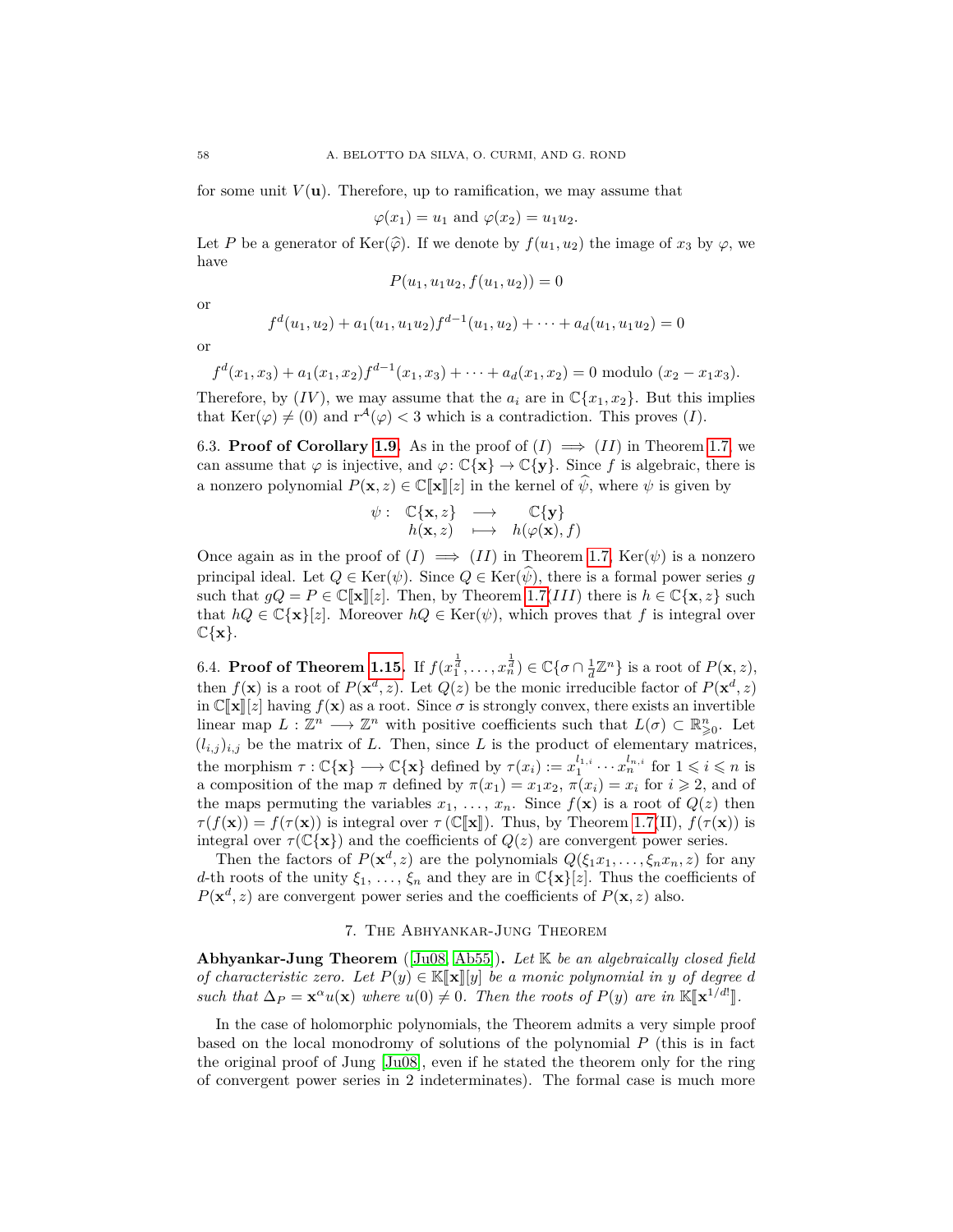involved, since the same geometrical arguments are unavailable. The first proof of the general case is due to Abhyankar [\[Ab55\]](#page-59-14). Kiyek and Vicente gave a modern proof of this result [\[KV04\]](#page-60-27) and, recently, Parusiński and the third author have provided a more direct proof reducing the general case to the complex case, via the Lefschetz Principle [\[PR12\]](#page-61-13). In this section, we provide a new and very short proof of the Abhyankar-Jung Theorem, in all of its generality, following the techniques developed in § [5.4](#page-44-0) (and based on the Lefschetz Principle).

*Proof of the Abhyankar-Jung Theorem.* We will prove this result in three steps: first the case where  $P(y) \in \mathbb{C} \{ \mathbf{x} \} [y]$ , then the case where  $P(y) \in \mathbb{C} [\![\mathbf{x}]\!] [y]$ , and finally the general case.

*Step I:* Assume that  $P(y) \in \mathbb{C}\{\mathbf{x}\}[y]$ . Let  $\varepsilon > 0$  be such that the coefficients of  $P(y)$ are analytic on an open neighbourhood of the closure of  $D_{\varepsilon}^{n} := \{ \mathbf{x} \in \mathbb{C}^{n} \mid |x_{i}| < \varepsilon \}$  $\epsilon$ ,  $\forall i$ . The projection map  $\varphi : V := \{(\mathbf{x}, y) \in \mathbb{C}^{n+1} \mid P(\mathbf{x}, y) = 0\} \longrightarrow \mathbb{C}^n \times \{0\}$ is a branched covering, and its restriction over  $U := D_{\varepsilon}^n \setminus \{x_1 \cdots x_n = 0\}$  is a finite covering of degree *d*.

Let  $\mathfrak{a} \in U$ . We have  $\pi_1(U, \mathfrak{a}) = \mathbb{Z}^n$ . Therefore

$$
(d!{\mathbb Z})^n \subset \varphi_*(\pi_1(V \cap \varphi^{-1}(U), \mathfrak{b})).
$$

But the map

$$
\rho: \mathbf{x} \in (D^*_{\varepsilon^{1/d!}})^n \longmapsto \mathbf{x}^{d!}
$$

satisfies  $\rho^*(\pi((D^*_{\varepsilon^{1/d!}})^n)) = (d! \mathbb{Z})^n$ . Thus by pulling back the covering by  $\rho$ , the cover has no monodromy, thus  $P(x^{d}, y)$  factors into linear factors. The polynomial  $P(\mathbf{x}^{d}, y)$  being monic, its roots  $\xi_i(\mathbf{x})$  are bounded near the origin. Therefore, by the Riemann Removable Singularity Theorem, they extend to analytic functions in a neighborhood of the origin.

*Step II:* Now suppose that  $P(y) \in \mathbb{C}[\![\mathbf{x}]\!][y]$ , and  $\Delta_P = \mathbf{x}^\alpha u(\mathbf{x})$ . We denote by  $\overline{\mathbb{K}}$  and algebraic glocum of the field  $\mathcal{C}(\mathbf{x})$ . The valuation and an  $\mathcal{C}(\mathbf{x})$  artends on  $\overline{\mathbb{K}}$  and algebraic closure of the field  $\mathbb{C}(\mathbf{x})$ . The valuation ord on  $\mathbb{C}(\mathbf{x})$  extends on  $\overline{\mathbb{K}}$ , and this extension is again denoted by ord. Denote by  $\xi_1, \ldots, \xi_d$  the roots of  $P(y)$  in  $\overline{\mathbb{K}}$ . If  $P(y) = y^d + a_1(x)y^{d-1} + \cdots + a_d(x)$ , there is a universal polynomial  $\Delta =$ 

 $\Delta(A_1, \ldots, A_d) \in \mathbb{Q}[A_1, \ldots, A_d]$ , such that  $\Delta_P = \Delta(a_1, \ldots, a_d)$ . Now we apply Artin approximation Theorem: for every integer *c*, there are

 $a_{c,1}(\mathbf{x}), \ldots, a_{c,d}(\mathbf{x}), u_c(\mathbf{x}) \in \mathbb{C} \{\mathbf{x}\}\$  such that

$$
\Delta(a_{c,1},\ldots,a_{c,d}) = \mathbf{x}^{\alpha}u_c(\mathbf{x})
$$

and  $a_i - a_{c,i}$ ,  $u - u_c \in (\mathbf{x})^c$ . In particular, for  $c \geq 1$ , we have  $u_c(0) \neq 0$ . We set  $P_c(y) = y^d + \sum_{i=1}^d a_{c,i}(x) y^{d-i}$ . By Step I, there exist  $\xi_{c,1}, \ldots, \xi_{c,d} \in \mathbb{C} {\{\mathbf{x}^{1/d!}\}}$  such that

$$
P_c(y) = \prod_{i=1}^d (y - \xi_{c,i}).
$$

By Lemma [5.34,](#page-46-1) after renumbering the  $\xi_{c,i}$  we may assume that ord( $\xi_{c,i} - \xi_c$ ) goes to infinity. Therefore  $\xi_c \in \mathbb{C}[\mathbf{x}^{1/d}$ , and the result is proved.

*Step III:* Finally, in the general case, we denote by  $\mathbb{K}_0$  the subfield of  $\mathbb{K}$  generated by all the coefficients of the series defining  $P(y)$ . Such a field  $\mathbb{K}_0$  can be embedded in  $\mathbb{C}$ , because  $\mathbb{Q} \longrightarrow \mathbb{K}_0$  is a field extension of finite or countable degree, while the degree of  $\mathbb{Q} \longrightarrow \mathbb{C}$  is uncountable and  $\mathbb{C}$  is algebraically closed. We denote by *ι* this embedding. Then, by the previous case, the roots of  $P(y)$  are in  $\mathbb{C}[\mathbf{x}^{1/d}]$ . Let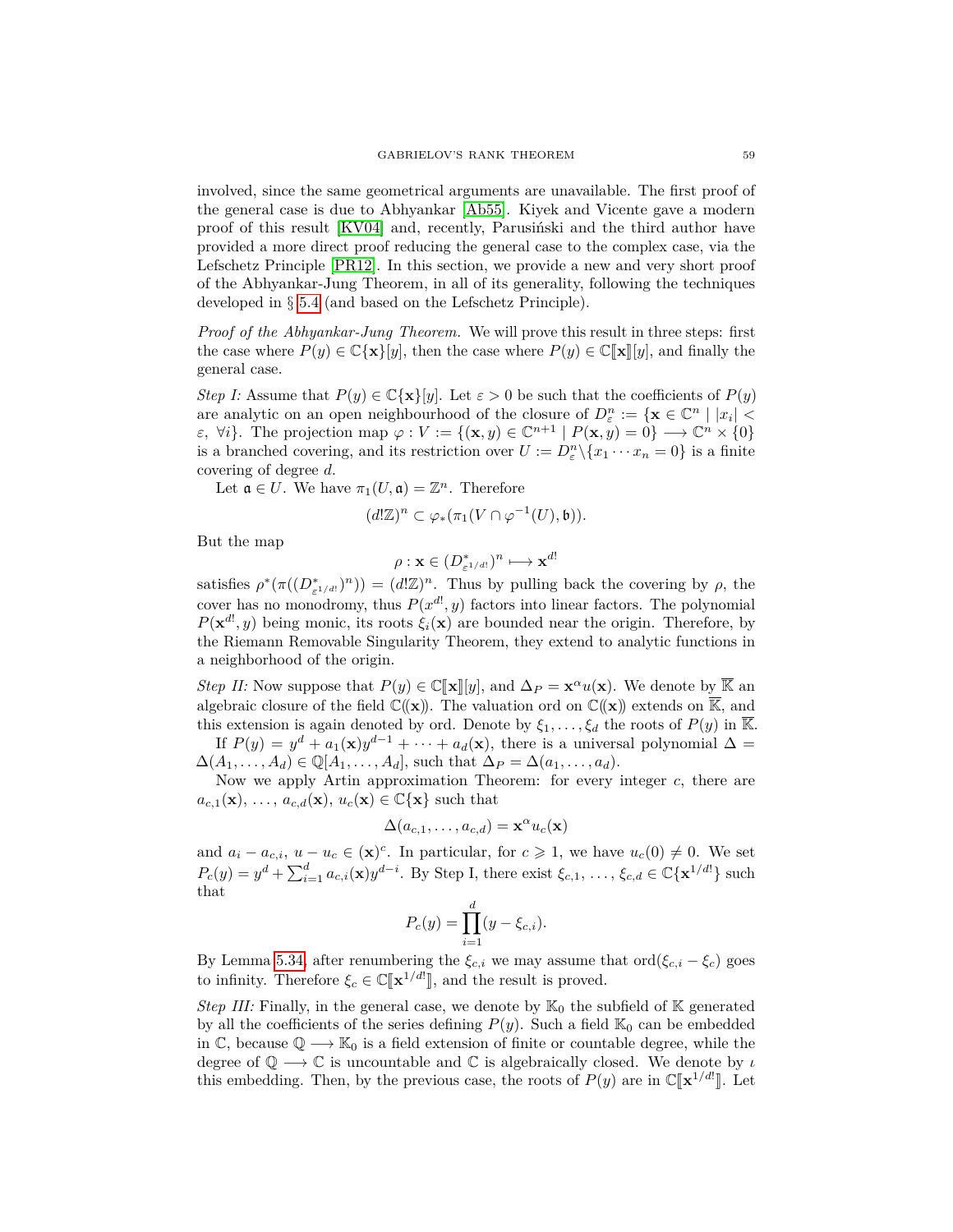$\mathbb{K}_1$  be the subfield of  $\mathbb{C}$  generated by  $\iota(\mathbb{K}_0)$  and the coefficients of the roots of  $P(y)$ in  $\mathbb{C}[\mathbf{x}^{1/d}]$ . Then, there is an embedding of  $\mathbb{K}_1$  in  $\mathbb{K}$  whose restriction to  $\iota(\mathbb{K}_0)$  is  $\iota^{-1}$ , because the degree of  $\iota(\mathbb{K}_0) \longrightarrow \mathbb{K}_1$  is 0 (by Lemma [7.1](#page-59-15) given below), and K is algebraically closed.

<span id="page-59-15"></span>**Lemma 7.1.** *Let*  $K \subset \mathbb{L}$  *be two fields. Let*  $f \in \mathbb{L}[\mathbf{x}]$  *be algebraic over*  $K[\mathbf{x}]$ *. Let*  $\mathbb{K}_1$  *be the field extension of* K *generated by the coefficients of f. Then*  $\mathbb{K} \longrightarrow \mathbb{K}_1$  *is an algebraic field extension.*

*Proof.* This result is well-known (see for instance [\[Gi69\]](#page-60-28)). The proof goes as follows: we fix a monomial order on  $\mathbb{L}[\![\mathbf{x}]\!]$  such that every subset of  $\mathbb{N}^n$  has a minimal element.<br>For  $f := \sum_{\mathbf{r} \in \mathbb{N}} f \mathbf{x}^{\alpha} \in \mathbb{L}[\![\mathbf{x}]\!]$ , we set For  $f := \sum_{\alpha \in \mathbb{N}^n} f_{\alpha} \mathbf{x}^{\alpha} \in \mathbb{L}[\![\mathbf{x}]\!],$  we set

$$
\exp(f) := \min\{\alpha \in \mathbb{N}^n \mid f_\alpha \neq 0\}
$$
 and  $\text{in}(f) := f_{\exp(f)} \mathbf{x}^{\exp(f)}$ .

Assume that  $P(\mathbf{x}, f(\mathbf{x})) = 0$  where  $P(\mathbf{x}, y) \in \mathbb{K}[\![\mathbf{x}]\!][y]$  is nonzero. From this relation we obtain that  $\text{in}(f)$  is algebraic over  $\mathbb{K}[\mathbf{x}]$ , therefore  $f_{\exp(f)}$  is integral over K.<br>Then we replace  $f$  by  $f_{\text{out}}(f)$  and we replace  $\mathbb{K}$  by  $\mathbb{K}(f_{\text{out}})$ . The result follows Then we replace *f* by  $f - \text{in}(f)$  and we replace K by  $\mathbb{K}(f_{\exp(f)})$ . The result follows by induction.  $\Box$ 

### **REFERENCES**

- <span id="page-59-14"></span>[Ab55] S. Abhyankar, On the ramification of algebraic functions, *Amer. J. Math.*, **77**, (1955), 575-592.
- <span id="page-59-0"></span>[Ab64] S. S. Abhyankar, Local analytic geometry, (Pure and Applied Mathematics. 14.) New York-London: Academic Press, (1964).
- <span id="page-59-10"></span>[AM70] S. S. Abhyankar, T. T. Moh, A reduction theorem for divergent power series, *J. Reine Angew. Math.*, **241**, (1970), 27-33.
- <span id="page-59-11"></span>[AP70] S. S. Abhyankar, M. van der Put, Homomorphisms of analytic local rings, *J. Reine Angew. Math.*, **242**, (1970), 26-60.
- <span id="page-59-6"></span>[ABM08] J. Adamus, E. Bierstone, and P. D. Milman, Uniform Linear Bound in Chevalley's Lemma, *Canad. J. Math.*, Vol. 60 (4), (2008), 721-733.
- [Ar04] F. Aroca, Puiseux parametric equations of analytic sets, *Proc. Amer. Math. Soc.*, **132**, (2004), no. 10, 3035-3045.
- <span id="page-59-13"></span>[Ar68] M. Artin, On the solutions of analytic equations, *Invent. Math.*, **5**, (1968), 277-291.
- [Ar71] M. Artin, Algebraic spaces, Yale Mathematical Monographs, 3. Yale University Press, New Haven, Conn.-London, 1971.
- <span id="page-59-12"></span>[Be77] J. Becker, Exposé on a conjecture of Tougeron, *Annales de l'Institut Fourier*, **27**, no. 4, (1977), 9-27.
- <span id="page-59-9"></span>[BZ79] J. Becker and W. R. Zame, Applications of functional analysis to the solution of power series equations, *Math. Ann.*, **243**, (1979), 37-54.
- <span id="page-59-8"></span>[BdSB19] A. Belotto da Silva and E. Bierstone, Monomialization of a quasianalytic morphism, arXiv 1907.09502 [math.AG], 2019.
- <span id="page-59-3"></span>[BM87a] E. Bierstone and P. D. Milman, Relations among analytic functions I, *Ann. Inst. Fourier*, **37:1**, (1987), 187-239.
- <span id="page-59-4"></span>[BM87b] E. Bierstone and P. D. Milman, Relations among analytic functions II, *Ann. Inst. Fourier*, **37:2**, (1987), 49-77.
- <span id="page-59-1"></span>[BM82] E. Bierstone and P. D. Milman, Composite differentiable functions, *Ann. Math.*, **116**, (1982), 541-558.
- <span id="page-59-5"></span>[BM00] E. Bierstone and P. Milman, Subanalytic Geometry, Model Theory, Algebra, and Geometry. MSRI Publications. Volume 39, (2000).
- <span id="page-59-7"></span>[BP18] E. Bierstone and A. Parusiński, Global smoothing of a subanalytic set, *Duke Math. J.*, **167**, Number 16 (2018), 3115-3128.
- <span id="page-59-2"></span>[BS83] E. Bierstone and G. Schwarz, Continuous linear division and extension of *C*<sup>∞</sup> functions, *Duke Math. J.*, **50**, (1983), no. 1, 233–271.
- [Br86] M. D. Bronshtein, Division theorems in spaces of functions of finite smoothness and in Gevrey spaces, *Dokl. Akad. Nauk SSSR*, **289**, (1986), no. 5, 1039-1042.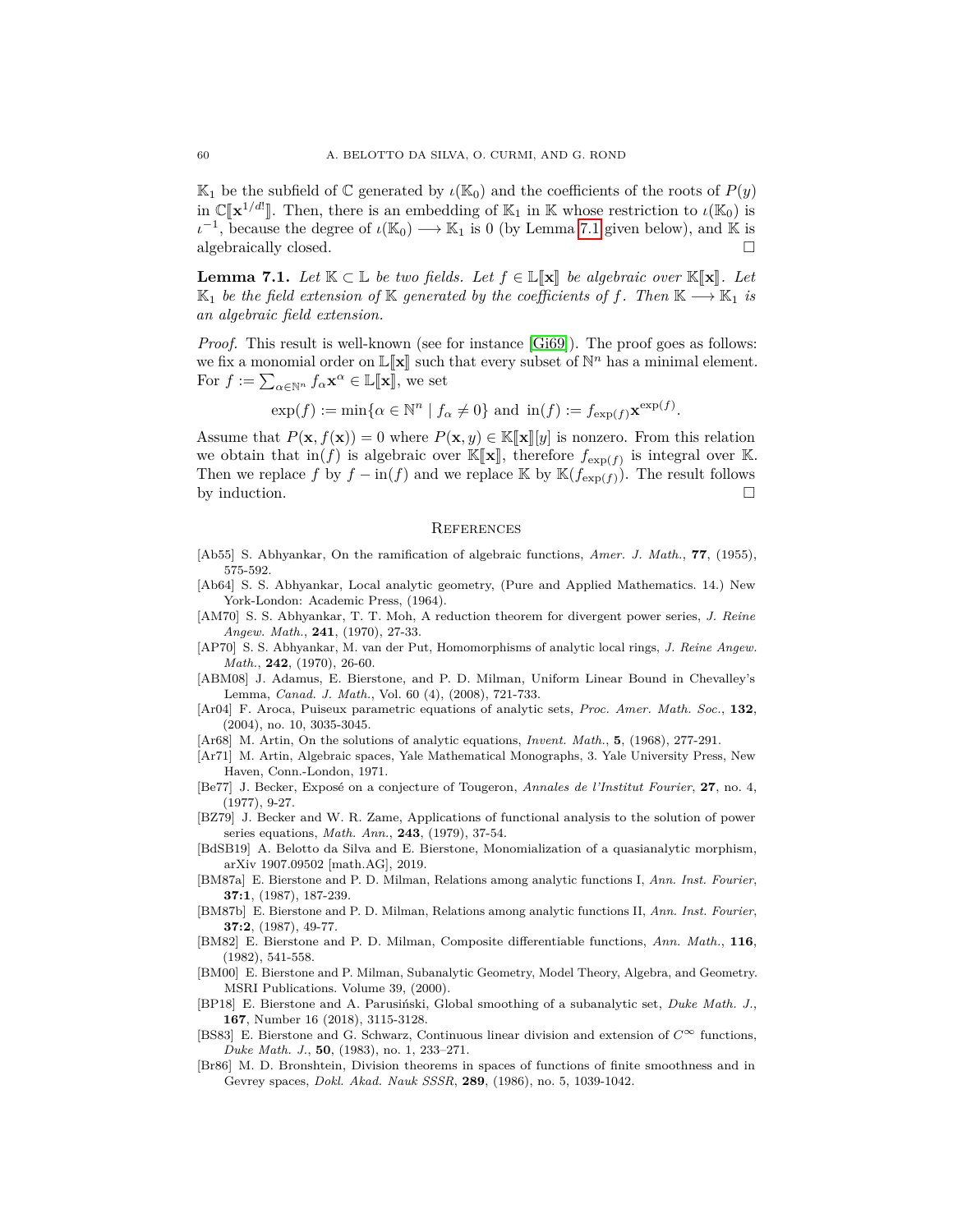- <span id="page-60-10"></span>[CCD13] F. Cano, D, Cerveau and J. Déserti, Théorie élémentaire des feuilletages holomorphes singuliers, Collection Echelles, Belin, 2013.
- <span id="page-60-13"></span>[CPR19] F.-J. Castro-Jiménez, D. Popescu, G. Rond, Linear nested Artin approximation Theorem for algebraic power series, *Manuscripta Math.*, **158**, 1-2, (2019), 55-73.
- <span id="page-60-8"></span>[CM82] D. Cerveau, J.-F. Mattei, Formes intégrables holomorphes singulières, *Astérisque*, **97**, Société Mathématique de France, Paris, (1982).
- <span id="page-60-0"></span>[Ch43] C. Chevalley, On the theory of local rings, *Ann. of Math.*, **44**, (1943), 690-708.
- <span id="page-60-21"></span>[Ch58] W. L. Chow, On the theorem of Bertini for local domains, *Proc. Nat. Acad. Sci. U.S.A.*, **44**, (1958), 580-584.
- [DL80] J. Denef, L. Lipshitz, Ultraproducts and Approximation in Local Rings II, *Math. Ann.*, **253**, (1980), 1-28.
- <span id="page-60-6"></span>[EH77] P. M. Eakin, G. A. Harris, When Φ(*f*) convergent implies *f* convergent, *Math. Ann.*, **229**, (1977), 201-210.
- <span id="page-60-22"></span>[Ei52] G. Eisenstein, Über eine allgemeine Eigenschaft der Reihen-Entwicklungen aller Algebraischen Funktionen, *Bericht Königl. Preuss. Akad. d. Wiss. Zu Berlin*, 441-443, (1852).
- <span id="page-60-2"></span>[Ga71] A. M. Gabrielov, The formal relations between analytic functions, *Funkcional. Anal. i Prilovzen*, **5**, (1971), 64-65.
- <span id="page-60-3"></span>[Ga73] A. M. Gabrielov, Formal relations among analytic functions, *Izv. Akad. Naut. SSSR*, **37**, (1973), 1056-1088.
- <span id="page-60-24"></span>[Ge52] A. O. Gel'fond, Transcendental and algebraic numbers, *Dover Publications*, Inc., New York, 1960.
- <span id="page-60-28"></span>[Gi69] R. Gilmer, Integral dependence in power series rings, *J. Algebra*, **11**, (1969), 488-502.
- <span id="page-60-16"></span>[Go00] P. D. González Pérez, Singularités quasi-ordinaires toriques et polyèdre de Newton du discriminant, *Canad. J. Math.*, **52**, (2000), no. 2, 348-368.
- <span id="page-60-1"></span>[Gr60] A. Grothendieck, Techniques de construction en géométrie analytique VI, *Séminaire Henri Cartan*, **13**, no. 1, (1960-61).
- <span id="page-60-18"></span>[Hi75] H. Hironaka, Flattening theorem in complex-analytic geometry, Amer. J. Math. 97 (1975), 503-547.
- <span id="page-60-17"></span>[Hi86] H. Hironaka, Local analytic dimensions of a subanalytic set, Proc. Japan Acad. Ser. A Math. Sci. 62 (1986), 73–75.
- <span id="page-60-9"></span>[Iz86] S. Izumi, Gabrielov's rank condition is equivalent to an inequality of reduced orders, *Math. Ann.*, **276**, (1986), 81-89.
- <span id="page-60-4"></span>[Iz89] S. Izumi, The rank condition and convergence of formal functions, *Duke Math. J.*, **59**, (1989), 241-264.
- <span id="page-60-20"></span>[dJPf00] T. de Jong, G. Pfister, Local Analytic Geometry, Vieweg 2000.
- <span id="page-60-26"></span>[Ju08] H. E. W. Jung, Darstellung der Funktionen eines algebraischen Körpers zweier unabhängiger Varänderlichen *x*, *y* in der Umbebung einer Stelle *x* = *a*, *y* = *b*. *J. Reine Angew. Math.*, **133**, (1908), 289-314.
- <span id="page-60-27"></span>[KV04] K. Kiyek, J. L. Vicente, On the Jung-Abhyankar theorem, *Arch. Math. (Basel)*, **83**, (2004), no. 2, 123-134.
- <span id="page-60-25"></span>[La88] S. Lang, Introduction to Arakelov theory, Springer-Verlag, New York, (1988)
- <span id="page-60-15"></span>[McD95] J. McDonald, Fiber polytopes and fractional power series, *Journal of Pure and Applied Algebra*, **104**, (1995), 213-233.
- <span id="page-60-23"></span>[Ma62] K. Mahler, On some inequalities for polynomials in several variables, *J. Lond. Math. Soc.*, **37**, Issue 1, (1962), 341-344.
- <span id="page-60-14"></span>[Mal67] B. Malgrange, Ideals of differentiable functions, vol. 3, Oxford University Press, *Tata Institute of Fundamental Research Studies in Mathematics*, (1967).
- <span id="page-60-7"></span>[Mal77] B. Malgrange, Frobenius avec singularités, 2. Le cas général, *Invent. Math.*, **39**, (1977), 67-89.
- <span id="page-60-11"></span>[Mat89] H. Matsumura, Commutative Ring Theory, *Cambridge studies in advanced mathematics*, (1989).
- <span id="page-60-12"></span>[Mi78] P. Milman, Analytic and polynomial homomorphisms of analytic rings, *Math. Ann.*, **232**, (1978), no. 3, 247-253.
- <span id="page-60-5"></span>[MT76] R. Moussu, J.-CL. Tougeron, Fonctions composées analytiques et différentiables, *C. R. Acad. Sci. Paris*, **282**, (1976), 1237-1240.
- <span id="page-60-19"></span>[Na62] M. Nagata, Local rings, Interscience Tracts in Pure and Applied Mathematics, **13**, New York, (1962).